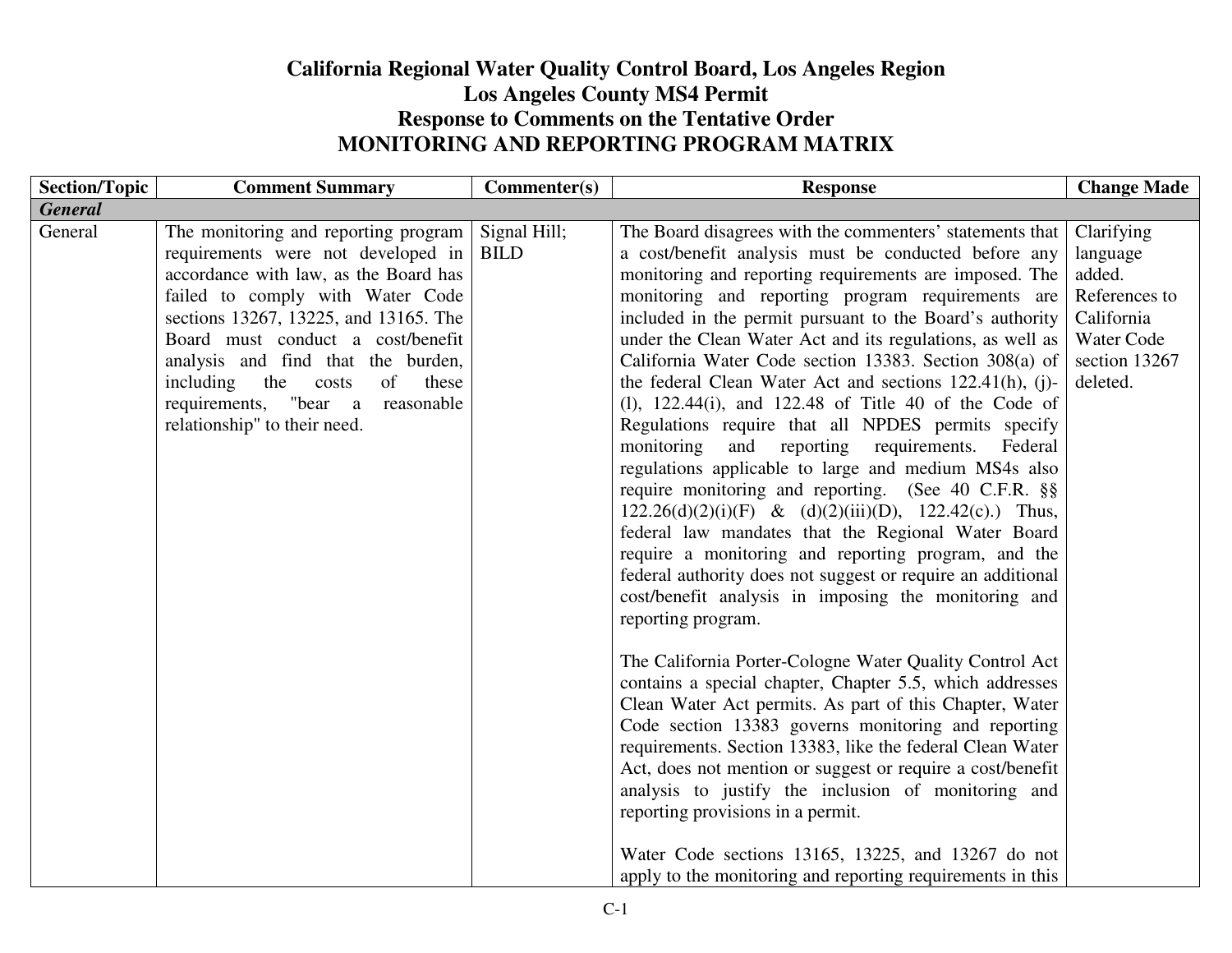|                                   |                                                                                                                       |                          | permit. Instead, Water Code section 13383 governs the<br>permitting process here. The general authority to require<br>monitoring and reporting afforded by Water Code sections<br>13165, 13225, and 13267 does not trump the more                                                                                                                                                                                                                                                                                                                                                                         |      |
|-----------------------------------|-----------------------------------------------------------------------------------------------------------------------|--------------------------|-----------------------------------------------------------------------------------------------------------------------------------------------------------------------------------------------------------------------------------------------------------------------------------------------------------------------------------------------------------------------------------------------------------------------------------------------------------------------------------------------------------------------------------------------------------------------------------------------------------|------|
|                                   |                                                                                                                       |                          | specific authority the Board has in the context of issuing<br>NPDES permits. Because the monitoring and reporting<br>program requirements are required by federal law, any<br>conflicting state law is preempted. (See Silkwood v. Kerr-<br><i>McGee Corp.</i> (1984) 464 U.S. 238, 248 ["state law is still<br>preempted where the state law stands as an obstacle of<br>the full purposes and objectives of Congress."]; see also<br>Wat. Code, §§ 13370, 13377.) Therefore, the Board need<br>not determine that the burden, including the costs of the                                                |      |
|                                   |                                                                                                                       |                          | reports, bear a reasonable relationship to the need for the<br>report and the benefits to be obtained.                                                                                                                                                                                                                                                                                                                                                                                                                                                                                                    |      |
|                                   |                                                                                                                       |                          | During the litigation on the 2001 permit, similar<br>arguments concerning the monitoring and reporting<br>program were made by several permittees. The Los<br>Angeles County Superior Court specifically considered<br>and rejected these arguments, and upheld the Board's<br>authority to require monitoring and reporting without a<br>cost/benefit analysis. (In re Los Angeles County<br>Municipal Storm Water Permit Litigation (Sup. Ct. Los<br>Angeles County, March 24, 2005, Case No. BS 080548),<br>Statement of Decision from Phase II Trial on Petitions for<br>Writ of Mandate, pp. 19-20.) |      |
|                                   |                                                                                                                       |                          | References to Water Code section 13267 as authority to<br>require monitoring and reporting were unnecessarily<br>included in the tentative permit. In order to provide<br>greater clarity concerning the Board's authority to require<br>monitoring and reporting, references to Water Code<br>section 13267 have been deleted from the tentative permit,<br>with the exception of provisions related to inspection and<br>entry.                                                                                                                                                                         |      |
| Receiving<br>Water and<br>Outfall | There is no consistency in the naming<br>conventions of wet weather monitoring,<br>stormwater monitoring, dry weather | County of Los<br>Angeles | Storm water and non-storm water are used in the context<br>of outfall monitoring, as these terms refer to the type of<br>discharge from the MS4. These terms are defined in                                                                                                                                                                                                                                                                                                                                                                                                                               | None |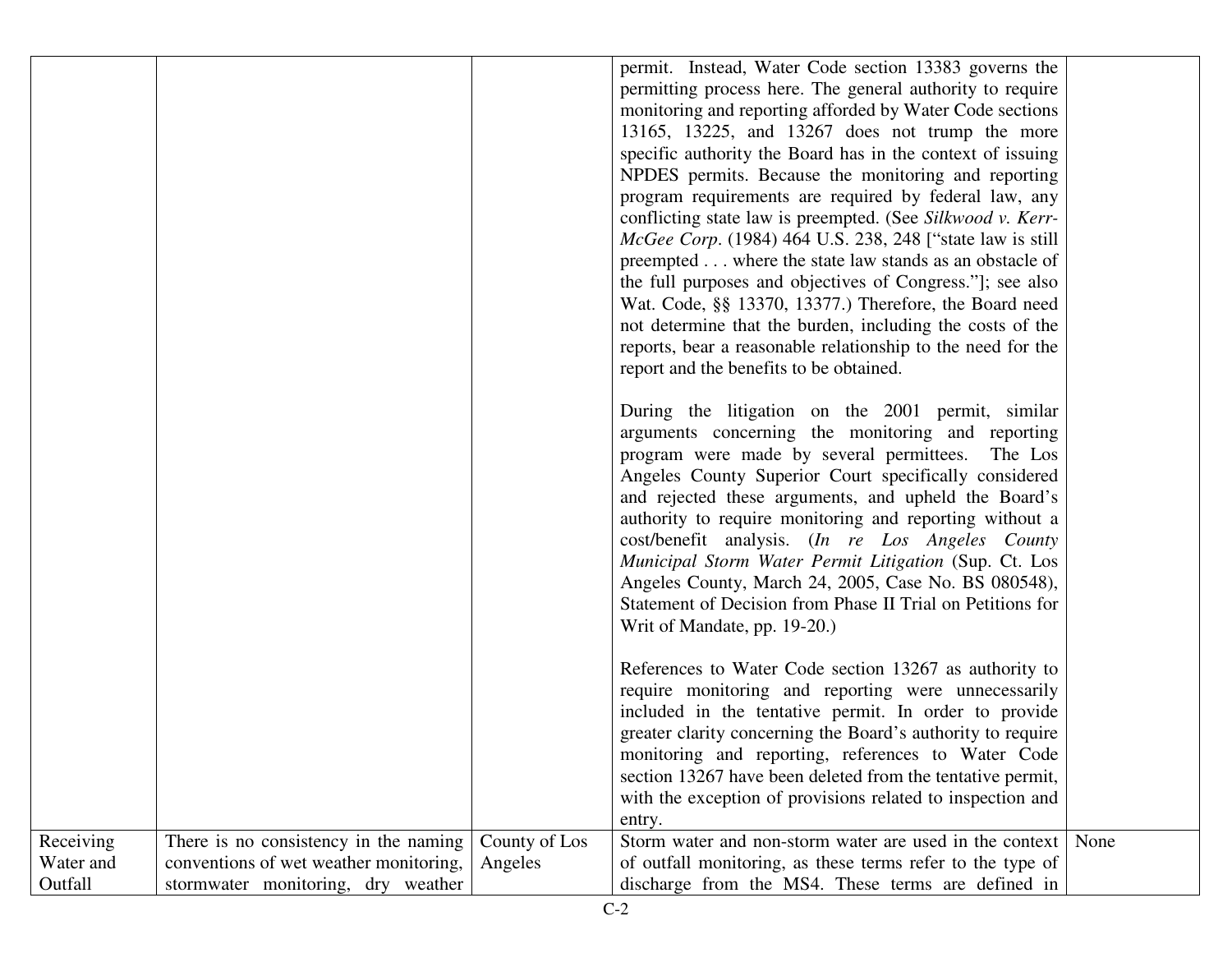| Monitoring | monitoring,<br>non-stormwater<br>monitoring. For example, Part VI.C. is<br>called "Minimum Wet Weather<br>Receiving<br>Water<br>Monitoring<br>Requirements" while Part VIII. is<br>called "Storm Water Outfall Based<br>Monitoring." It is not clear whether<br>"Wet Weather" and "Storm water" are<br>being used interchangeably. If yes, the<br>Permit should be revised so only one<br>term is used. Otherwise, define both<br>terms. This concern also applies to<br>"Dry Weather" and "Non-Storm"<br>Recommendation:<br>Water."<br>Be<br>consistent in the use of terminology, or<br>clearly define terms if they are not<br>interchangeable |                                                                                     | Attachment A of the Tentative Order. Wet-weather and<br>dry-weather monitoring are used in the context of<br>receiving water monitoring and describe the conditions<br>under which the receiving water monitoring is to be<br>conducted. Wet and dry weather conditions for<br>monitoring are specified in Attachment $E - MRP$ of the<br>Tentative Order.                                                                                                                                                                                                                                 |                      |
|------------|---------------------------------------------------------------------------------------------------------------------------------------------------------------------------------------------------------------------------------------------------------------------------------------------------------------------------------------------------------------------------------------------------------------------------------------------------------------------------------------------------------------------------------------------------------------------------------------------------------------------------------------------------|-------------------------------------------------------------------------------------|--------------------------------------------------------------------------------------------------------------------------------------------------------------------------------------------------------------------------------------------------------------------------------------------------------------------------------------------------------------------------------------------------------------------------------------------------------------------------------------------------------------------------------------------------------------------------------------------|----------------------|
| Rain Gages | Throughout Attachment E there are<br>references to measuring and reporting<br>rainfall totals (or making monitoring<br>decisions based on rainfall amounts).<br>The rain gauges to be used for<br>determining a wet versus dry weather<br>day should be selected by the agencies<br>and approved by the Regional Board.<br>Since monitoring plans will be on a<br>regional basis the use of 50% of<br>County rain gages in a watershed may<br>not be necessary. Plus, predictions do<br>not necessarily use County rain gages.                                                                                                                    | LA Permit<br>Group<br>(Comment 2);<br>South Bay<br>Cities; County<br>of Los Angeles | The rain gauges may be selected by the Permittees as part<br>of the IMP and CIMP development process. The permit<br>has been revised to clarify that Permittees may propose<br>alternate rain gauges that provide representative data to<br>determine wet or dry weather conditions for purposes of<br>monitoring, subject to public review and Executive<br>Officer approval.<br>The language requiring 50% of County rain gages in a<br>watershed has been revised to allow alternative<br>approaches if it can be demonstrated that information used<br>is equivalent or more accurate. | Language<br>revised. |
| General    | The MRP does not include Southern<br>California<br>Bight<br>Monitoring<br>Requirements, as the Ventura MS4<br>includes.<br>the Board's<br>What is<br>reasoning for this difference?                                                                                                                                                                                                                                                                                                                                                                                                                                                               | Environmental<br>Groups                                                             | In the past, the Principal Permittee was assigned the None<br>responsibility to participate in the Southern California<br>Bight Steering Committee. The Regional Board has<br>eliminated this requirement in the Tentative Order in light<br>of the fact that there is no designated Principal Permittee<br>in the Tentative Order.                                                                                                                                                                                                                                                        |                      |
| General    | The use of the HUC-12 watershed for $\vert$ LA Permit                                                                                                                                                                                                                                                                                                                                                                                                                                                                                                                                                                                             |                                                                                     | The USGS Hydrologic Unit Classification (HUC) system                                                                                                                                                                                                                                                                                                                                                                                                                                                                                                                                       | Language             |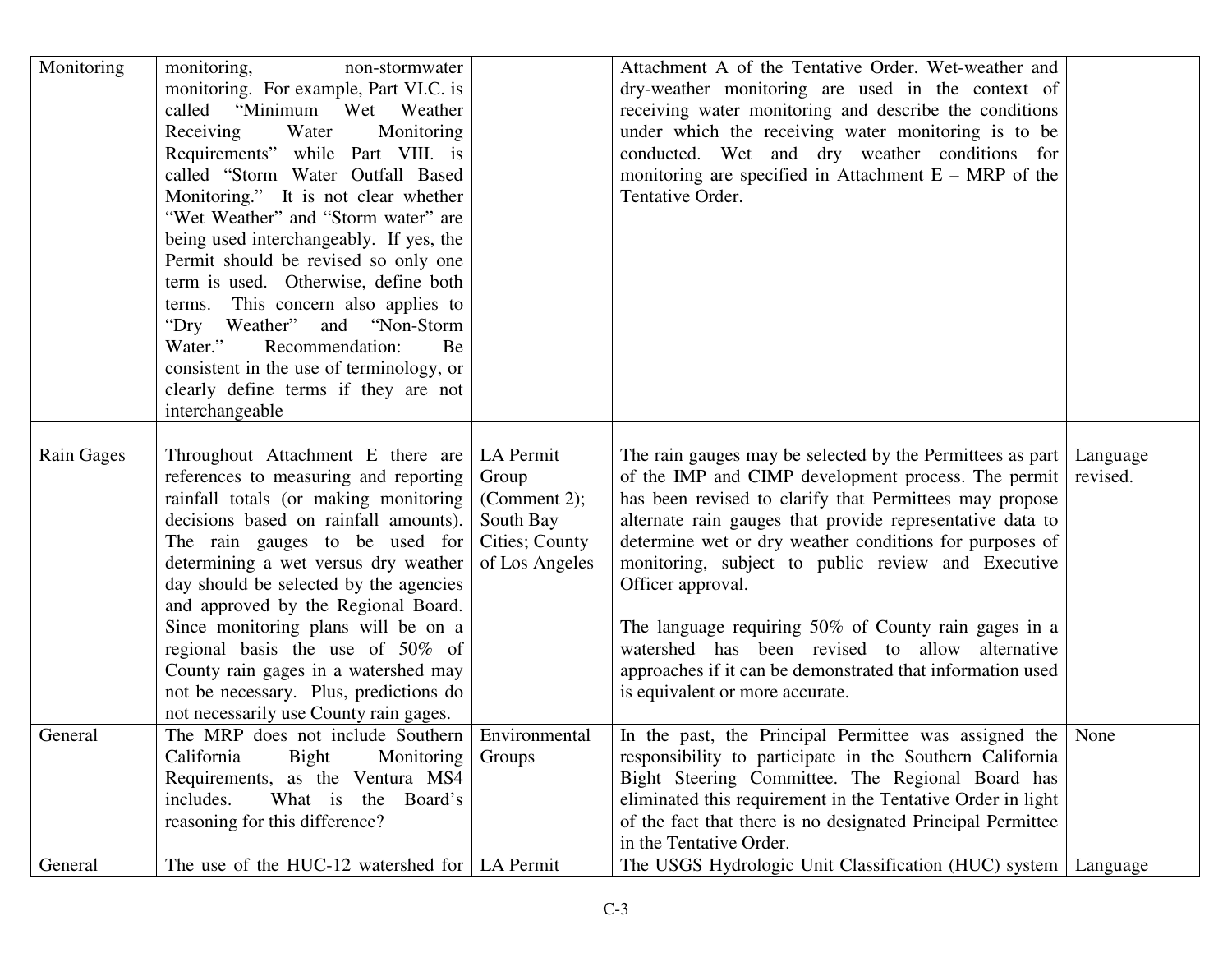|         | limits is a good start but there needs to<br>be some flexibility in its use to insure<br>that the HUC-12 truly reflects the<br>actual watershed boundary.                                                                                                                                                                                                                                                                                                                                                                                                                                                                                                                                                                                                                                                                                                                                                                                                                                                                                                                                            | Group<br>(Comment 1)                             | is the basis for the watershed boundaries in the Basin<br>Plan; therefore, it is an appropriate classification system<br>for identifying watershed-based monitoring locations.<br>Permittees may propose an alternate monitoring program<br>that provides adequately representative data for the<br>receiving waters to which it discharges. This plan is<br>subject to public review and Executive Officer approval.<br>Flexibility is provided to propose alternate approaches in<br>an IMP or CIMP developed in conjunction with a<br>Watershed Management Program (see Part VI.B). | revised             |
|---------|------------------------------------------------------------------------------------------------------------------------------------------------------------------------------------------------------------------------------------------------------------------------------------------------------------------------------------------------------------------------------------------------------------------------------------------------------------------------------------------------------------------------------------------------------------------------------------------------------------------------------------------------------------------------------------------------------------------------------------------------------------------------------------------------------------------------------------------------------------------------------------------------------------------------------------------------------------------------------------------------------------------------------------------------------------------------------------------------------|--------------------------------------------------|----------------------------------------------------------------------------------------------------------------------------------------------------------------------------------------------------------------------------------------------------------------------------------------------------------------------------------------------------------------------------------------------------------------------------------------------------------------------------------------------------------------------------------------------------------------------------------------|---------------------|
| General | <b>MRP</b><br>should<br>for<br>The<br>allow<br>modification<br>of<br>monitoring<br>requirements to focus efforts on<br>watershed priorities. The WMP will<br>identify specific priorities based on<br>TMDLs and 303(d) Listings, which<br>will allow MS4s to tailor monitoring to<br>address the Primary Objectives and<br>provide data to support management<br>decisions. As currently written, there<br>does not appear sufficient flexibility to<br>modify monitoring requirements. This<br>is of particular concern for the outfall<br>monitoring requirements, which, as<br>currently written, will require a<br>significant level of resources without<br>clear benefit to addressing receiving<br>water issues. Flexibility is requested<br>for a customized monitoring program<br>to support the Watershed Management<br>Programs. As such, the City requests<br>that the following language regarding<br>flexibility, consistent with the language<br>and approach used for the minimum<br>control measures, is added to Part VI.B.<br>of the Order:<br>"Dischargers shall comply with the | City of Los<br>Angeles<br>(Comments 15)<br>& 79) | The Tentative Order has been revised to provide<br>Permittees the flexibility to submit a customized<br>integrated monitoring program in conjunction with a<br>Watershed Management Program, subject to public<br>review and Executive Officer approval. Although<br>flexibility and customization are provided for, all<br>monitoring objectives and monitoring elements must be<br>addressed by the plans                                                                                                                                                                            | Language<br>revised |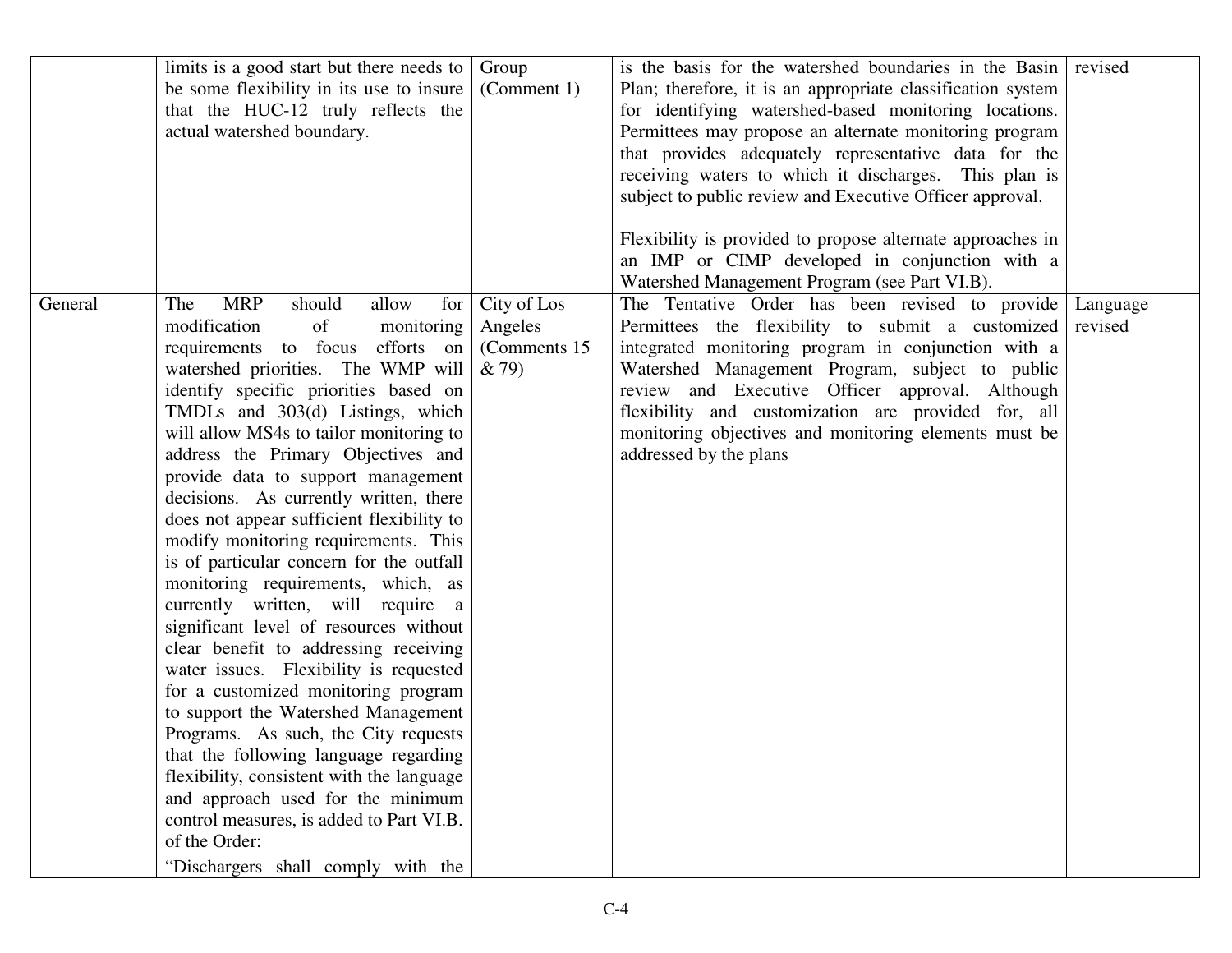| Omit as a primary objective to assess<br>the "biological impacts" of discharges<br>from the MS4. The MS4 Permit is to<br>regulate water quality. It is the role of<br>the State EPA and Water Quality<br>Control<br>Board,<br>municipal<br>not                                                                                                               | LA Permit<br>Group<br>(Comment 3);<br>City of Vernon                                                                          | The objective of the Federal Clean Water Act is to restore   None<br>and maintain the chemical, physical, and biological                                                                                                                                                                                                                                                                                                                                                                                                                                                                                                                                                                                                                                                                                                                                                                                                                                                            |                                                                                                                                                   |
|--------------------------------------------------------------------------------------------------------------------------------------------------------------------------------------------------------------------------------------------------------------------------------------------------------------------------------------------------------------|-------------------------------------------------------------------------------------------------------------------------------|-------------------------------------------------------------------------------------------------------------------------------------------------------------------------------------------------------------------------------------------------------------------------------------------------------------------------------------------------------------------------------------------------------------------------------------------------------------------------------------------------------------------------------------------------------------------------------------------------------------------------------------------------------------------------------------------------------------------------------------------------------------------------------------------------------------------------------------------------------------------------------------------------------------------------------------------------------------------------------------|---------------------------------------------------------------------------------------------------------------------------------------------------|
| governments, to assess biological<br>impacts of discharges and to set water<br>quality regulations to prevent adverse<br>biological impacts. This imposing of<br>State responsibilities beyond Federal<br>requirements on local municipal<br>governments is an unfunded mandate.<br>Please provide legal justification for<br>this transfer of jurisdiction. |                                                                                                                               | integrity of the Nation's waters $(CWA)$ section $101(a)$ ).<br>The requirement for Permittees to assess biological<br>impacts of MS4 discharges on receiving waters is<br>consistent with this objective. Beneficial uses, including<br>many related to biological use protection, are a critical<br>component of water quality standards.<br><b>Biological</b><br>assessment is necessary to evaluate cumulative effects of<br>multiple pollutants discharged from the MS4.<br>This provision is required and/or authorized by federal<br>law. (CWA section 308(a); 40 CFR sections<br>$122.26(d)(2)(i)(F)$ and $(d)(2)(iii)(D)$ , $122.41(h)$ , (j)-(l),<br>122.42(c), 122.44(i), and 122.48.) The Board has<br>determined that this provision is necessary to determine<br>compliance with the conditions of this permit and to<br>determine the impacts of the permittees' discharges on<br>receiving waters. Therefore, this requirement is not an<br>unfunded state mandate. |                                                                                                                                                   |
| Monitoring requirements relative to<br>MS4 permits are limited to effluent<br>discharges and the ambient condition of<br>the receiving water, as $$122.22(C)(3)$<br>indicates:                                                                                                                                                                               | LA Permit<br>Group<br>(Comment 4);<br>Cities of<br>Baldwin Park,<br>Carson, Covina,<br>Duarte,<br>Glendora,<br>Irwindale,     | The Regional Board disagrees that monitoring<br>requirements relative to MS4 permits must be limited to<br>effluent and ambient monitoring. Monitoring by the<br>owners and/operators of MS4s is required pursuant to<br>Clean Water Act section 308(a) and 40 CFR sections<br>122.41(h), (j)-(l), 122.44(i), 122.48, 122.26(d)(2)(i)(F),<br>$122.26(d)(2)(iii)(D)$ and $122.42(c)$ . 40 CFR section<br>$122.26(d)(2)(iii)(D)$ identifies monitoring at outfalls, field<br>screening points, and in-stream stations, and requires<br>representative data collection. Wet weather receiving                                                                                                                                                                                                                                                                                                                                                                                          | None                                                                                                                                              |
|                                                                                                                                                                                                                                                                                                                                                              | The permit requires all effluent and<br><b>ambient</b> monitoring necessary to show<br>that during the term of the permit the | Lawndale, Pico                                                                                                                                                                                                                                                                                                                                                                                                                                                                                                                                                                                                                                                                                                                                                                                                                                                                                                                                                                      | limit on the indicator parameters<br>continues to attain water quality<br>Rivera, San<br>water monitoring (i.e. wet weather in-stream monitoring) |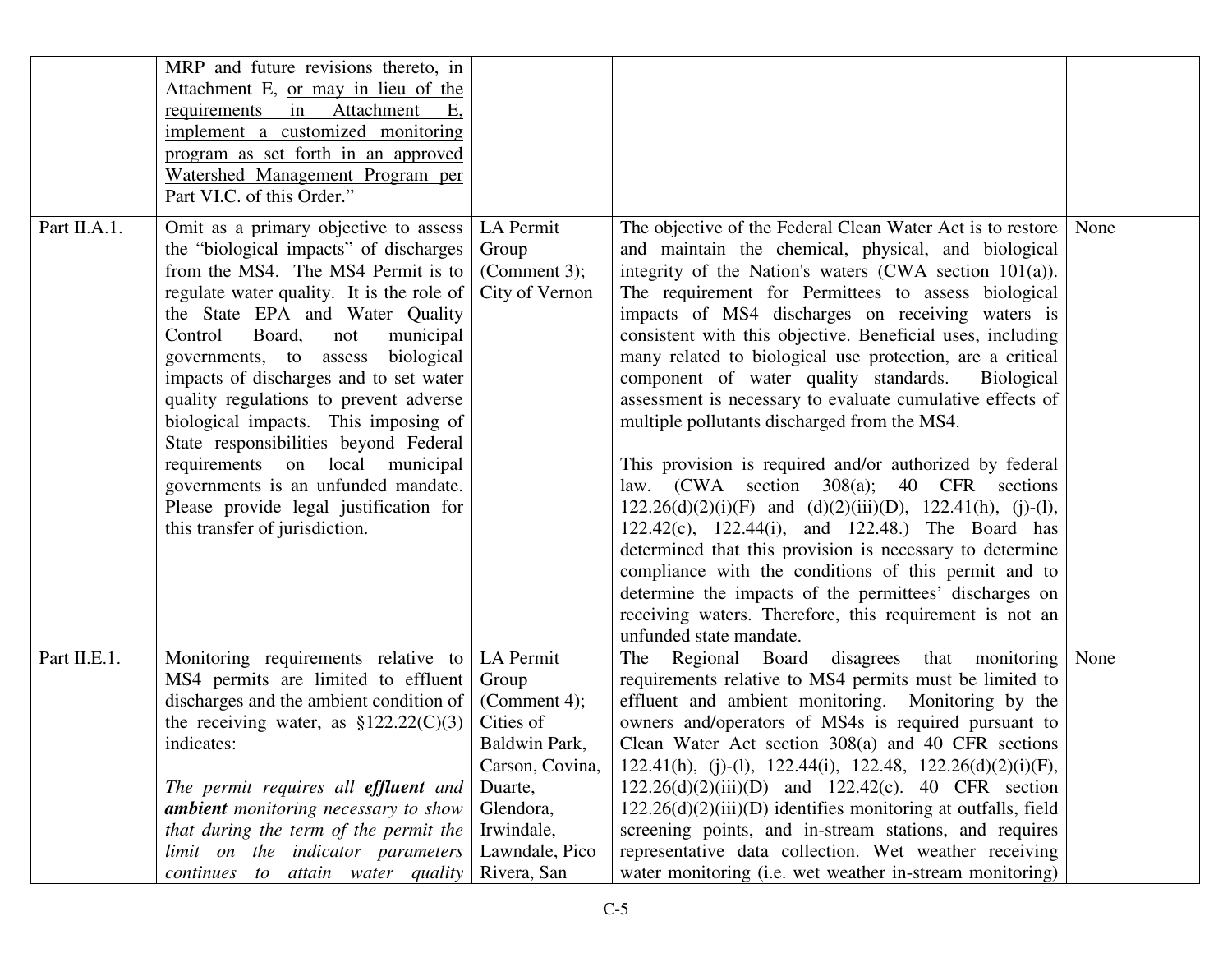|                | standards.<br>The only definition of "ambient"<br>monitoring is defined by SWAMP<br>protocol as being 72 hours after a storm<br>event.<br>Regarding monitoring purposes "b"<br>and "c" assessing trends in pollution<br>concentrations should be: (1) limited to<br>ambient water quality monitoring; and<br>(2) Regional Board's surface water<br>ambient<br>monitoring<br>program<br>(SWAMP) should be charged with this<br>responsibility. MS4 permittees fund<br>SWAMP activities through an annual<br>surcharge levied on annual MS4 permit<br>fees.<br>Recommended Corrective<br>Action:<br>Clarify that RWL monitoring is only in<br>the ambient condition as defined by<br>SWAMP and that ambient monitoring<br>is performed as part of the SWAMP<br>and is not the responsibility of MS4<br>Permittees. | Gabriel and<br>West Covina | is necessary to assist in the evaluation of the effects of<br>storm water discharges on in-stream water quality. Wet<br>weather receiving water monitoring is also necessary to<br>assess trends in the effect of storm water discharges on in-<br>stream water quality over time as Permittees implement<br>additional and/or enhanced storm water control measures.<br>Ambient monitoring conducted under SWAMP does not<br>support these types of evaluation and would not be<br>representative of the impacts of storm water discharges on<br>the receiving waters. In-stream monitoring, referred to in<br>the Tentative Order as receiving water monitoring, is also<br>well established and supported by EPA's Part 2 MS4<br>permit application guide (EPA 833-B-92-002) and has<br>been a part of the Los Angeles County MS4 program for<br>more than ten years.<br>Further, the commenters' reference to $\S$ 122.22(C)(3) is<br>not only inapplicable to this case, but the citation is also<br>incorrect. The Board believes that the correct citation for<br>language is<br>40<br><b>CFR</b><br>quoted<br>section<br>the<br>$122.44(d)(1)(vi)(C)(3)$ . That section applies to situations<br>where a State has not established a water quality objective<br>for a pollutant present in an effluent and establishes<br>effluent limitations for an indicator parameter for the<br>pollutant of concern. In this Order, the receiving water<br>limitations and water quality based effluent limitations are<br>derived from state or federally established water quality<br>objectives. Therefore, the commenters' reference offers |      |
|----------------|------------------------------------------------------------------------------------------------------------------------------------------------------------------------------------------------------------------------------------------------------------------------------------------------------------------------------------------------------------------------------------------------------------------------------------------------------------------------------------------------------------------------------------------------------------------------------------------------------------------------------------------------------------------------------------------------------------------------------------------------------------------------------------------------------------------|----------------------------|-----------------------------------------------------------------------------------------------------------------------------------------------------------------------------------------------------------------------------------------------------------------------------------------------------------------------------------------------------------------------------------------------------------------------------------------------------------------------------------------------------------------------------------------------------------------------------------------------------------------------------------------------------------------------------------------------------------------------------------------------------------------------------------------------------------------------------------------------------------------------------------------------------------------------------------------------------------------------------------------------------------------------------------------------------------------------------------------------------------------------------------------------------------------------------------------------------------------------------------------------------------------------------------------------------------------------------------------------------------------------------------------------------------------------------------------------------------------------------------------------------------------------------------------------------------------------------------------------------------------------------------------------|------|
|                |                                                                                                                                                                                                                                                                                                                                                                                                                                                                                                                                                                                                                                                                                                                                                                                                                  |                            |                                                                                                                                                                                                                                                                                                                                                                                                                                                                                                                                                                                                                                                                                                                                                                                                                                                                                                                                                                                                                                                                                                                                                                                                                                                                                                                                                                                                                                                                                                                                                                                                                                               |      |
|                |                                                                                                                                                                                                                                                                                                                                                                                                                                                                                                                                                                                                                                                                                                                                                                                                                  |                            |                                                                                                                                                                                                                                                                                                                                                                                                                                                                                                                                                                                                                                                                                                                                                                                                                                                                                                                                                                                                                                                                                                                                                                                                                                                                                                                                                                                                                                                                                                                                                                                                                                               |      |
|                |                                                                                                                                                                                                                                                                                                                                                                                                                                                                                                                                                                                                                                                                                                                                                                                                                  |                            |                                                                                                                                                                                                                                                                                                                                                                                                                                                                                                                                                                                                                                                                                                                                                                                                                                                                                                                                                                                                                                                                                                                                                                                                                                                                                                                                                                                                                                                                                                                                                                                                                                               |      |
|                |                                                                                                                                                                                                                                                                                                                                                                                                                                                                                                                                                                                                                                                                                                                                                                                                                  |                            |                                                                                                                                                                                                                                                                                                                                                                                                                                                                                                                                                                                                                                                                                                                                                                                                                                                                                                                                                                                                                                                                                                                                                                                                                                                                                                                                                                                                                                                                                                                                                                                                                                               |      |
|                |                                                                                                                                                                                                                                                                                                                                                                                                                                                                                                                                                                                                                                                                                                                                                                                                                  |                            |                                                                                                                                                                                                                                                                                                                                                                                                                                                                                                                                                                                                                                                                                                                                                                                                                                                                                                                                                                                                                                                                                                                                                                                                                                                                                                                                                                                                                                                                                                                                                                                                                                               |      |
|                |                                                                                                                                                                                                                                                                                                                                                                                                                                                                                                                                                                                                                                                                                                                                                                                                                  |                            |                                                                                                                                                                                                                                                                                                                                                                                                                                                                                                                                                                                                                                                                                                                                                                                                                                                                                                                                                                                                                                                                                                                                                                                                                                                                                                                                                                                                                                                                                                                                                                                                                                               |      |
|                |                                                                                                                                                                                                                                                                                                                                                                                                                                                                                                                                                                                                                                                                                                                                                                                                                  |                            |                                                                                                                                                                                                                                                                                                                                                                                                                                                                                                                                                                                                                                                                                                                                                                                                                                                                                                                                                                                                                                                                                                                                                                                                                                                                                                                                                                                                                                                                                                                                                                                                                                               |      |
|                |                                                                                                                                                                                                                                                                                                                                                                                                                                                                                                                                                                                                                                                                                                                                                                                                                  |                            |                                                                                                                                                                                                                                                                                                                                                                                                                                                                                                                                                                                                                                                                                                                                                                                                                                                                                                                                                                                                                                                                                                                                                                                                                                                                                                                                                                                                                                                                                                                                                                                                                                               |      |
|                |                                                                                                                                                                                                                                                                                                                                                                                                                                                                                                                                                                                                                                                                                                                                                                                                                  |                            |                                                                                                                                                                                                                                                                                                                                                                                                                                                                                                                                                                                                                                                                                                                                                                                                                                                                                                                                                                                                                                                                                                                                                                                                                                                                                                                                                                                                                                                                                                                                                                                                                                               |      |
|                |                                                                                                                                                                                                                                                                                                                                                                                                                                                                                                                                                                                                                                                                                                                                                                                                                  |                            |                                                                                                                                                                                                                                                                                                                                                                                                                                                                                                                                                                                                                                                                                                                                                                                                                                                                                                                                                                                                                                                                                                                                                                                                                                                                                                                                                                                                                                                                                                                                                                                                                                               |      |
|                |                                                                                                                                                                                                                                                                                                                                                                                                                                                                                                                                                                                                                                                                                                                                                                                                                  |                            |                                                                                                                                                                                                                                                                                                                                                                                                                                                                                                                                                                                                                                                                                                                                                                                                                                                                                                                                                                                                                                                                                                                                                                                                                                                                                                                                                                                                                                                                                                                                                                                                                                               |      |
|                |                                                                                                                                                                                                                                                                                                                                                                                                                                                                                                                                                                                                                                                                                                                                                                                                                  |                            |                                                                                                                                                                                                                                                                                                                                                                                                                                                                                                                                                                                                                                                                                                                                                                                                                                                                                                                                                                                                                                                                                                                                                                                                                                                                                                                                                                                                                                                                                                                                                                                                                                               |      |
|                |                                                                                                                                                                                                                                                                                                                                                                                                                                                                                                                                                                                                                                                                                                                                                                                                                  |                            |                                                                                                                                                                                                                                                                                                                                                                                                                                                                                                                                                                                                                                                                                                                                                                                                                                                                                                                                                                                                                                                                                                                                                                                                                                                                                                                                                                                                                                                                                                                                                                                                                                               |      |
|                |                                                                                                                                                                                                                                                                                                                                                                                                                                                                                                                                                                                                                                                                                                                                                                                                                  |                            | no support for their assertion.                                                                                                                                                                                                                                                                                                                                                                                                                                                                                                                                                                                                                                                                                                                                                                                                                                                                                                                                                                                                                                                                                                                                                                                                                                                                                                                                                                                                                                                                                                                                                                                                               |      |
|                |                                                                                                                                                                                                                                                                                                                                                                                                                                                                                                                                                                                                                                                                                                                                                                                                                  |                            | Lastly, Permittees may demonstrate compliance with the                                                                                                                                                                                                                                                                                                                                                                                                                                                                                                                                                                                                                                                                                                                                                                                                                                                                                                                                                                                                                                                                                                                                                                                                                                                                                                                                                                                                                                                                                                                                                                                        |      |
|                |                                                                                                                                                                                                                                                                                                                                                                                                                                                                                                                                                                                                                                                                                                                                                                                                                  |                            | receiving water limitations provisions through either                                                                                                                                                                                                                                                                                                                                                                                                                                                                                                                                                                                                                                                                                                                                                                                                                                                                                                                                                                                                                                                                                                                                                                                                                                                                                                                                                                                                                                                                                                                                                                                         |      |
|                |                                                                                                                                                                                                                                                                                                                                                                                                                                                                                                                                                                                                                                                                                                                                                                                                                  |                            | outfall monitoring or receiving water monitoring. If a                                                                                                                                                                                                                                                                                                                                                                                                                                                                                                                                                                                                                                                                                                                                                                                                                                                                                                                                                                                                                                                                                                                                                                                                                                                                                                                                                                                                                                                                                                                                                                                        |      |
|                |                                                                                                                                                                                                                                                                                                                                                                                                                                                                                                                                                                                                                                                                                                                                                                                                                  |                            | Permittee's discharge quality as measured at the outfall                                                                                                                                                                                                                                                                                                                                                                                                                                                                                                                                                                                                                                                                                                                                                                                                                                                                                                                                                                                                                                                                                                                                                                                                                                                                                                                                                                                                                                                                                                                                                                                      |      |
|                |                                                                                                                                                                                                                                                                                                                                                                                                                                                                                                                                                                                                                                                                                                                                                                                                                  |                            | does not exceed applicable WQBELs or receiving water<br>limitations, then that provides a demonstration that the                                                                                                                                                                                                                                                                                                                                                                                                                                                                                                                                                                                                                                                                                                                                                                                                                                                                                                                                                                                                                                                                                                                                                                                                                                                                                                                                                                                                                                                                                                                              |      |
|                |                                                                                                                                                                                                                                                                                                                                                                                                                                                                                                                                                                                                                                                                                                                                                                                                                  |                            | discharge did not cause or contribute to an exceedance of                                                                                                                                                                                                                                                                                                                                                                                                                                                                                                                                                                                                                                                                                                                                                                                                                                                                                                                                                                                                                                                                                                                                                                                                                                                                                                                                                                                                                                                                                                                                                                                     |      |
|                |                                                                                                                                                                                                                                                                                                                                                                                                                                                                                                                                                                                                                                                                                                                                                                                                                  |                            | receiving water limitations.                                                                                                                                                                                                                                                                                                                                                                                                                                                                                                                                                                                                                                                                                                                                                                                                                                                                                                                                                                                                                                                                                                                                                                                                                                                                                                                                                                                                                                                                                                                                                                                                                  |      |
| Part II.E.1.c. | Omit Item c. The MS4 Permit is to   LA Permit                                                                                                                                                                                                                                                                                                                                                                                                                                                                                                                                                                                                                                                                                                                                                                    |                            | The objective of the Federal Clean Water Act is to restore                                                                                                                                                                                                                                                                                                                                                                                                                                                                                                                                                                                                                                                                                                                                                                                                                                                                                                                                                                                                                                                                                                                                                                                                                                                                                                                                                                                                                                                                                                                                                                                    | None |
|                |                                                                                                                                                                                                                                                                                                                                                                                                                                                                                                                                                                                                                                                                                                                                                                                                                  |                            |                                                                                                                                                                                                                                                                                                                                                                                                                                                                                                                                                                                                                                                                                                                                                                                                                                                                                                                                                                                                                                                                                                                                                                                                                                                                                                                                                                                                                                                                                                                                                                                                                                               |      |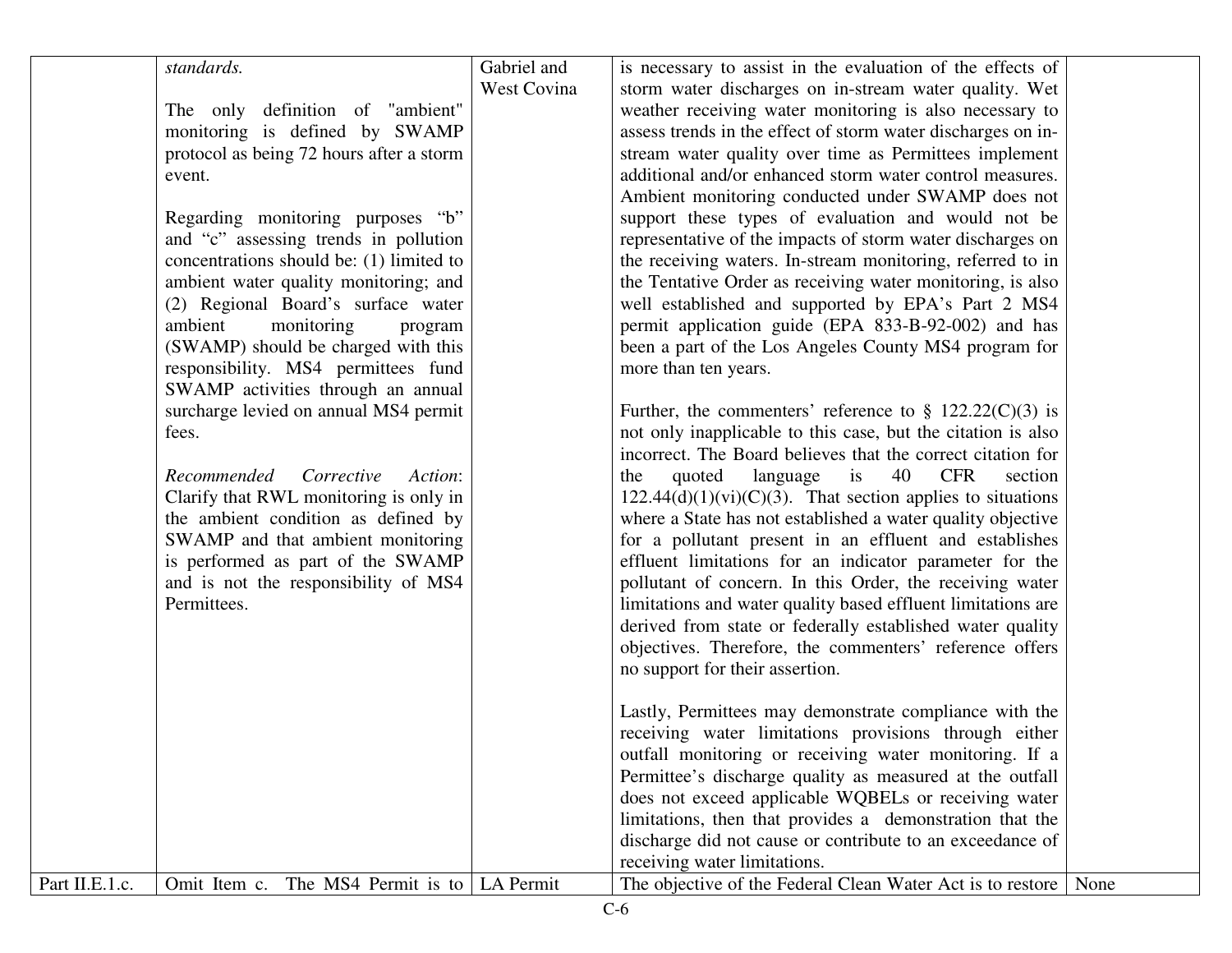|                | regulate water quality. It is the role of Group<br>the State EPA and Water Quality<br>Control<br>Board,<br>municipal<br>not<br>governments, to "Determine whether<br>the designated beneficial uses are fully<br>supported as aquatic toxicity and<br>bio-assessment monitoring."<br>This<br>imposing of State responsibilities<br>beyond Federal requirements on local<br>municipal governments is an unfunded<br>mandate.<br>Please provide legal<br>justification for this transfer of<br>jurisdiction.                                                                                                                                 | (Comment 5)                                                                                                                                                                                 | and maintain the chemical, physical, and biological<br>integrity of the Nation's waters $(CWA)$ section $101(a)$ ).<br>States implement the water quality standards program by<br>designating beneficial uses, adoption of water quality<br>objectives, and implementing programs (including<br>permitting) in order to ensure compliance with these<br>standards. The requirement for Permittees to assess<br>biological impacts of MS4 discharges on receiving waters,<br>including measuring aquatic toxicity and the health of the<br>biological community, is consistent with this objective.<br>Biological assessment and aquatic toxicity monitoring is<br>necessary to evaluate cumulative effects of multiple<br>pollutants discharged from the MS4.<br>This provision is required and/or authorized by federal<br>law. (CWA section 308(a); 40 CFR sections<br>$122.26(d)(2)(i)(F)$ and $(d)(2)(iii)(D)$ , $122.41(h)$ , (j)-(l),<br>122.42(c), 122.44(i), and 122.48.) The Board has<br>determined that this provision is necessary to determine<br>compliance with the conditions of this permit and to |      |
|----------------|--------------------------------------------------------------------------------------------------------------------------------------------------------------------------------------------------------------------------------------------------------------------------------------------------------------------------------------------------------------------------------------------------------------------------------------------------------------------------------------------------------------------------------------------------------------------------------------------------------------------------------------------|---------------------------------------------------------------------------------------------------------------------------------------------------------------------------------------------|---------------------------------------------------------------------------------------------------------------------------------------------------------------------------------------------------------------------------------------------------------------------------------------------------------------------------------------------------------------------------------------------------------------------------------------------------------------------------------------------------------------------------------------------------------------------------------------------------------------------------------------------------------------------------------------------------------------------------------------------------------------------------------------------------------------------------------------------------------------------------------------------------------------------------------------------------------------------------------------------------------------------------------------------------------------------------------------------------------------------|------|
|                |                                                                                                                                                                                                                                                                                                                                                                                                                                                                                                                                                                                                                                            |                                                                                                                                                                                             | determine the impacts of the permittees' discharges on<br>receiving waters. Therefore, this requirement is not an                                                                                                                                                                                                                                                                                                                                                                                                                                                                                                                                                                                                                                                                                                                                                                                                                                                                                                                                                                                                   |      |
| Part II.E.2.a. | Outfall monitoring for stormwater for<br>attainment of municipal action levels<br>(MALs) would be acceptable were it<br>not for their purpose. MALs represent<br>an additional monitoring requirement<br>for non-TMDL pollutants.<br>MALs<br>should really be used to monitor<br>progress towards achieving TMDL<br>WLAs that are expressed in the<br>receiving water. Instead, Regional<br>Board staff has chosen to create<br>another<br>monitoring<br>requirement,<br>without regard for cost or benefit to<br>water quality or to Permittees. Non-<br>TMDL pollutants should not be given<br>special monitoring attention until it has | LA Permit<br>Group<br>(Comment $6$ );<br>Cities of<br>Baldwin Park,<br>Carson, Covina,<br>Duarte,<br>Glendora,<br>Irwindale,<br>Lawndale, Pico<br>Rivera, San<br>Gabriel and<br>West Covina | unfunded state mandate.<br>The commenters misunderstand the use of MALs.<br>Attachment G contains two types of action levels.<br>The non-storm water action levels are derived from the<br>applicable water quality objectives and are used as<br>triggers for Permittees to verify that their program is<br>effectively controlling unauthorized non-storm water. If a<br>non-storm water discharge is a source of pollutants, it is<br>considered an unauthorized non-storm water discharge.<br>These illicit discharges are prohibited under federal law<br>and in the Order. Therefore, it is appropriate to set the<br>non-storm water action levels based on the prevailing<br>water quality objectives. Non-storm water action levels<br>are used where there is no applicable TMDL-based<br>WQBEL for the pollutant in that waterbody. These non-<br>storm water action levels will support implementation of                                                                                                                                                                                               | None |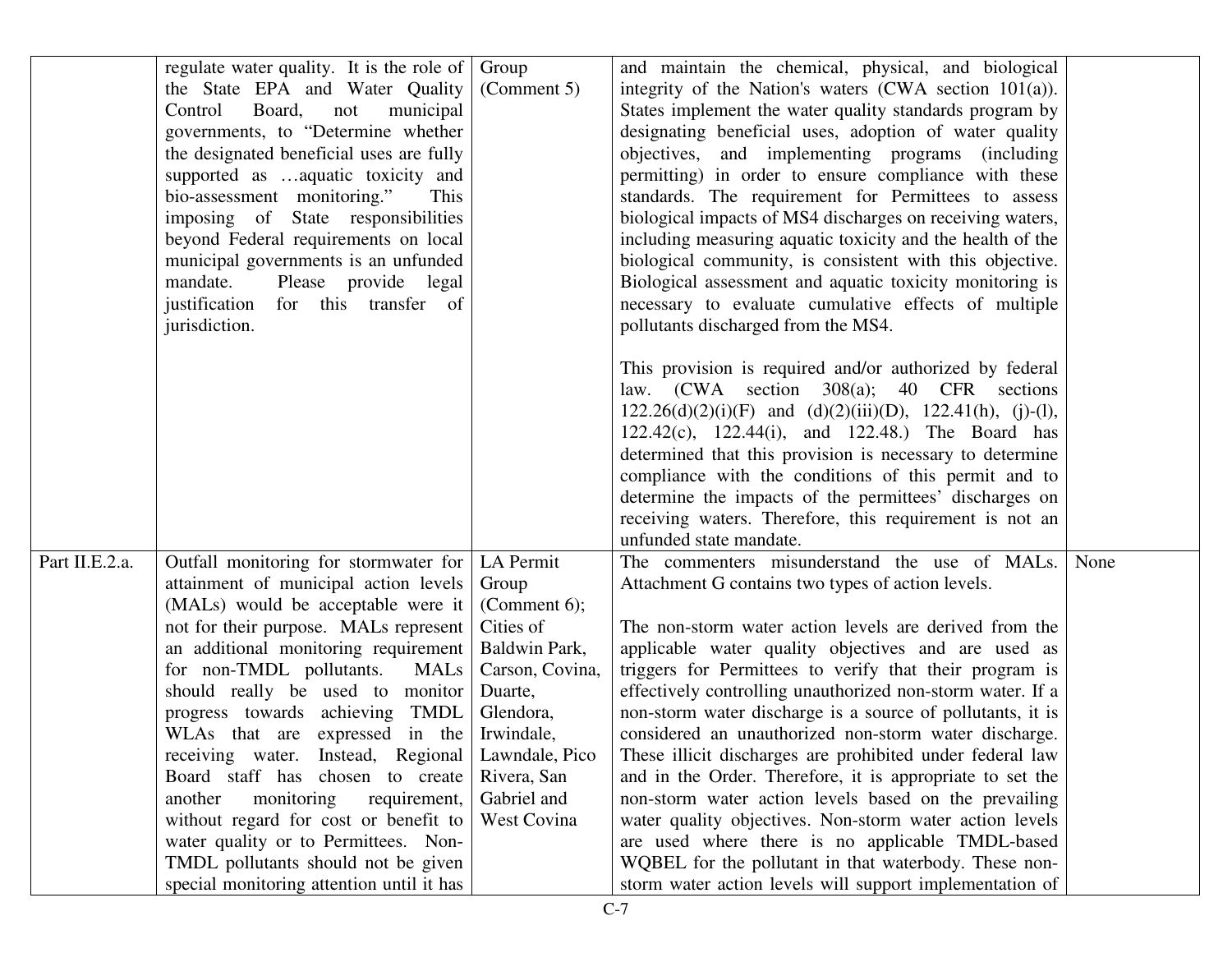| been determined that they pose an        | the requirement to effectively prohibit non-storm water               |  |
|------------------------------------------|-----------------------------------------------------------------------|--|
| impairment threat to a beneficial use.   | discharges of pollutants through the MS4 and                          |  |
| Such a determination needs to be done    | implementation of Permittees' illicit connection/illicit              |  |
| by way of ambient monitoring             | discharge elimination programs.                                       |  |
| performed by the Regional Board          |                                                                       |  |
| SWAMP. The resulting data could then     | The second type of action levels in Attachment G are                  |  |
| be used to develop future TMDLs, if      | municipal action levels (MALs). Municipal action levels               |  |
| necessary.                               | are based on nationwide Phase I MS4 monitoring data for               |  |
|                                          | pollutants in storm water, and computed as the upper 25 <sup>th</sup> |  |
| Furthermore, many of the MAL             | percentile concentration – representing an "upset" value,             |  |
| constituents (both stormwater and non-   | i.e. a pollutant concentration in the storm water discharge           |  |
| storm water) listed in Appendix G, are   | that is significantly higher than the average concentration           |  |
| included in several TMDLs such as        | in storm water. MALs are used as a trigger to determine               |  |
| metals and bacteria. This is, of course, | the efficacy of storm water BMPs and, in particular, to               |  |
| a consequence of the redundancy          | identify drainages with below average storm water                     |  |
| created by two approaches that are       | discharge quality that should be prioritized for additional           |  |
| intended to serve the same purpose:      | or enhanced BMPs. MALs have been endorsed by the                      |  |
| protection<br>of<br>quality.<br>water    | State Board Blue Ribbon Panel as an effective tool for                |  |
|                                          | identifying "bad actor" catchments that should receive                |  |
| Recommended Correction:<br>Either        | additional attention. Because MALs are derived from a                 |  |
| utilize MALs, in lieu of numeric         | statistical analysis of actual storm water quality, they do           |  |
| WQBELs, to measure progress towards      | not have any relationship, in terms of their derivation, to           |  |
| achieving TMDL WLAs expressed in         | WQBELs, which are derived from water quality                          |  |
| the receiving water or eliminate MALs    | standards. Therefore, MALs cannot replace the WQBELs                  |  |
| entirely.                                | established to implement TMDL WLAs. MALs are not                      |  |
|                                          | consistent with the assumptions and requirements of                   |  |
|                                          | TMDL WLAs, and are derived in a completely different                  |  |
|                                          | manner, and for a very different purpose than the numeric             |  |
|                                          | WQBELs to implement TMDL WLAs. The Regional                           |  |
|                                          | Water Board has included MALs in the Tentative Order as               |  |
|                                          | a tool for prioritizing implementation of storm water                 |  |
|                                          | controls and as one metric for evaluating storm water                 |  |
|                                          | discharges relative to the MEP standard.                              |  |
|                                          | Monitoring of pollutants that are already impairing waters            |  |
|                                          | or may pose a threat to impairing waters is required. Non-            |  |
|                                          | storm water action levels were established in the draft               |  |
|                                          | Order after evaluating dry weather data collected by the              |  |
|                                          | Permittees from 2005-2011. These data indicate frequent               |  |
|                                          | exceedances of receiving water limitations during dry                 |  |
|                                          |                                                                       |  |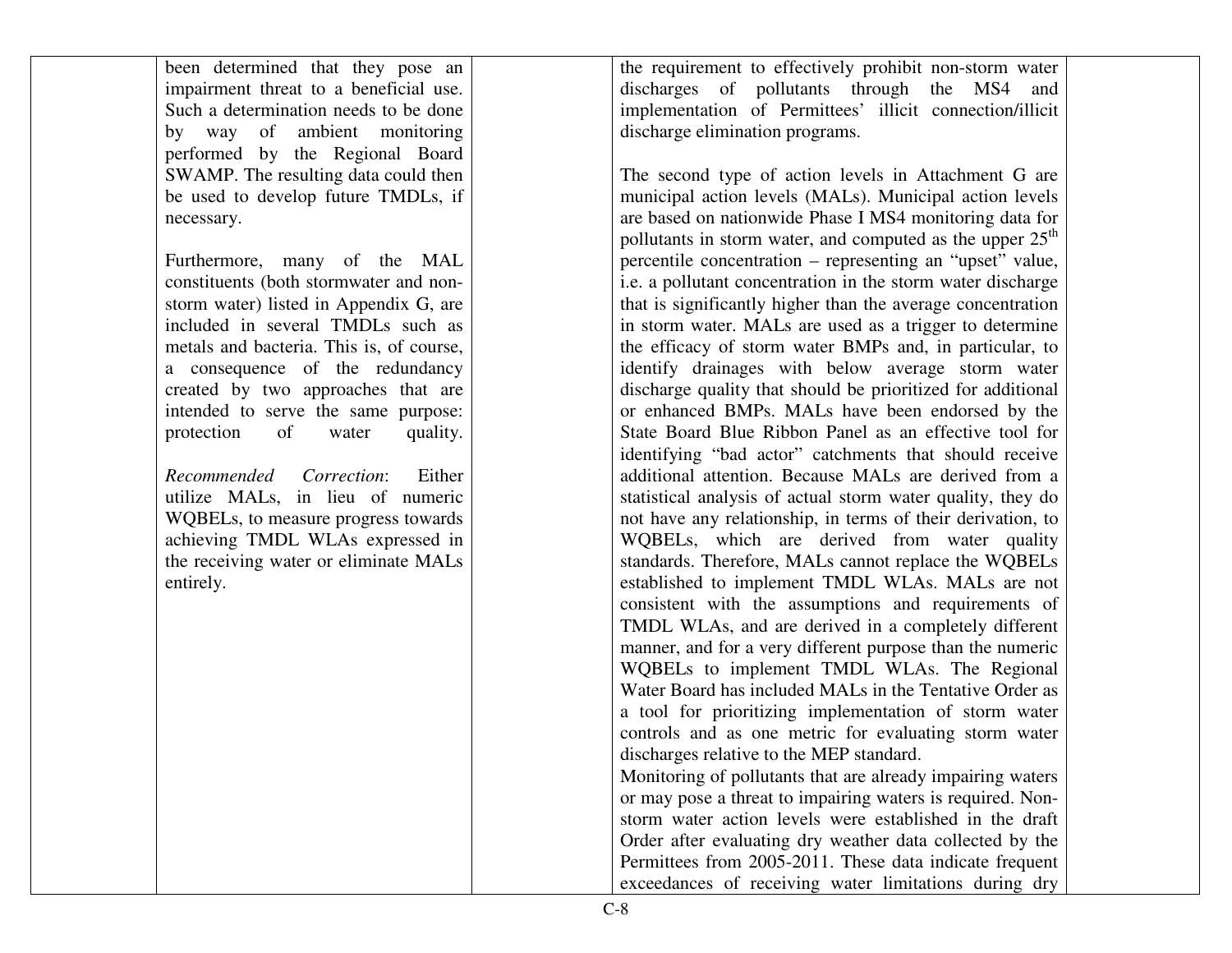|                                  |                                                                                                                                                                                                                                                                                                                                                                                                                                                                     |                                                  | weather.                                                                                                                                                                                                                                                                                                                                                                                                                                                                                                                                                                                                                                                                                                                                                                                                                                                                                                                                                                                                                                                                                                                                                                                                                                   |      |
|----------------------------------|---------------------------------------------------------------------------------------------------------------------------------------------------------------------------------------------------------------------------------------------------------------------------------------------------------------------------------------------------------------------------------------------------------------------------------------------------------------------|--------------------------------------------------|--------------------------------------------------------------------------------------------------------------------------------------------------------------------------------------------------------------------------------------------------------------------------------------------------------------------------------------------------------------------------------------------------------------------------------------------------------------------------------------------------------------------------------------------------------------------------------------------------------------------------------------------------------------------------------------------------------------------------------------------------------------------------------------------------------------------------------------------------------------------------------------------------------------------------------------------------------------------------------------------------------------------------------------------------------------------------------------------------------------------------------------------------------------------------------------------------------------------------------------------|------|
|                                  |                                                                                                                                                                                                                                                                                                                                                                                                                                                                     |                                                  |                                                                                                                                                                                                                                                                                                                                                                                                                                                                                                                                                                                                                                                                                                                                                                                                                                                                                                                                                                                                                                                                                                                                                                                                                                            |      |
| Parts II.E.2.b.<br>and II.E.3.a. | Determining<br>compliance<br>with  <br>applicable wet weather or dry weather<br>WQBELs derived from TMDL WLAs<br>is only necessary when the final<br>compliance date is within this Permit<br>term. As the collection of such data is<br>costly, it should only be required if $(1)$<br>the Permittee elects to<br>assess<br>compliance at the outfall in lieu of the<br>receiving water and (2) if the final<br>TMDL compliance date is within the<br>Permit term. | City of Los<br>Angeles<br>(Comments 80)<br>& 81) | It is the obligation of entities that discharge to receiving<br>waters to monitor to assess compliance with permit<br>requirements, including the requirement to prohibit non-<br>storm water discharges that are a source of pollutants and<br>to implement storm water controls to the MEP, as well as<br>to assess threats to water quality from the discharge, and<br>to assess progress in remedying impacts from the<br>discharge.<br>The Regional Board disagrees. The tentative order allows<br>Permittees to demonstrate compliance with the interim<br>WQBELs in any one of several ways, including through<br>the use of outfall monitoring. Monitoring is necessary,<br>even when final compliance dates are beyond the term of<br>the order. Monitoring is necessary to assess compliance<br>with interim WQBELs and, where a Permittee or<br>Permittees are implementing an approved WMP,<br>monitoring is still necessary to evaluate the overall<br>effectiveness of the chosen implementation measures<br>included in the WMP and inform modifications to the<br>WMP to ensure adequate progress towards achieving<br>compliance with interim and/or final WQBELs.<br>Within the MRP, the Permittee(s) has flexibility to | None |
|                                  |                                                                                                                                                                                                                                                                                                                                                                                                                                                                     |                                                  | coordinate outfall monitoring with previously approved                                                                                                                                                                                                                                                                                                                                                                                                                                                                                                                                                                                                                                                                                                                                                                                                                                                                                                                                                                                                                                                                                                                                                                                     |      |
|                                  |                                                                                                                                                                                                                                                                                                                                                                                                                                                                     |                                                  | TMDL Monitoring Plans, thus reducing costs.                                                                                                                                                                                                                                                                                                                                                                                                                                                                                                                                                                                                                                                                                                                                                                                                                                                                                                                                                                                                                                                                                                                                                                                                |      |
| Part II.E.3.a.                   | Regarding "a," This requirement is<br>redundant<br>of<br>the<br>view<br>in<br>aforementioned MALs and in any case                                                                                                                                                                                                                                                                                                                                                   | LA Permit<br>Group<br>(Comment 7);               | The Regional Board disagrees. This objective is not None<br>redundant with the inclusion of MALs in the Tentative<br>Order. To the extent that the commenter is referring to                                                                                                                                                                                                                                                                                                                                                                                                                                                                                                                                                                                                                                                                                                                                                                                                                                                                                                                                                                                                                                                               |      |
|                                  | authorized under federal<br>not<br>1S                                                                                                                                                                                                                                                                                                                                                                                                                               | Cities of                                        | MALs, the derivation of MALs is based on a statistical                                                                                                                                                                                                                                                                                                                                                                                                                                                                                                                                                                                                                                                                                                                                                                                                                                                                                                                                                                                                                                                                                                                                                                                     |      |
|                                  | stormwater regulations. $402(p)(B)(ii)$                                                                                                                                                                                                                                                                                                                                                                                                                             | Baldwin Park,                                    | analysis of data on actual storm water quality, while                                                                                                                                                                                                                                                                                                                                                                                                                                                                                                                                                                                                                                                                                                                                                                                                                                                                                                                                                                                                                                                                                                                                                                                      |      |
|                                  | of the Clean Water Act only prohibits                                                                                                                                                                                                                                                                                                                                                                                                                               | Carson, Covina,                                  | WQBELs are derived from TMDL WLAs, which are                                                                                                                                                                                                                                                                                                                                                                                                                                                                                                                                                                                                                                                                                                                                                                                                                                                                                                                                                                                                                                                                                                                                                                                               |      |
|                                  | discharges to the MS4 (streets, catch                                                                                                                                                                                                                                                                                                                                                                                                                               | Duarte,                                          | based on water quality standards. Furthermore, MALs are                                                                                                                                                                                                                                                                                                                                                                                                                                                                                                                                                                                                                                                                                                                                                                                                                                                                                                                                                                                                                                                                                                                                                                                    |      |
|                                  | basins, storm drains and intra MS4                                                                                                                                                                                                                                                                                                                                                                                                                                  | Glendora,                                        | applicable to storm water, not non-storm water. Part II.E.3                                                                                                                                                                                                                                                                                                                                                                                                                                                                                                                                                                                                                                                                                                                                                                                                                                                                                                                                                                                                                                                                                                                                                                                |      |
|                                  | channels), not through or from it. This                                                                                                                                                                                                                                                                                                                                                                                                                             | Irwindale,                                       | identifies the objectives of the non-storm water outfall                                                                                                                                                                                                                                                                                                                                                                                                                                                                                                                                                                                                                                                                                                                                                                                                                                                                                                                                                                                                                                                                                                                                                                                   |      |
|                                  | applies to all water quality standards,                                                                                                                                                                                                                                                                                                                                                                                                                             | Lawndale, Pico                                   | based monitoring program.                                                                                                                                                                                                                                                                                                                                                                                                                                                                                                                                                                                                                                                                                                                                                                                                                                                                                                                                                                                                                                                                                                                                                                                                                  |      |
|                                  | including TMDLs.<br>Nevertheless,                                                                                                                                                                                                                                                                                                                                                                                                                                   | Rivera, San                                      |                                                                                                                                                                                                                                                                                                                                                                                                                                                                                                                                                                                                                                                                                                                                                                                                                                                                                                                                                                                                                                                                                                                                                                                                                                            |      |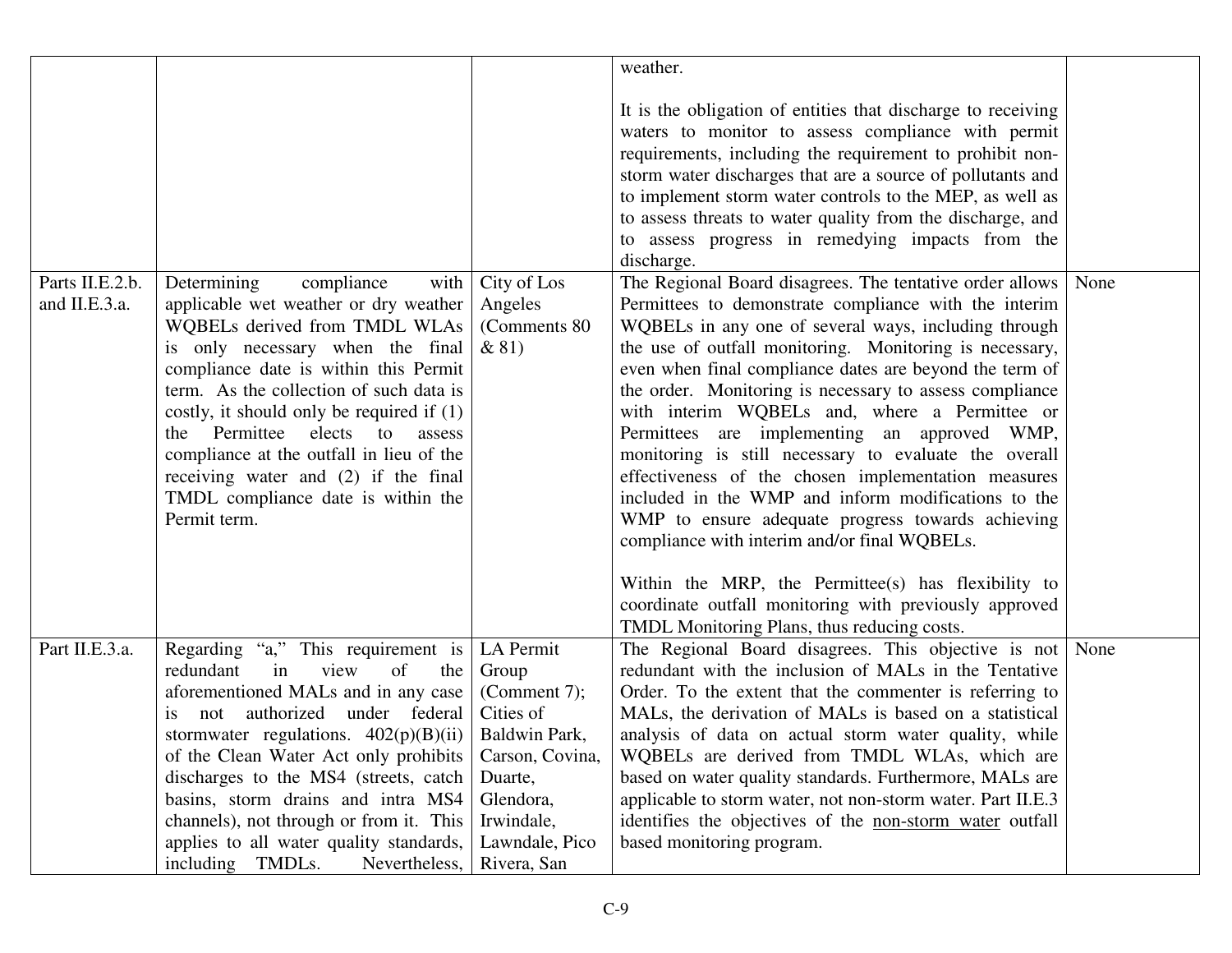|                | compliance with dry weather WQBELs         | Gabriel and     | Regarding WQBELs applicable to non-storm water               |  |
|----------------|--------------------------------------------|-----------------|--------------------------------------------------------------|--|
|                | can be achieved through BMPs and           | West Covina     | discharges, TMDL WLAs must be assigned to all                |  |
|                | other requirements called for under the    |                 | discharges identified as pollutant sources contributing to   |  |
|                | illicit connection<br>and<br>discharge     |                 | the water quality impairment in the TMDL source              |  |
|                | detection and elimination (ICDDE)          |                 | analysis, and NPDES permits must include requirements        |  |
|                | program, or requiring impermissible        |                 | consistent with the assumptions and requirements of all      |  |
|                | non-stormwater discharges to obtain        |                 | available WLAs. Non-storm water discharges from the          |  |
|                | coverage under a permit issued by the      |                 | MS4 have been identified in numerous TMDLs as a              |  |
|                | Regional Board.                            |                 | source of pollutants to receiving waters. The WQBELs         |  |
|                |                                            |                 | included in the Order were derived from and are              |  |
|                | Recommended Correction: Delete this        |                 | consistent with the assumptions and requirements of the      |  |
|                | requirement and specify compliance         |                 | TMDL WLAs. Further, CWA section $402(p)(3)(B)(iii)$          |  |
|                | with dry weather WLAs, expressed in        |                 | allows the Board, as the permitting agency to include in     |  |
|                | ambient<br>through<br>terms,<br>the        |                 | the MS4 permit "such other provisions as the [Board]         |  |
|                | implementation of the IC/ID program.       |                 | determines appropriate for the control of such pollutants."  |  |
|                |                                            |                 | The non-storm water action levels are derived from the       |  |
|                |                                            |                 | applicable water quality objectives and criteria and are     |  |
|                |                                            |                 | used as triggers for Permittees to verify that their program |  |
|                |                                            |                 | is effectively controlling unauthorized non-storm water      |  |
|                |                                            |                 | where there are not applicable WQBELs for the pollutant      |  |
|                |                                            |                 | derived from a TMDL. Therefore, it is appropriate to set     |  |
|                |                                            |                 | the non-storm water action levels based on the water         |  |
|                |                                            |                 | quality objectives/criteria.                                 |  |
|                |                                            |                 |                                                              |  |
|                |                                            |                 | The Regional Water Board is supportive of Permittees'        |  |
|                |                                            |                 | efforts to address non-storm water discharges through        |  |
|                |                                            |                 | their illicit connection/illicit discharge elimination       |  |
|                |                                            |                 | programs; however, to the extent that these discharges are   |  |
|                |                                            |                 | not effectively prohibited from the MS4, the quality of the  |  |
|                |                                            |                 | discharges must be regulated at the point of discharge to    |  |
|                |                                            |                 | the receiving water.                                         |  |
| Part II.E.3.b. | With regard to "b", see previous LA Permit |                 | MS4 Permittees are required to effectively prohibit None     |  |
|                | responses regarding MALs and the           | Group           | discharges of non-storm water to the MS4. Non-storm          |  |
|                | limitation<br>of the non-stormwater        | (Comment $8$ ); | water discharges from the MS4 that are not authorized by     |  |
|                | discharge prohibition to the MS4.          | Cities of       | separate NPDES permits, nor specifically exempted, are       |  |
|                |                                            | Baldwin Park,   | subject to requirements under the NPDES program,             |  |
|                |                                            |                 |                                                              |  |
|                | Recommended Correction: Delete this        | Carson, Covina, | including discharge prohibitions, technology-based           |  |
|                | requirement because it exceeds the         | Duarte,         | effluent limitations and water quality-based effluent        |  |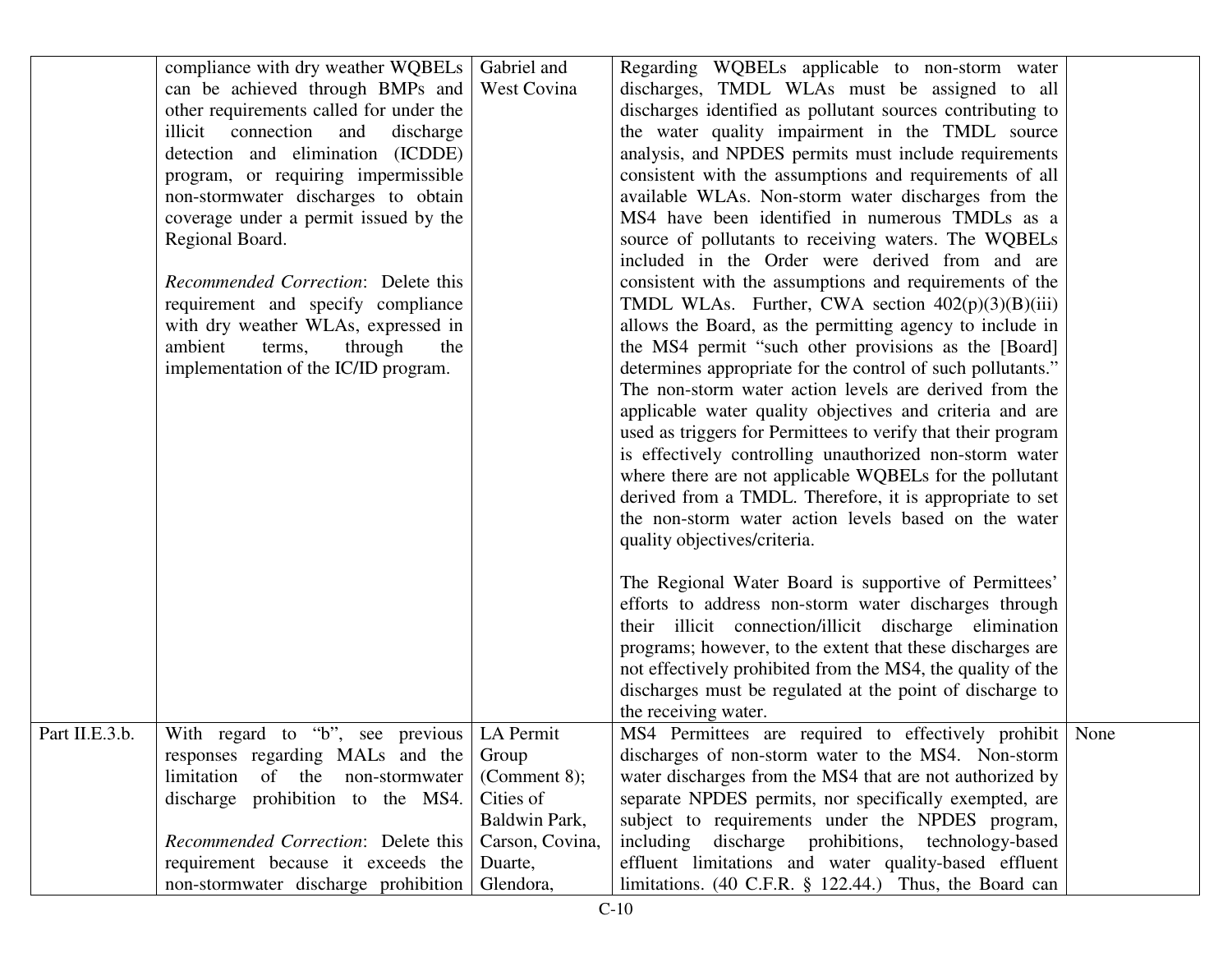|                | to the MS4; and determine whether<br>MALs or TMDLs are to be used to<br>protect receiving water quality.                                                                                                                                                                                                                                                                                                                                                                      | Irwindale,<br>Lawndale, Pico<br>Rivera, San<br>Gabriel and                                                                                                                               | establish requirements that are designed to reduce<br>pollutants in non-storm water from the MS4 to receiving<br>water and to ensure that non-storm water discharges from<br>the MS4 do not cause or contribute to an exceedance of                                                                                                                                                                                                                                                                                                                                                                                                                                                                                                                                                                                                                                             |                                                      |
|----------------|-------------------------------------------------------------------------------------------------------------------------------------------------------------------------------------------------------------------------------------------------------------------------------------------------------------------------------------------------------------------------------------------------------------------------------------------------------------------------------|------------------------------------------------------------------------------------------------------------------------------------------------------------------------------------------|---------------------------------------------------------------------------------------------------------------------------------------------------------------------------------------------------------------------------------------------------------------------------------------------------------------------------------------------------------------------------------------------------------------------------------------------------------------------------------------------------------------------------------------------------------------------------------------------------------------------------------------------------------------------------------------------------------------------------------------------------------------------------------------------------------------------------------------------------------------------------------|------------------------------------------------------|
|                |                                                                                                                                                                                                                                                                                                                                                                                                                                                                               | <b>West Covina</b>                                                                                                                                                                       | receiving water limitations. Discharges of non-storm<br>water from the MS4 must be assessed to determine if they<br>contribute pollutants to receiving waters. To the extent<br>that non-storm water discharges contribute pollutants to<br>receiving water, the discharge must be eliminated or                                                                                                                                                                                                                                                                                                                                                                                                                                                                                                                                                                                |                                                      |
|                |                                                                                                                                                                                                                                                                                                                                                                                                                                                                               |                                                                                                                                                                                          | otherwise controlled such that it is not a source of<br>pollutants.                                                                                                                                                                                                                                                                                                                                                                                                                                                                                                                                                                                                                                                                                                                                                                                                             |                                                      |
| Part II.E.3.c. | Regarding "c", as mentioned, non-<br>stormwater discharges<br>cannot be<br>applied to receiving water limitations<br>because they are only prohibited to the<br>MS4, not from or through it.<br>Recommended Correction: Delete this<br>requirement because it exceeds the<br>non-stormwater discharge prohibition<br>to the MS4.                                                                                                                                              | LA Permit<br>Group<br>(Comment 9);<br>Cities of<br>Baldwin Park,<br>Carson, Covina,<br>Duarte,<br>Glendora,<br>Irwindale,<br>Lawndale, Pico<br>Rivera, San<br>Gabriel and<br>West Covina | Non-storm water outfall monitoring is necessary to<br>evaluate the impact of the non-storm water discharges<br>from the MS4 on receiving water quality. The separate<br>requirement to effectively prohibit non-storm water<br>discharges to the MS4 does not bar the Regional Water<br>Board from including requirements for monitoring of non-<br>storm water discharges from the MS4 to assess their<br>impact on receiving water quality. Monitoring of<br>discharges from the MS4 is required by 40 CFR sections<br>and<br>$122.26(d)(1)(iv)(D)-(E)$<br>122.26(d)(2)(iii)(A)(4)<br>among other authorities. Such monitoring will assist in<br>determining whether the permittees have effectively<br>prohibited non-storm water discharges into the MS4 and<br>whether conditionally exempt non-storm water discharges<br>are having an impact on receiving water quality. | None                                                 |
| Part II.E.4.   | The information that is expected be<br>generated to evaluate the effectiveness<br>of new development/re-development<br>(Attachment E. Part X) is focused on<br>tracking and documenting the each new<br>development/re-development subject to<br>the requirements of Part VI.D.6 of the<br>Order.<br>As such, the monitoring<br>program elements in Attachment E.<br>Part II should be consistent. Please<br>revise Part II.E.4 as follows:<br>New Development/Re-development | City of Los<br>Angeles<br>(Comment 82)                                                                                                                                                   | The Regional Board agrees with the changes suggested.                                                                                                                                                                                                                                                                                                                                                                                                                                                                                                                                                                                                                                                                                                                                                                                                                           | Revisions to<br>Attachment E-<br>MRP, Part<br>II.E.4 |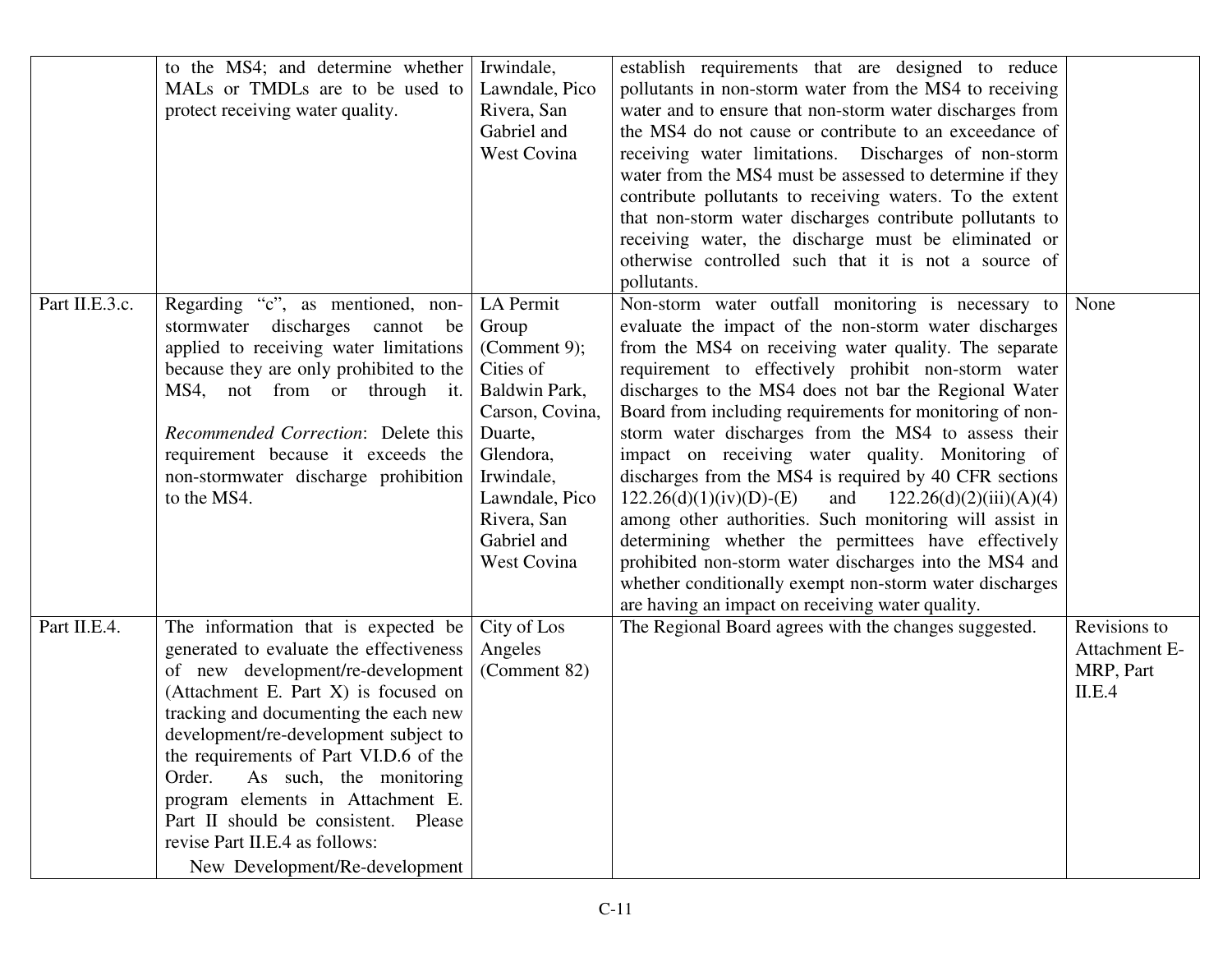|              | effectiveness monitoring tracking.<br>The objective of best management<br>practices<br>(BMP)<br>effectiveness<br>monitoring tracking is to determine<br>track whether the conditions in the<br>building permit issued by the<br>Permittee are implemented to<br>ensure the volume of storm water<br>associated with the design storm is<br>retained on-site as required by Part<br>VI.D.6.c.i of this Order, and as<br>conditioned in the building permit<br>issued by the Permittee.                                                                                                                                                                                                                                                                                                                                                                                                                                                                                               |                                    |                                                                                                                                                                                                                                                                                                                                                                                                                                                                                                                                                                                                                                                                     |      |
|--------------|-------------------------------------------------------------------------------------------------------------------------------------------------------------------------------------------------------------------------------------------------------------------------------------------------------------------------------------------------------------------------------------------------------------------------------------------------------------------------------------------------------------------------------------------------------------------------------------------------------------------------------------------------------------------------------------------------------------------------------------------------------------------------------------------------------------------------------------------------------------------------------------------------------------------------------------------------------------------------------------|------------------------------------|---------------------------------------------------------------------------------------------------------------------------------------------------------------------------------------------------------------------------------------------------------------------------------------------------------------------------------------------------------------------------------------------------------------------------------------------------------------------------------------------------------------------------------------------------------------------------------------------------------------------------------------------------------------------|------|
| Part II.E.4. | the<br>II.E.4.<br>Omit<br>requirement<br>of Development/Re-<br>Monitoring<br><b>BMPs</b><br>development<br>the<br>is<br>responsibility of the<br>Developers.<br>for<br>Requirements<br>monitoring<br>Developer BMPs should be part of<br>Section VI.D.6. Planning and Land<br>and the<br>Development Program<br>responsibility<br>of the<br>Developer.<br>The purpose of this requirement is not<br>authorized under federal stormwater<br>regulations as it relates to monitoring.<br>Requiring such<br>monitoring<br>is<br>premature given the absence of outfall<br>monitoring in the current and previous<br>MS4 permits that would characterize an<br>MS4's pollution contribution relative to<br>exceeding ambient water quality<br>standards. There is nothing in federal<br>stormwater regulations that require<br>monitoring on private or public<br>property. Monitoring, once again, is<br>limited to effluent discharges at the<br>outfall and to ambient monitoring in | LA Permit<br>Group<br>(Comment 10) | The Regional Board disagrees. Federal regulations<br>require monitoring and reporting by the owners and/or<br>operators of MS4s pursuant to 40 CFR sections<br>$122.26(d)(2)(iii)(D)$ , $122.41(h)$ and $122.42(c)$ , among<br>other authorities BMP implementation must be tracked to<br>ensure that implementation is carried out as required in<br>the Tentative Order. However, for clarification, Part X of<br>Attachment E - MRP only requires tracking of new<br>development and redevelopment subject to the provisions<br>in Part VI.D.6 of the Tentative Order, not actual water<br>quality monitoring of BMP effluent to determine BMP<br>effectiveness. | None |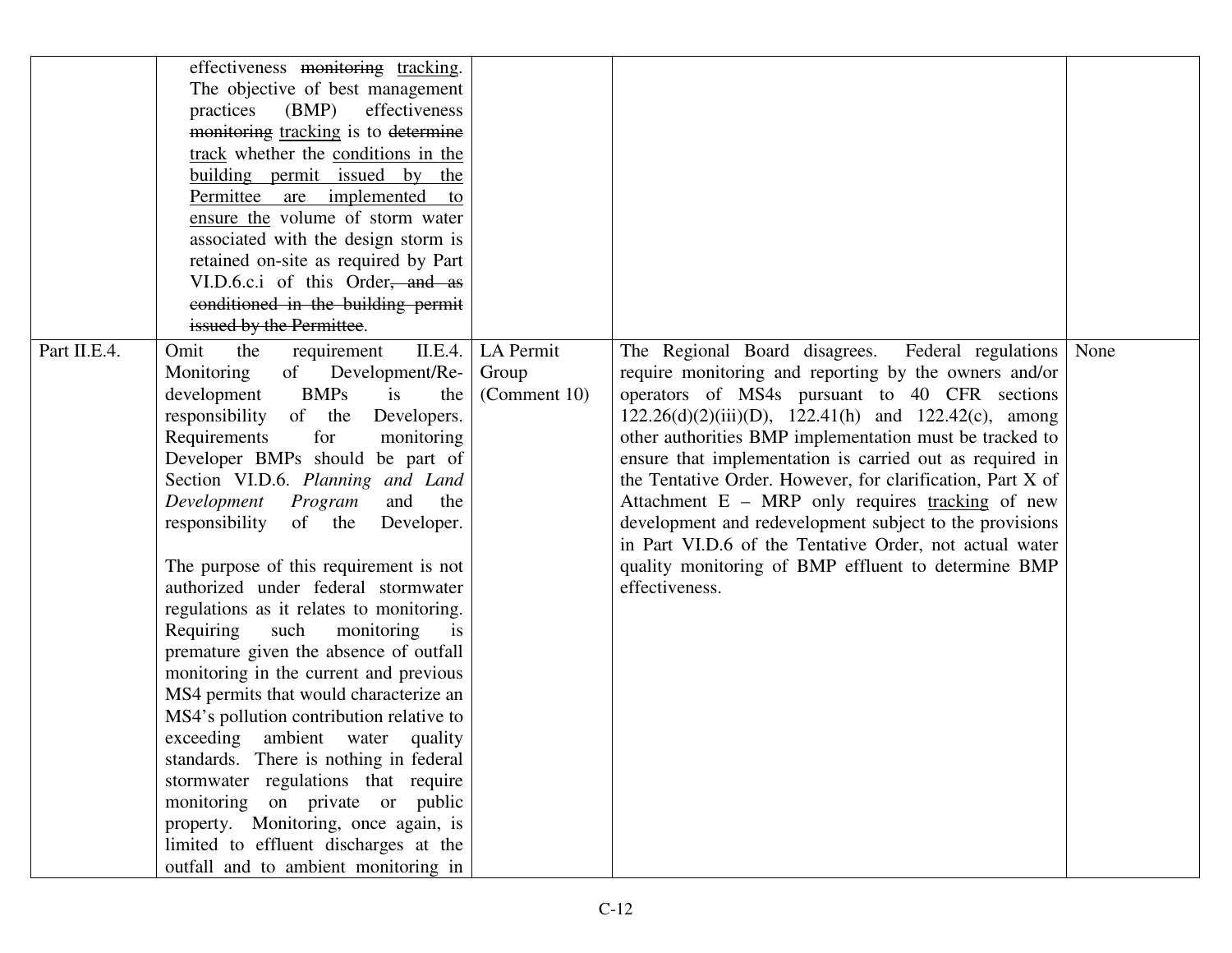|              | receiving<br>the<br>water.               |              |                                                                    |                  |
|--------------|------------------------------------------|--------------|--------------------------------------------------------------------|------------------|
|              |                                          |              |                                                                    |                  |
|              | Beyond this, monitoring for BMP          |              |                                                                    |                  |
|              | effectiveness poses a serious challenge  |              |                                                                    |                  |
|              | to what determines "effectiveness" --    |              |                                                                    |                  |
|              | effective relative to what standard? It  |              |                                                                    |                  |
|              | is also not clear how such monitoring is |              |                                                                    |                  |
|              | to be performed.                         |              |                                                                    |                  |
| Part II.E.5. | Omit the requirement II.E.5. The MS4     | LA Permit    | California<br>Southern<br>Regarding<br>Stormwater<br>the           | Revisions to     |
|              | Permit is to regulate discharges to      | Group        | Monitoring Coalition Watershed Monitoring Program                  | Attachment E-    |
|              | receiving water. It is the role of the   | (Comment 11) | requirements, the objective of the Federal Clean Water             | MRP to           |
|              | State EPA and Water Quality Control      |              | Act is to restore and maintain the chemical, physical, and         | eliminate the    |
|              | Board, not municipal governments, to     |              | biological integrity of the Nation's waters (CWA section           | requirement to   |
|              | conduct Regional Studies for Southern    |              | $101(a)$ ). The requirement for Permittees to assess               | conduct a        |
|              | California Monitoring Coalition, bio-    |              | biological impacts of MS4 discharges on receiving waters           | Pyrethroid       |
|              | assessment and Pyrethroid pesticides.    |              | is consistent with this objective. Biological assessment of        | Insecticide      |
|              | This imposing of State responsibilities  |              | receiving waters is necessary to evaluate cumulative               | Study, and to    |
|              | beyond Federal requirements on local     |              | effects of multiple pollutants discharged from the MS4.            | modify           |
|              | municipal governments is an unfunded     |              |                                                                    | requirements     |
|              | mandate.<br>Please provide legal         |              | The Pyrethroid Insecticide Study Requirements in                   | related to       |
|              | justification<br>for this transfer of    |              | Attachment E- MRP have been deleted. Where toxicity is             | aquatic toxicity |
|              | jurisdiction.                            |              | observed in the receiving water, Permittees are required to        | monitoring.      |
|              |                                          |              | conduct a toxicity identification evaluation (TIE). Where          |                  |
|              | Requiring 85 jurisdictions to conduct    |              | the TIE identifies pyrethroids as the cause of toxicity,           |                  |
|              | regional monitoring is duplicative and   |              | Permittees will be required to test for pyrethroids in             |                  |
|              | inefficient and should be conducted by   |              | outfalls immediately upstream of the receiving water               |                  |
|              | Regional<br>authority.<br>a              |              | monitoring station. This is appropriate, since studies show        |                  |
|              |                                          |              | that urban use of pyrethroids is currently one of the              |                  |
|              | Regional studies also lie outside the    |              | greatest contributors of toxicity to urban waters.                 |                  |
|              | scope of the MS4 permit. However,        |              |                                                                    |                  |
|              | because federal regulations require      |              | These provisions are required and/or authorized by federal         |                  |
|              | ambient monitoring in the receiving      |              | law. (CWA section 308(a); 40 CFR sections                          |                  |
|              | water, a task performed by the           |              | $122.26(d)(2)(i)(F)$ and $(d)(2)(iii)(D)$ , $122.41(h)$ , (j)-(l), |                  |
|              | Regional Board's SWAMP, regional         |              | 122.42(c), 122.44(i), and 122.48.) The Board has                   |                  |
|              | watershed<br>monitoring<br>for           |              | determined that this provision is necessary to determine           |                  |
|              | aforementioned target pollutants can be  |              | compliance with the conditions of this permit and to               |                  |
|              | satisfied through ambient monitoring.    |              | determine the impacts of the permittees' discharges on             |                  |
|              | This can be accomplished with little     |              | receiving waters. Therefore, this requirement is not an            |                  |
|              | expense on the part of permittees by:    |              | unfunded state mandate.                                            |                  |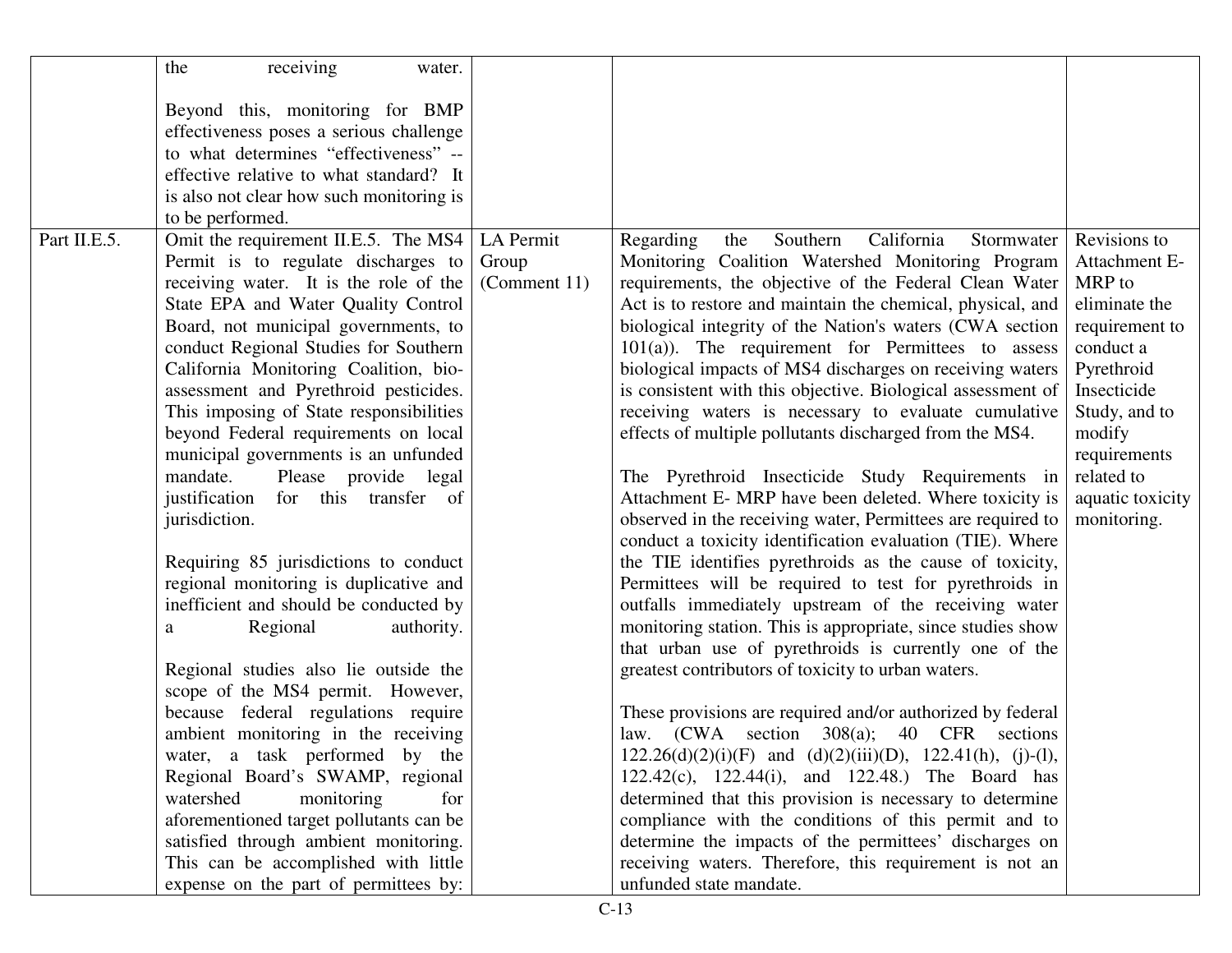|                           | (1) using ambient data generated by the<br>Regional Board SWAMP; (2) re-setting<br>the County's mass emissions stations to<br>collect samples 2 to 3 days following a<br>storm event (instead of using a flow-<br>based sampling trigger); and (3) using<br>any data generated from existing<br>coordinated monitoring programs (e.g.,<br>Los Angeles River metals TMDL<br>CMP), provided that the data is truly<br>ambient. |                                        |                                                                                                                                                                                                                                                                                                                                                                                                                                                                                                                                                                                                                                                                                                                                                                                                                                                                                                                                                                                                                                                                                                                                                                  |                      |
|---------------------------|------------------------------------------------------------------------------------------------------------------------------------------------------------------------------------------------------------------------------------------------------------------------------------------------------------------------------------------------------------------------------------------------------------------------------|----------------------------------------|------------------------------------------------------------------------------------------------------------------------------------------------------------------------------------------------------------------------------------------------------------------------------------------------------------------------------------------------------------------------------------------------------------------------------------------------------------------------------------------------------------------------------------------------------------------------------------------------------------------------------------------------------------------------------------------------------------------------------------------------------------------------------------------------------------------------------------------------------------------------------------------------------------------------------------------------------------------------------------------------------------------------------------------------------------------------------------------------------------------------------------------------------------------|----------------------|
| Parts III.F and<br>III.G. | Omit the requirements III.F. and III.G.<br>Specifying Sampling Methods and<br>Analytical Procedures in the permit<br>adds unnecessary liability for Cities for<br>work that is already described in<br>USEPA Protocols and per approved<br>TMDLs.<br>These Items should be<br>combined and state to follow USEPA<br>Protocols or per approved TMDLs.                                                                         | LA Permit<br>Group<br>(Comment 12)     | Specification of sampling methods and analytical<br>procedures is common practice in NPDES permits as it<br>provides clarity of expectations when Monitoring Plans<br>are submitted by Permittees. For the most part, these<br>sections cross-reference requirements included elsewhere<br>in the Tentative Order, specifically in Attachment D, Part<br>III, or specify that methods must be fully described in<br>each Permittee's monitoring program, which will be<br>submitted for review and approval by the Regional Water<br>Board Executive Officer. Sections $122.41(j)(1)$ and $(j)(4)$ of<br>Title 40 of the Code of Federal Regulations require that<br>samples and measurements taken for the purposes of<br>monitoring shall be representative of the monitored activity,<br>and monitoring must be conducted according to testing<br>procedures approved under 40 CFR Part 136 unless another<br>method is required under 40 CFR subchapters N or O. The<br>Board has determined that the sampling methods and analytical<br>procedures included in Parts III.F. and III.G. will provide<br>reliable representations of the monitoring activity. | None                 |
| Part III.F.2              | The current requirement limiting grab<br>samples for bacteria, oil and grease,<br>cyanides,<br>volatile<br>and<br>organics<br>unnecessarily limits the ability for<br>MS4s to collect grab samples for other<br>constituents that are intended to be<br>collected as grab (i.e., chromium) and<br>instances where grab samples are<br>considered<br>appropriately<br>to                                                      | City of Los<br>Angeles<br>(Comment 83) | The Board generally agrees with providing greater<br>flexibility for Permittees to determine whether grab<br>samples or composite samples are most appropriate given<br>the constituent and discharge conditions. Justification for<br>grab samples must be included in a Permittee's IMP or<br>CIMP per Part III.F.1 of Attachment E-MRP. The MRP<br>has been revised to allow greater flexibility for Permittees<br>to collect grab samples for both constituents that are<br>required to be taken as such, and where grab samples are                                                                                                                                                                                                                                                                                                                                                                                                                                                                                                                                                                                                                         | Language<br>revised. |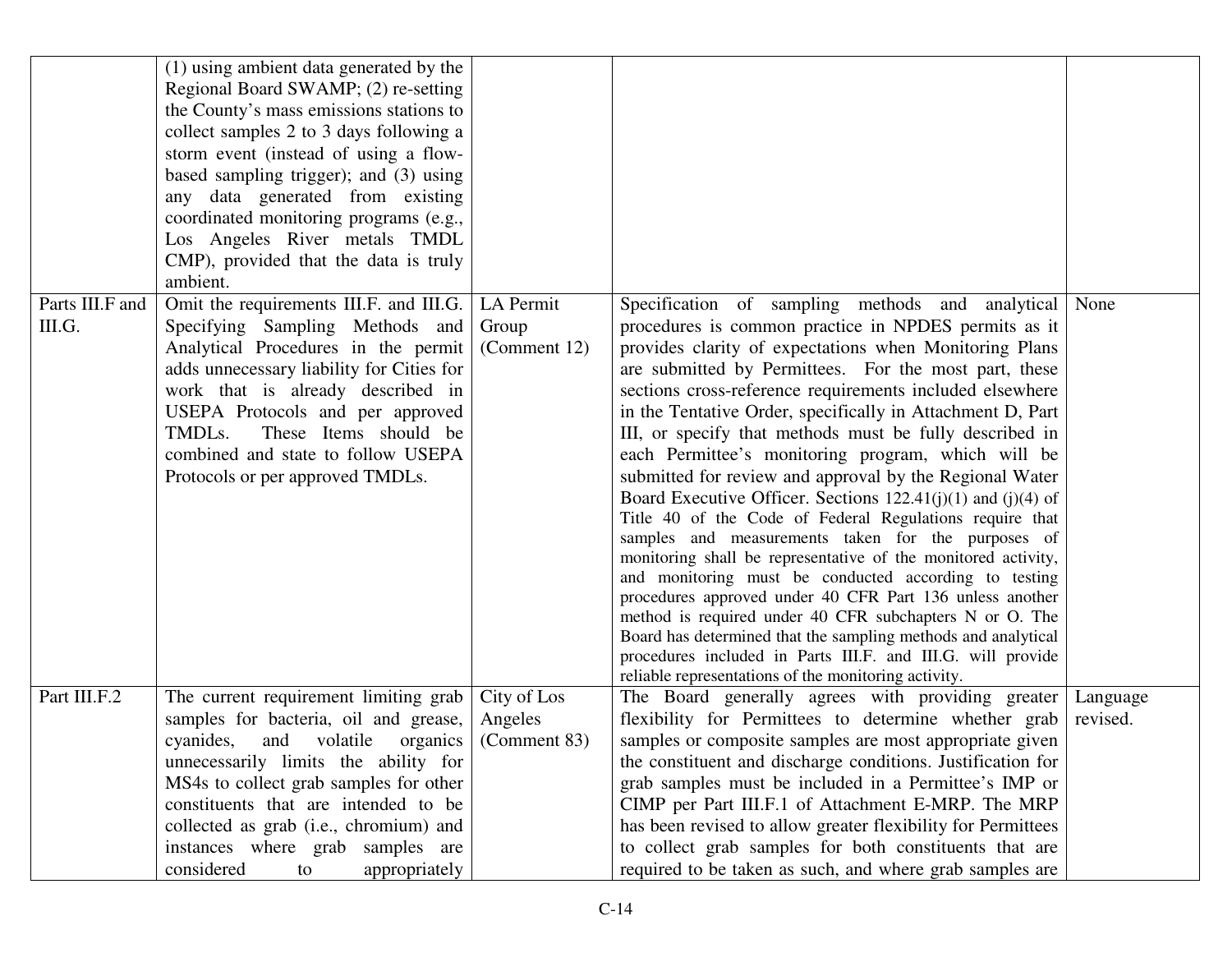|               | characterize<br>conditions<br>(i.e.,<br>$\rm{dry}$<br>weather).<br>Suggest removing<br>the<br>sentence or alternatively revise as<br>follows:<br>2. Grab samples shall be taken only<br>for constituents that are required to<br>be collected as such (i.e., pathogen<br>indicator bacteria, oil and grease,<br>cyanides, and volatile organics) and<br>in instances where grab samples are<br>generally expected to be sufficient<br>to characterize conditions (i.e., dry |                                                                                  | generally expected to be sufficient to characterize<br>conditions.                                                                                                                                                                                                                                                                                                                                                                                                                                                                        |                                        |
|---------------|-----------------------------------------------------------------------------------------------------------------------------------------------------------------------------------------------------------------------------------------------------------------------------------------------------------------------------------------------------------------------------------------------------------------------------------------------------------------------------|----------------------------------------------------------------------------------|-------------------------------------------------------------------------------------------------------------------------------------------------------------------------------------------------------------------------------------------------------------------------------------------------------------------------------------------------------------------------------------------------------------------------------------------------------------------------------------------------------------------------------------------|----------------------------------------|
| Part III.H.   | weather).<br>Part III.H is the first of a number of<br>requirements related to reporting. The<br>requirements in the MRP appear<br>duplicative at times and led to some<br>confusion. Please either remove Part<br>III.H as the reporting requirements are<br>laid out in detail in Parts XIV through<br>XVIII or revise Part III.H.1 to simply<br>refer to Parts XIV through XVIII.                                                                                        | City of Los<br>Angeles<br>(Comment 84)                                           | Part III.H is revised to remove provisions duplicative with<br>those in Parts XIV through XVIII.                                                                                                                                                                                                                                                                                                                                                                                                                                          | Attachment E-<br>MRP revised.          |
| Part III.H.3. | There is a typo for Item 3. Item 3.<br>should read "requirements identified<br>in Part XVIII.A.5. and Part XVIII.A.7<br>of this MRP."                                                                                                                                                                                                                                                                                                                                       | LA Permit<br>Group<br>(Comment 13);<br>County of Los<br>Angeles<br>(Comment 140) | The language has been corrected to read:<br>" requirements identified in Part XVIII.A.5. and Part<br>XVIII.A.7 of this MRP."                                                                                                                                                                                                                                                                                                                                                                                                              | References<br>corrected in the<br>MRP. |
| Monitoring    | When a discharge occurs through an<br>MS4, permits are already attained and<br>NPDES results must be submitted to<br>the authorized MS4 and to the<br>LARWQCB.<br>Furthermore<br>the<br>reporting requirements as drafted are<br>ambiguous.<br>The new reporting<br>requirements add organic matter, and<br>total suspended solids (TSS). These                                                                                                                             | California<br>Water Service<br>Company                                           | The Order has been revised to clarify that pollutants of<br>concern may include organic matter and TSS among<br>others. If these are not pollutants of concern for the<br>particular potable water release, they do not need to be<br>monitored. USEPA approved methods should be used for<br>all pollutants of concern that are monitored in the<br>discharge. Regarding the additional level of reporting, this<br>reporting is necessary as Permittees are responsible for<br>controlling discharges of pollutants from their MS4s and | Language<br>revised.                   |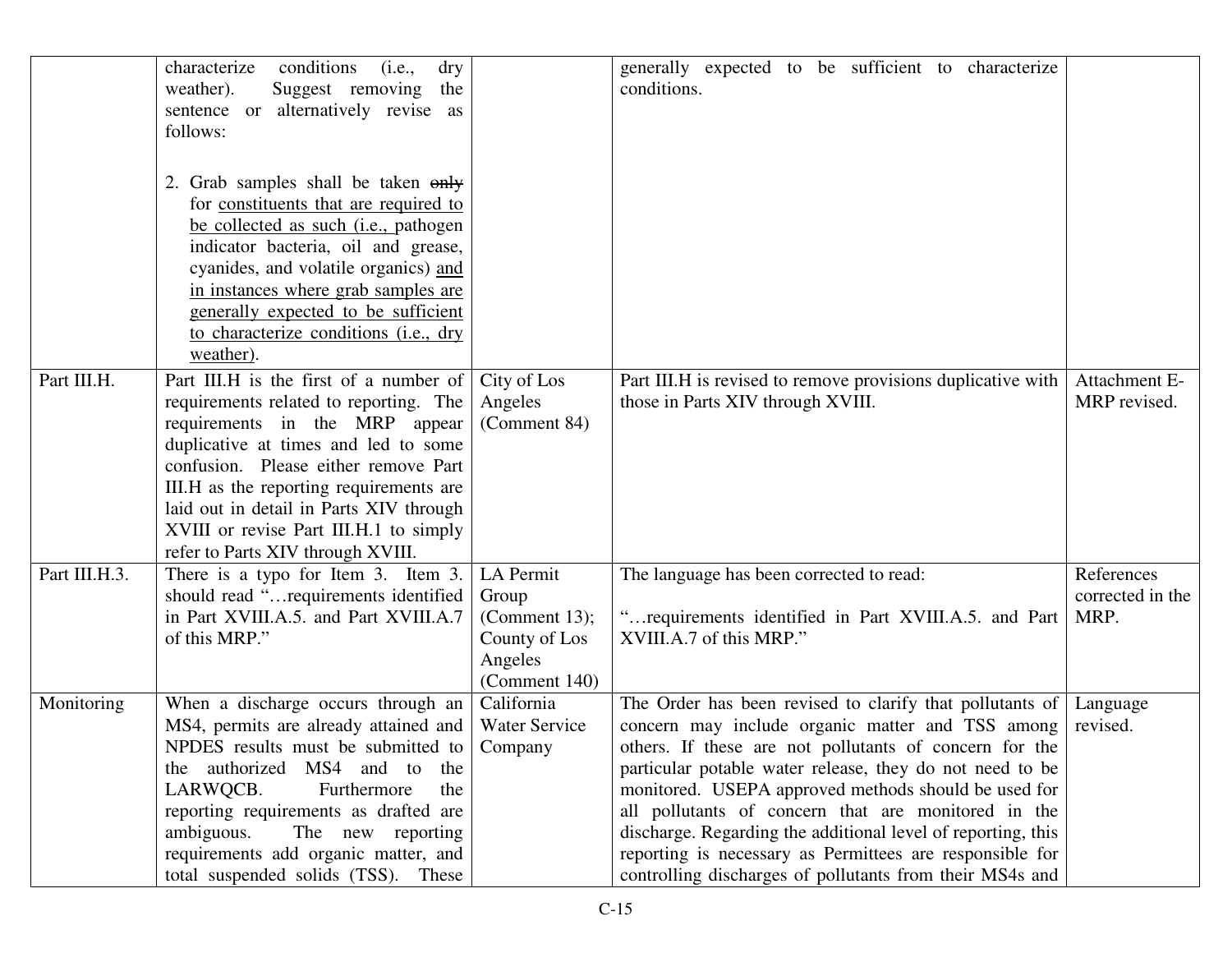|                         | are requirements that are vague and are<br>drafted too broad.<br>The additional<br>levels of reporting to an MS4 outlined<br>in III A 4 a, in itself is also<br>burdensome.                                                                                                                                                                                                                                                                                                                                                                                                                                                                                                                                                                                                                                                                                                                                               |                                               | need to be able to track potential sources of pollutants in<br>non-storm water discharges.                                                                                                                                                                                                                                                                                                                                                                                                                                                                                                 |               |
|-------------------------|---------------------------------------------------------------------------------------------------------------------------------------------------------------------------------------------------------------------------------------------------------------------------------------------------------------------------------------------------------------------------------------------------------------------------------------------------------------------------------------------------------------------------------------------------------------------------------------------------------------------------------------------------------------------------------------------------------------------------------------------------------------------------------------------------------------------------------------------------------------------------------------------------------------------------|-----------------------------------------------|--------------------------------------------------------------------------------------------------------------------------------------------------------------------------------------------------------------------------------------------------------------------------------------------------------------------------------------------------------------------------------------------------------------------------------------------------------------------------------------------------------------------------------------------------------------------------------------------|---------------|
| Section III A<br>4 a II | This Section requires the CWS to attain<br>local permits by the MS4 owner.<br>However, if an MS4 holder is also a<br>CWS, how can these discharges be<br>processed in an independent fashion<br>that allows an MS4 to have the same<br>permitting and reporting as a CWS<br>without an MS4.                                                                                                                                                                                                                                                                                                                                                                                                                                                                                                                                                                                                                               | California<br><b>Water Service</b><br>Company | The purpose of ensuring that a non-permittee discharger<br>obtains necessary permits from the MS4 Permittee is to<br>ensure that the MS4 Permittee has adequate control over<br>discharges to and from its MS4. Where a MS4 Permittee<br>is also the discharger of the potable water, it should have<br>the wherewithal to control its own discharges to and from<br>its MS4.                                                                                                                                                                                                              | None          |
| General                 | Finally, we are alarmed by the<br>extensive new monitoring provisions<br>that go far beyond what we had<br>expected to be the focus of this next<br>permit--integrated TMDL monitoring.<br>The Peninsula Cities have been focused<br>on coordinated monitoring for the<br>Machado Lake Nutrient and Santa<br>Monica Bay Bacteria TMDLs. We<br>fully anticipated that the monitoring<br>requirements in the next permit would<br>allow us to continue that focus by<br>amending our monitoring programs to<br>incorporate the new TMDLs which<br>have been promulgated for these water<br>bodies and for Los Angeles Harbor, as<br>we believed that TMDLs were the high<br>priority focus of the Regional Board.<br>Instead the 72-page monitoring section<br>of the draft permit introduces a myriad<br>monitoring<br>requirements<br>new<br>of<br>completely outside the monitoring<br>requirements in the adopted TMDLs | Peninsula Cities                              | Improved monitoring and reporting requirements have<br>been added to this permit in order to better assess<br>compliance with permit conditions and the effects on<br>receiving waters.<br>Monitoring requirements have been reduced in the revised<br>tentative order (e.g., significant reductions in the toxicity<br>monitoring program, elimination of the pyrethroid special<br>study) and opportunities for efficiencies through<br>coordinated monitoring and customization of monitoring<br>requirements in conjunction with a Watershed<br>Management Program have been provided. | None          |
|                         | <b>Integrated Monitoring Programs</b>                                                                                                                                                                                                                                                                                                                                                                                                                                                                                                                                                                                                                                                                                                                                                                                                                                                                                     |                                               |                                                                                                                                                                                                                                                                                                                                                                                                                                                                                                                                                                                            |               |
| Part IV.A.4.            | should<br>for<br>The<br><b>IMPs</b><br>allow                                                                                                                                                                                                                                                                                                                                                                                                                                                                                                                                                                                                                                                                                                                                                                                                                                                                              | City of Los                                   | The Board generally agrees with the suggestion to allow                                                                                                                                                                                                                                                                                                                                                                                                                                                                                                                                    | Attachment E- |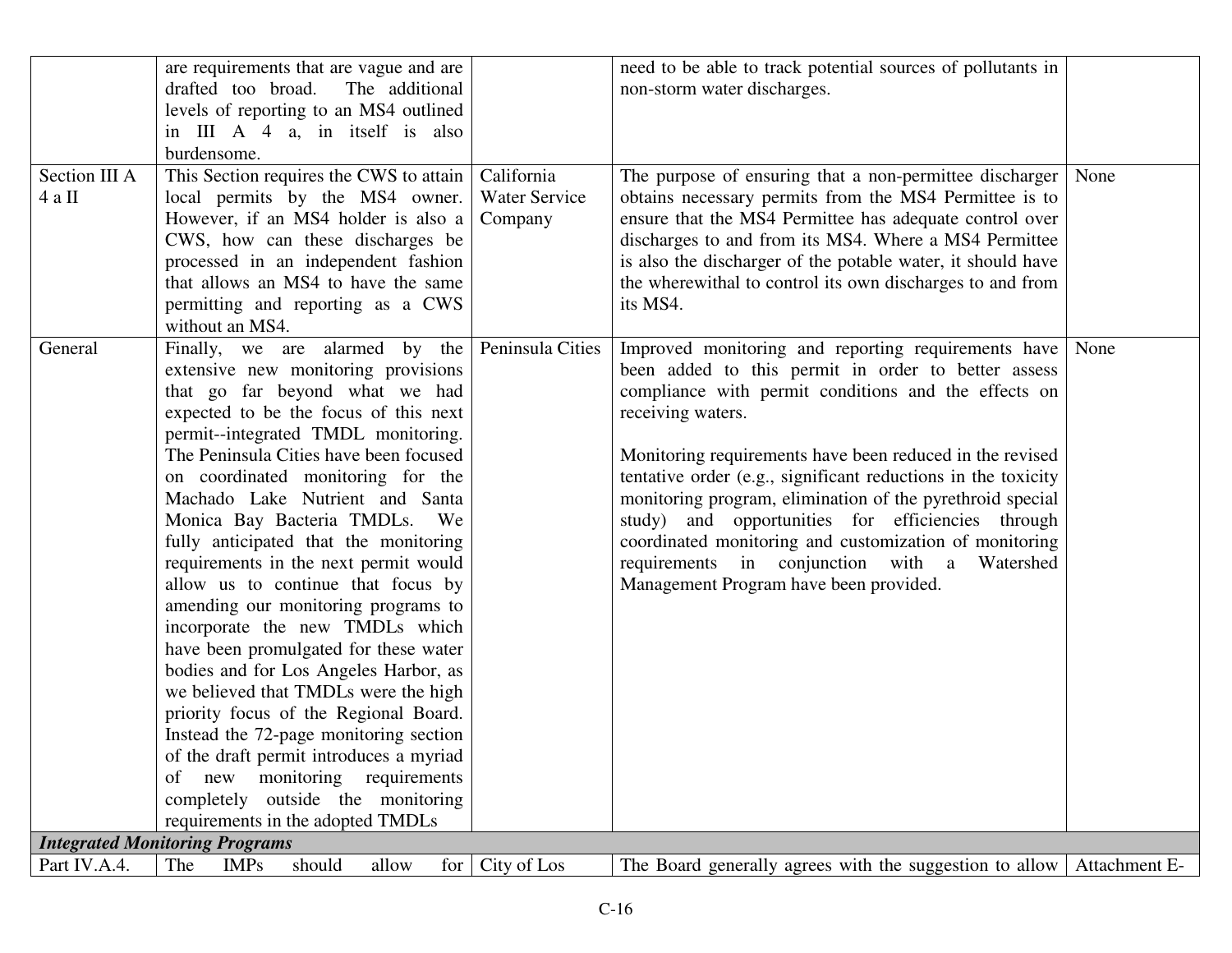|              | modification<br>of<br>monitoring             | Angeles      | alternative approaches to monitoring in conjunction with a | MRP revised. |
|--------------|----------------------------------------------|--------------|------------------------------------------------------------|--------------|
|              | requirements to focus efforts on             | (Comment 85) | Watershed Management Program, subject to Executive         |              |
|              | watershed priorities. The WMP will           |              | Officer approval.                                          |              |
|              | identify specific priorities based on        |              |                                                            |              |
|              | TMDLs and 303(d) Listings, which             |              |                                                            |              |
|              | will allow MS4s to tailor monitoring to      |              |                                                            |              |
|              | address the Primary Objectives and           |              |                                                            |              |
|              | provide data to support management           |              |                                                            |              |
|              | decisions. As currently written, the         |              |                                                            |              |
|              | IMP requirements appear to only allow        |              |                                                            |              |
|              | flexibility to modify screening              |              |                                                            |              |
|              | approaches for dry weather outfall           |              |                                                            |              |
|              | monitoring. More efficient approaches        |              |                                                            |              |
|              | may be justifiable for other components      |              |                                                            |              |
|              | of the IMP and should be allowed.            |              |                                                            |              |
|              | Please revise Part IV.A.4 as follows:        |              |                                                            |              |
|              |                                              |              |                                                            |              |
|              | Where appropriate (e.g., dry-weather         |              |                                                            |              |
|              | outfall based screening program), the        |              |                                                            |              |
|              | Integrated Monitoring Program may            |              |                                                            |              |
|              | develop and utilize alternative              |              |                                                            |              |
|              | approaches to meet the Primary               |              |                                                            |              |
|              | Objectives (Part II.A) and address           |              |                                                            |              |
|              | the five Monitoring Program                  |              |                                                            |              |
|              | elements (Part II.E).<br>Sufficient          |              |                                                            |              |
|              | justification shall be provided in the       |              |                                                            |              |
|              | <b>IMP</b> for the alternative approach(es). |              |                                                            |              |
|              | The alternative approach(es) must be         |              |                                                            |              |
|              | screening level monitoring strategies        |              |                                                            |              |
|              | to avoid more costly analytical              |              |                                                            |              |
|              |                                              |              |                                                            |              |
|              | procedures if approved by the                |              |                                                            |              |
|              | Regional Water Board Executive               |              |                                                            |              |
|              | Officer.                                     |              |                                                            |              |
| Part IV.A.6. | Just for clarification, this provision for   | City of Los  | The Board agrees that TMDL monitoring and monitoring       | None         |
|              | the IMP to address all TMDL and Non-         | Angeles      | characterize storm water and non-storm water<br>to         |              |
|              | TMDL monitoring does not prevent a           | (Comment 87) | discharges from the MS4 and impacts on receiving water     |              |
|              | reduction in the frequency, number of        |              | during wet and dry weather may be consolidated in an       |              |
|              | locations, or parameters. We anticipate      |              | IMP or CIMP to meet the objectives of all of those         |              |
|              | integrating<br>all<br>monitoring<br>that     |              | programs subject to Executive Officer approval.            |              |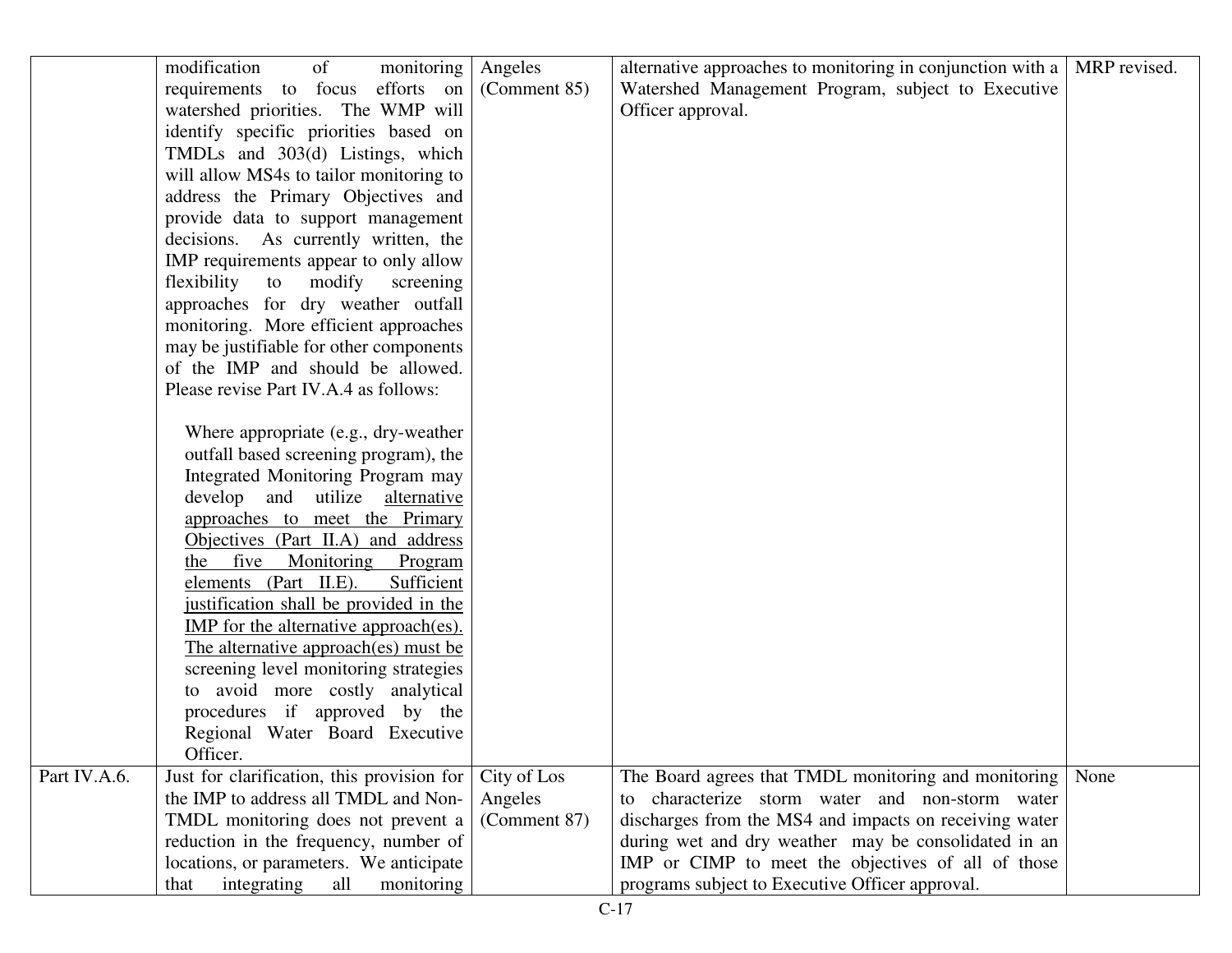|              | programs will result in a more efficient |              |                                                             |               |
|--------------|------------------------------------------|--------------|-------------------------------------------------------------|---------------|
|              | monitoring effort where the number of    |              |                                                             |               |
|              | sampling events and analyses may be      |              |                                                             |               |
|              | significantly reduced.                   |              |                                                             |               |
|              |                                          |              |                                                             |               |
| Part IV.B.   | should<br>allow<br>The CIMPs<br>for      | City of Los  | The Board agrees and has included clarifying language.      | Attachment E- |
|              | modification<br>of<br>monitoring         | Angeles      |                                                             | MRP revised.  |
|              | requirements to focus efforts on         | (Comment 86) |                                                             |               |
|              | watershed priorities. The WMP will       |              |                                                             |               |
|              | identify specific priorities based on    |              |                                                             |               |
|              | TMDLs and 303(d) Listings, which         |              |                                                             |               |
|              | will allow MS4s to tailor monitoring to  |              |                                                             |               |
|              | address the Primary Objectives and       |              |                                                             |               |
|              | provide data to support management       |              |                                                             |               |
|              | decisions. As currently written, the     |              |                                                             |               |
|              | CIMP requirements do not appear to       |              |                                                             |               |
|              | allow flexibility to modify monitoring   |              |                                                             |               |
|              | approaches. More efficient approaches    |              |                                                             |               |
|              | may be justifiable for other components  |              |                                                             |               |
|              | of the CIMP and should be allowed.       |              |                                                             |               |
|              | Please add a new bullet to Part IV.B. as |              |                                                             |               |
|              | follows:                                 |              |                                                             |               |
|              |                                          |              |                                                             |               |
|              |                                          |              |                                                             |               |
|              | Where appropriate, the Coordinated       |              |                                                             |               |
|              | Integrated Monitoring Program may        |              |                                                             |               |
|              | develop and utilize alternative          |              |                                                             |               |
|              | approaches to meet the Primary           |              |                                                             |               |
|              | Objectives (Part II.A) and address       |              |                                                             |               |
|              | the five Monitoring Program              |              |                                                             |               |
|              | elements (Part II.E).<br>Sufficient      |              |                                                             |               |
|              | justification shall be provided in the   |              |                                                             |               |
|              | for<br><b>CIMP</b><br>alternative<br>the |              |                                                             |               |
|              | The<br>approach(es).<br>alternative      |              |                                                             |               |
|              | approach(es) must be approved by         |              |                                                             |               |
|              | Regional<br>Water<br>Board<br>the        |              |                                                             |               |
|              | <b>Executive Officer.</b>                |              |                                                             |               |
| Part IV.C.1. |                                          |              |                                                             |               |
|              | More time is needed<br>to prepare        | LA Permit    | Given that many of the stakeholders have organized to       | Attachment E- |
|              | Integrated<br>Monitoring<br>Coordinated  | Group        | coordinate their comments to the draft MS4, that the        | MRP revised   |
|              | Plans due to the number of agencies      | (Comment 14) | permit has been in place for more than 10 years, that there |               |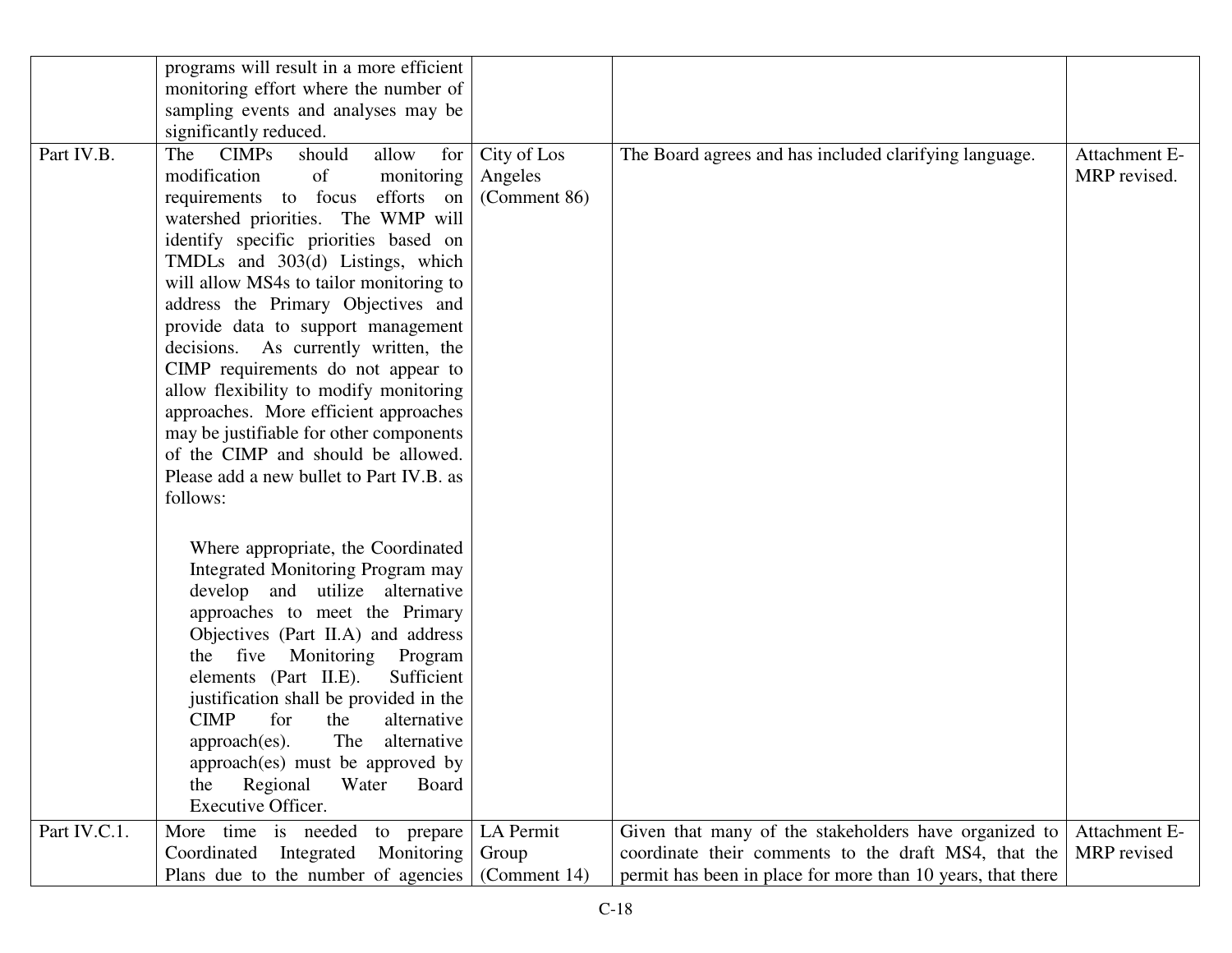|              | involved. Since existing monitoring<br>programs will proceed as Coordinated<br>Integrated Monitoring Plans are being<br>prepared, then there is no need for<br>accelerated schedules. Revise Item 1.<br>to provide twelve $(12)$ months for each<br>Watershed Group to submit a<br>Memorandum of Understanding to<br>work with other agencies for a<br>Coordinated Integrated Monitoring<br>Plan. A letter of intent allows a<br>Permittee to drop out of the process at<br>any time and 12 months are required to<br>Memorandum<br>process<br>a<br>of<br>Understanding with County and State<br>agencies.                          |                                                                               | has been notice and active stakeholder participation in the<br>development of this permit for more than 1 year, it is<br>reasonable to require notification regarding Permittees'<br>intent to develop an IMP or CIMP within 6 months. The<br>Tentative Order has been revised to align submittal of an<br>IMP or CIMP with submittal of either individual or<br>collaborative WMPs, respectively.                                                                                                                                                                                 |                              |
|--------------|-------------------------------------------------------------------------------------------------------------------------------------------------------------------------------------------------------------------------------------------------------------------------------------------------------------------------------------------------------------------------------------------------------------------------------------------------------------------------------------------------------------------------------------------------------------------------------------------------------------------------------------|-------------------------------------------------------------------------------|------------------------------------------------------------------------------------------------------------------------------------------------------------------------------------------------------------------------------------------------------------------------------------------------------------------------------------------------------------------------------------------------------------------------------------------------------------------------------------------------------------------------------------------------------------------------------------|------------------------------|
| Part IV.C.2. | Revise Item 2. to require "Each<br>Permittee not participating in a<br>Coordinated Integrated Monitoring<br>to<br>submit<br>Plan<br>Integrated<br>an<br>Monitoring Plan"                                                                                                                                                                                                                                                                                                                                                                                                                                                            | LA Permit<br>Group<br>(Comment 15)                                            | The Regional Board, in an effort to coordinate submittal<br>deadlines, has revised Part IV.C.2 as follows: "Each<br>Permittee not electing to develop a WMP plan shall<br>submit an IMPto the Executive Officer of the Regional<br>Water Board within twelve $\frac{m}{n}$ (129) months after the<br>effective date of this Order."                                                                                                                                                                                                                                                | Change made<br>as indicated. |
| Part IV.C.3. | Additional Time is needed to complete<br>a CIMP.<br>Twelve months is not<br>sufficient time to complete a CIMP.<br>Individual<br>watersheds can<br>have<br>upwards of 40 agencies that may<br>participate in a CIMP. Additionally,<br>Regional Studies that may be addressed<br>by CIMPs could include all 80 plus LA<br>County Copermittees. For reference,<br>TMDL requirements for monitoring<br>program submittal, which tend to<br>address one type of constituent,<br>typically exceed 12 months. For more<br>complicated monitoring (such as the<br>LA/Long Beach Harbors) TMDL have<br>20 months. The primary challenge for | City of Los<br>Angeles<br>(Comment 88);<br>LA Permit<br>Group<br>(Comment 16) | In an effort to coordinate submittal deadlines, Part IV.C.3<br>is revised as follows: "The participating Permittees<br>electing to develop a WMP plan shall submit an IMP or<br>CIMP plan-and a letter of intent, signed by each of the<br>participation Permittees, to the Executive Officer of the<br>Regional Water Board concurrently with their draft WMP<br>plan—within—12 months after the effective date of this<br>Order."<br>This change will provide Permittees who submit a<br>Coordinated WMP and perform early actions an<br>additional 6 months to submit the CIMP. | Change made<br>as indicated. |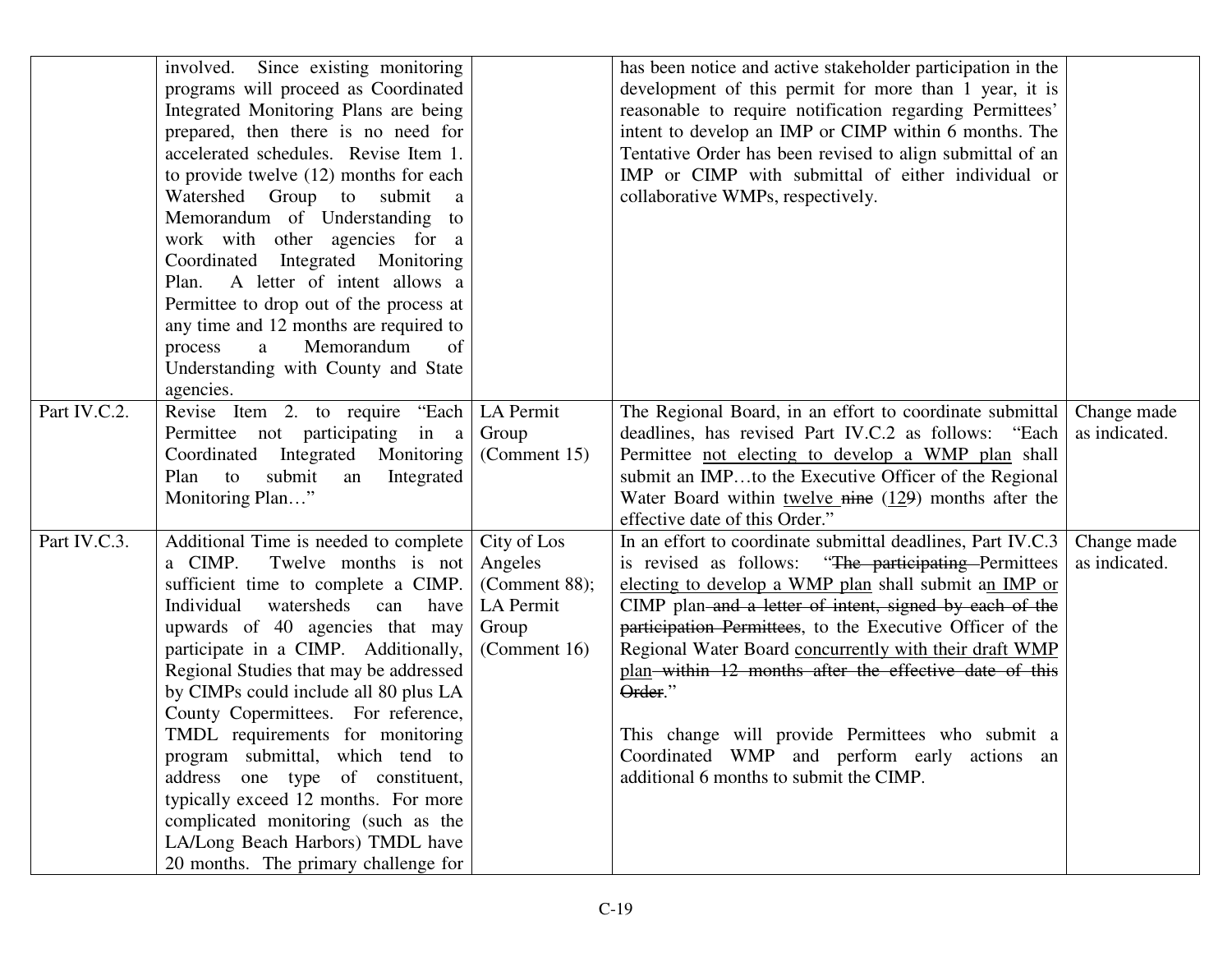|              | submitting coordinated monitoring<br>programs is twofold: 1) working with a<br>large group to come to consensus on a<br>technical approach and 2) developing<br>and signing agreements (cost sharing<br>and memoranda of agreement). To<br>truly allow for a coordinated approach<br>that allows Permittees to develop a<br>robust technical approach and work<br>through the approval process (often<br>through City council approval) at least<br>18 months are needed. Please revise<br>the requirement for CIMPs to be<br>submitted from 12 months to 18<br>months. |                                           |                                                                                                                                                                                                                                                                                                                                                                                                                                                                                                                                                                                                                                                                                                                                       |                     |
|--------------|-------------------------------------------------------------------------------------------------------------------------------------------------------------------------------------------------------------------------------------------------------------------------------------------------------------------------------------------------------------------------------------------------------------------------------------------------------------------------------------------------------------------------------------------------------------------------|-------------------------------------------|---------------------------------------------------------------------------------------------------------------------------------------------------------------------------------------------------------------------------------------------------------------------------------------------------------------------------------------------------------------------------------------------------------------------------------------------------------------------------------------------------------------------------------------------------------------------------------------------------------------------------------------------------------------------------------------------------------------------------------------|---------------------|
| Timeline     | The requirement to begin monitoring<br>30 days after the Board's approval of<br>the IMP and CIMP does not provide<br>sufficient time. The Board has typically<br>allowed 6 months or more to<br>implement<br><b>TMDL</b><br>approved<br>Coordinated Monitoring Plans.<br>Recommend revise IV.C.5 to read:<br>Monitoring-Implementation of the IMP<br>or CIMP shall commence within 30<br>days 6 months after approval of the<br>IMP or CIMP plan by the Executive<br>Officer of the Regional Water Board.                                                               | County of Los<br>Angeles<br>(Comment 141) | Given that many of the stakeholders have organized to<br>coordinate their comments to the draft MS4, that the<br>permit has been in place for more than 10 years, that there<br>has been notice and active stakeholder participation in the<br>development of this permit for more than 1 year, it is<br>reasonable to require co-Permittees to begin monitoring in<br>an expeditious manner. However, the Tentative Order has<br>been revised to extend the time frame for commencing<br>monitoring from 30 days to 90 days after approval of the<br>CIMP. Permittees electing to develop an IMP will still be<br>required to commence monitoring within 30 days, since<br>close coordination with other Permittees is not required. | Language<br>revised |
| Part IV.C.5. | Revise to allow 9 months after<br>approval of an IMP or CIMP by the<br>Executive Officer to commence<br>monitoring. It takes 3 months to issue<br>Request for Proposals and award a<br>contract for monitoring. It takes an<br>additional 6 months to obtain permits<br>from the Los Angeles County Flood<br>Control District to access monitoring                                                                                                                                                                                                                      | LA Permit<br>Group<br>(Comment 17)        | Given that many of the Permittees have organized to<br>coordinate their comments to the draft MS4, that the<br>permit has been in place for more than 10 years, that there<br>has been notice and active Permittee participation in the<br>development of this permit for more than 1 year, it is<br>reasonable to require co-Permittees to begin monitoring in<br>an expeditious manner. However, the Tentative Order has<br>been revised to extend the time frame for commencing<br>monitoring from 30 days to 90 days after approval of the                                                                                                                                                                                        | Language<br>revised |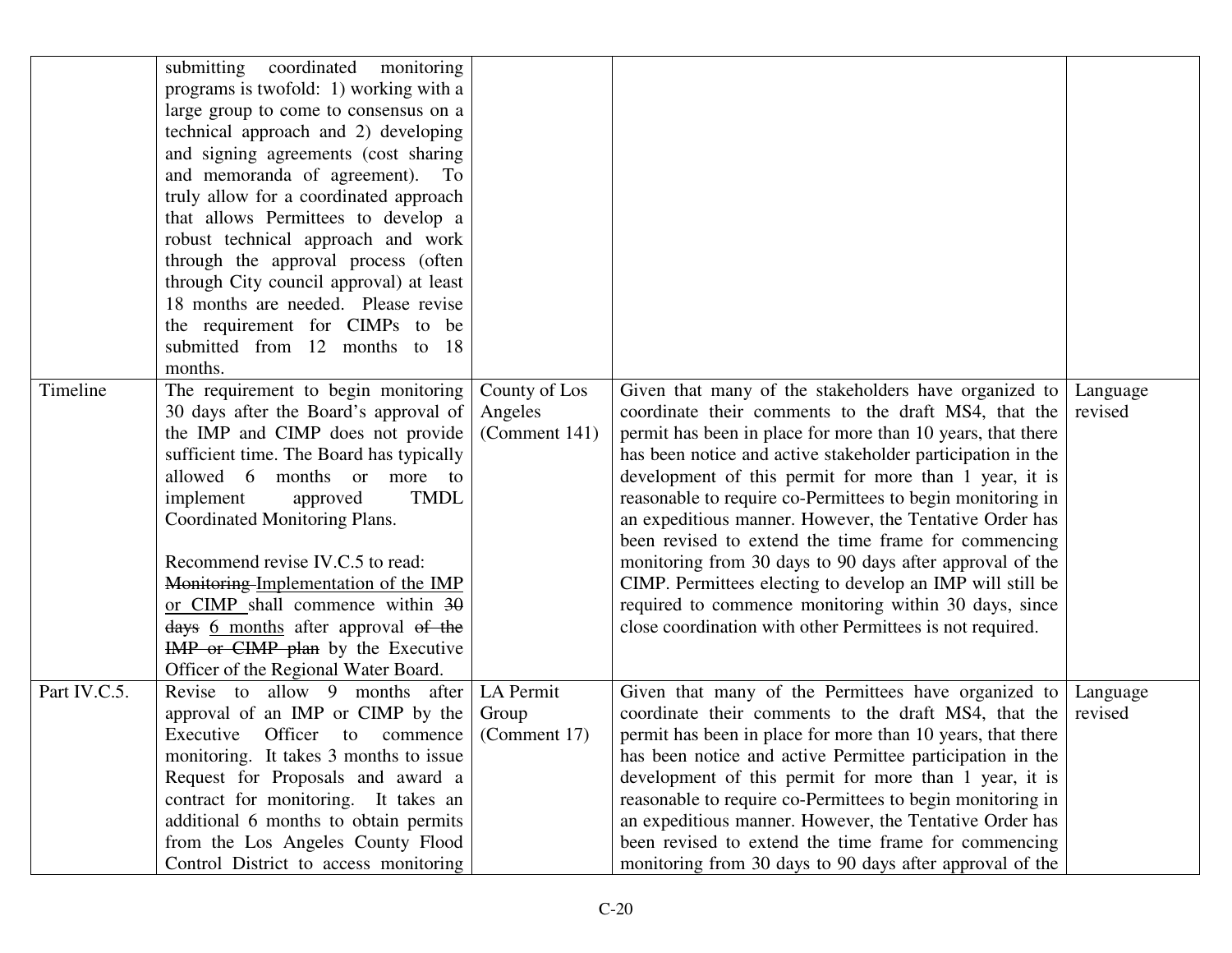|              | locations on their systems.             |               | CIMP. Permittees electing to develop an IMP will still be |          |
|--------------|-----------------------------------------|---------------|-----------------------------------------------------------|----------|
|              |                                         |               | required to commence monitoring within 30 days, since     |          |
|              |                                         |               | close coordination with other Permittees is not required. |          |
|              |                                         |               | Permittees should anticipate the need for access permits  |          |
|              |                                         |               | and coordinate with LACFCD where necessary early in       |          |
|              |                                         |               | the monitoring program development process.               |          |
| Timeline     | The MRP states that "[m]onitoring       | Environmental | The Tentative Order has been revised to clarify that any  | Language |
|              | shall commence within 30 days after     | Groups        | monitoring conducted under Order No. 01-182 or an         | revised  |
|              | approval of the IMP or CIMP plan by     |               | approved TMDL monitoring plan must continue until         |          |
|              | the Executive Officer" How long         |               | approval of the Permittee's IMP or CIMP.                  |          |
|              | does the Board anticipate the approval  |               |                                                           |          |
|              | process taking? The Environmental       |               |                                                           |          |
|              | Groups are concerned that the limited   |               |                                                           |          |
|              | staff resources may significantly delay |               |                                                           |          |
|              | this approval process and inhibit       |               |                                                           |          |
|              | adequate monitoring from taking place   |               |                                                           |          |
|              | for an extended period of time. The     |               |                                                           |          |
|              | MRP must require that current MS4-      |               |                                                           |          |
|              | required monitoring and TMDL            |               |                                                           |          |
|              | monitoring occurs during the interim.   |               |                                                           |          |
| Part IV.C.7. | Both the current permit shoreline       | LA Permit     | The current monitoring requirements in Order No. 01-182   | None     |
|              | monitoring program (CI-6948) and the    | Group         | remain in place until the IMP or CIMP submitted as        |          |
|              | <b>SMBBB TMDL Coordinated Shoreline</b> | (Comment 18)  | required by the Tentative Order are approved by the       |          |
|              | Monitoring Plan (CSMP) are being        |               | Executive Officer. Permittees may propose the changes     |          |
|              | incorporated into the new permit. The   |               | identified in their IMP or CIMP.                          |          |
|              | CI-6948<br>shoreline<br>monitoring      |               |                                                           |          |
|              | II.D,<br>requirements,<br>Section<br>is |               |                                                           |          |
|              | redundant to the CSMP. All stations     |               |                                                           |          |
|              | monitored in the CI-6948 are also       |               |                                                           |          |
|              | monitored in the CSMP. Furthermore,     |               |                                                           |          |
|              | the SMBBB TMDL specifies that the       |               |                                                           |          |
|              | agencies are to select sampling         |               |                                                           |          |
|              | frequency and the CSMP states that the  |               |                                                           |          |
|              | agencies<br>have<br>selected<br>weekly  |               |                                                           |          |
|              | sampling frequency. However, CI-        |               |                                                           |          |
|              | 6948 requires several stations to be    |               |                                                           |          |
|              | monitored up to 5 days per week and     |               |                                                           |          |
|              | with the addition of the CSMP           |               |                                                           |          |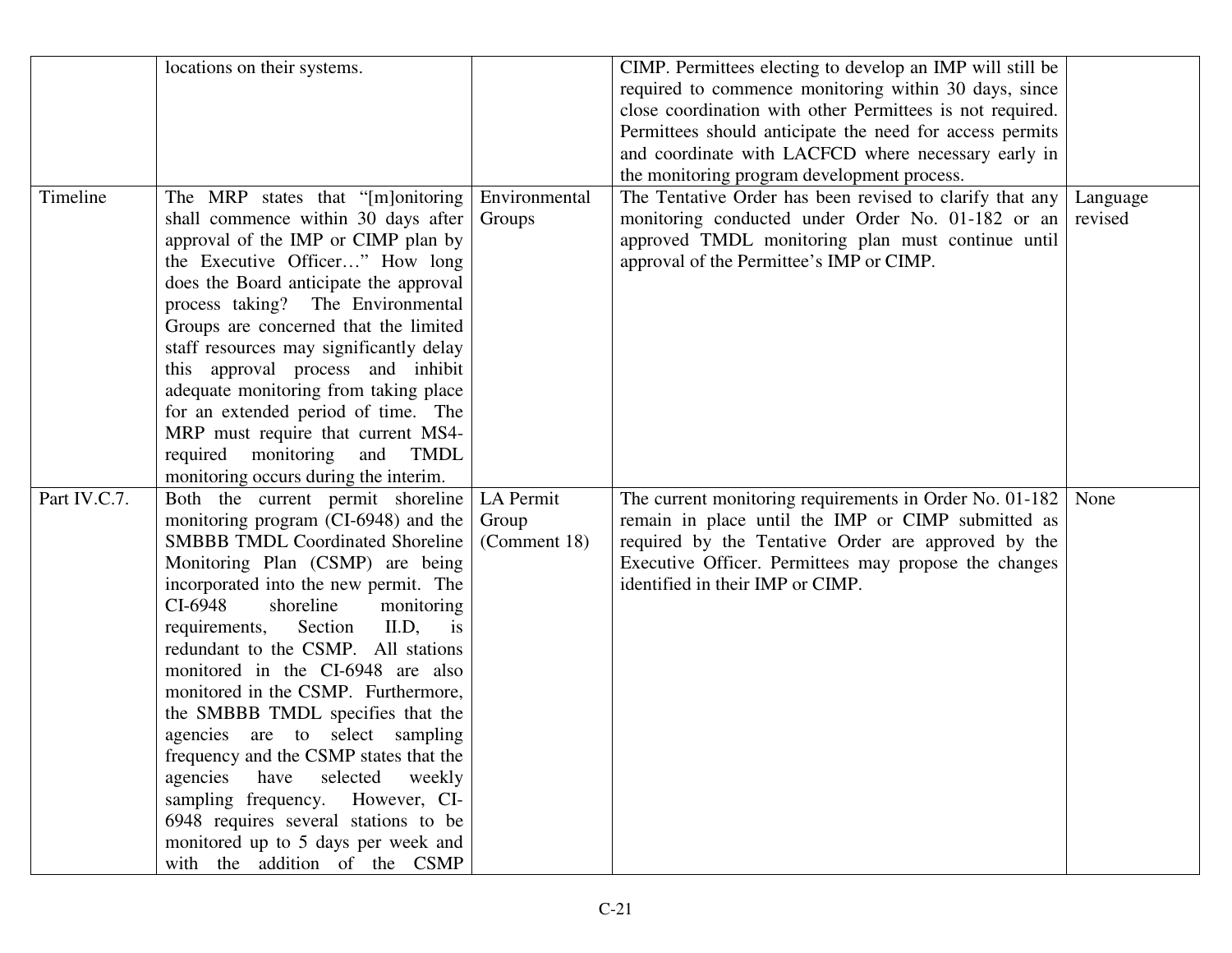| additional stations will be monitored    |  |  |
|------------------------------------------|--|--|
| days<br>week.<br>two<br>per              |  |  |
|                                          |  |  |
| Paragraph II.D.b) of the CI-6948         |  |  |
| shoreline monitoring section specifies   |  |  |
| that the sampling frequency at 28th      |  |  |
| Street (DHS 113), also SMB-5-2, and      |  |  |
| Herondo storm drain (DHS 115), also      |  |  |
| SMB-6-1, be increased to 5 times per     |  |  |
| week. Paragraph II.D.e) states that      |  |  |
| monitoring sites are to be monitored 5   |  |  |
| days per week if the historical water    |  |  |
| quality is worse than the reference      |  |  |
| beach. However, no evidence was          |  |  |
| presented to the responsible agencies    |  |  |
| that this was the case for the SMB-5-2   |  |  |
| $6-1.$<br><b>or</b>                      |  |  |
|                                          |  |  |
| An evaluation of historical data was     |  |  |
| presented by the Regional Board Staff    |  |  |
| Report for the reconsideration of the    |  |  |
| SMBBB TMDL dated May 2012.               |  |  |
| Further evaluation of this data shows    |  |  |
| that SMB-5-2 and SMB-6-1 should not      |  |  |
| be subject to the increase frequency.    |  |  |
|                                          |  |  |
| In addition, the inclusion of both the   |  |  |
| CI-6948 shoreline monitoring program     |  |  |
| and CSMP into the permit will result in  |  |  |
| 5 (SMB-5-1, 5-3, 5-5, 6-5, and 6-6) of   |  |  |
| the other 9 monitoring stations in       |  |  |
| SMBBB TMDL Jurisdictional Groups         |  |  |
| 5 and 6 being monitored 2 days per       |  |  |
| week which is not the case for any of    |  |  |
| other<br><b>CSMP</b><br>stations.<br>the |  |  |
|                                          |  |  |
| For all of the above reasons, the        |  |  |
| shoreline monitoring provisions of CI-   |  |  |
| 6948 should be removed from the new      |  |  |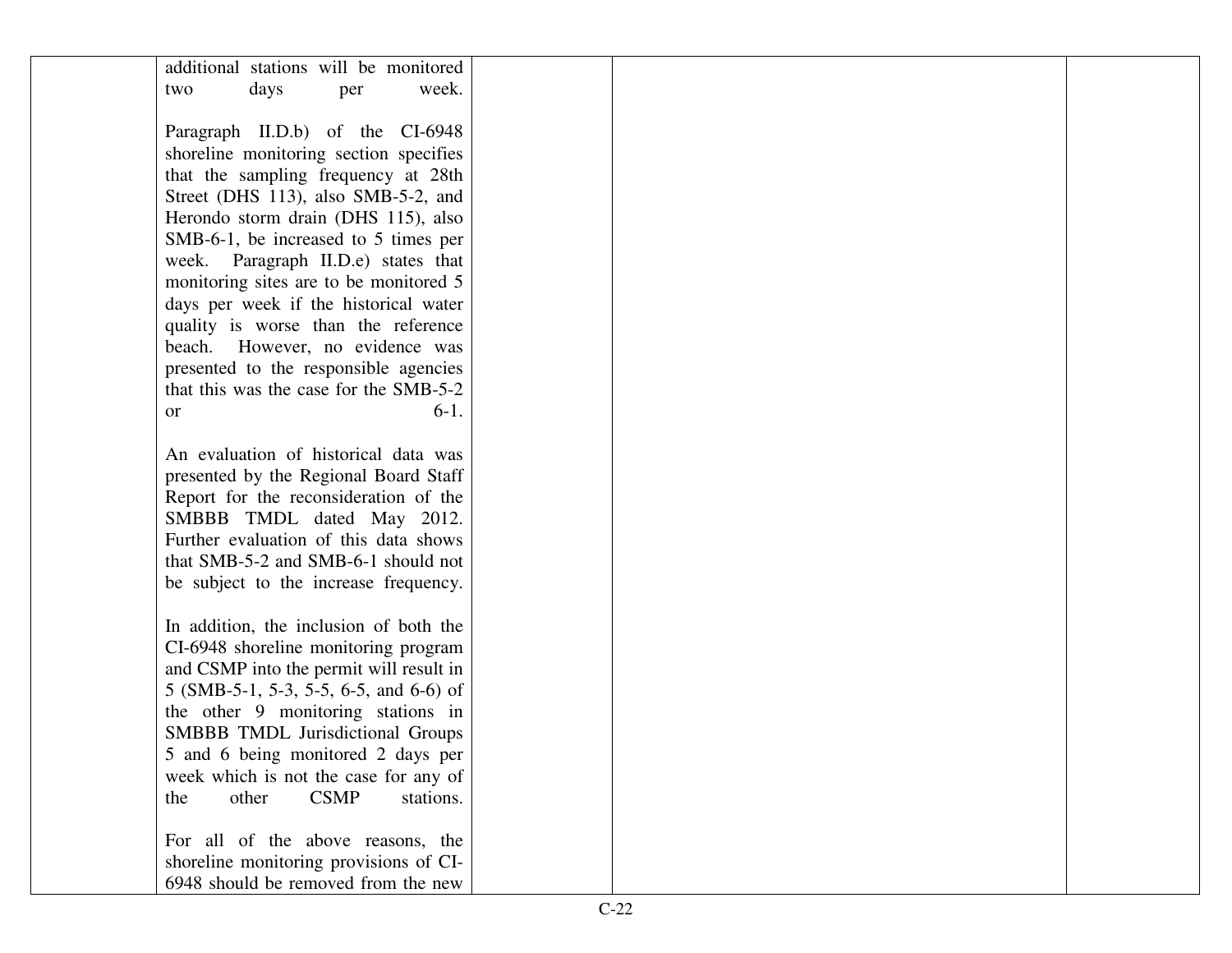|                              | permit monitoring program. However,      |                |                                                           |                |
|------------------------------|------------------------------------------|----------------|-----------------------------------------------------------|----------------|
|                              | at a minimum, paragraph D.1.b) should    |                |                                                           |                |
|                              | be removed and paragraph D.1.e).(1)      |                |                                                           |                |
|                              | should be modified to remove stations    |                |                                                           |                |
|                              | S13 (SMB-5-1), S14 (SMB-5-3) S15         |                |                                                           |                |
|                              | (SMB-5-5), S17 (SMB-6-5) and S18         |                |                                                           |                |
|                              | $(SMB-6-6)$ .                            |                |                                                           |                |
| Implementatio                | Insufficient time is allotted to prepare | Cites of La    | The CIMP development time has been revised to align       | Language       |
| n                            | Coordinated Integrated Monitoring        | Verne,         | with submittal of a Watershed Management Program.         | revised.       |
|                              | Plans (CIMP). Since the monitoring       | Inglewood, and |                                                           |                |
|                              | for TMDLs should continue per the        | West           |                                                           |                |
|                              | TMDL schedules, the Permittees           | Hollywood      |                                                           |                |
|                              | should be allowed sufficient time to     |                |                                                           |                |
|                              | prepare the CIMPs. To prepare a          |                |                                                           |                |
|                              | CIMP the Permittees will need more       |                |                                                           |                |
|                              | than a Letter of Intent to proceed. We   |                |                                                           |                |
|                              | recommend that the draft order be        |                |                                                           |                |
|                              | modified to allow 12 months to submit    |                |                                                           |                |
|                              | a Memorandum of Agreement to             |                |                                                           |                |
|                              | participate in a CIMP and 24 months to   |                |                                                           |                |
|                              | submit the complete CIMP. The time       |                |                                                           |                |
|                              | required to award the monitoring         |                |                                                           |                |
|                              | contract is 3 months and at least 6      |                |                                                           |                |
|                              |                                          |                |                                                           |                |
|                              | months are needed to obtain Los          |                |                                                           |                |
|                              | County Flood<br>Control<br>Angeles       |                |                                                           |                |
|                              | Encroachment Permits, thus at least 9    |                |                                                           |                |
|                              | months is needed before commencing       |                |                                                           |                |
|                              | monitoring.                              |                |                                                           |                |
| <b>TMDL Monitoring Plans</b> |                                          |                |                                                           |                |
| Past Due and                 | The MRP should include shortened         | Environmental  | Monitoring data is routinely submitted for TMDLs for      | Clarification  |
| <b>USEPA</b>                 | timeframes for submitting MRPs on        | Groups         | which final compliance deadlines have passed, namely,     | that TMDL      |
| <b>TMDLs</b>                 | past-due TMDLs and USEPA TMDLs           |                | bacteria TMDLs for Santa Monica Bay Beaches, Marina       | monitoring     |
|                              | adopted prior to 2010. Also, the Board   |                | del Rey Harbor, and Malibu Creek. Monitoring and data     | shall continue |
|                              | should require all monitoring data that  |                | submittal requirements for these TMDLs will continue      | during         |
|                              | have been collected with respect to the  |                | uninterrupted as Permittees developed their IMPs or       | development    |
|                              | TMDL since the effective date be         |                | CIMPs.                                                    | of             |
|                              | submitted at the same time.              |                |                                                           | IMPs/CIMPs     |
| <b>TMDL</b>                  | A summary of TMDL monitoring             | Environmental  | It would be unwieldy to include the details of all of the | None           |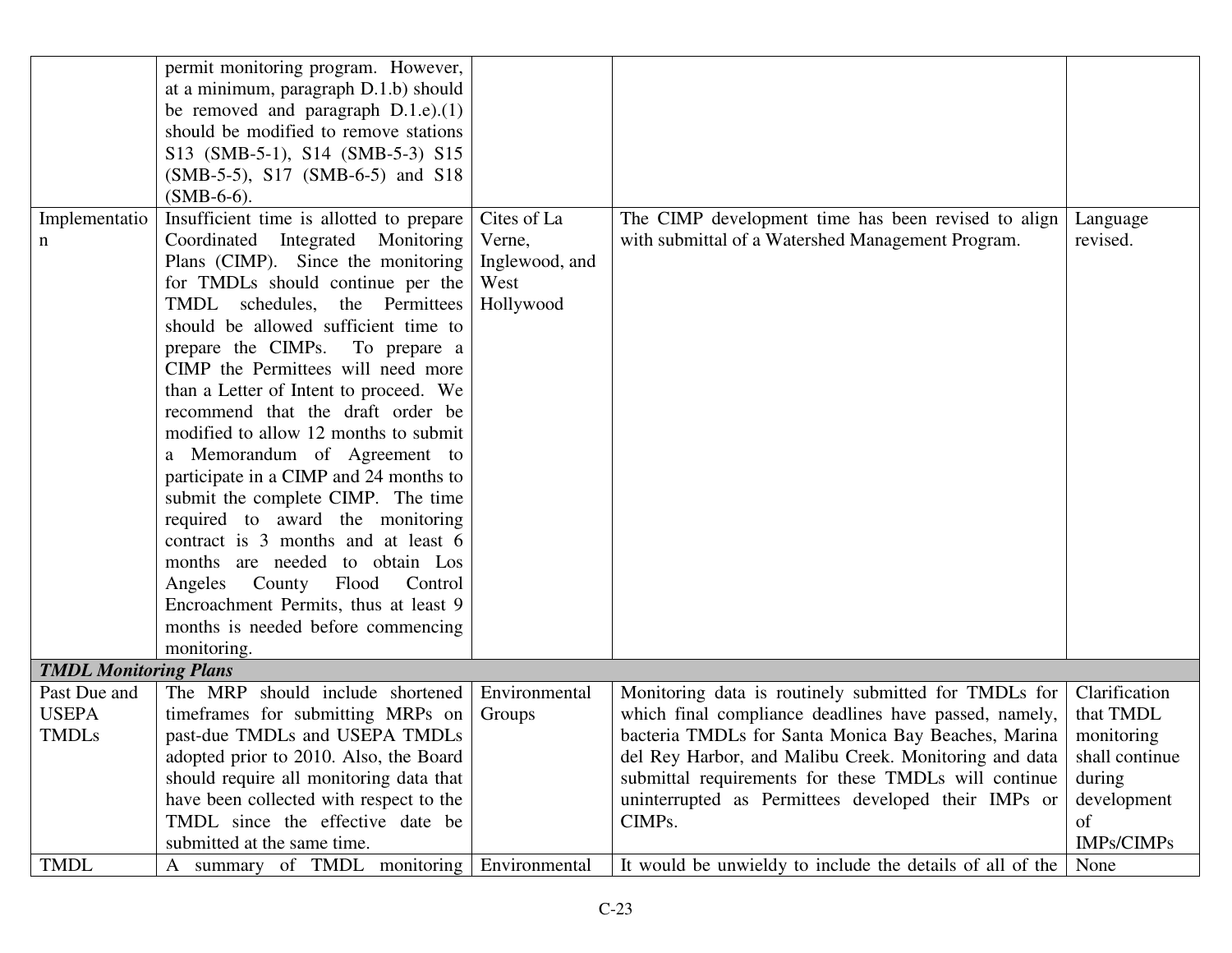| Monitoring<br>Plans                            | locations, frequencies and parameters<br>should be included in the MRP or Fact<br>Merely<br>referencing<br>Sheet.<br>the<br>Monitoring Plans makes review of the<br>overall scope of the MRP in<br>with<br><b>TMDL</b><br>conjunction<br>the<br>monitoring plans extremely difficult, as<br>the monitoring provisions are not<br>described in the permit itself.                                                                                                                              | Groups                                        | TMDL monitoring plans in the MRP. Further, the MRP<br>allows Permittees to modify the requirements of an<br>approved TMDL Coordinated Monitoring Program to<br>better integrate all monitoring requirements on a<br>watershed basis, subject to public review and approval by<br>the Executive Officer. The MRP requires that Permittees<br>document how TMDL monitoring requirements are being<br>met in their IMPs or CIMPs. |                                                                                                       |
|------------------------------------------------|-----------------------------------------------------------------------------------------------------------------------------------------------------------------------------------------------------------------------------------------------------------------------------------------------------------------------------------------------------------------------------------------------------------------------------------------------------------------------------------------------|-----------------------------------------------|--------------------------------------------------------------------------------------------------------------------------------------------------------------------------------------------------------------------------------------------------------------------------------------------------------------------------------------------------------------------------------------------------------------------------------|-------------------------------------------------------------------------------------------------------|
| <b>Receiving Water Monitoring</b>              |                                                                                                                                                                                                                                                                                                                                                                                                                                                                                               |                                               |                                                                                                                                                                                                                                                                                                                                                                                                                                |                                                                                                       |
| Part VI.C.1.b                                  | Monitoring should be performed per<br>approved IMP or CIMP or approved<br>TMDL. The IMP and CIMP should<br>identify rain gauges to use in the<br>appropriate watershed.                                                                                                                                                                                                                                                                                                                       | LA Permit<br>Group<br>(Comment 19)            | The Regional Board agrees.                                                                                                                                                                                                                                                                                                                                                                                                     | Language has<br>been changed<br>to allow<br>greater<br>flexibility in<br>selection of<br>rain gauges. |
| Part<br>VI.C.1.b.ii                            | Permittees should be allowed to utilize<br>an alternative to the prescribed rainfall<br>triggers for conducting wet weather<br>Permittees have been<br>monitoring.<br>monitoring the LA region watersheds<br>have<br>years<br>and<br>for<br>a<br>good<br>understanding of how each watershed<br>responds to rainfall events under<br>varying circumstances. As such, the<br>Permit should allow Permittees to<br>propose an alternative in the C/IMPs to<br>the prescribed rainfall triggers. | City of Los<br>Angeles<br>(Comment 91)        | The Regional Board agrees.                                                                                                                                                                                                                                                                                                                                                                                                     | Language has<br>been included<br>to allow<br>alternative<br>triggers.                                 |
| Part<br>VI.C.1.d.iv<br>& Part<br>VIII.B.1.c.iv | Omit the requirement to monitoring for<br>TSS and SSC.<br>The TMDLs will<br>specify if TSS or SSC monitoring is<br>required, otherwise sediments<br>are<br>needed for beach replenishment and the<br>occurring<br>naturally<br>transport<br>of<br>sediments should not be regulated.                                                                                                                                                                                                          | LA Permit<br>Group<br>(Comment 20 $\&$<br>28) | The Regional Board disagrees. In a highly urbanized area<br>such as Los Angeles County, it is difficult to determine<br>"naturally occurring transport of sediment." Further, TSS<br>or SSC can impair beneficial uses and need to be<br>monitored.                                                                                                                                                                            | None                                                                                                  |
| Part VI.D.1.a.                                 | Omit the requirement for "One of the<br>monitoring events shall be during the                                                                                                                                                                                                                                                                                                                                                                                                                 | LA Permit<br>Group                            | The MRP has been revised to indicate that the Permittee<br>may propose a month for the monitoring event based upon                                                                                                                                                                                                                                                                                                             | Language<br>revised.                                                                                  |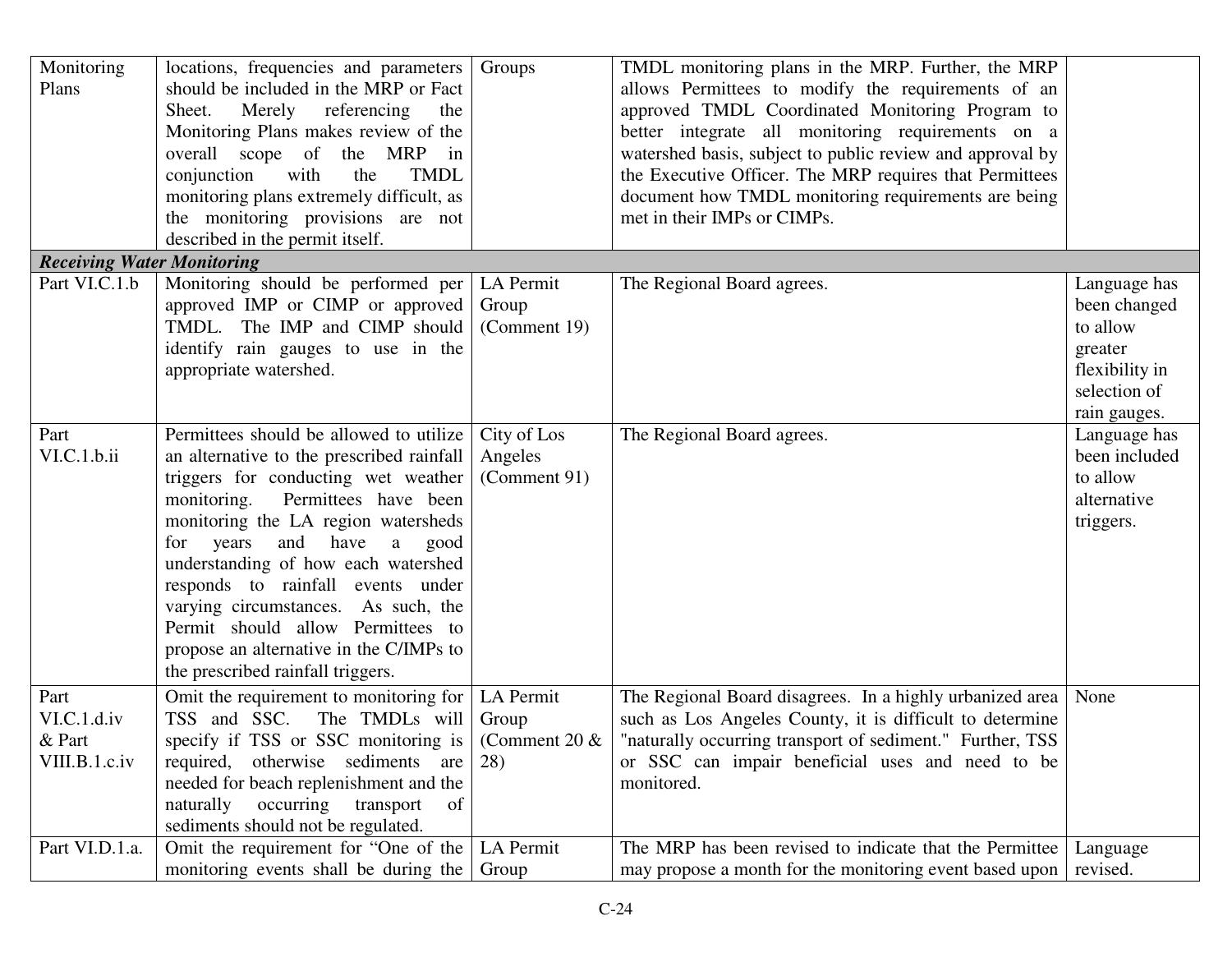|                                  | month with the historically lowest<br>instream flows." This data does not<br>exist and it would be simpler to specify<br>the historically driest month.                                                                                                                                                                                                                                                                                                                                                     | (Comment 22)                                                                                                                                                                                             | either historically lowest instream flow or historically<br>driest month, subject to Executive Officer approval.                                                                                                                                                                                                                                                                                                                                                                                                                                                                                                                                                                                                                                                                                                                                                                                                                                                                                                                                                                                                                                                                                                                                                                                                                                                                                                                                                                                                                                                                                                          |                                                                                                            |
|----------------------------------|-------------------------------------------------------------------------------------------------------------------------------------------------------------------------------------------------------------------------------------------------------------------------------------------------------------------------------------------------------------------------------------------------------------------------------------------------------------------------------------------------------------|----------------------------------------------------------------------------------------------------------------------------------------------------------------------------------------------------------|---------------------------------------------------------------------------------------------------------------------------------------------------------------------------------------------------------------------------------------------------------------------------------------------------------------------------------------------------------------------------------------------------------------------------------------------------------------------------------------------------------------------------------------------------------------------------------------------------------------------------------------------------------------------------------------------------------------------------------------------------------------------------------------------------------------------------------------------------------------------------------------------------------------------------------------------------------------------------------------------------------------------------------------------------------------------------------------------------------------------------------------------------------------------------------------------------------------------------------------------------------------------------------------------------------------------------------------------------------------------------------------------------------------------------------------------------------------------------------------------------------------------------------------------------------------------------------------------------------------------------|------------------------------------------------------------------------------------------------------------|
| Part VI.D.1.b.                   | Revise item i. and ii. to simply be on<br>days with no measurable rain. There<br>are sufficient days of no measurable<br>rain in Southern California and any rain<br>could<br>result<br>in<br>isolated<br>event<br>stormwater runoff.                                                                                                                                                                                                                                                                       | LA Permit<br>Group<br>(Comment 23)                                                                                                                                                                       | The MRP has been revised to indicate that the Permittee<br>may propose a day or time period for the monitoring event<br>representative of dry weather conditions, subject to<br>Executive Officer approval.                                                                                                                                                                                                                                                                                                                                                                                                                                                                                                                                                                                                                                                                                                                                                                                                                                                                                                                                                                                                                                                                                                                                                                                                                                                                                                                                                                                                               | Language<br>revised.                                                                                       |
| Receiving<br>Water<br>Monitoring | Receiving<br>Water<br>Permit's<br>The<br>Monitoring<br>Program<br>exceeds<br>monitoring requirements authorized<br>under Water Code sections 13225(c),<br>13267, and 13383. To the extent the<br>Permit requires individual permittees to<br>compile information beyond their<br>jurisdictional<br>control,<br>they<br>are<br>unauthorized.<br>information<br>The<br>requested by the Board, including the<br>requirement to monitor authorized or<br>unknown<br>discharges,<br>is<br>also<br>unreasonable. | Cities of<br>Agoura Hills,<br>Artesia, Beverly<br>Hills, Hidden<br>Hills, La<br>Mirada,<br>Monrovia,<br>Norwalk,<br>Rancho Palos<br>Verdes, San<br>Marino, South<br>El Monte, and<br>Westlake<br>Village | Like the other monitoring and reporting requirements, the<br>receiving water monitoring program is included in the<br>permit pursuant to the Board's authority under the Clean<br>Water Act and its regulations (33 U.S.C. § 1318(a); 40<br>C.F.R. §§ 122.26(d)(2)(i)(F) & (d)(2)(iii)(D), 122.41(h),<br>(j)-(l), $122.42(c)$ , $122.44(i)$ , and $122.48$ .), as well as<br>California Water Code section 13383. The Clean Water<br>Act specifically requires monitoring and reporting to<br>determine whether any person is in violation of any<br>effluent limitation, or other limitation, prohibition or<br>effluent standard, pretreatment standard, or standard of<br>performance. $(33 \text{ U.S.C. } § 1318(a)(2))$ Permittees are<br>also required to: "Carry out all inspection, surveillance<br>and monitoring procedures necessary to determine<br>compliance<br>and<br>noncompliance<br>with<br>permit<br>conditions" (40 C.F.R. § 122.26(d)(2)(i)(F).)<br>Water Code sections 13225 and 13267 do not apply to the<br>monitoring requirements in this permit. Instead, Water<br>Code section 13383 governs the permitting process here.<br>The general authority to require monitoring and reporting<br>afforded by Water Code sections 13225 and 13267 does<br>not trump the more specific authority the Board has in the<br>context of issuing NPDES permits. Because the<br>monitoring and reporting program requirements are<br>required by federal law, any conflicting state law is<br>preempted. (See Silkwood v. Kerr-McGee Corp. (1984)<br>464 U.S. 238, 248 ["state law is still preempted where | Clarifying<br>language<br>added.<br>References to<br>California<br>Water Code<br>section 13267<br>deleted. |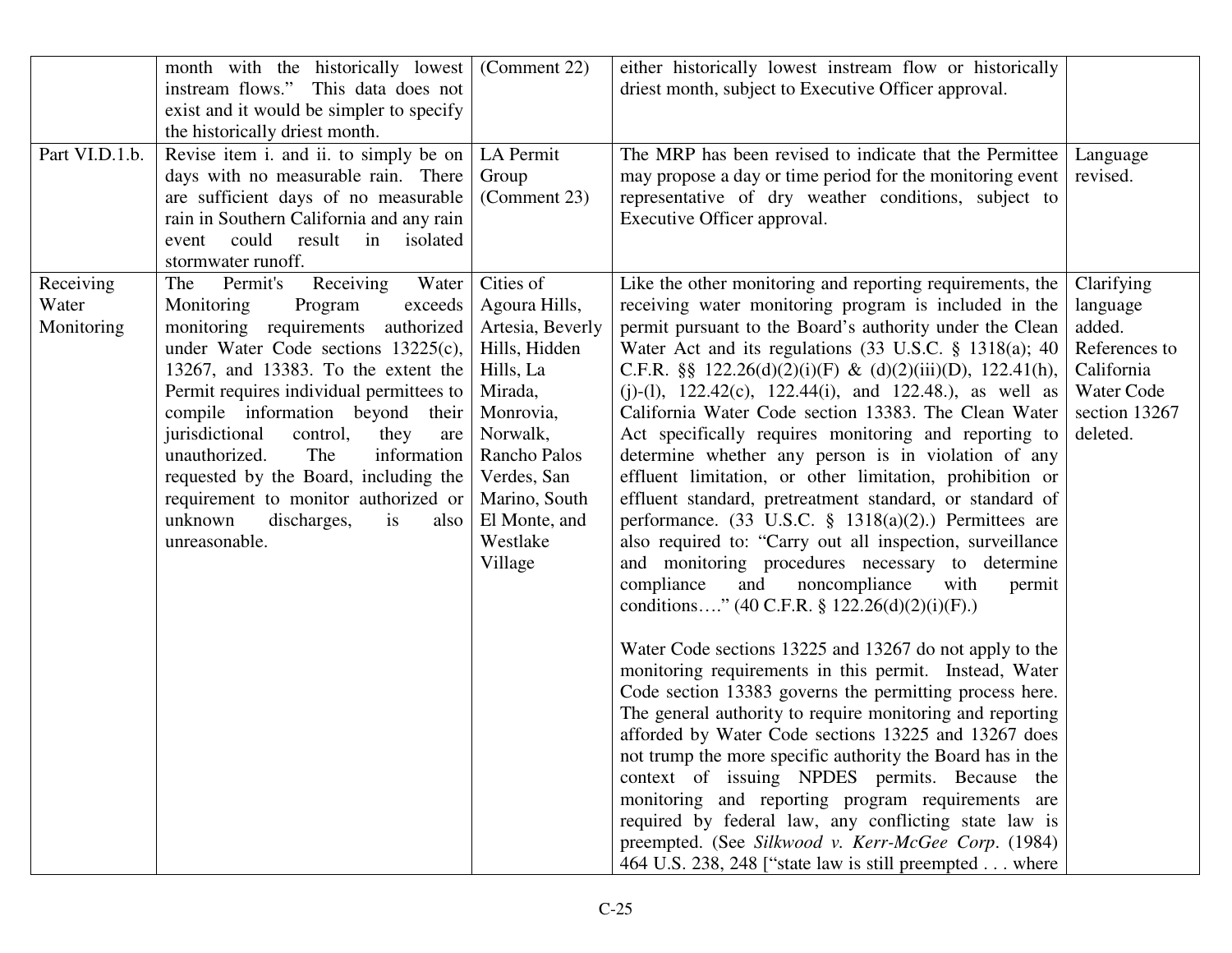|  | the state law stands as an obstacle of the full purposes and<br>objectives of Congress."]; see also Wat. Code, §§ 13370,<br>13377.)                                                                                                                                                                                                                                                                                                                                                                    |  |
|--|--------------------------------------------------------------------------------------------------------------------------------------------------------------------------------------------------------------------------------------------------------------------------------------------------------------------------------------------------------------------------------------------------------------------------------------------------------------------------------------------------------|--|
|  | Neither the Clean Water Act and its regulations, or Water<br>Code section 13383, require a cost/benefit analysis prior<br>to imposing monitoring and reporting requirements.                                                                                                                                                                                                                                                                                                                           |  |
|  | The receiving water monitoring program is necessary to<br>determine compliance with terms of the permit. The<br>purposes of receiving water monitoring are to measure the<br>effects of a permittee's storm water and non-storm water<br>discharges from the MS4 to the receiving water, to<br>identify water quality exceedances, to evaluate<br>compliance with TMDL WLAs and receiving water<br>limitations, and to evaluate whether water quality is<br>improving, staying the same, or declining. |  |
|  | The commenters insinuate that only permittees with<br>receiving waters located within their jurisdiction should<br>be responsible for receiving water monitoring. The Board<br>disagrees. Permittees may be required to compile and<br>submit information based on monitoring of receiving                                                                                                                                                                                                             |  |
|  | waters regardless of whether those receiving waters are<br>located within the jurisdiction of the permittee. Regardless<br>of whether receiving waters are located within the<br>jurisdiction of a permittee, a permittee is responsible for<br>discharges from their MS4 and any resulting impacts to<br>receiving waters. Requiring only permittees with                                                                                                                                             |  |
|  | receiving waters within their jurisdiction to monitor such<br>receiving waters would unfairly place the burden and<br>costs of such monitoring on a select number of permittees,<br>even though discharges originating from permittees<br>outside the jurisdiction would be reaching receiving<br>waters. Accordingly, the receiving water monitoring                                                                                                                                                  |  |
|  | requirements are reasonable.<br>The requirement to monitor authorized or unknown<br>discharges is not unreasonable and is required by federal                                                                                                                                                                                                                                                                                                                                                          |  |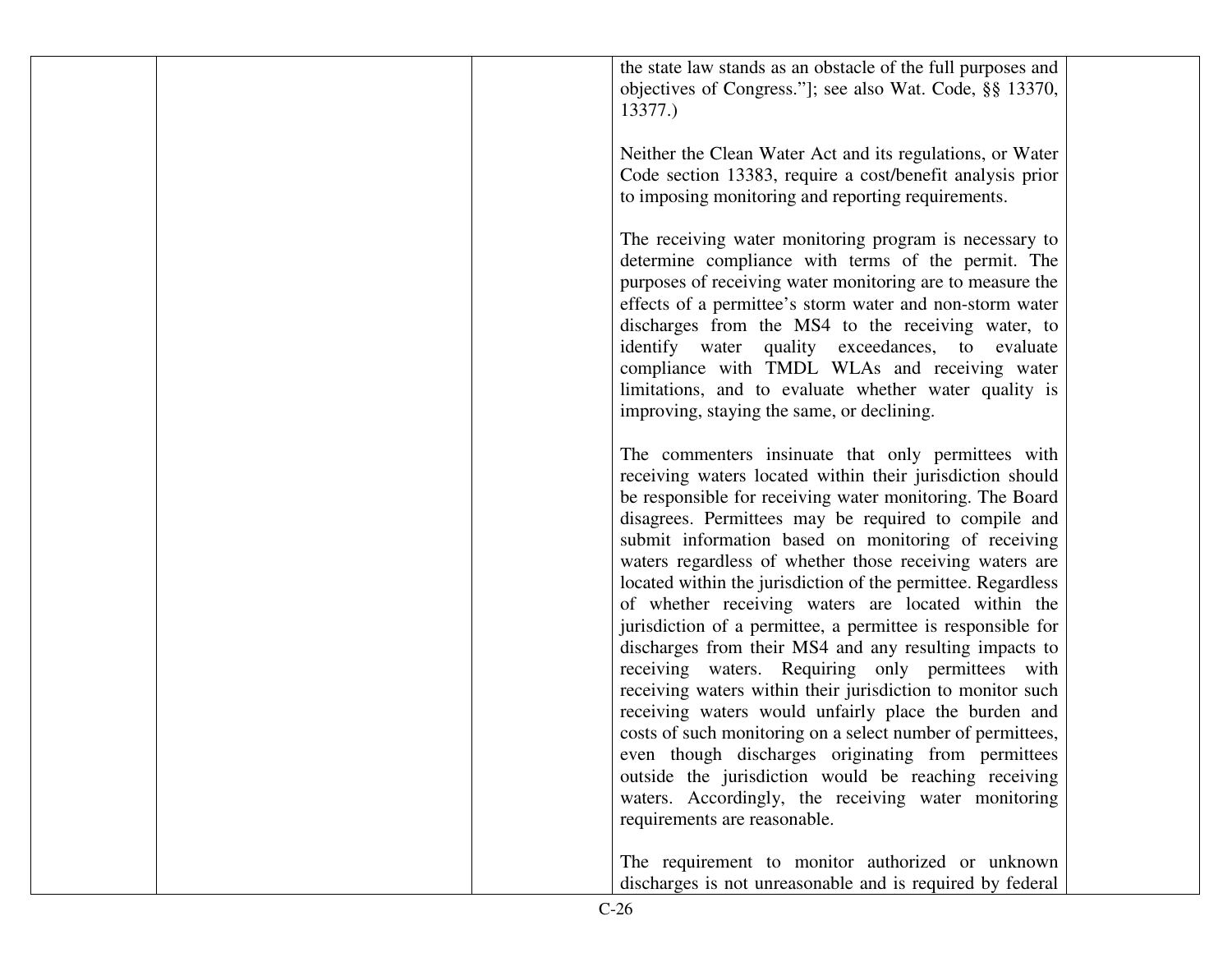|                     |                                                                                                                                                                                                                                                                                                                      |                          | law. In accordance with section $402(p)(3)(B)(ii)$ of the<br>Clean Water Act, the permit prohibits the discharge of<br>unauthorized non-storm water to receiving waters. Federal<br>regulations also require that permittees implement a<br>program "to detect and remove (or require the discharger<br>to the municipal separate storm sewer to obtain a separate<br>NPDES permit for) illicit discharges and improper<br>disposal into the storm sewer." $(40 \text{ C.F.R. } \S$<br>$122.26(d)(2)(iv)(B)$ .) This program shall include: "A<br>description of a program, including inspections, to<br>implement and enforce an ordinance, orders or similar<br>means to prevent illicit discharges to the municipal<br>separate storm sewer system" (40 C.F.R. §<br>122.26(d)(2)(iv)(B)(1).<br>References to Water Code section 13267 as authority to<br>require monitoring and reporting were unnecessarily |      |
|---------------------|----------------------------------------------------------------------------------------------------------------------------------------------------------------------------------------------------------------------------------------------------------------------------------------------------------------------|--------------------------|-----------------------------------------------------------------------------------------------------------------------------------------------------------------------------------------------------------------------------------------------------------------------------------------------------------------------------------------------------------------------------------------------------------------------------------------------------------------------------------------------------------------------------------------------------------------------------------------------------------------------------------------------------------------------------------------------------------------------------------------------------------------------------------------------------------------------------------------------------------------------------------------------------------------|------|
|                     |                                                                                                                                                                                                                                                                                                                      |                          | included in the tentative permit. In order to provide<br>greater clarity concerning the Board's authority to require<br>monitoring and reporting, references to Water Code<br>section 13267 have been deleted from the tentative permit,<br>with the exception of references related to inspection and                                                                                                                                                                                                                                                                                                                                                                                                                                                                                                                                                                                                          |      |
|                     |                                                                                                                                                                                                                                                                                                                      |                          | entry provisions.                                                                                                                                                                                                                                                                                                                                                                                                                                                                                                                                                                                                                                                                                                                                                                                                                                                                                               |      |
| Receiving           | Toxicity monitoring for wet weather                                                                                                                                                                                                                                                                                  | County of Los            | It is important to have more than a single data point per $\vert$                                                                                                                                                                                                                                                                                                                                                                                                                                                                                                                                                                                                                                                                                                                                                                                                                                               | None |
| Water<br>Monitoring | should be limited to once a year since<br>aquatic toxicity has been well<br>characterized through past monitoring<br>activities under the current permit.                                                                                                                                                            | Angeles<br>(Comment 143) | year during wet weather conditions for aquatic toxicity at<br>instream monitoring stations, as aquatic toxicity is a<br>valuable tool for evaluating the cumulative effect of<br>multiple pollutants and identifying impacts due to<br>constituents of emerging concern that are not routinely                                                                                                                                                                                                                                                                                                                                                                                                                                                                                                                                                                                                                  |      |
|                     | Recommend revising VI.C.1.a. to read:<br>"The receiving water shall<br>be<br>monitored a minimum of three times<br>per year during the wet weather season<br>for all parameters except aquatic<br>toxicity, which must be monitored at<br>least twice once per year, or more<br>frequently if required by applicable |                          | monitored.                                                                                                                                                                                                                                                                                                                                                                                                                                                                                                                                                                                                                                                                                                                                                                                                                                                                                                      |      |
|                     | TMDL CMPs."                                                                                                                                                                                                                                                                                                          |                          |                                                                                                                                                                                                                                                                                                                                                                                                                                                                                                                                                                                                                                                                                                                                                                                                                                                                                                                 |      |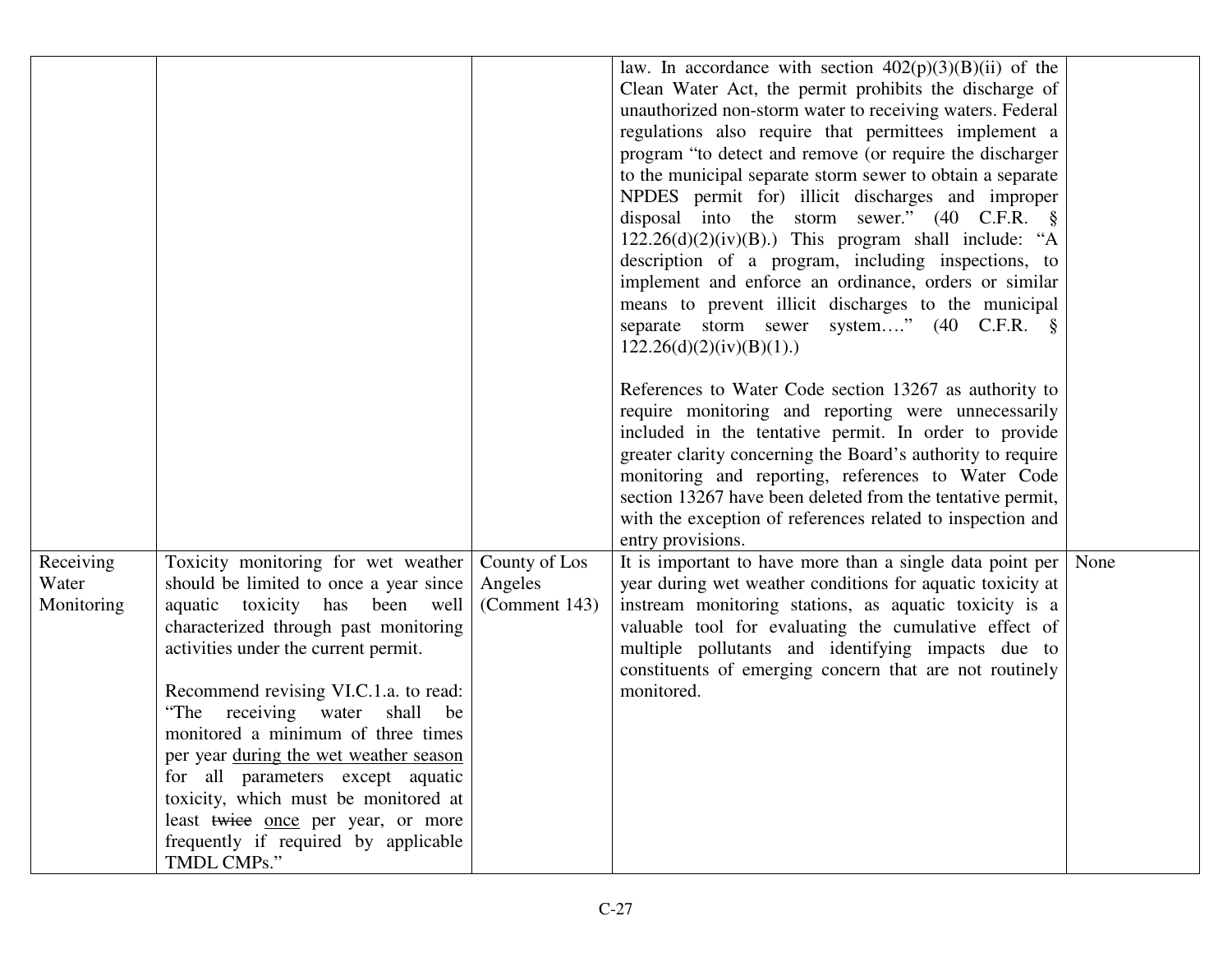| Definition of        | "Wet weather" is defined differently       | County of Los    | The Tentative Order has been revised to allow Permittees   | Attachment E- |
|----------------------|--------------------------------------------|------------------|------------------------------------------------------------|---------------|
| "Wet                 | for discharges to marine water $(0.1$ " of | Angeles          | to propose alternative thresholds/criteria for wet weather | MRP revised   |
| Weather" for         | precipitation determined from at least     |                  | sampling through an IMP or CIMP. The Regional Board        |               |
| Receiving            | 50% of LAC-controlled rain gauges in       |                  | agrees that Permittees should come to consensus on one     |               |
| Water and            | the watershed) and freshwater $(20\%$      |                  | method, consistent with TMDL requirements, to              |               |
| <b>Storm Water</b>   | greater than base flow or as defined by    |                  | determine the sampling trigger conditions for wet weather  |               |
| <b>Outfall Based</b> | <b>TMDLs</b><br>effective<br>within<br>the |                  | to ensure data comparability.                              |               |
| Monitoring           | watershed). The definition should be       |                  |                                                            |               |
|                      | consistent in order to develop             |                  |                                                            |               |
|                      | consistent monitoring programs with        |                  |                                                            |               |
|                      | comparable results. The definition of      |                  |                                                            |               |
|                      | "wet weather" should also be based on      |                  |                                                            |               |
|                      | predicted precipitation, not base flow.    |                  |                                                            |               |
|                      |                                            |                  |                                                            |               |
|                      | Allow Permittees to agree upon and         |                  |                                                            |               |
|                      | propose one method, consistent with        |                  |                                                            |               |
|                      | TMDL requirements, to determine            |                  |                                                            |               |
|                      | sampling trigger conditions for wet        |                  |                                                            |               |
|                      | weather monitoring to ensure data are      |                  |                                                            |               |
|                      | comparable<br>across<br>monitoring         |                  |                                                            |               |
|                      | programs.                                  |                  |                                                            |               |
| Coordinated          | The permit proposes to require taking      | <b>LACFCD</b>    | Establishing the relationship between outfall monitoring   | Language      |
| receiving            | receiving water samples within 6 hours     | (Comment 40);    | and receiving water quality is important. However, the     | revised       |
| water and            | of taking outfall samples. Coordinating    | County of Los    | Regional Board recognizes the logistical challenges of     |               |
| storm water          | trigger conditions between many            | Angeles          | coordinating outfall and receiving water monitoring        |               |
| outfall              | outfall and receiving water sites will be  | (Comment $145$ ) | during a storm event.<br>Attachment E-MRP of the           |               |
| monitoring           | time consuming and burdensome,             |                  | Tentative Order has been revised to state that receiving   |               |
|                      | requiring complex telemetry and data       |                  | water monitoring must begin as soon as possible after      |               |
|                      | management systems to ensure that          |                  | storm water outfall based monitoring in order to be        |               |
|                      | triggering times are coordinated. This     |                  | reflective of potential impacts from MS4 discharges.       |               |
|                      | section could also create conflicts if a   |                  |                                                            |               |
|                      | Permittee decides to submit an IMP         |                  |                                                            |               |
|                      | and other Permittees within the            |                  |                                                            |               |
|                      | watershed submitted a CIMP.<br>This        |                  |                                                            |               |
|                      | requirements should be eliminated and      |                  |                                                            |               |
|                      | allow affected agencies to coordinate      |                  |                                                            |               |
|                      | trigger conditions between outfall and     |                  |                                                            |               |
|                      | receiving water sites using an approach    |                  |                                                            |               |
|                      | that is reasonable and practical. The      |                  |                                                            |               |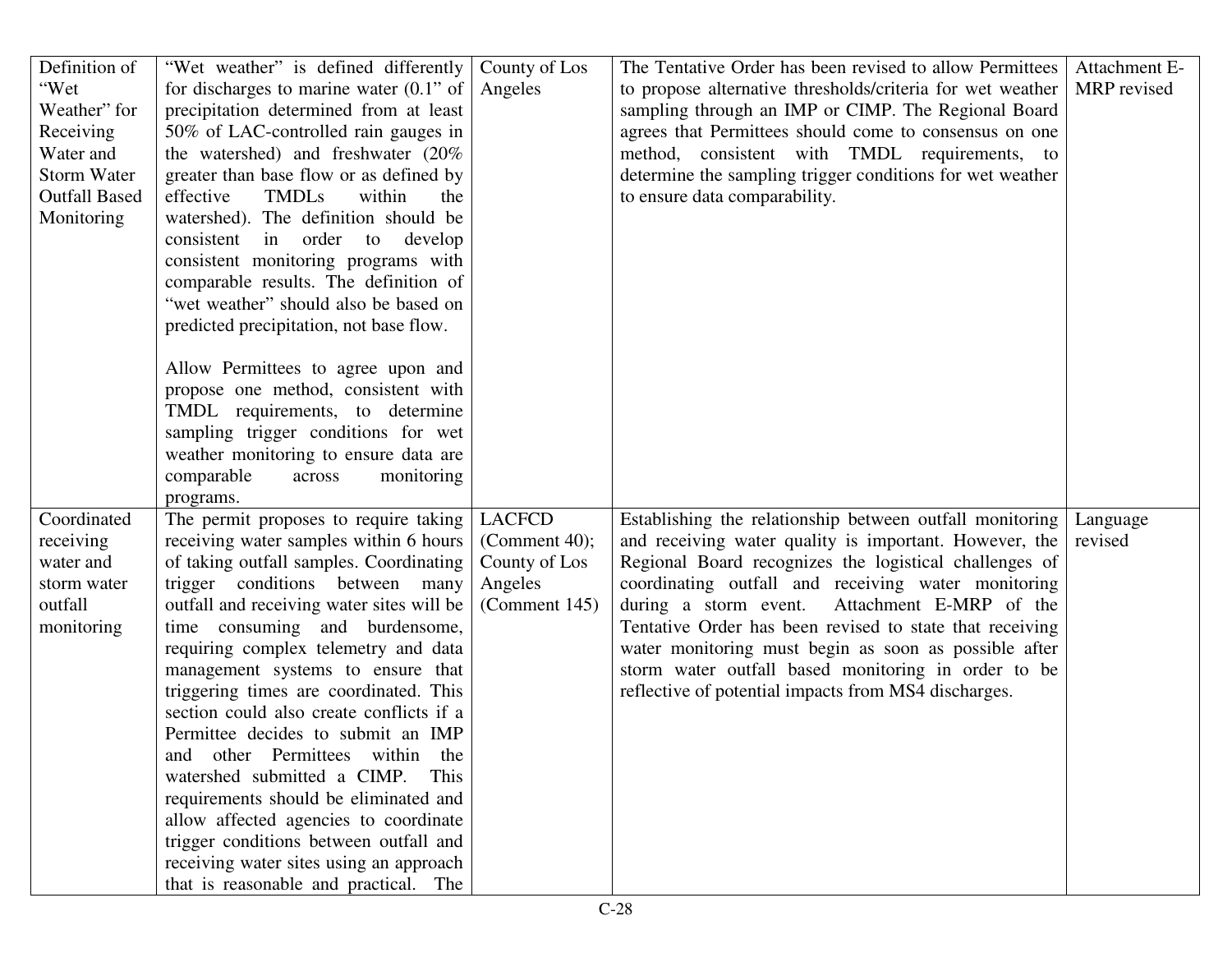|               | <b>CIMP</b><br>include<br><b>IMP</b><br>would<br><b>or</b> |               |                                                               |          |
|---------------|------------------------------------------------------------|---------------|---------------------------------------------------------------|----------|
|               | recommendations on the start of                            |               |                                                               |          |
|               | receiving water monitoring in relation                     |               |                                                               |          |
|               | to the start of outfall-based monitoring.                  |               |                                                               |          |
| Dry Weather   | It is unclear how many years of data                       | County of Los | The Tentative Order has been revised to allow Permittees      | Language |
| Receiving     | required<br>determine<br>the<br>to<br>are                  | Angeles       | to use either flow data or precipitation data to determine    | revised. |
| Water         | "historically lowest" month referred to                    |               | the sampling month for the critical dry weather condition     |          |
|               |                                                            |               | (i.e. lowest flows or least precipitation).                   |          |
| Monitoring -  | in VI.D.1.a The sampling point may                         |               |                                                               |          |
| Minimum       | be in a stream not equipped with stream                    |               |                                                               |          |
| Requirements  | gauges. If stream gauges records exist,                    |               |                                                               |          |
|               | it may be possible to have zero flows.                     |               |                                                               |          |
|               | This requirement should be deleted.                        |               |                                                               |          |
|               | Sampling during dry weather should be                      |               |                                                               |          |
|               | just that, "sampling during dry                            |               |                                                               |          |
|               | weather" as defined in the MRP.                            |               |                                                               |          |
|               | Alternatively, revise as follows: "One                     |               |                                                               |          |
|               | of the monitoring events shall be                          |               |                                                               |          |
|               | during the month with the historically                     |               |                                                               |          |
|               | lowest instream flows for the last 10                      |               |                                                               |          |
|               | years, provided the instream data is                       |               |                                                               |          |
|               | available."                                                |               |                                                               |          |
| Definition of | "Dry weather" is defined differently for                   | County of Los | The Tentative Order has been revised to allow Permittees      | Language |
| "Dry          | discharges to marine water (less than                      | Angeles       | to propose alternative thresholds/criteria for triggering dry | revised  |
| Weather" for  | 0.1" of precipitation on days not less                     |               | weather sampling through an IMP or CIMP. The Regional         |          |
| Receiving     | than three days after a rain event of 0.1                  |               | Board agrees that Permittees should come to consensus on      |          |
| Water         | inch or greater, determined from at                        |               | one method, consistent with TMDL requirements, to             |          |
| Monitoring    | least 50% of LAC-controlled<br>rain                        |               | determine the sampling trigger conditions for dry weather     |          |
|               | gauges in the watershed)<br>and                            |               | to ensure data comparability.                                 |          |
|               | freshwater (less than 20 percent greater                   |               |                                                               |          |
|               | than the base flow or as defined by                        |               |                                                               |          |
|               | effective<br><b>TMDLs</b><br>within<br>the                 |               |                                                               |          |
|               | watershed). The definition should be                       |               |                                                               |          |
|               | consistent in order to develop                             |               |                                                               |          |
|               | consistent monitoring programs with                        |               |                                                               |          |
|               | comparable results. The definition of                      |               |                                                               |          |
|               | "dry weather" should also be based on                      |               |                                                               |          |
|               | precipitation, not base flow.                              |               |                                                               |          |
|               | Recommendation                                             |               |                                                               |          |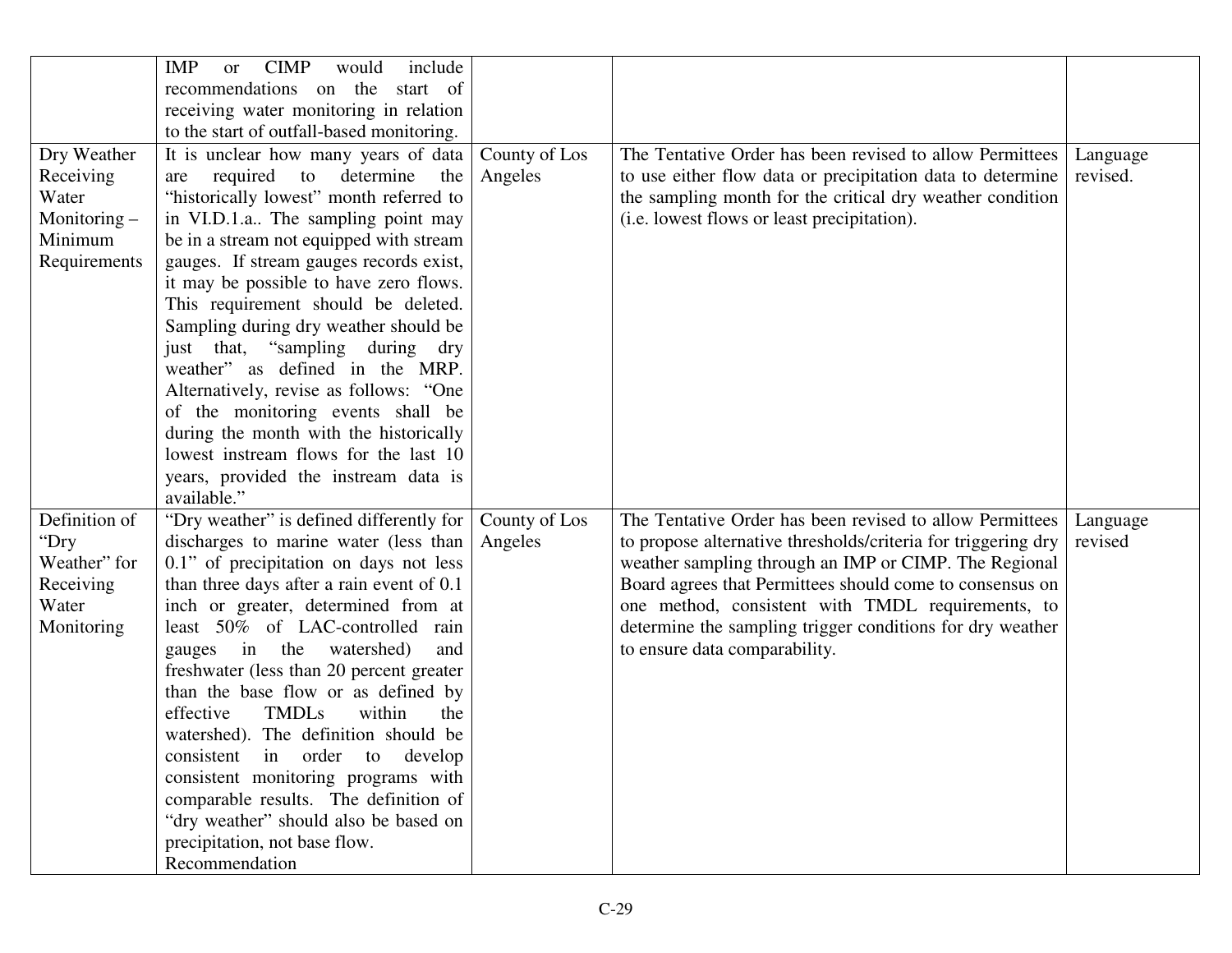|                                                                                          | Allow Permittees to agree upon and<br>propose one method, consistent with<br>TMDL requirements, to determine<br>sampling trigger conditions for dry<br>weather monitoring to ensure data are<br>comparable<br>monitoring<br>across<br>programs.                                                                                                                                                                                                                                                               |                          |                                                                                                                                                                                                                                                                                                                                                                                |                                 |
|------------------------------------------------------------------------------------------|---------------------------------------------------------------------------------------------------------------------------------------------------------------------------------------------------------------------------------------------------------------------------------------------------------------------------------------------------------------------------------------------------------------------------------------------------------------------------------------------------------------|--------------------------|--------------------------------------------------------------------------------------------------------------------------------------------------------------------------------------------------------------------------------------------------------------------------------------------------------------------------------------------------------------------------------|---------------------------------|
| Receiving<br>Water<br>Monitoring $-$<br>Aquatic<br>Toxicity $&$<br>Monitoring<br>Methods | Aquatic toxicity has<br>been well<br>characterized through past monitoring<br>activities, and should not require more<br>than one sampling each for wet and dry<br>weather. Toxicity testing should not be<br>applied to wet weather samples.<br>Should toxicity testing during wet<br>weather still be required, it should be<br>limited to acute toxicity testing.<br>Aquatic toxicity monitoring in the<br>receiving water should be conducted<br>twice per year, once each during wet<br>and dry weather. | County of Los<br>Angeles | The required frequency for receiving water monitoring of<br>aquatic toxicity during dry weather has been reduced to<br>once per year during the month with the historically<br>lowest flows (or historically driest month, where flow data<br>are not available), unless more frequent monitoring is<br>required pursuant to TMDL provisions.                                  | Language<br>revised             |
| Receiving<br>Water<br>Monitoring                                                         | The MRP should specify each water<br>quality monitoring frequency. The<br>should<br>minimum<br>Board<br>require<br>sampling of five times per week at the<br>same beaches included in the 2001<br>identified<br>permit that were<br>to<br>necessitate<br>frequent<br>this<br>more<br>sampling.                                                                                                                                                                                                                | Environmental<br>Groups  | The number of outfall and receiving water monitoring<br>events is specified in Part VI.C-D, Part VIII.B, and Part<br>IX.G of Attachment E. Additionally, Attachment E-MRP<br>requires that Permittees continue to conduct monitoring<br>required by Order No. 01-182 until the Permittee's IMP or<br>CIMP has been approved by the Executive Officer.                          | Clarifying<br>language<br>added |
| Receiving<br>Water<br>Monitoring                                                         | The MRP should specify a minimum<br>number and the exact locations of<br>receiving water monitoring locations.<br>The MRP should include a specific list<br>and map of all receiving water<br>monitoring locations, including the<br>existing mass emissions stations and<br>TMDL receiving water compliance<br>points. The current mass emissions<br>station monitoring locations should be                                                                                                                  | Environmental<br>Groups  | The permitting structure has moved from a system wide<br>basis to a watershed approach. Representative receiving<br>water monitoring locations will be determined during the<br>development of IMPs and/or CIMPs. The Board is<br>requiring the continuation of the current mass emissions<br>and shoreline monitoring stations until approved IMPs<br>and CIMPs are in place. | None                            |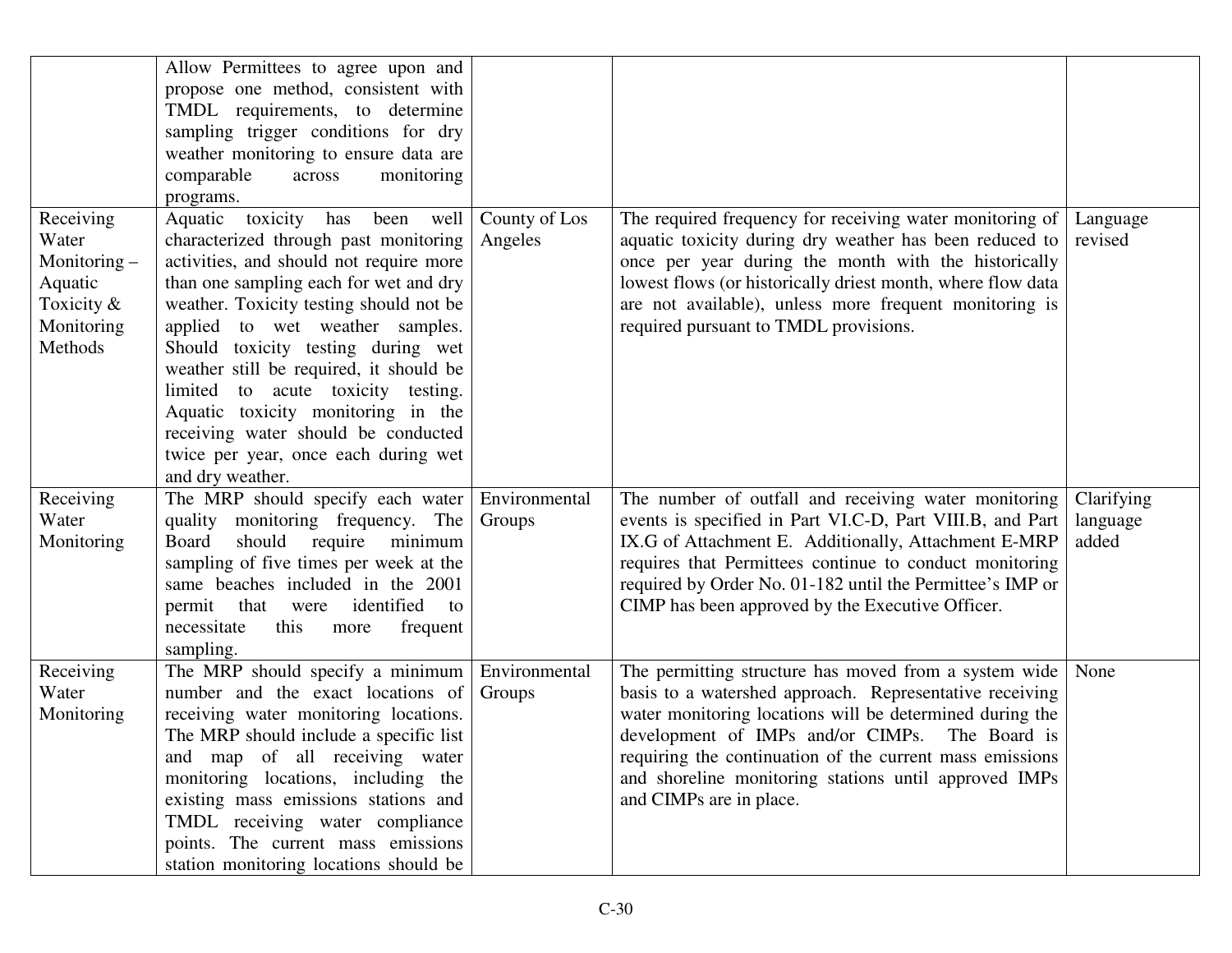|                                  | maintained as is, to continue to assess<br>trends over time. The option to justify<br>the elimination of mass emissions<br>station monitoring in Parts VI.A.1.b.v.<br>and VI.B.3.b. should be eliminated.                                                                                                                                                                                                                                                                                                                                                                                              |                         |                                                                                                                                                                                                                                                                                                                                                                                                                                                                                                                                                                                                                                                                                                                                                                                                                                                                                                                                                                                                                                                                                                                                                               |                                 |
|----------------------------------|--------------------------------------------------------------------------------------------------------------------------------------------------------------------------------------------------------------------------------------------------------------------------------------------------------------------------------------------------------------------------------------------------------------------------------------------------------------------------------------------------------------------------------------------------------------------------------------------------------|-------------------------|---------------------------------------------------------------------------------------------------------------------------------------------------------------------------------------------------------------------------------------------------------------------------------------------------------------------------------------------------------------------------------------------------------------------------------------------------------------------------------------------------------------------------------------------------------------------------------------------------------------------------------------------------------------------------------------------------------------------------------------------------------------------------------------------------------------------------------------------------------------------------------------------------------------------------------------------------------------------------------------------------------------------------------------------------------------------------------------------------------------------------------------------------------------|---------------------------------|
| Receiving<br>Water<br>Monitoring | The MRP should include additional<br>receiving water monitoring parameters.<br>The Receiving Water Monitoring<br>requirements contain an insufficient<br>number of monitoring parameters and<br>inappropriately focus on only known<br>impairments,<br>rather<br>than<br>a<br>comprehensive assessment of<br>the<br>waterbody.<br>The Board should maintain the<br>parameters that are currently monitored<br>in the receiving water.<br>This is<br>particularly important for assessing<br>trends over time. This same list of<br>parameters should be mimicked in the<br>outfall monitoring program. | Environmental<br>Groups | The Board will require additional parameters during the<br>first year of monitoring per approved IMPs and/or CIMPs.<br>Specifically, receiving water monitoring stations shall be<br>screened for all constituents identified in Table E-2 of the<br>revised Attachment E-MRP, during the first sampled wet<br>weather event and during the critical dry weather event. If<br>a constituent is not detected at the Method Detection<br>Limit (MDL) for its respective test method it need not be<br>further analyzed unless the observed occurrence shows<br>concentrations greater than water quality objectives. If a<br>constituent is detected exceeding the lowest applicable<br>water quality objective then the constituent shall be<br>analyzed for the remainder of the Order at the receiving<br>water monitoring station where it was detected.<br>Additionally, if parameters are detected exceeding the<br>lowest applicable water quality objective then the<br>corresponding outfall monitoring (i.e. storm water or non-<br>storm water) at outfalls upstream of the receiving water<br>monitoring station shall include that parameter also. | Language<br>revised.            |
| Receiving<br>Water<br>Monitoring | The wet weather thresholds should be<br>clarified. The thresholds assume that<br>distance (space) and time are uniform<br>throughout the waterbody. In reality,<br>rainfall may be much more significant<br>in the lower portion of a watershed, for<br>example, than the upper portion. If a<br>disproportionate amount of rain gauges<br>are in the upper portion of the<br>watershed, it could lead to a<br>mischaracterization of conditions. The<br>Board should clarify how these<br>differences will be accounted for when<br>determining wet versus dry weather.                               | Environmental<br>Groups | The CIMPs and IMPs will determine the appropriate<br>thresholds and are subject to review and approval by the<br>Executive Officer.                                                                                                                                                                                                                                                                                                                                                                                                                                                                                                                                                                                                                                                                                                                                                                                                                                                                                                                                                                                                                           | Clarifying<br>language<br>added |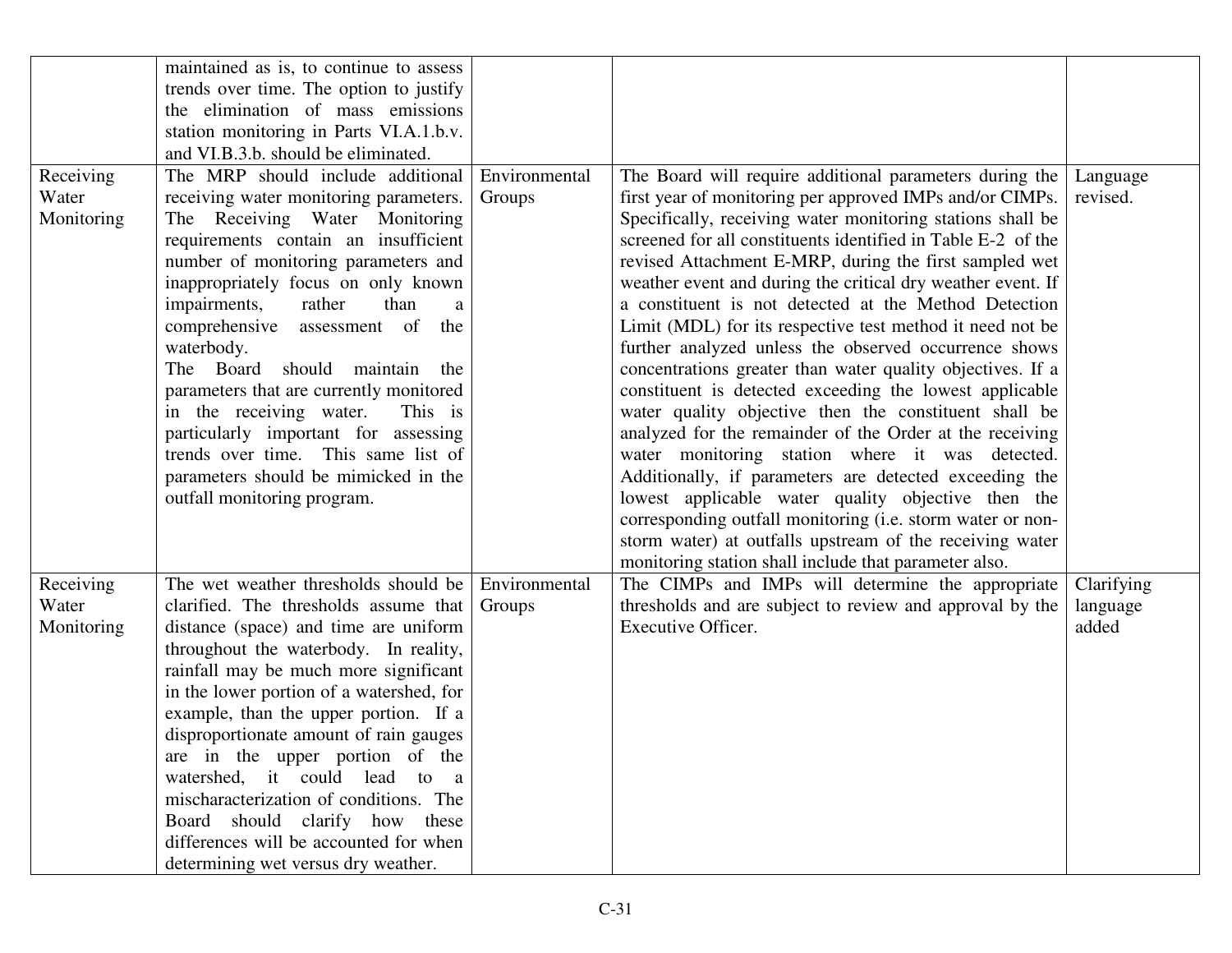| Receiving<br>Water<br>Monitoring | The Regional Board has no legal<br>authority to compel compliance with<br>receiving water limitations through in- | Cities of<br>Baldwin Park,<br>Carson, Covina, | Monitoring by the owners and/or operators of MS4s is<br>required pursuant to Clean Water Act section 308(a) and<br>40 CFR sections 122.41(h), (j)-(l), 122.44(i), 122.48, | None |
|----------------------------------|-------------------------------------------------------------------------------------------------------------------|-----------------------------------------------|---------------------------------------------------------------------------------------------------------------------------------------------------------------------------|------|
|                                  | stream monitoring.                                                                                                | Duarte,                                       | $122.26(d)(2)(i)(F)$ , $122.26(d)(2)(iii)(D)$ and $122.42(c)$ .                                                                                                           |      |
|                                  |                                                                                                                   | Glendora,                                     | Section $122.26(d)(2)(iii)(D)$ identifies monitoring at                                                                                                                   |      |
|                                  |                                                                                                                   | Irwindale,                                    | outfalls, field screening points, and in-stream stations and                                                                                                              |      |
|                                  |                                                                                                                   | Lawndale, Pico                                | requires representative data collection. Receiving water                                                                                                                  |      |
|                                  |                                                                                                                   | Rivera, San                                   | monitoring (i.e. in-stream monitoring) is necessary to                                                                                                                    |      |
|                                  |                                                                                                                   | Gabriel and                                   | assist in the evaluation of the effects of MS4 discharges                                                                                                                 |      |
|                                  |                                                                                                                   | West Covina                                   | on in-stream water quality, including assessing trends in                                                                                                                 |      |
|                                  |                                                                                                                   |                                               | the effect of MS4 discharges on in-stream water quality                                                                                                                   |      |
|                                  |                                                                                                                   |                                               | over time as Permittees implement additional and/or                                                                                                                       |      |
|                                  |                                                                                                                   |                                               | enhanced BMPs and improve implementation of their                                                                                                                         |      |
|                                  |                                                                                                                   |                                               | illicit discharge detection and elimination programs. In-                                                                                                                 |      |
|                                  |                                                                                                                   |                                               | stream monitoring, referred to in the Tentative Order as                                                                                                                  |      |
|                                  |                                                                                                                   |                                               | receiving water monitoring, is also well established and                                                                                                                  |      |
|                                  |                                                                                                                   |                                               | supported by EPA's Part 2 MS4 permit application guide                                                                                                                    |      |
|                                  |                                                                                                                   |                                               | (EPA 833-B-92-002) and has been a part of the Los                                                                                                                         |      |
|                                  |                                                                                                                   |                                               | Angeles County MS4 program for more than ten years.                                                                                                                       |      |
|                                  |                                                                                                                   |                                               | Further, Permittees may demonstrate compliance with the                                                                                                                   |      |
|                                  |                                                                                                                   |                                               | receiving water limitations provisions through either                                                                                                                     |      |
|                                  |                                                                                                                   |                                               | outfall monitoring or receiving water monitoring. If a                                                                                                                    |      |
|                                  |                                                                                                                   |                                               | Permittee's discharge quality as measured at the outfall                                                                                                                  |      |
|                                  |                                                                                                                   |                                               | does not exceed applicable WQBELs or receiving water                                                                                                                      |      |
|                                  |                                                                                                                   |                                               | limitations, then that provides a demonstration that the                                                                                                                  |      |
|                                  |                                                                                                                   |                                               | discharge did not cause or contribute to an exceedance of                                                                                                                 |      |
|                                  |                                                                                                                   |                                               | receiving water limitations.                                                                                                                                              |      |
| Receiving                        | Receiving water monitoring should be                                                                              | Cities of La                                  | Receiving water monitoring (i.e. in-stream monitoring) is                                                                                                                 | None |
| Water                            | consistent with SWAMP protocols                                                                                   | Verne and                                     | necessary to assist in the evaluation of the effects of MS4                                                                                                               |      |
| Monitoring                       | including the requirement that ambient                                                                            | Inglewood                                     | discharges on in-stream water quality, including assessing                                                                                                                |      |
|                                  | monitoring be conducted two days                                                                                  |                                               | trends in the effect of MS4 discharges on in-stream water                                                                                                                 |      |
|                                  | following a storm event. Currently the                                                                            |                                               | quality over time as Permittees implement additional                                                                                                                      |      |
|                                  | receiving water monitoring is proposed                                                                            |                                               | and/or enhanced BMPs and improve implementation of                                                                                                                        |      |
|                                  | to be conducted during storm events.                                                                              |                                               | their illicit discharge detection and elimination programs.                                                                                                               |      |
|                                  | Such an approach will not support the                                                                             |                                               | Ambient monitoring conducted under SWAMP does not                                                                                                                         |      |
|                                  | need to assess the receiving water                                                                                |                                               | support these types of evaluation and would not be                                                                                                                        |      |
|                                  | quality consistent with the SWAMP                                                                                 |                                               | representative of the impacts of storm water discharges on                                                                                                                |      |
|                                  | approach that is used as the basis for                                                                            |                                               | the receiving waters. In-stream monitoring, referred to in                                                                                                                |      |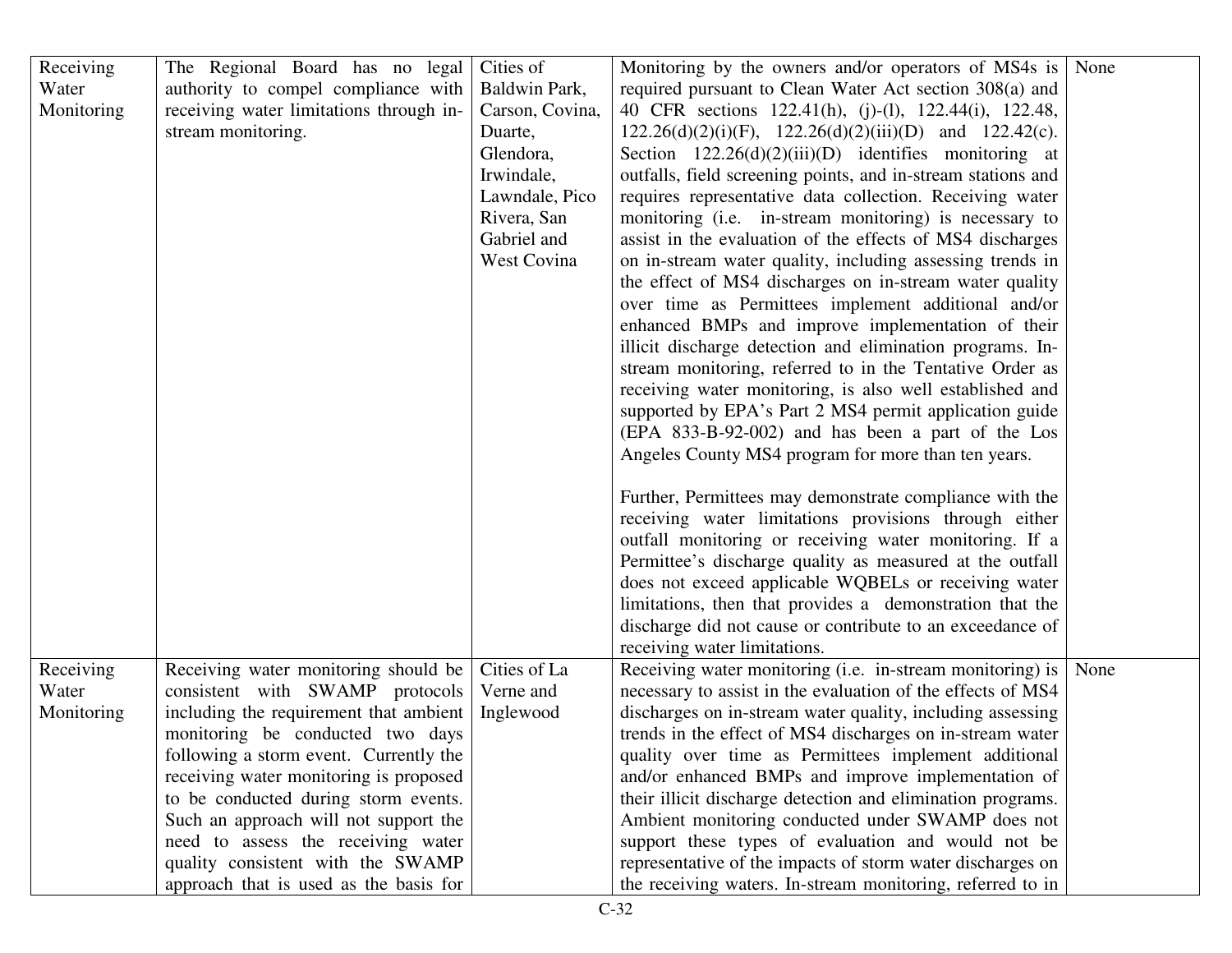|                                 | $303(d)$ listing                                                                                                                                                                                                                                                                                                                                                                                                                                                                    |                                                                                  | the Tentative Order as receiving water monitoring, is also<br>well established and supported by EPA's Part 2 MS4<br>permit application guide (EPA 833-B-92-002) and has<br>been a part of the Los Angeles County MS4 program for<br>more than ten years.                          |                              |
|---------------------------------|-------------------------------------------------------------------------------------------------------------------------------------------------------------------------------------------------------------------------------------------------------------------------------------------------------------------------------------------------------------------------------------------------------------------------------------------------------------------------------------|----------------------------------------------------------------------------------|-----------------------------------------------------------------------------------------------------------------------------------------------------------------------------------------------------------------------------------------------------------------------------------|------------------------------|
| <b>Outfall Based Monitoring</b> |                                                                                                                                                                                                                                                                                                                                                                                                                                                                                     |                                                                                  |                                                                                                                                                                                                                                                                                   |                              |
| Part VII.A.                     | Revise the description to include<br>database, "The IMP and/or CIMP<br>$plan(s)$ shall include a map <b>and/or</b><br>database of the MS4 to include the<br>following information:" GIS maps all<br>come with database(s) that include<br>much of the required information.<br>It will be very difficult to fit all the<br>information listed in VII.A. on one<br>map. Change "a map" to "maps."                                                                                    | LA Permit<br>Group<br>(Comment 24);<br>County of Los<br>Angeles<br>(Comment 149) | The following underlined text has been added:<br>"The IMP and/or CIMP plan(s) shall include a map(s) and<br>$database(s)$ of the MS4 to include the following<br>information:"                                                                                                    | Change made<br>as indicated. |
| Part VII.A.4                    | The City of Los Angeles has a<br>comprehensive<br>database<br>of its<br>collection<br>stormwater<br>system.<br>However there is no dataset with<br>Effective Impervious Area (EIA)<br>overlay for our region. Also we don't<br>have data on their consistency of<br>having non-stormwater discharges.<br>Furthermore occasionally we observe<br>errors or missing and outdated data.<br>understand<br>that<br>these<br>Please<br>discrepancies would not constitute a<br>violation. | City of Los<br>Angeles<br>(Comment 92)                                           | The EIA overlay is only required, if available. The Board<br>anticipates that data on outfalls with significant non-storm<br>water discharges will be added over the course of the<br>permit term as a result of Permittees' outfall screening<br>programs pursuant to Part IX.B. | None                         |
| MS4 MAP                         | The Fact Sheet states that the mapping<br>included<br>requirements<br>effective<br>impervious<br>and<br>area,<br>available).<br>impervious<br>(i f)<br>area<br><b>LACFCD</b><br>removing<br>requests<br>"impervious area" from the mapping<br>requirements.                                                                                                                                                                                                                         | <b>LACFCD</b><br>land use, $\vert$ (Comment 65)                                  | Effective impervious area is valuable to aid in<br>determining the amount of runoff generated from the<br>subwatershed drainage areas. However, as noted by the<br>commenter, the EIA overlay is only required, if available.                                                     | None                         |
| Part VII.A.11                   | Requiring MS4s to photograph every                                                                                                                                                                                                                                                                                                                                                                                                                                                  | City of Los                                                                      | Permittees<br>prioritize<br>outfalls<br>for<br>photo-<br>may                                                                                                                                                                                                                      | Language                     |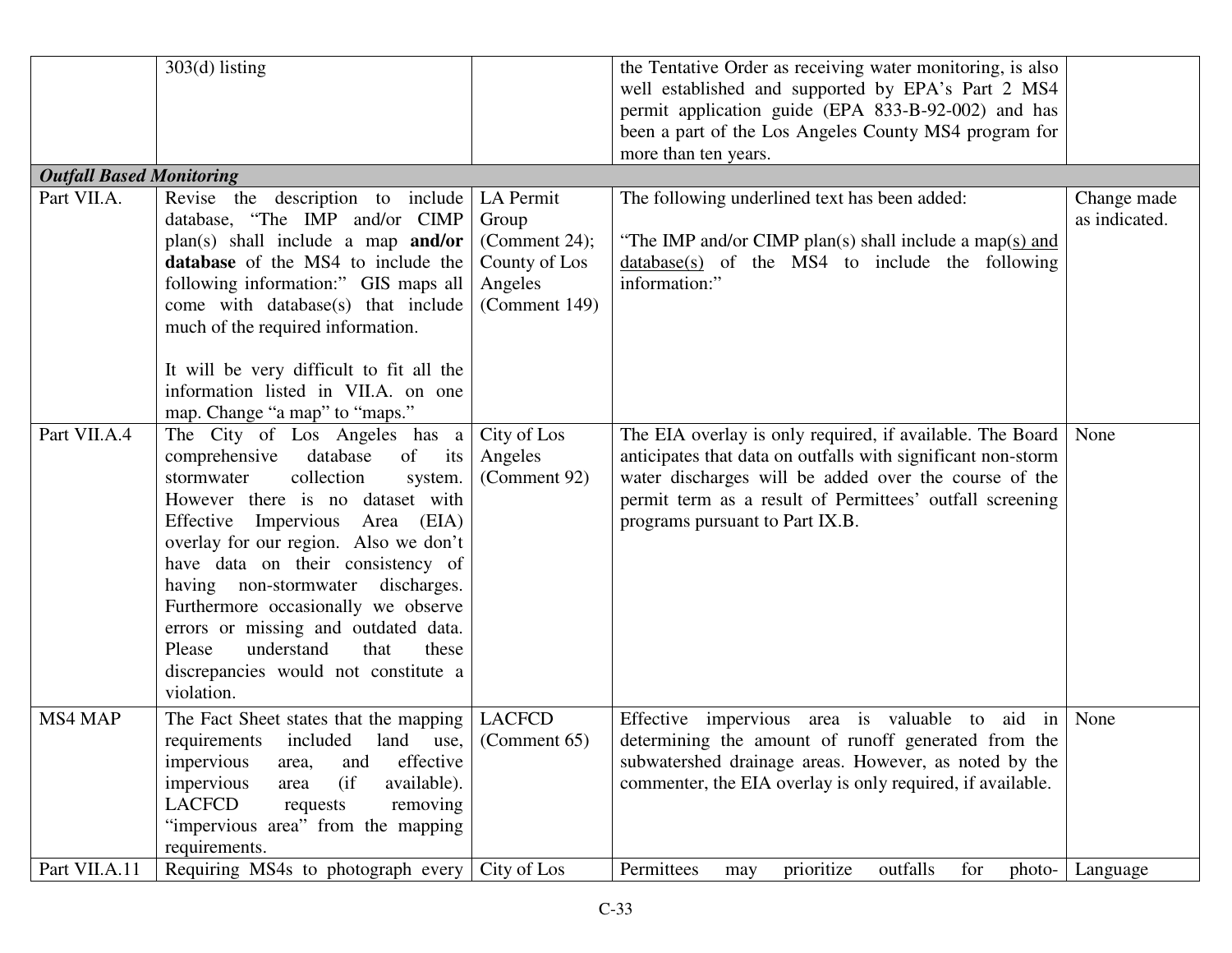|                                                                | outfall is extremely burdensome for<br>large cities. This one component of the<br>would<br>require<br>significant<br><b>MRP</b><br>resources of those MS4s that are<br>adjacent to waterbodies, or in the case<br>of the City waterbodies in multiple<br>watersheds.<br>Request<br>that<br>the<br>photographs be included in<br>the<br>database "if available."                                     | Angeles<br>(Comment 93)       | documentation concurrently with their outfall screening<br>program. The Board anticipates that photographs of<br>outfalls would be added to the database over the course of<br>the permit term. Permittees may propose specific<br>milestones in the IMP or CIMP for Executive Officer<br>approval. Where accessibility and safety are a concern,<br>Permittees are not required to photograph the outfall. The<br>permit has been revised to add "where possible" to this<br>requirement. | revised                                            |
|----------------------------------------------------------------|-----------------------------------------------------------------------------------------------------------------------------------------------------------------------------------------------------------------------------------------------------------------------------------------------------------------------------------------------------------------------------------------------------|-------------------------------|--------------------------------------------------------------------------------------------------------------------------------------------------------------------------------------------------------------------------------------------------------------------------------------------------------------------------------------------------------------------------------------------------------------------------------------------------------------------------------------------|----------------------------------------------------|
| MS4 Map                                                        | "MS4 Map" appears to be a misnomer.<br>MS4 also includes municipal streets,<br>curb and gutters, ditches, etc. If only<br>open channels and underground storm<br>drains are required to be mapped,<br>"MS4" map should be revised.<br>LACFCD recommends revising to<br>"Storm Drain and Channels Map."                                                                                              | <b>LACFCD</b><br>(Comment 41) | The Board agrees and the labeling will be revised to<br>"Storm Drains, Channels and Outfalls Map(s) and / or<br>Database".                                                                                                                                                                                                                                                                                                                                                                 | Language<br>revised per<br>commenter<br>suggestion |
| Open<br>Channels and<br>Underground<br>Pipes                   | Many of the pipes connecting to<br>LACFCD catch basins are 18 inches<br>and greater, but would not need to be<br>included on the map to get an accurate<br>layout of the storm drain system.<br>Recommendation<br>Revise VII.A.6. to read: The location<br>and length of all open channel and<br>underground pipes 18 inches in<br>diameter or greater (except for catch<br>basin connector pipes). | County of Los<br>Angeles      | The Board agrees and has revised the language per<br>commenter's recommendation.                                                                                                                                                                                                                                                                                                                                                                                                           | Language<br>revised.                               |
| MS4 Map<br>$Elements$ –<br>Major Outfall<br>Catchment<br>Areas | Determination of accurate catchment<br>areas will require extensive review of<br>project files, topography maps, and<br>field surveys to confirm catchment<br>boundaries. It will require more than<br>six $(6)$ months to a year to complete<br>this task.                                                                                                                                         | County of Los<br>Angeles      | The timeframe for submittal of a draft IMP or CIMP has<br>been aligned with the submittal of draft WMPs, allowing<br>Permittees additional time to complete this task.                                                                                                                                                                                                                                                                                                                     | Language<br>revised.                               |
|                                                                | <b>Storm Water Outfall Based Monitoring</b>                                                                                                                                                                                                                                                                                                                                                         |                               |                                                                                                                                                                                                                                                                                                                                                                                                                                                                                            |                                                    |
| Part VIII.A.1.                                                 | Sampling in manholes results in<br>entering confined space, often in roads                                                                                                                                                                                                                                                                                                                          | City of Los<br>Angeles        | Permittees may propose sampling locations in the IMP   None<br>and CIMP subject to Executive Officer approval.                                                                                                                                                                                                                                                                                                                                                                             |                                                    |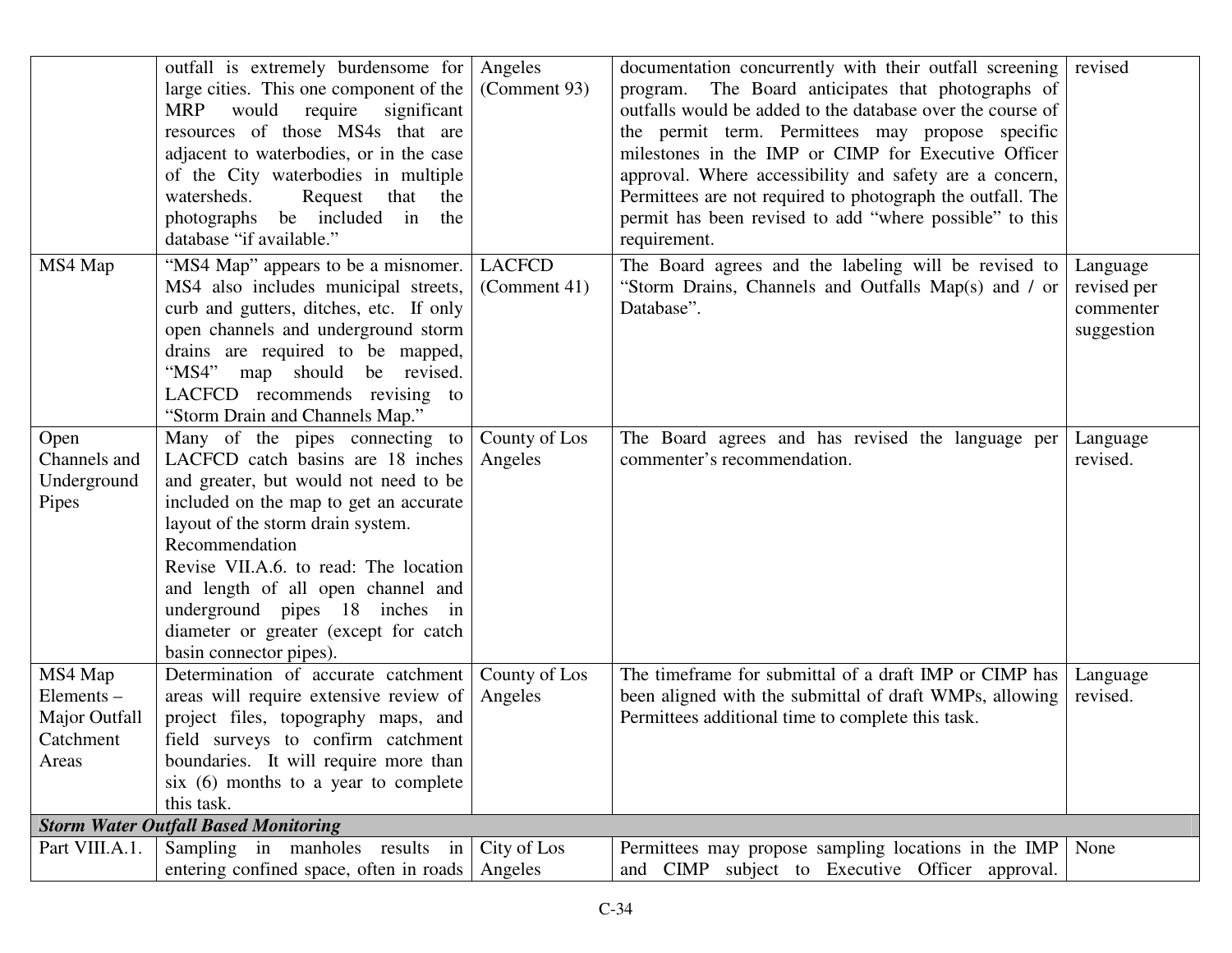|                     | such as major arterials, which can be<br>very expensive because of additional<br>safety requirements for the crew and<br>the need to coordinate with police<br>regarding traffic impacts. Please add<br>"where feasible given technical and<br>safety constraints" following the word<br>manhole.                                                                                                                                                                                                                                                                                                                                                                                                                                                                                                                                                                                                                                                                                                                                                                                                                                                                                                                                                  | (Comment 95);<br>City of West<br>Hollywood                                           | Additionally, the Order notes in E.VIII:<br>"The Permittee shall select outfalls with configurations<br>that facilitate accurate flow measurement and in<br>consideration of safety of monitoring personnel." |                     |
|---------------------|----------------------------------------------------------------------------------------------------------------------------------------------------------------------------------------------------------------------------------------------------------------------------------------------------------------------------------------------------------------------------------------------------------------------------------------------------------------------------------------------------------------------------------------------------------------------------------------------------------------------------------------------------------------------------------------------------------------------------------------------------------------------------------------------------------------------------------------------------------------------------------------------------------------------------------------------------------------------------------------------------------------------------------------------------------------------------------------------------------------------------------------------------------------------------------------------------------------------------------------------------|--------------------------------------------------------------------------------------|---------------------------------------------------------------------------------------------------------------------------------------------------------------------------------------------------------------|---------------------|
| Part<br>VIII.A.2.a. | The current permit language requires<br>each Permittee to select one site per<br>jurisdiction per HUC-12 watershed. In<br>the LA River watershed alone 108 sites<br>would be required to meet this<br>requirement. This requirement would<br>result in a significant cost to Permittees<br>without a commiserate benefit.<br>The<br>approach results in sites that have<br>comingled discharges from multiple<br>land uses making the data difficult if<br>not impossible for Permittees to use in<br>evaluating where to focus minimum<br>control measures and source control<br>BMPs as well as where to site and<br>build structural controls to treat<br>stormwater. Furthermore, the proposed<br>approach would still require Permittees<br>to extrapolate the data to calculate their<br>total loads to receiving waters and<br>evaluate<br>potential<br>the<br>impact.<br>However, this approach would be<br>fraught with inaccuracies as one would<br>have to try and desegregate land uses to<br>apply the loadings to other outfalls<br>within the Permittee's jurisdiction.<br>Flexibility should be provided such that<br>an alternative approach could be<br>submitted with the IMP or CIMP.<br>Such an alternative could include the | City of Los<br>Angeles<br>(Comment 94):<br>County of Los<br>Angeles<br>(Comment 153) | The Tentative Order has been revised to allow alternative<br>approaches in the IMP or CIMP subject to Executive<br>Officer approval.                                                                          | Language<br>revised |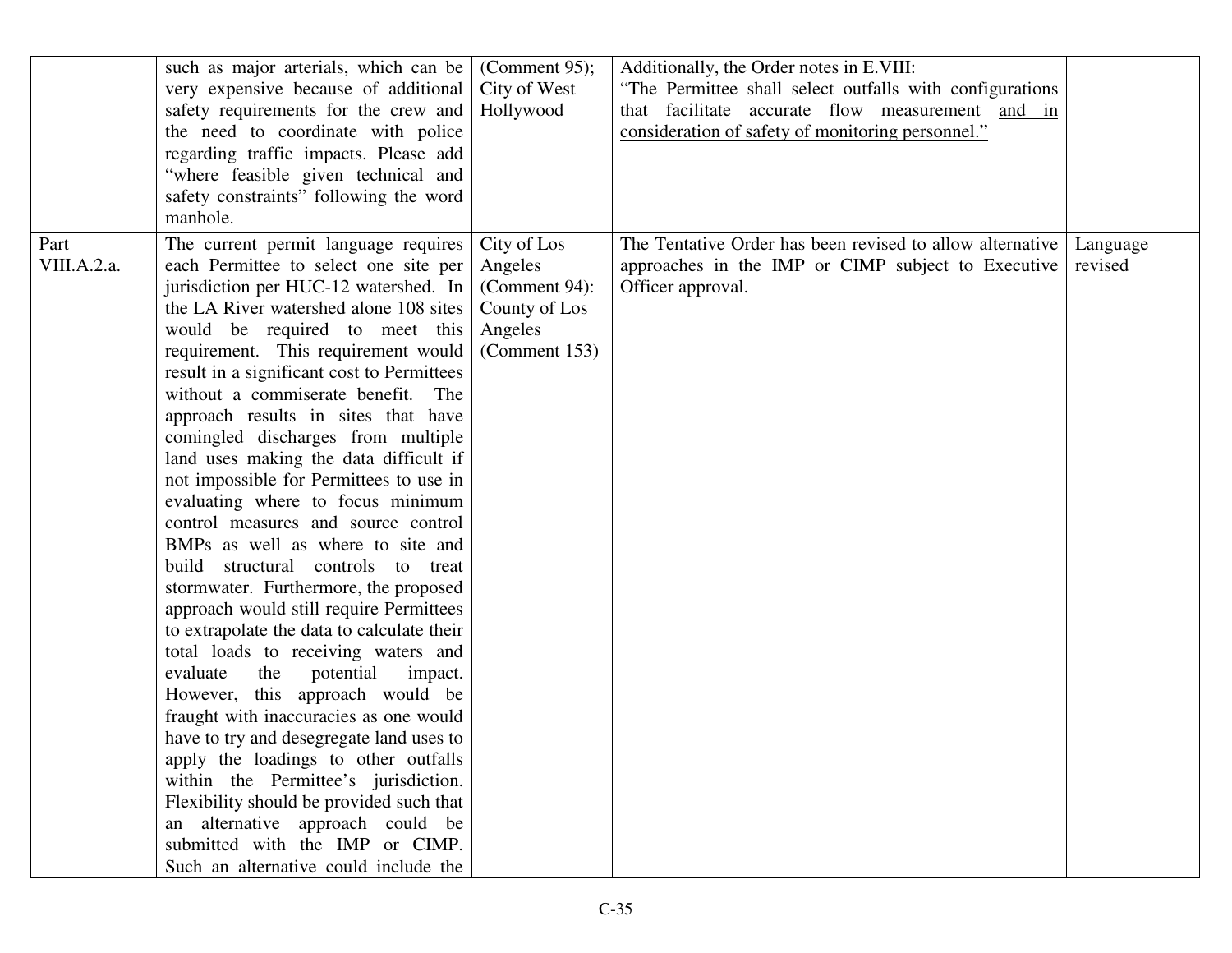|                                                          | monitoring of representative land use<br>A representative land use<br>sites.<br>approach would provide Permittees the<br>core data needed to evaluate their<br>overall loading to receiving waters as<br>well as utilize a modeling approach to<br>identify problematic areas and develop<br>and implement control strategies<br>through the WMP.                                                                                                                                                                                                                                                                |                                        |                                                                                                                                                                                                                                                                                                                                                                                                     |                     |
|----------------------------------------------------------|------------------------------------------------------------------------------------------------------------------------------------------------------------------------------------------------------------------------------------------------------------------------------------------------------------------------------------------------------------------------------------------------------------------------------------------------------------------------------------------------------------------------------------------------------------------------------------------------------------------|----------------------------------------|-----------------------------------------------------------------------------------------------------------------------------------------------------------------------------------------------------------------------------------------------------------------------------------------------------------------------------------------------------------------------------------------------------|---------------------|
| <b>Storm Water</b><br><b>Outfall Based</b><br>Monitoring | The Board should require monitoring<br>from more than one outfall in each<br>watershed (HUC-12) drainage area. An<br>associated receiving water monitoring<br>location should be in proximity to this<br>Further, the Board must<br>location.<br>that<br>appropriate<br>land-use<br>ensure<br>categories are monitored in order to be<br>able to more readily determine if a<br>MS4 is causing or contributing to a<br>water quality objective exceedance, and<br>if so, which Permittee. Drainages<br>carrying stormwater from commercial,<br>industrial, and high-use transportation<br>should be prioritized. | Environmental<br>Groups                | Permittees must select representative monitoring locations<br>in IMPs and CIMPs, subject to public review and<br>Executive Officer approval. The Board will require<br>compliance with the $4th$ objective of the MRP which is to<br>identify sources of pollutants in MS4 discharges. This<br>objective requires a characterization of land uses in a<br>watershed to determine pollutant sources. | None                |
| Part<br>VIII.A.2.e                                       | Include the option to monitor<br>"upstream of the actual outfall or<br>downstream of a political boundary".<br>Sometimes the best location to do<br>monitoring is at the next manhole<br>downstream from a city boundary.                                                                                                                                                                                                                                                                                                                                                                                        | LA Permit<br>Group<br>(Comment 25)     | This option is already addressed in Part VIII.A.2.c.                                                                                                                                                                                                                                                                                                                                                | None                |
| Part<br>VIII.B.1.b                                       | Omit the requirements ii. and iii.<br>Monitoring should be performed per<br>approved IMP or CIMP or approved<br>TMDL.                                                                                                                                                                                                                                                                                                                                                                                                                                                                                            | LA Permit<br>Group<br>(Comment 27)     | Attachment E-MRP has been revised to allow Permittees<br>to propose alternative thresholds/criteria for triggering wet<br>weather monitoring.                                                                                                                                                                                                                                                       | Language<br>revised |
| Part<br>VIII.B.1.c                                       | Flow is a parameter that can easily and<br>relatively accurately be estimated based<br>the drainage area, and the<br>on<br>precipitation data for each outfall.                                                                                                                                                                                                                                                                                                                                                                                                                                                  | City of Los<br>Angeles<br>(Comment 97) | The Regional Water Board agrees that flow rates and<br>volumes can be either measured specifically or can be<br>estimated. Section III.F.5 of Attachment E only allowed<br>flow estimation to be used at receiving water monitoring                                                                                                                                                                 | Language<br>revised |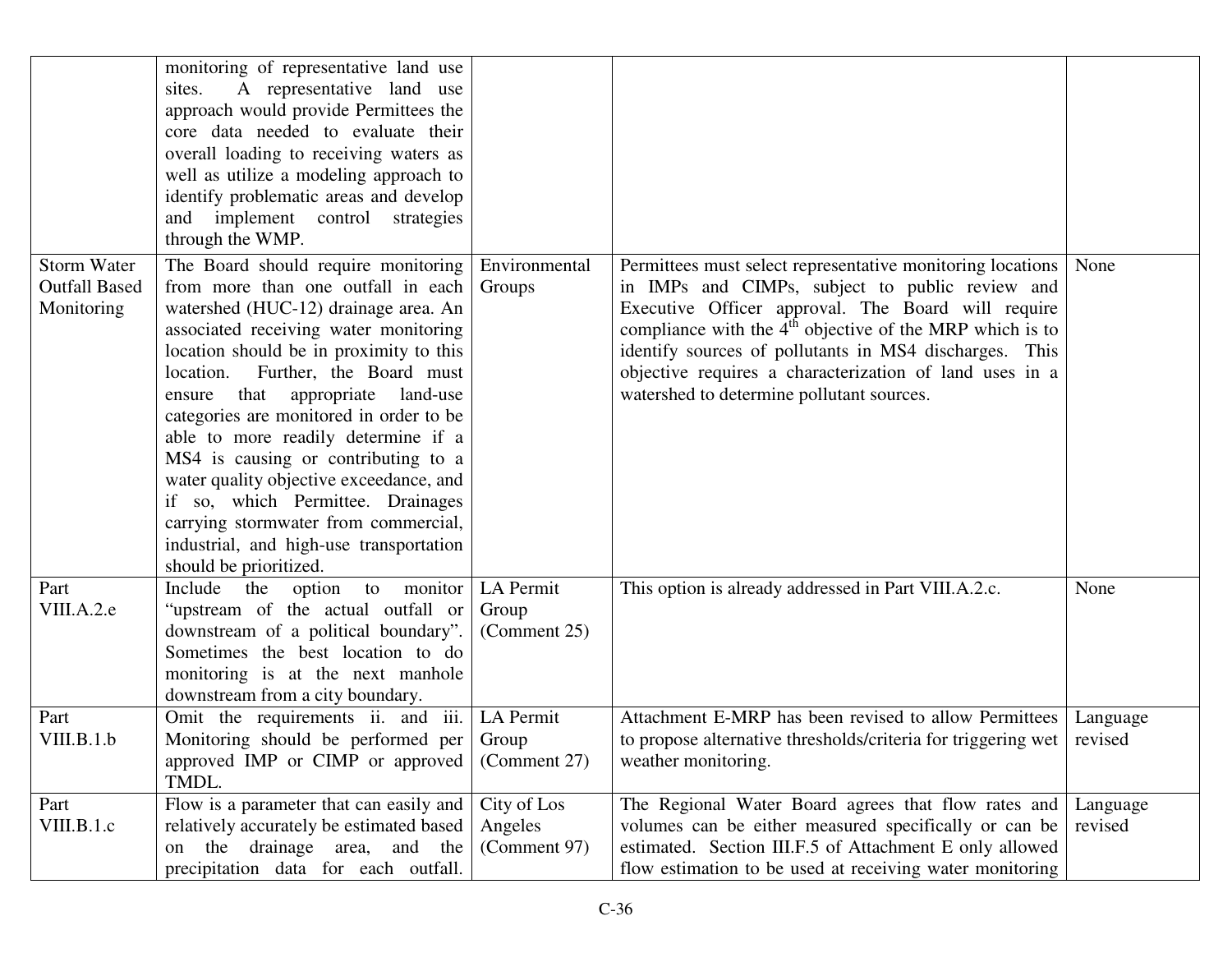|                                                          | Requiring flow measuring equipment<br>for outfall measurement will further<br>increase the cost to about \$30,000 per<br>location. Consider deleting the flow<br>measuring requirement.                                                                                                                                                                                                                                                                                                                                                                                                                                                                                      |                          | stations where flow measurements are not in place. The<br>MRP has been revised to also allow for the use of flow<br>estimation of storm water discharges in instances where it<br>is not practical or economically feasible, upon approval by<br>the Executive Officer in an IMP or CIMP.                                                                                                                                                                                                                                                                                                                                                                                                                                                                                                                                                                                                                                                                                                                                                                                                                                                                                                                                                 |                                                                                                    |
|----------------------------------------------------------|------------------------------------------------------------------------------------------------------------------------------------------------------------------------------------------------------------------------------------------------------------------------------------------------------------------------------------------------------------------------------------------------------------------------------------------------------------------------------------------------------------------------------------------------------------------------------------------------------------------------------------------------------------------------------|--------------------------|-------------------------------------------------------------------------------------------------------------------------------------------------------------------------------------------------------------------------------------------------------------------------------------------------------------------------------------------------------------------------------------------------------------------------------------------------------------------------------------------------------------------------------------------------------------------------------------------------------------------------------------------------------------------------------------------------------------------------------------------------------------------------------------------------------------------------------------------------------------------------------------------------------------------------------------------------------------------------------------------------------------------------------------------------------------------------------------------------------------------------------------------------------------------------------------------------------------------------------------------|----------------------------------------------------------------------------------------------------|
| <b>Storm Water</b><br><b>Outfall Based</b><br>Monitoring | The MRP should determine the quality<br>of a Permittee's discharge relative to<br>Water Quality Standards and effluent<br>limits, not municipal action levels<br>(MALs). Also, the calculated MAL<br>values are weak and completely<br>Using the<br>inappropriate.<br>25th<br>percentile in developing the MAL<br>values means that 75 percent of the<br>time, BMPs performed better.<br>The<br>Board<br>has<br>provided<br>not<br>any<br>justification for using the<br>25 <sub>th</sub><br>percentile standard. Also, median<br>performance values should be used for<br>developing<br>Treatment<br><b>BMP</b><br>Performance Standards as was done in<br>the Ventura MS4. | Environmental<br>Groups  | Data reported per the MRP will be used to determine the<br>quality of a Permittee's discharge relative to receiving<br>water limitations and WQBELs. MALs are incorporated<br>in the Order as benchmarks to trigger improvement(s) in<br>storm water program implementation; MALs were set at<br>the upper $25th$ percentile to represent an "upset" value<br>indicating a clear need for additional storm water controls<br>to reduce the pollutant concentrations in the storm water<br>discharges. This is one of several tools that can be used by<br>Permittees to prioritize implementation actions.<br>With regard to the Treatment BMP Performance<br>Standards, the median value of BMP effluent performance<br>is used for the treatment BMP benchmarks included in the<br>Order. Unlike the Ventura County MS4 Order, the<br>treatment BMP values in the Order are based on the<br>median value of the top six performing BMPs per<br>pollutant instead of allowing any BMP to be used as long<br>as it meets the median effluent value for the BMP in the<br>ASCE database. The method used in the Order further<br>helps to ensure appropriate BMPs are used for the<br>pollutants expected to be discharged from a project. | <b>BMP</b><br>performance<br>benchmarks<br>have been<br>revised in Part<br>VI.D.7.c.,<br>Table 11. |
| Monitoring<br>Locations                                  | As written, the Permit allows for<br>monitoring of continuous flows at<br>manholes and in channels as a<br>discharge from an outfall. The County<br>disagrees with the concept of treating<br>flows within a channel or manhole as<br>an "outfall" discharge. Such locations<br>should be considered<br>"alternative<br>monitoring locations."<br>Recommendation                                                                                                                                                                                                                                                                                                             | County of Los<br>Angeles | Attachment E-MRP has been revised for clarification<br>consistent with the commenter's suggestion.                                                                                                                                                                                                                                                                                                                                                                                                                                                                                                                                                                                                                                                                                                                                                                                                                                                                                                                                                                                                                                                                                                                                        | Language<br>revised                                                                                |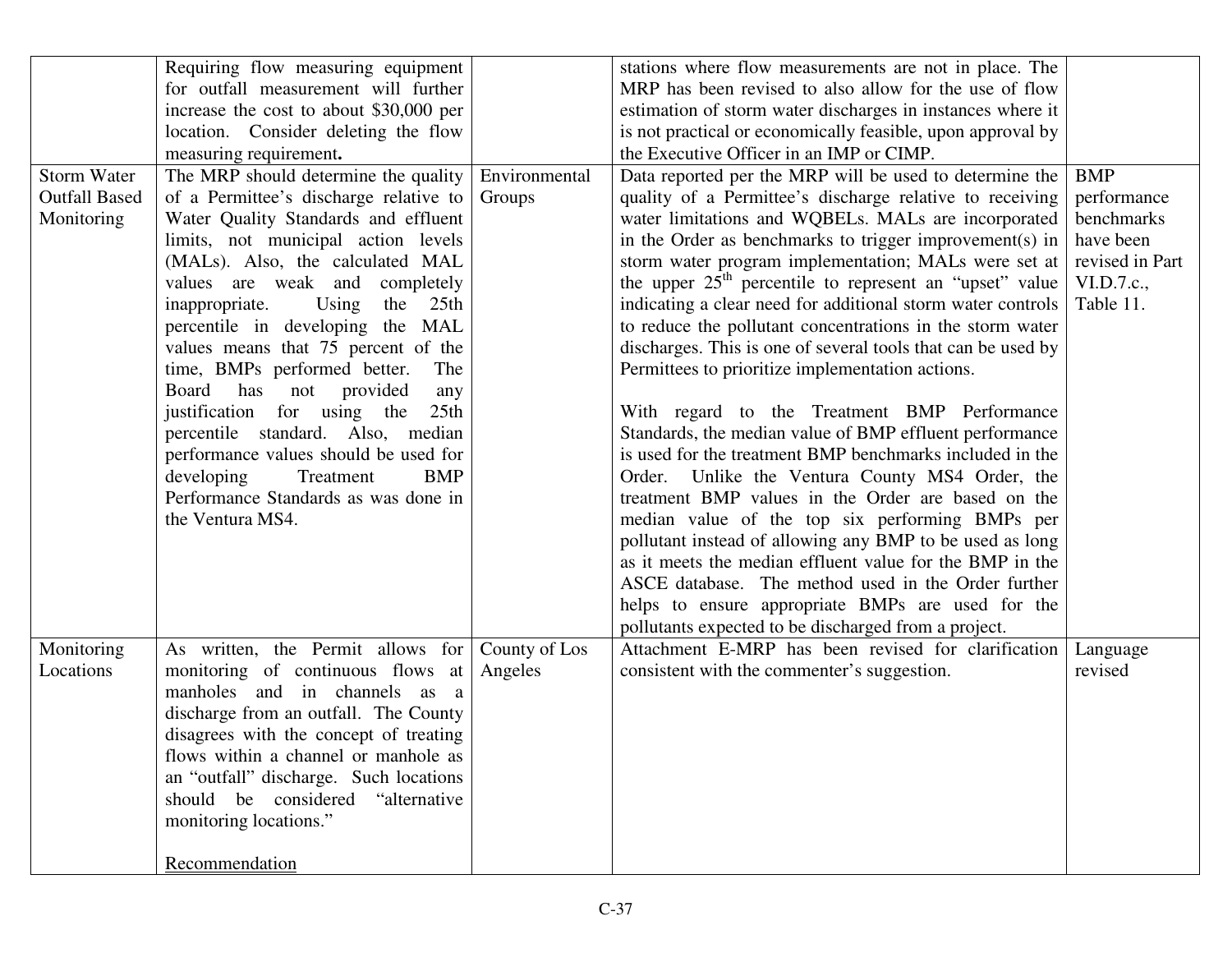|                                                                    | "Storm water<br>Revise as follows:<br>discharges from the MS4 shall be<br>monitored at major outfalls, and/or<br>alternative monitoring locations, such<br>as manholes or in channels or storm<br>drains at the Permittee's jurisdictional<br>boundary."                                                                                                                                                                                                                                                                                                                                                                                                                                                                                                                                                                                                                                                                                                                                                                                                                                                   |                                        |                                                                                             |                     |
|--------------------------------------------------------------------|------------------------------------------------------------------------------------------------------------------------------------------------------------------------------------------------------------------------------------------------------------------------------------------------------------------------------------------------------------------------------------------------------------------------------------------------------------------------------------------------------------------------------------------------------------------------------------------------------------------------------------------------------------------------------------------------------------------------------------------------------------------------------------------------------------------------------------------------------------------------------------------------------------------------------------------------------------------------------------------------------------------------------------------------------------------------------------------------------------|----------------------------------------|---------------------------------------------------------------------------------------------|---------------------|
| Definition of<br>"Significant<br>Non-Storm<br>Water<br>Discharges" | "Significant<br>non-storm<br>water<br>discharges" should be defined.                                                                                                                                                                                                                                                                                                                                                                                                                                                                                                                                                                                                                                                                                                                                                                                                                                                                                                                                                                                                                                       | County of Los<br>Angeles               | That term is best defined by Permittees as part of the IMP<br>and CIMP development process. | None                |
| Stormwater<br>Outfall<br>toxicity<br>Monitoring                    | MS4 discharges are not the same as<br>wastewater plant effluent which<br>single<br>continuous<br>represents<br>a<br>discharge of typically consistent quality<br>Rather, urban<br>to receiving waters.<br>runoff<br>$\frac{1}{1}$<br>episodic<br>in<br>nature.<br>Furthermore, individual outfalls carry a<br>minute percentage of the total flow in<br>the receiving waters and as such<br>toxicity observed in one outfall sample<br>will likely have no affect on the<br>receiving water. The current approach<br>appropriate<br>for<br>wastewater<br>1S<br>discharges but not urban runoff and<br>they should be treated differently. The<br>more appropriate approach for urban<br>runoff is to identify whether toxicity<br>exists in the receiving water, identify<br>pollutants that are causing toxicity<br>identification<br>through<br>toxicity<br>(TIEs), and<br>evaluations<br>then<br>incorporate monitoring of pollutants<br>that are causing toxicity into the outfall<br>monitoring. Please remove toxicity<br>monitoring requirements from the<br>stormwater outfall monitoring program. | City of Los<br>Angeles<br>(Comment 96) | Attachment E-MRP has been revised as suggested by the<br>commenter.                         | Language<br>revised |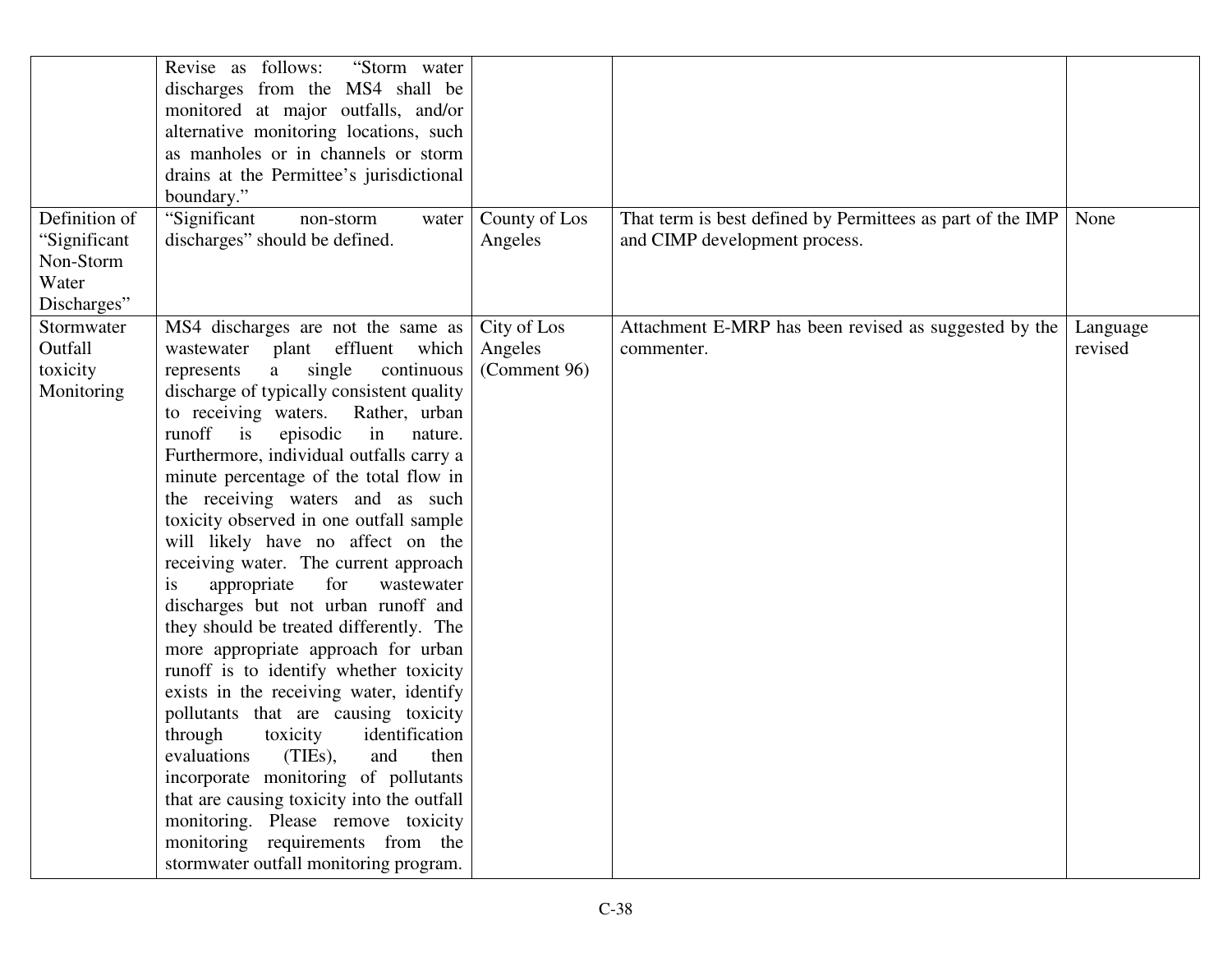| Frequency           | repeated results from outfall<br>If<br>monitoring do not exhibit aquatic<br>toxicity, monitoring of aquatic toxicity<br>should be discontinued.<br>Recommendation<br>Revise as follows:<br>"Storm water"<br>discharges shall be monitored a<br>minimum of three times per year for all<br>parameters except aquatic toxicity,<br>which shall be monitored once per year<br>(unless a proximate downstream<br>receiving water monitoring location has | County of Los<br>Angeles | The requirement to monitor for aquatic toxicity at outfalls<br>has been removed from the MRP, except where required<br>by a TMDL or where a TIE conducted in the receiving<br>water is inconclusive. Where a TIE is inconclusive, the<br>MRP includes requirements for aquatic toxicity<br>monitoring at the upstream outfalls. | Language<br>revised |
|---------------------|------------------------------------------------------------------------------------------------------------------------------------------------------------------------------------------------------------------------------------------------------------------------------------------------------------------------------------------------------------------------------------------------------------------------------------------------------|--------------------------|---------------------------------------------------------------------------------------------------------------------------------------------------------------------------------------------------------------------------------------------------------------------------------------------------------------------------------|---------------------|
|                     | not exhibited aquatic toxicity during<br>the past two years, or the outfall<br>monitoring location has not exhibited<br>aquatic toxicity for three consecutive<br>years)."                                                                                                                                                                                                                                                                           |                          |                                                                                                                                                                                                                                                                                                                                 |                     |
| Frequency           | These are varying triggers to start<br>monitoring for TMDLs or at the mass<br>emission<br>stations<br>within<br>each<br>Therefore, data collected<br>watershed.<br>from each of<br>these<br>monitoring<br>be<br>used<br>for<br>programs<br>cannot<br>comparison purposes.<br>Recommendation<br>Wet weather monitoring should be<br>coordinated amongst outfalls, TMDLs,<br>and mass emissions stations to ensure<br>the results can be comparable.   | County of Los<br>Angeles | Permittees may propose alternative thresholds/criteria as<br>triggers in an IMP or CIMP to ensure consistency and<br>data comparability.                                                                                                                                                                                        | None                |
| Sampling<br>Methods | Revise VIII.C.2. as follows for<br>clarification: "If a Permittee is not<br>participating in an IMP or CIMP, the a<br>flow-weighted composite sample of the<br>for a storm water discharge shall be<br>taken with using a continuous sampler,<br>or it shall be taken as a combination of<br>a minimum of 3 sample aliquots, taken                                                                                                                   | County of Los<br>Angeles | Part VIII.C.2 is consistent with the commenter's<br>suggestion.                                                                                                                                                                                                                                                                 | None                |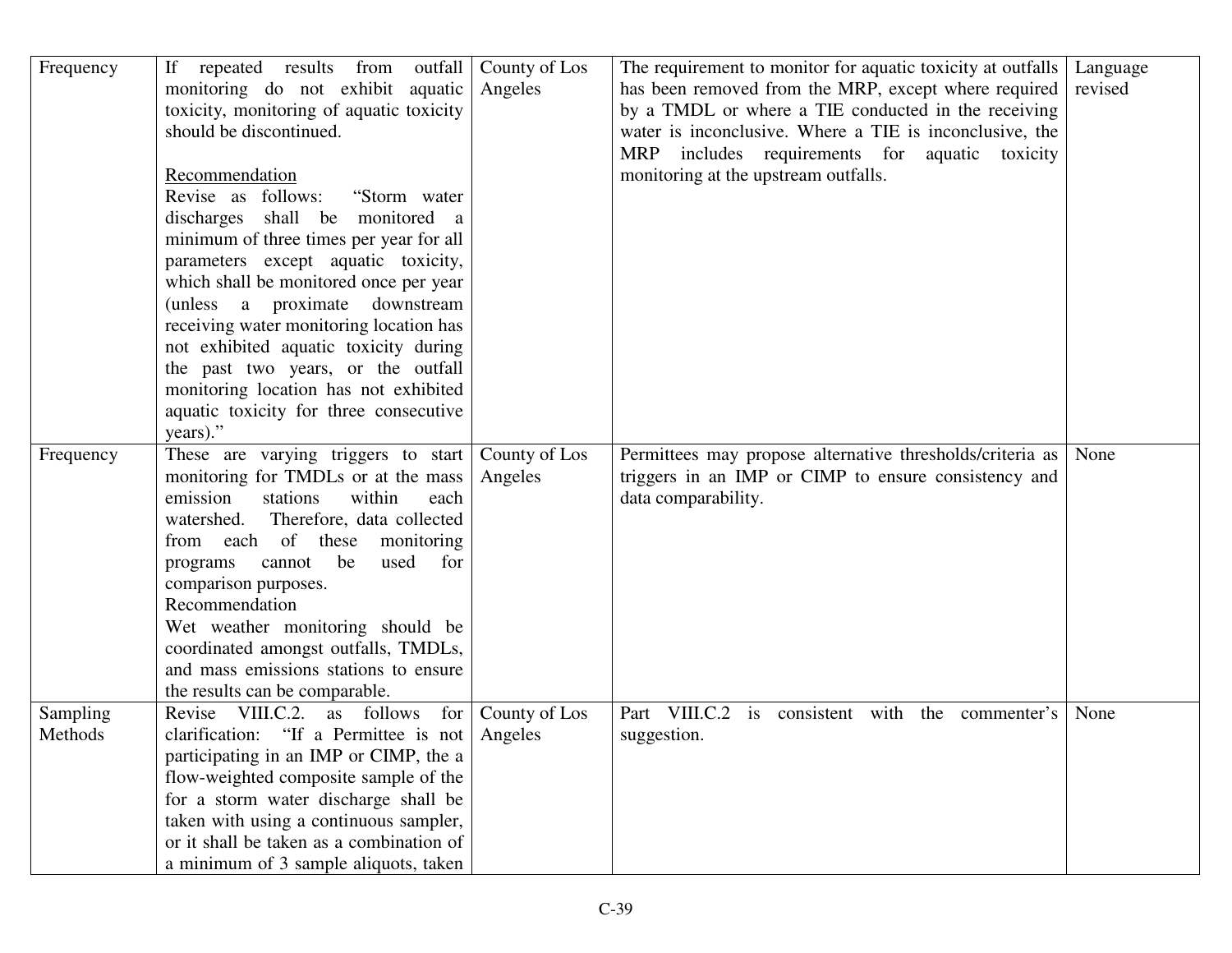|                                     | during in each hour of discharge within<br>the first 24 hours of the discharge or for<br>the entire discharge if the storm event<br>is less than 24 hours. Each aliquot<br>shall be being separated by a minimum<br>of 15 minutes within each hour of<br>discharge, unless the Regional Water<br>Board Executive Officer approves an<br>alternate protocol."                                                                                                                                                                                                                                                                                                                                                          |                                                                                                                                                    |                                                                                                                                                                                                                                                                                                                                                                                                                                                                                                                                                                                                                                                                                                                                                                                                                                                                                                                                                                                                                                                                                                                                                            |  |
|-------------------------------------|-----------------------------------------------------------------------------------------------------------------------------------------------------------------------------------------------------------------------------------------------------------------------------------------------------------------------------------------------------------------------------------------------------------------------------------------------------------------------------------------------------------------------------------------------------------------------------------------------------------------------------------------------------------------------------------------------------------------------|----------------------------------------------------------------------------------------------------------------------------------------------------|------------------------------------------------------------------------------------------------------------------------------------------------------------------------------------------------------------------------------------------------------------------------------------------------------------------------------------------------------------------------------------------------------------------------------------------------------------------------------------------------------------------------------------------------------------------------------------------------------------------------------------------------------------------------------------------------------------------------------------------------------------------------------------------------------------------------------------------------------------------------------------------------------------------------------------------------------------------------------------------------------------------------------------------------------------------------------------------------------------------------------------------------------------|--|
| Stormwater<br>Outfall<br>Monitoring | The wet-weather WQBEL is based on a<br>TMDL WLA in the receiving water<br>that is non-ambient. As mentioned,<br>regulations<br>federal<br>only require<br>ambient monitoring in the receiving<br>water, which by definition can never be<br>deemed the same as wet weather<br>They are mutually<br>monitoring.<br>exclusive. Regional Board staff has<br>also incorrectly determined that a<br>WQBEL may be the same as the<br>TMDL WLA, thereby making it a<br>"numeric effluent limitation." Although<br>numerous arguments may be marshaled<br>against the conclusion, the most<br>compelling of all is the State Water<br>Resources Control Board's clear<br>opposition<br>to numeric<br>effluent<br>limitations. | Cities of<br>Baldwin Park,<br>Carson, Covina,<br>Duarte,<br>Glendora,<br>Irwindale,<br>Lawndale, Pico<br>Rivera, San<br>Gabriel and<br>West Covina | Permits must include provisions consistent with the None<br>assumptions and requirements of TMDL wasteload<br>allocations<br>(WLAs). Further,<br><b>CWA</b><br>section<br>$402(p)(3)(B)(iii)$ allows the Board, as the permitting<br>agency to include in the MS4 permit "such other<br>provisions as the [Board] determines appropriate for the<br>control of such pollutants." TMDL WLAs are assigned to<br>point source discharges to receiving waters to achieve the<br>numeric targets of the TMDL. Section 130.2(h) of Title 40<br>of the Code of Federal Regulations defines a WLA as the<br>portion of a receiving water's loading capacity that is<br>allocated to one of its existing or future point sources of<br>pollution. WLAs constitute a type of water quality-based<br>effluent limitation. The WQBELs included in the Order<br>were derived from and are consistent with the<br>assumptions and requirements of the TMDL WLAs.<br>Monitoring is required to measure compliance with<br>WQBELs and other permit provisions.<br>The commenter also misunderstands the findings of the<br>State Board's panel on storm water. The panel's |  |
|                                     |                                                                                                                                                                                                                                                                                                                                                                                                                                                                                                                                                                                                                                                                                                                       |                                                                                                                                                    | conclusions focused on the variability in storm water<br>BMP performance and concluded that numeric effluent<br>limitations based on BMP performance were infeasible<br>(i.e., technology based effluent limitations). However, the<br>panel did not address the issue of deriving numeric water<br>quality based effluent limitations from TMDL WLAs.                                                                                                                                                                                                                                                                                                                                                                                                                                                                                                                                                                                                                                                                                                                                                                                                     |  |
| Stormwater<br>Outfall               | The determinant for a water quality<br>standard exceedance is in the discharge                                                                                                                                                                                                                                                                                                                                                                                                                                                                                                                                                                                                                                        | Cities of<br>Baldwin Park,                                                                                                                         | Permittees may demonstrate compliance with the None<br>provisions of Part VI.E. and Attachments L-R in several                                                                                                                                                                                                                                                                                                                                                                                                                                                                                                                                                                                                                                                                                                                                                                                                                                                                                                                                                                                                                                             |  |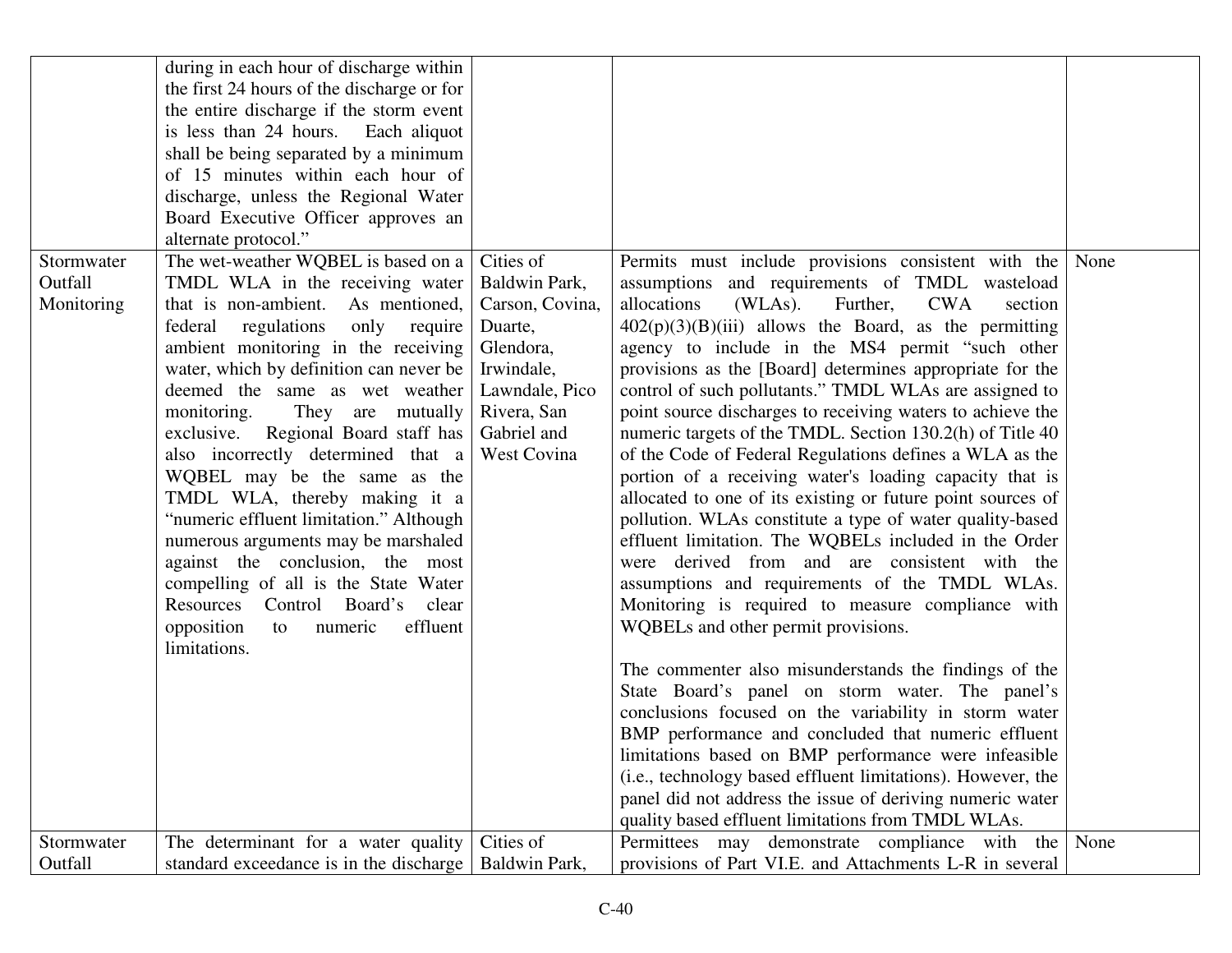| Monitoring            | from the outfall $-$ not in the receiving<br>water. The use of numeric WQBELs --<br>incorrectly<br>though<br>defined<br>and<br>established in this instance -- represents<br>the compliance standard in discharges<br>from the outfall. Adding a second<br>compliance<br>determinant<br>in<br>the<br>receiving water is unnecessary and is<br>authorized<br>under<br>federal<br>not<br>stormwater regulations because the<br>receiving water lies outside the scope<br>of the MS4.<br>Recommended<br>Corrective<br>Action:<br>Eliminate this requirement.                                                                                                                           | Carson, Covina,<br>Duarte,<br>Glendora,<br>Irwindale,<br>Lawndale, Pico<br>Rivera, San<br>Gabriel and<br>West Covina | ways, including at the outfall based on outfall monitoring<br>and comparison to WQBELs or in the receiving water<br>based on receiving water monitoring.<br>Similarly, Permittees may conduct outfall monitoring and<br>use those data to demonstrate that they did not cause or<br>contribute to an exceedance of receiving water limitations.<br>Monitoring by the owners and/or operators of MS4s is<br>required pursuant to Clean Water Act section 308(a) and<br>40 CFR sections 122.41(h), (j)-(l), 122.44(i), 122.48,<br>$122.26(d)(2)(i)(F)$ , $122.26(d)(2)(iii)(D)$ and $122.42(c)$ .<br>Section $122.26(d)(2)(iii)(D)$ identifies monitoring at<br>outfalls, field screening points, and in-stream stations and<br>requires representative data collection. Receiving water<br>monitoring (i.e. in-stream monitoring) is necessary to<br>assist in the evaluation of the effects of MS4 discharges<br>on in-stream water quality, including assessing trends in<br>the effect of MS4 discharges on in-stream water quality<br>over time as Permittees implement additional and/or<br>enhanced BMPs and improve implementation of their |                      |
|-----------------------|-------------------------------------------------------------------------------------------------------------------------------------------------------------------------------------------------------------------------------------------------------------------------------------------------------------------------------------------------------------------------------------------------------------------------------------------------------------------------------------------------------------------------------------------------------------------------------------------------------------------------------------------------------------------------------------|----------------------------------------------------------------------------------------------------------------------|---------------------------------------------------------------------------------------------------------------------------------------------------------------------------------------------------------------------------------------------------------------------------------------------------------------------------------------------------------------------------------------------------------------------------------------------------------------------------------------------------------------------------------------------------------------------------------------------------------------------------------------------------------------------------------------------------------------------------------------------------------------------------------------------------------------------------------------------------------------------------------------------------------------------------------------------------------------------------------------------------------------------------------------------------------------------------------------------------------------------------------------------------|----------------------|
| Outfall<br>Monitoring | The requirements of the Outfall Based<br>Monitoring are onerous. The Permit<br>requires that "Storm water discharges"<br>from the MS4 shall be monitored at<br>outfalls, manholes or in channels at the<br>Permittee's jurisdictional boundary."<br>There are no open channels or water<br>bodies. The Permit does not provide a<br>definition of "outfall." However, the<br>Outfall Based Monitoring section uses<br>this term to describe a program of<br>sampling storm water at the entry and<br>exit from a jurisdictional boundary.<br>"Outfall" is not simply being used as a<br>term to describe a location where a pipe<br>discharges to an open channel or water<br>body. | Cities of El<br>Segundo and<br>West<br>Hollywood                                                                     | illicit discharge detection and elimination programs.<br>Monitoring at MS4 access points such as manholes is a<br>valid option to monitor the MS4 discharge, and to assess<br>storm water program effectiveness. The Regional Board<br>will note the distinction between major outfalls and<br>"alternative monitoring locations".                                                                                                                                                                                                                                                                                                                                                                                                                                                                                                                                                                                                                                                                                                                                                                                                                | Language<br>revised. |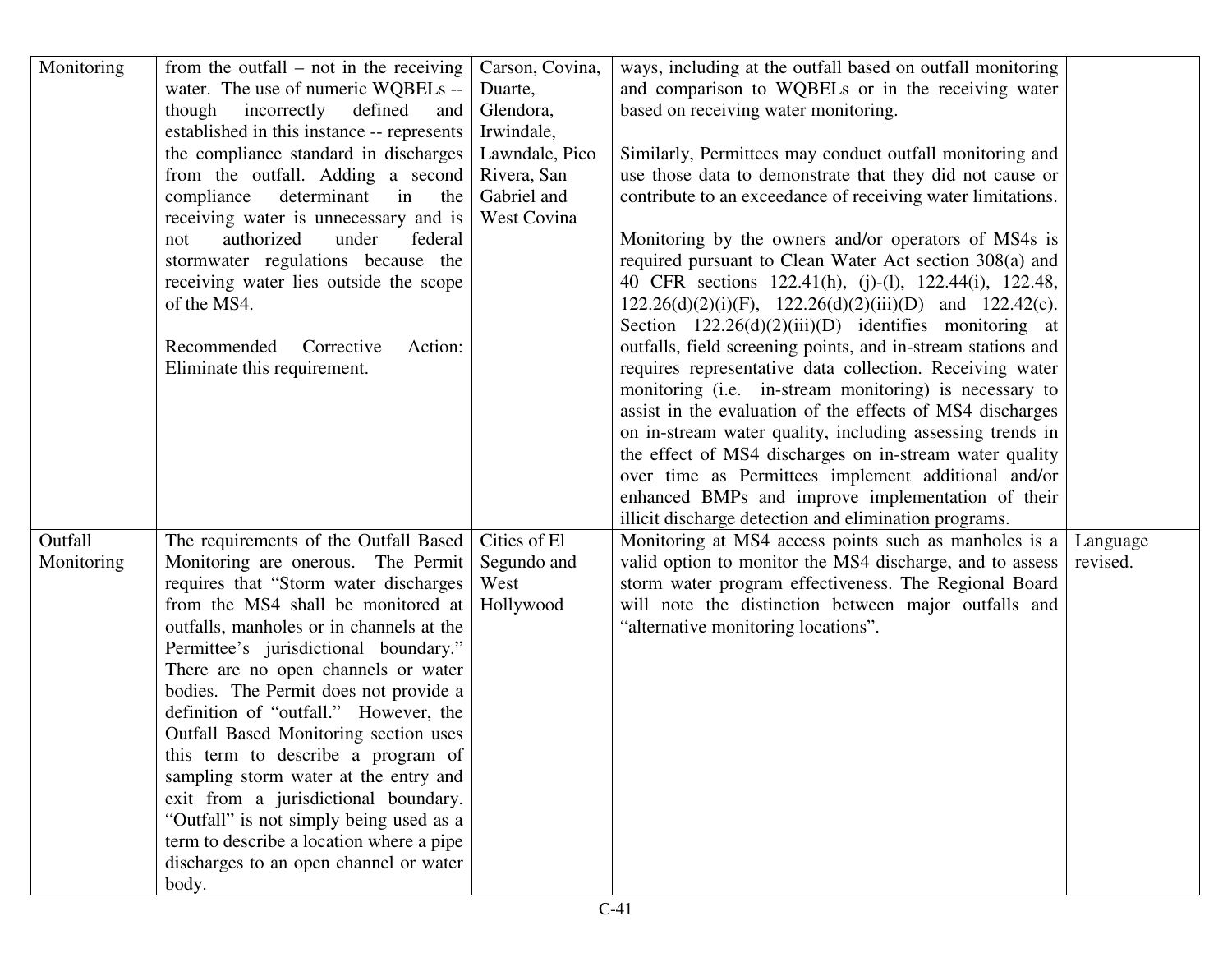| Outfall<br>Monitoring | Section VIII.A.2 Criteria for selecting<br>outfalls<br>The City requests that the Regional<br>Board add an item 'f' providing that:<br>"The selected outfall(s) for monitoring<br>should be owned by the permittee<br>where feasible."                                                                                                                                                                                                                                                                                           | City of Malibu          | Permittees may consider ownership when selecting<br>outfalls for monitoring. It is not necessary to include this<br>criterion in the MRP.                                                                                                                                                                                                                                                                                         | None |
|-----------------------|----------------------------------------------------------------------------------------------------------------------------------------------------------------------------------------------------------------------------------------------------------------------------------------------------------------------------------------------------------------------------------------------------------------------------------------------------------------------------------------------------------------------------------|-------------------------|-----------------------------------------------------------------------------------------------------------------------------------------------------------------------------------------------------------------------------------------------------------------------------------------------------------------------------------------------------------------------------------------------------------------------------------|------|
| General               | Section VIII.B.1.a  storm water<br>discharges shall be monitored a<br>minimum of three times per year<br>There is no evidence that the current<br>two times a year sampling regimen is<br>not providing valid characteristic data.<br>Additional costs of analyzing all the<br>new analytes and labor associated with<br>adding another round of sampling is<br>unnecessary. Recommend retaining<br>current two times a year sampling<br>regimen.                                                                                | City of Santa<br>Monica | The monitoring frequencies are consistent with those in<br>the MRP (CI 6948) for Order No. 01-182 as amended,<br>which requires monitoring of the first storm event and a<br>minimum of two additional storm events for each season.<br>This is also consistent with the monitoring requirements<br>in the current Ventura County MS4 Permit, issued by this<br>Board in 2010.                                                    | None |
| General               | Section III. F.2, VIII.C.2 states<br>tentative permit states grab samples<br>prohibited and promotes<br>are<br>composite sampling.<br>No evidence that all the many years of<br>grab samples collected for storm water<br>to date were in any way not valid or<br>characteristic. Further, the extreme<br>variability in storm water discharges<br>(turbulence, entrained solids, depth,<br>flow velocity etc.) makes the use of<br>composite<br>sampling<br>equipment<br>impractical and infeasible, and not cost<br>effective. | City of Santa<br>Monica | The USEPA (USEPA 2002) recommends that multiple<br>samples be taken throughout a storm event to incorporate<br>changes in concentration and discharge and therefore<br>accurately represent the storm event. While grab samples<br>are appropriate for certain constituents and low flow dry<br>weather sampling, composite sampling presents a more<br>accurate representation of what the pollutant loading is<br>from the MS4. | None |

*Non-Storm Water Outfall Based Screening and Monitoring*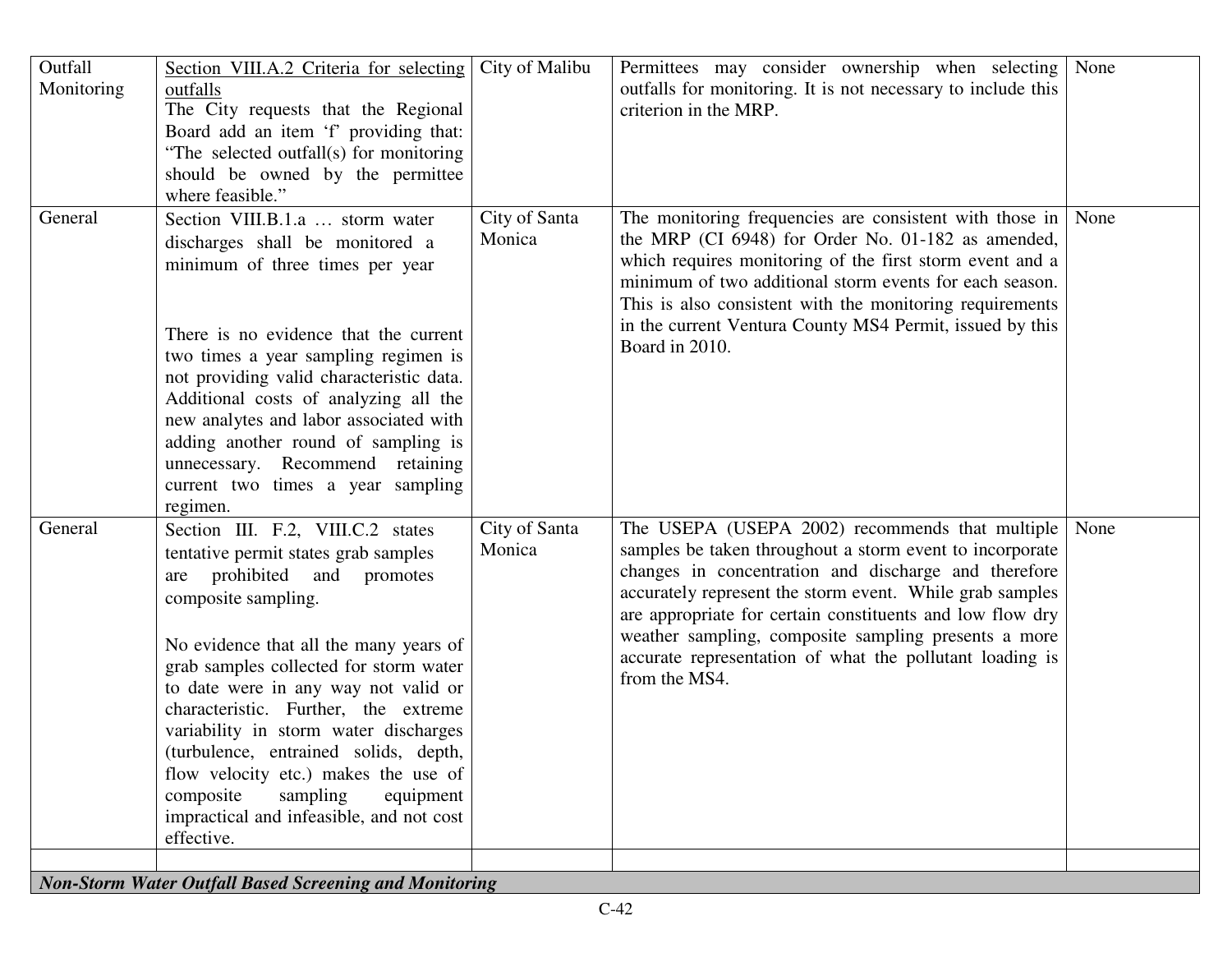| Part IX.A.2.   | Include "natural flows" or "natural                                        | LA Permit    | Natural flows have been added to the list consistent with                                         | Language |
|----------------|----------------------------------------------------------------------------|--------------|---------------------------------------------------------------------------------------------------|----------|
|                | sources" as a potential source of non-                                     | Group        | Part III.A.1.d. of the Tentative Order.                                                           | revised  |
|                | storm water flow.                                                          | (Comment 30) |                                                                                                   |          |
| Part IX.E.     | The permit provides flexibility to select                                  | City of Los  | The Regional Board agrees that flexibility is already                                             | None     |
|                | the method by which Permittees                                             | Angeles      | provided.                                                                                         |          |
|                | determine significant non-stormwater                                       | (Comment 98) |                                                                                                   |          |
|                | discharges. Similar flexibility should                                     |              |                                                                                                   |          |
|                | be provided in setting priorities for                                      |              |                                                                                                   |          |
|                | source investigation. Flexibility should                                   |              |                                                                                                   |          |
|                | be provided such that an alternative                                       |              |                                                                                                   |          |
|                | approach could be submitted with the                                       |              |                                                                                                   |          |
|                | IMP or CIMP. It appears this flexibility                                   |              |                                                                                                   |          |
|                | is provided and we support this                                            |              |                                                                                                   |          |
|                | approach.                                                                  |              |                                                                                                   |          |
| Part IX.E.2.   | Revise last sentence to read, "100% of                                     | LA Permit    | Attachment E-MRP has been revised as suggested.                                                   | Language |
|                | the outfalls in the inventory within 5                                     | Group        |                                                                                                   | revised  |
|                | years"                                                                     | (Comment 31) |                                                                                                   |          |
| Part IX.F.2.   | Omit the requirement to report to the                                      | LA Permit    | Attachment E-MRP has been revised as suggested.                                                   | Language |
|                | Regional Board "within 30 days of                                          | Group        |                                                                                                   | revised  |
|                | determination" because there are too                                       | (Comment 32) |                                                                                                   |          |
|                | many report submittals that could lead                                     |              |                                                                                                   |          |
|                | to a Notice of Violation that will have                                    |              |                                                                                                   |          |
|                | no impact on water quality. Reporting                                      |              |                                                                                                   |          |
|                | source identifications in the annual                                       |              |                                                                                                   |          |
|                | report provides central location for                                       |              |                                                                                                   |          |
|                | submittals.                                                                |              |                                                                                                   |          |
| Part IX.F.3. & | Requiring Permittees to monitor all                                        | City of Los  | The outfall-based monitoring does not require monitoring                                          | None     |
| G              | significant non-stormwater discharges                                      | Angeles      | of all significant non-storm water discharges, only those                                         |          |
|                | results in a disconnect between                                            | (Comment 99) | non-essential non-storm water discharges whose source is                                          |          |
|                | receiving water issues and monitoring,                                     |              | unknown or are conditionally exempt. In addition, the                                             |          |
|                | inconsistent with some TMDL                                                |              | outfall selection process is designed so that monitoring is                                       |          |
|                | implementation schedules, and will                                         |              | not required at all outfalls at all times. With prioritization                                    |          |
|                | result in Permittees being required to                                     |              | and adaptive management strategy, these outfall locations                                         |          |
|                | take action at drains that are not a                                       |              | will shift over time. Furthermore, if after two years of                                          |          |
|                | priority as identified in the WMP. As                                      |              | monitoring, the MS4 is found not to be a source of the                                            |          |
|                | an example of inconsistencies with<br>receiving water issues, based on the |              | pollutant, the Permittee can request that the monitoring<br>requirement be reduced or eliminated. |          |
|                |                                                                            |              |                                                                                                   |          |
|                | data collected in Reaches 1, 3, 4, 5 and                                   |              |                                                                                                   |          |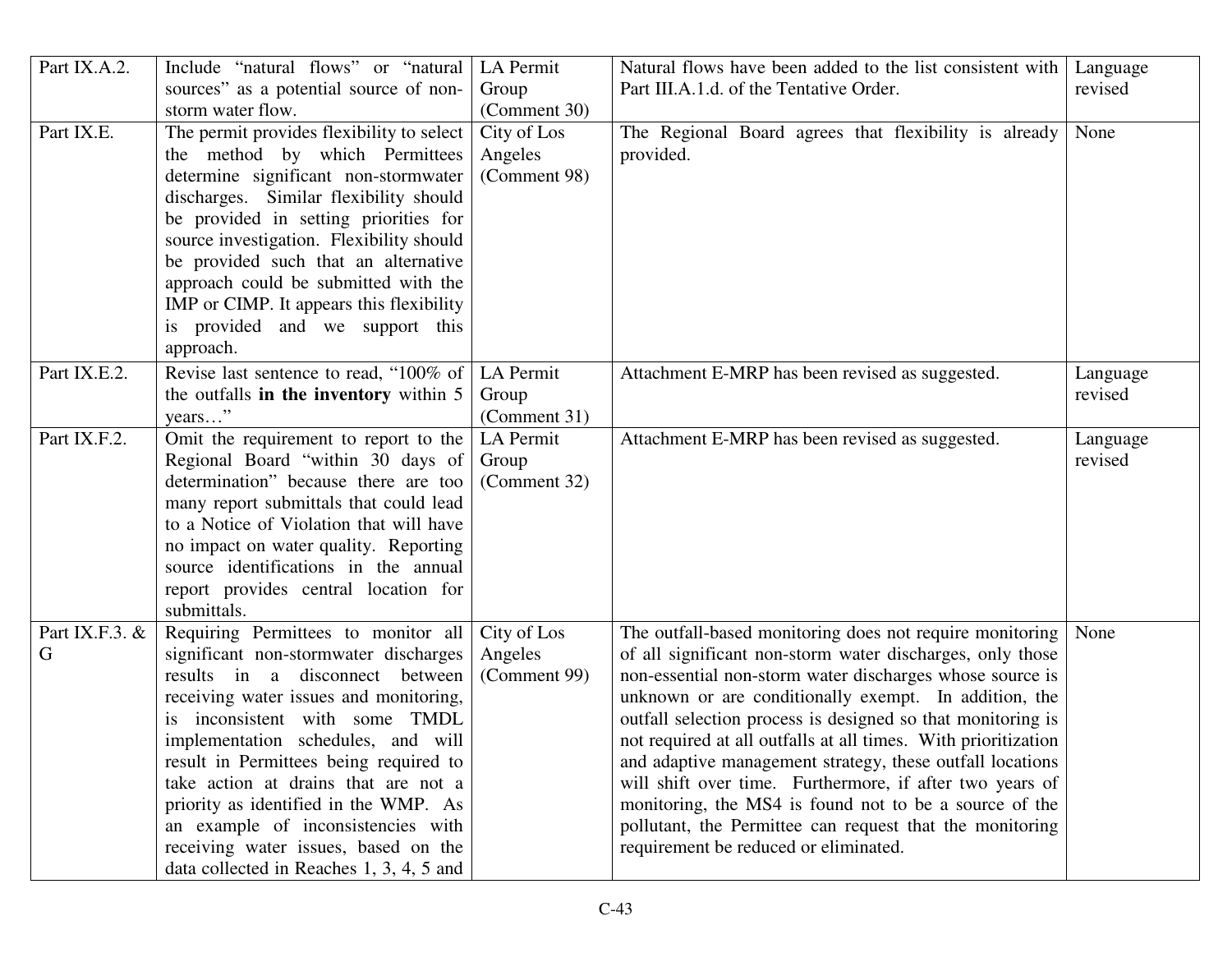| the Burbank Western Channel (the           |
|--------------------------------------------|
| reaches original listed in the TMDL),      |
| LA River is meeting ammonia<br>the         |
| TMDL targets. Having MS4s in the           |
| LA River monitor for ammonia, as           |
| currently required, at all outfalls is not |
| necessary since MS4 discharges are not     |
| causing an impairment as there is no       |
| impairment. Additionally, the Permit       |
| requires actions to be taken based on      |
| outfall data, even though there is no      |
| corresponding receiving water issue.       |
| As an example of inconsistency with a      |
| TMDL, the LA River Bacteria TMDL           |
| prioritizes outfall monitoring and         |
| implementation on a reach by reach         |
| basis. The intent was to require           |
| Permittees to focus efforts on the         |
| priorities as outlined in the TMDL. If     |
| outfall<br>monitoring is<br>required       |
| everywhere and action must be taken        |
| then there is no prioritization as         |
| required in the TMDL. Flexibility          |
| should be provided such that an            |
| alternative approaches could be            |
| submitted with the IMP or CIMP.            |
| Alternatives could include changes to      |
| the constituents monitored based on        |
| watershed priorities (i.e., not including  |
| constituents for which there is no         |
| receiving water impairment even            |
| though there is a TMDL or where a          |
| TMDL implementation schedule               |
| explicitly incorporates priorities).       |
| Additionally, alternatives to<br>the       |
| monitoring approach could include          |
| conducting snap shot sampling events       |
| where all discharges over a short time     |
| period are sampled rather than spaced      |

The list of pollutants that must be monitored targets receiving water issues. Therefore, the outfall monitoring is directly connected to the receiving water. While outfall monitoring may not be specifically required within a TMDL, it may result in useful information on pollutant loading and will assist in implementing the permit requirement that all non-storm water discharges not otherwise authorized or conditionally exempt are prohibited from the MS4.

The Regional Board disagrees that the "Permit requires actions to be taken based on outfall data, even though there is no corresponding receiving water issue". The method of outfall selection and pollutants to be monitored are based on receiving water issues, such as indicated by past exceedances of receiving water limitations, 303(d) listing and TMDLs. Further action to control the pollutant in the discharge would then be required only if monitoring results show that the discharge from the outfall iscontributing to the water quality problems.

The above notwithstanding, Permittees may propose conditions under which significant non-storm water discharges will be monitored in its CIMP in conjunction with a Watershed Management Program, subject to Executive Officer approval.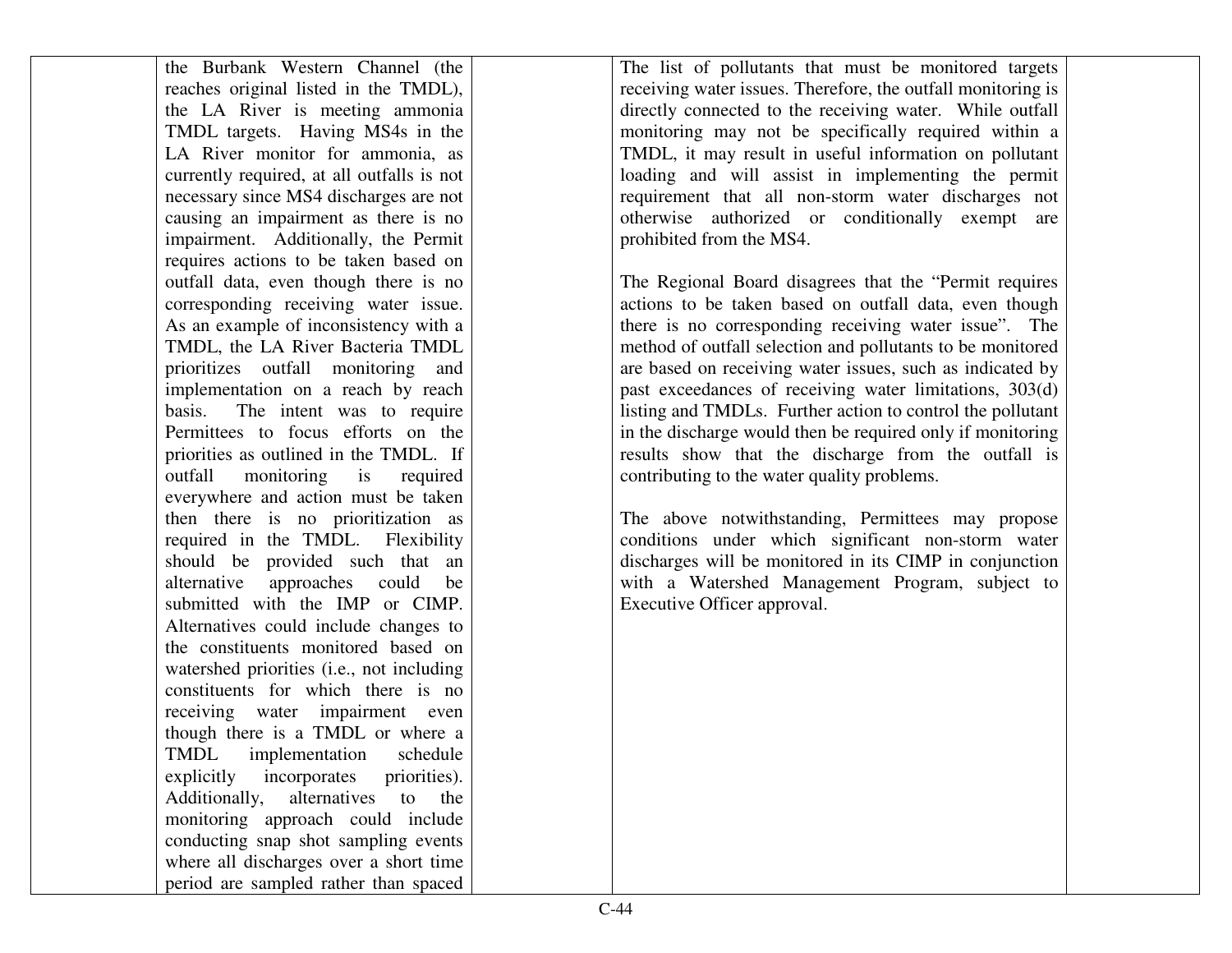|                            | out quarterly as currently required.                                                                                                                                                                                                                                                                                                                                                                                                                                                                                                                                                                                                                                                                                                                                                                                                                                                                                                                                                                                                                                                           |                                         |                                                                                                                                                                                                                                                                                                                                                                                                                                                                                                                                                                                                                   |                     |
|----------------------------|------------------------------------------------------------------------------------------------------------------------------------------------------------------------------------------------------------------------------------------------------------------------------------------------------------------------------------------------------------------------------------------------------------------------------------------------------------------------------------------------------------------------------------------------------------------------------------------------------------------------------------------------------------------------------------------------------------------------------------------------------------------------------------------------------------------------------------------------------------------------------------------------------------------------------------------------------------------------------------------------------------------------------------------------------------------------------------------------|-----------------------------------------|-------------------------------------------------------------------------------------------------------------------------------------------------------------------------------------------------------------------------------------------------------------------------------------------------------------------------------------------------------------------------------------------------------------------------------------------------------------------------------------------------------------------------------------------------------------------------------------------------------------------|---------------------|
| Parts IX.G.                | MS4 discharges are not the same as<br>wastewater plant effluent which<br>single<br>continuous<br>represents<br>a<br>discharge of typically consistent quality<br>to receiving waters. Rather, urban<br>runoff is<br>in nature.<br>episodic<br>Furthermore, individual outfalls carry a<br>minute percentage of the total flow in<br>the receiving waters and as such<br>toxicity observed in one outfall sample<br>will likely have no affect on the<br>receiving water. The current approach<br>appropriate<br>for<br>wastewater<br>1S<br>discharges but not urban runoff and<br>they should be treated differently. The<br>more appropriate approach for urban<br>runoff is to identify whether toxicity<br>exists in the receiving water, identify<br>pollutants that are causing toxicity<br>through<br>identification<br>toxicity<br>evaluations<br>(TIEs),<br>and<br>then<br>incorporate monitoring of pollutants<br>that are causing toxicity into the outfall<br>monitoring. Please remove toxicity<br>monitoring requirements from the non-<br>stormwater outfall monitoring program. | City of Los<br>Angeles<br>(Comment 100) | Toxicity monitoring of significant non-storm water<br>discharges has been eliminated, unless required by a<br>TMDL monitoring plan, or where a TIE conducted in the<br>downstream receiving waters is inconclusive.                                                                                                                                                                                                                                                                                                                                                                                               | Language<br>revised |
| Parts IX.G.3.<br>& IX.G.4. | Outfalls not subject to dry weather<br>TMDLs that have significant dry<br>weather flows should have continuous<br>flow monitoring done for a quarter with<br>water quality sampling done once at the<br>beginning of that time period. If the<br>water quality sampling indicates<br>pollutant concentrations that exceed<br>water quality standards, then the IC/ID<br>investigation procedures should begin.<br>If no water quality standards are                                                                                                                                                                                                                                                                                                                                                                                                                                                                                                                                                                                                                                            | LA Permit<br>Group<br>(Comment 33)      | Routine monitoring of non-storm water discharges is not None<br>required until Permittees have completed efforts to<br>identify the source of the significant non-storm water<br>discharge. Where these efforts are successful, and the<br>discharge is eliminated, no further monitoring is required.<br>However, where non-storm water discharges persistent, it<br>is necessary to continue monitoring to track the quality of<br>significant non-storm water discharges and their potential<br>impact on receiving waters. Following one year of<br>monitoring, the Permittee may submit a written request to |                     |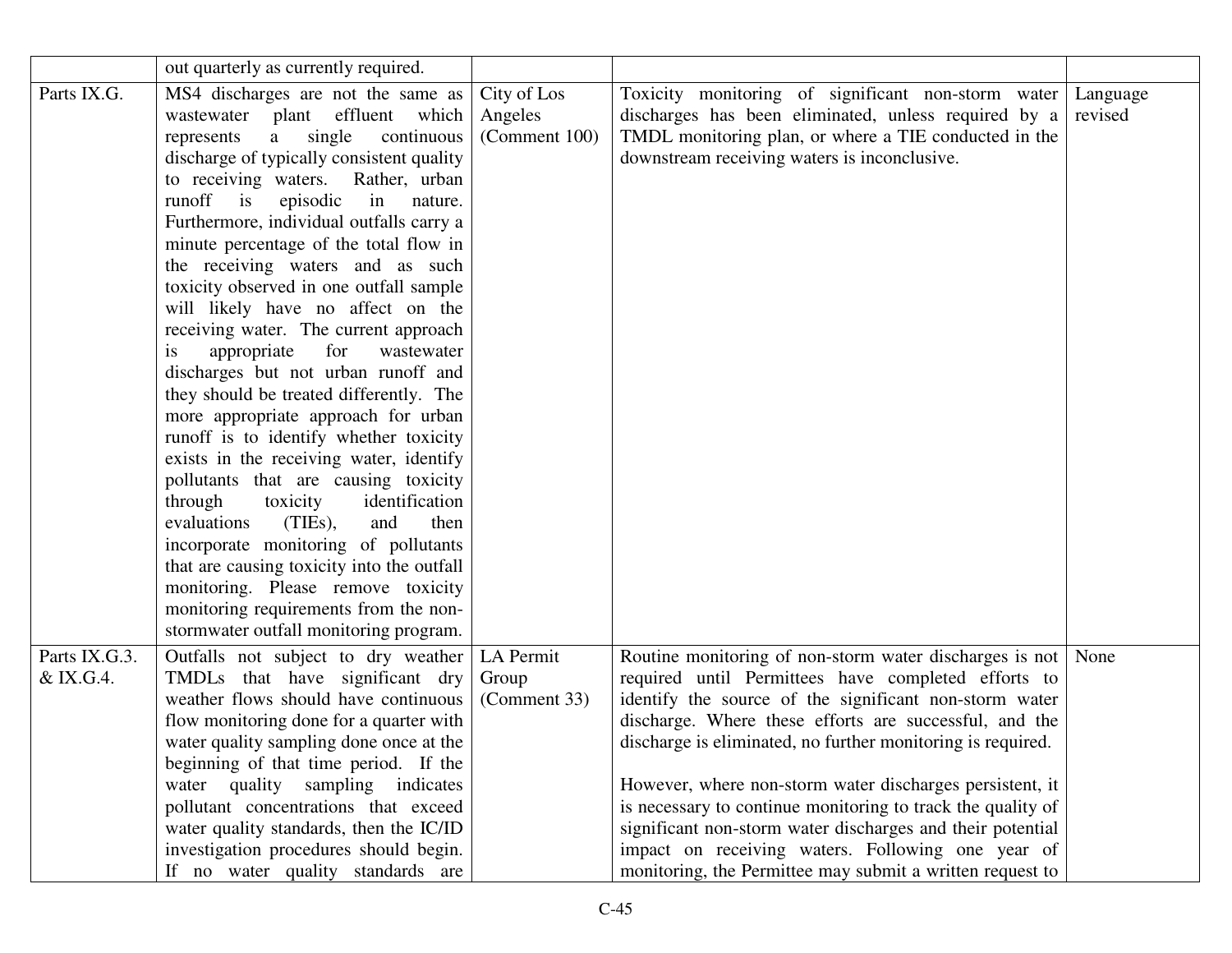|               | exceeded or the IC/ID investigation       |               | the Executive Officer of the Regional Water Board to               |          |
|---------------|-------------------------------------------|---------------|--------------------------------------------------------------------|----------|
|               | eliminates the source of pollutants, then |               | reduce or eliminate monitoring of specified pollutants,            |          |
|               | that flow has been demonstrated NOT       |               | based on an evaluation of the monitoring data                      |          |
|               | to cause or contribute to pollutant       |               | demonstrating that the discharge has not exceeded                  |          |
|               | loading and should be stopped. To         |               | applicable WQBELs, applicable non-storm water action               |          |
|               | continue monitoring a site that is        |               | levels, or water quality standards for other pollutants            |          |
|               | known NOT to cause or contribute to       |               | identified on the CWA section 303(d) list for the receiving        |          |
|               | pollutant loading is a waste of           |               | water.                                                             |          |
|               | resources and an unfunded mandate.        |               |                                                                    |          |
|               |                                           |               | This provision is required and/or authorized by federal            |          |
|               |                                           |               | law. (CWA section 308(a); 40 CFR sections                          |          |
|               |                                           |               | $122.26(d)(2)(i)(F)$ and $(d)(2)(iii)(D)$ , $122.41(h)$ , (j)-(l), |          |
|               |                                           |               | 122.42(c), 122.44(i), and 122.48.) The Board has                   |          |
|               |                                           |               | determined that this provision is necessary to determine           |          |
|               |                                           |               | compliance with the conditions of this permit and to               |          |
|               |                                           |               | determine the impacts of the permittees' discharges on             |          |
|               |                                           |               | receiving waters. Therefore, this requirement is not an            |          |
|               |                                           |               | unfunded state mandate.                                            |          |
| Screening and | 6 months is not sufficient to develop a   | County of Los | The Board agrees and will modify the time period to 1              | Language |
| Monitoring    | stand-alone outfall screening and         | Angeles       | year.                                                              | revised. |
| Plan          | monitoring plan. The same time should     |               |                                                                    |          |
|               | be allotted to prepare the IMP or the     |               |                                                                    |          |
|               | CIMP, and the non-storm water outfall     |               |                                                                    |          |
|               | based screening and monitoring plan.      |               |                                                                    |          |
|               | Recommendation                            |               |                                                                    |          |
|               | Delete the phrase, "or within six $(6)$   |               |                                                                    |          |
|               | months of effective date of this Order."  |               |                                                                    |          |
| Definition of | A one-time exceedance of an action        | County of Los | Permittees may propose as part of their non-storm water            | None     |
| Significant   | level may occur due to a one-time         | Angeles       | outfall screening and monitoring program, triggers for             |          |
| Non-Storm     | discharge or conditions that may have     |               | what constitutes a significant non-storm water discharge.          |          |
| Water         | caused<br>or contributed<br>that<br>to    |               |                                                                    |          |
| Discharge     | exceedance. Since all major outfalls      |               |                                                                    |          |
|               | designated as having significant non-     |               |                                                                    |          |
|               | storm water discharges are prioritized    |               |                                                                    |          |
|               | for source identification, to minimize    |               |                                                                    |          |
|               | chasing after episodic exceedances,       |               |                                                                    |          |
|               | allow Permittees to focus resources on    |               |                                                                    |          |
|               | persistent discharges and exceedances.    |               |                                                                    |          |
|               |                                           |               |                                                                    |          |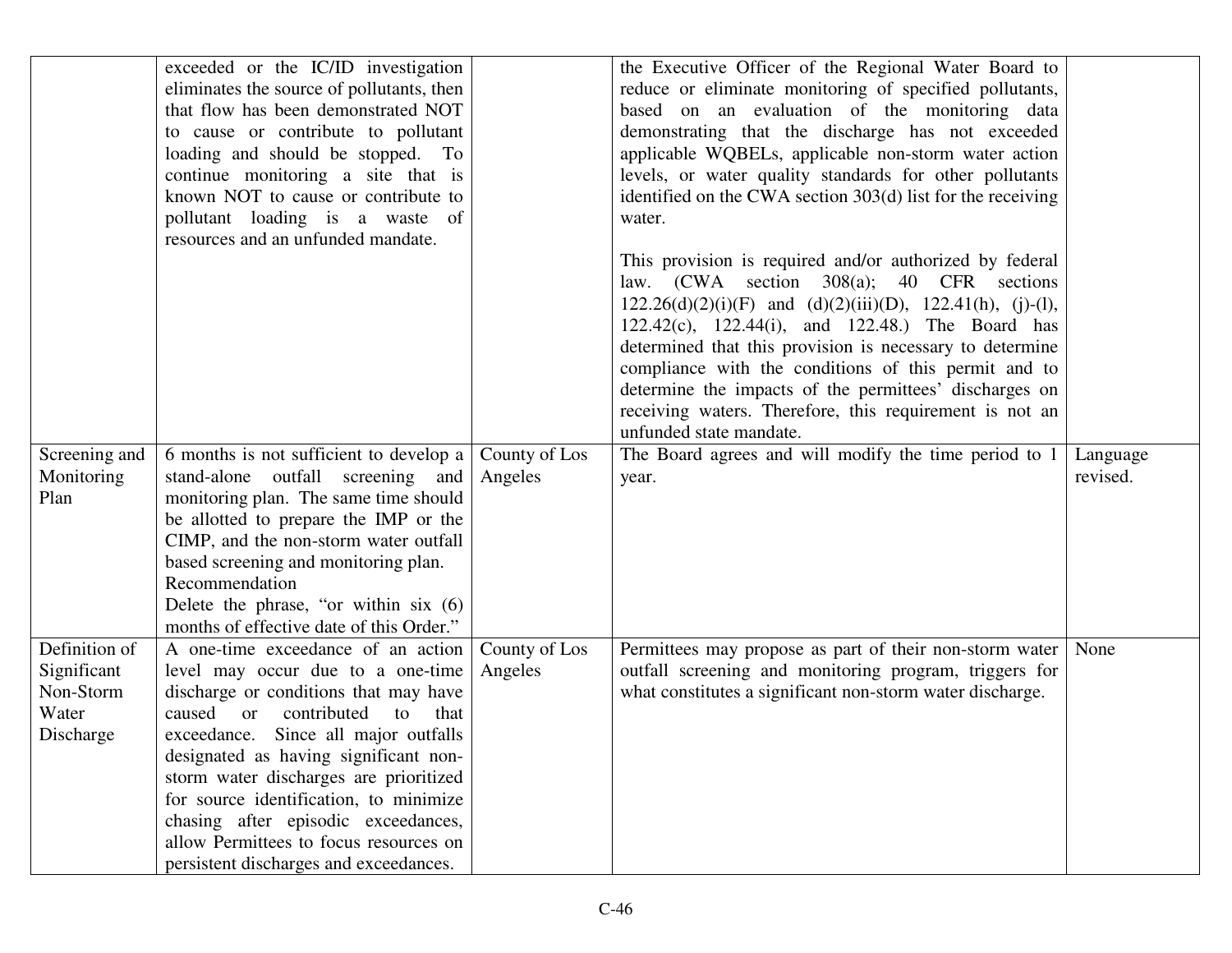|                     | Recommendation                                                              |               |                                                              |                      |
|---------------------|-----------------------------------------------------------------------------|---------------|--------------------------------------------------------------|----------------------|
|                     | b. Discharges for which existing                                            |               |                                                              |                      |
|                     | monitoring data consistently exceeds                                        |               |                                                              |                      |
|                     | (three<br>consecutive<br><b>or</b><br>more                                  |               |                                                              |                      |
|                     | exceedances) non-storm water Action                                         |               |                                                              |                      |
|                     | Levels identified in Attachment G of                                        |               |                                                              |                      |
|                     | this Order may be considered                                                |               |                                                              |                      |
|                     | significant non-storm water discharges.                                     |               |                                                              |                      |
| Inventory of        | IX.D.2.d. Description of receiving                                          | County of Los | Attachment E-MRP has been revised to clarify outfall         |                      |
| <b>MS4 Outfalls</b> |                                                                             |               |                                                              | Language<br>revised. |
| with Non-           | water at the point of discharge $-$ If the                                  | Angeles       | versus alternative monitoring locations such as manholes.    |                      |
|                     | monitoring location is far from the                                         |               |                                                              |                      |
| <b>Storm Water</b>  | receiving water and does not directly                                       |               |                                                              |                      |
| Discharges          | discharge into the receiving water, by<br>CWA definition it would not be an |               |                                                              |                      |
|                     |                                                                             |               |                                                              |                      |
|                     | outfall and must be noted as a                                              |               |                                                              |                      |
|                     | monitoring location.                                                        |               |                                                              |                      |
| Inventory of        | IX.D.2.i. Photographs of significant                                        | County of Los | Although Permittees should be able to photo-document         | Language             |
| <b>MS4 Outfalls</b> | discharge $-$ If the monitoring location                                    | Angeles       | most outfalls, the permit includes the language "where       | revised.             |
| with Non-           | is at a manhole, photographing the                                          |               | possible" to relieve Permittees of photographic              |                      |
| <b>Storm Water</b>  | significant non-storm water discharge                                       |               | documentation if safety concerns exist at monitoring         |                      |
| Discharges          | or indicators of discharge will be very                                     |               | location.                                                    |                      |
|                     | costly due to the need for traffic                                          |               |                                                              |                      |
|                     | control. It may not be possible to                                          |               |                                                              |                      |
|                     | visually confirm the flow and take a                                        |               |                                                              |                      |
|                     | photograph.                                                                 |               |                                                              |                      |
| Inventory of        | diversions<br>either<br>IX.D.2.k.<br>All                                    | County of Los | The intent of the provision is to note all diversions that   | None                 |
| <b>MS4 Outfalls</b> | upstream or downstream of the outfall                                       | Angeles       | divert upstream discharges that would otherwise exit at      |                      |
| with Non-           | - Clarify how far upstream or                                               |               | the outfall.                                                 |                      |
| <b>Storm Water</b>  | downstream of the major outfall the                                         |               |                                                              |                      |
| Discharges          | diversion should be to be for it to be                                      |               |                                                              |                      |
|                     | included.                                                                   |               |                                                              |                      |
| Inventory of        | IX.D.2.1.<br>Observations<br>regarding                                      | County of Los | If Permittees are able to visually determine that an outfall | None                 |
| <b>MS4 Outfalls</b> | discharge characteristics $-$ If the                                        | Angeles       | has significant non-storm water discharge, then the Board    |                      |
| with Non-           | monitoring locations are at manholes,                                       |               | assumes that visual confirmation of floatables/debris is     |                      |
| <b>Storm Water</b>  | visual confirmation of the existence of                                     |               | feasible.                                                    |                      |
| <b>Discharges</b>   | debris and floatables will be very costly                                   |               |                                                              |                      |
|                     | due to the need for traffic control. It                                     |               |                                                              |                      |
|                     | may not be possible to make a visual                                        |               |                                                              |                      |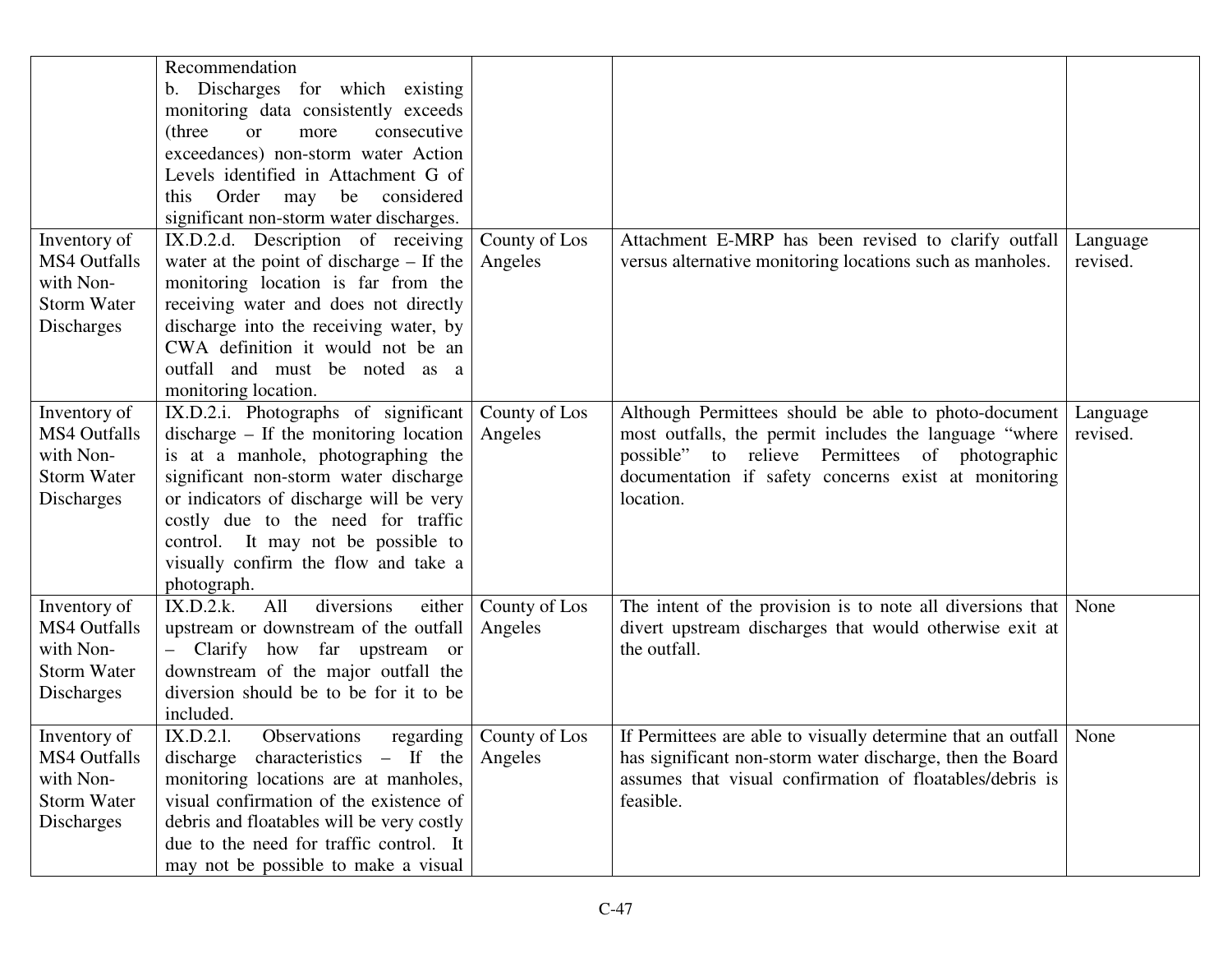|                                                                                | confirmation.                                                                                                                                                                                                                                                                                                                                                                                                                                                                                                                                                                                                                                                                                                                                                                                                |                                                                             |                                                                                                                                                                                                                                                                                                                                                                                                                                                                                                                                                                                                                                                                                                                                                          |                      |
|--------------------------------------------------------------------------------|--------------------------------------------------------------------------------------------------------------------------------------------------------------------------------------------------------------------------------------------------------------------------------------------------------------------------------------------------------------------------------------------------------------------------------------------------------------------------------------------------------------------------------------------------------------------------------------------------------------------------------------------------------------------------------------------------------------------------------------------------------------------------------------------------------------|-----------------------------------------------------------------------------|----------------------------------------------------------------------------------------------------------------------------------------------------------------------------------------------------------------------------------------------------------------------------------------------------------------------------------------------------------------------------------------------------------------------------------------------------------------------------------------------------------------------------------------------------------------------------------------------------------------------------------------------------------------------------------------------------------------------------------------------------------|----------------------|
| Definition of<br>"Other<br>Outfalls"                                           | "Other outfalls" is used without a<br>definition. "Outfall" is clearly defined<br>per 40 CFR $$122.26(b)(9)$ . The Permit<br>should not use "other outfalls" to refer<br>to manholes or other potential points of<br>monitoring.<br>Recommendation<br>Conform to the definition of "outfall in<br>40 CFR § 122.26(b)(9)                                                                                                                                                                                                                                                                                                                                                                                                                                                                                      | County of Los<br>Angeles                                                    | The Board will use a different term for monitoring<br>locations that are not outfalls per the definition in 40 CFR<br>section $122.26(b)(9)$ .                                                                                                                                                                                                                                                                                                                                                                                                                                                                                                                                                                                                           | Language<br>revised. |
| Monitoring –<br>Prioritized<br>Source<br>Identification                        | Outfall inventory activities are ongoing<br>and can change over time. Current<br>language doesn't account for outfalls<br>that may have new sources of non-<br>stormwater discharges. For example,<br>50 outfalls are found in 2017. Does<br>this mean all 50 have to be sourced<br>ID'ed that same year, based on it being<br>5 years from the effective date of the<br>order? This provision should be<br>reworded as follows: "The schedule<br>shall ensure that source IDs are<br>conducted for no less than 25% of the<br>outfalls in the inventory within three<br>years of the effective date of this order<br>25% of outfalls are source ID'ed from<br>date of inventory, and 100% of outfalls<br>within 5 years of the effective date of<br>this order are source ID'ed from date of<br>inventory." | <b>LACFCD</b><br>(Comment 42);<br>County of Los<br>Angeles<br>(Comment 162) | Section IX.E.2 reads;<br>"Each Permittee shall develop a source identification<br>schedule based on the prioritized list of outfalls exhibiting<br>significant non-storm water discharges. The schedule<br>shall ensure that source investigations are conducted for<br>no less than 25% of the outfalls in the inventory within<br>three years of the effective date of this Order and 100% of<br>the outfalls within 5 years of the effective date of this<br>Order."<br>However, Permittees may propose alternative schedules in<br>conjunction with an IMP or CIMP to ensure that a source<br>identification is conducted for all outfalls identified as<br>having significant non-storm water discharges within the<br>five year term of the Order. | None                 |
| Monitoring<br>Non-Storm<br>Water<br><b>Discharges</b><br>Exceeding<br>Criteria | Monitoring of significant non-storm<br>water outfall discharges that have<br>significant non-storm water discharges<br>within 90 days of identification or EO<br>approval of CIMP or IMP may not be<br>logistically feasible.<br>Recommendation                                                                                                                                                                                                                                                                                                                                                                                                                                                                                                                                                              | County of Los<br>Angeles                                                    | Section IX.E.3 reads;<br>"Alternatively, a Permittee may request an alternative<br>prioritization and schedule from the Regional Water<br>Board if it can demonstrate an equivalent level of source<br>investigation and abatement through an approved IMP or<br>$CIMP.$ "                                                                                                                                                                                                                                                                                                                                                                                                                                                                               | None                 |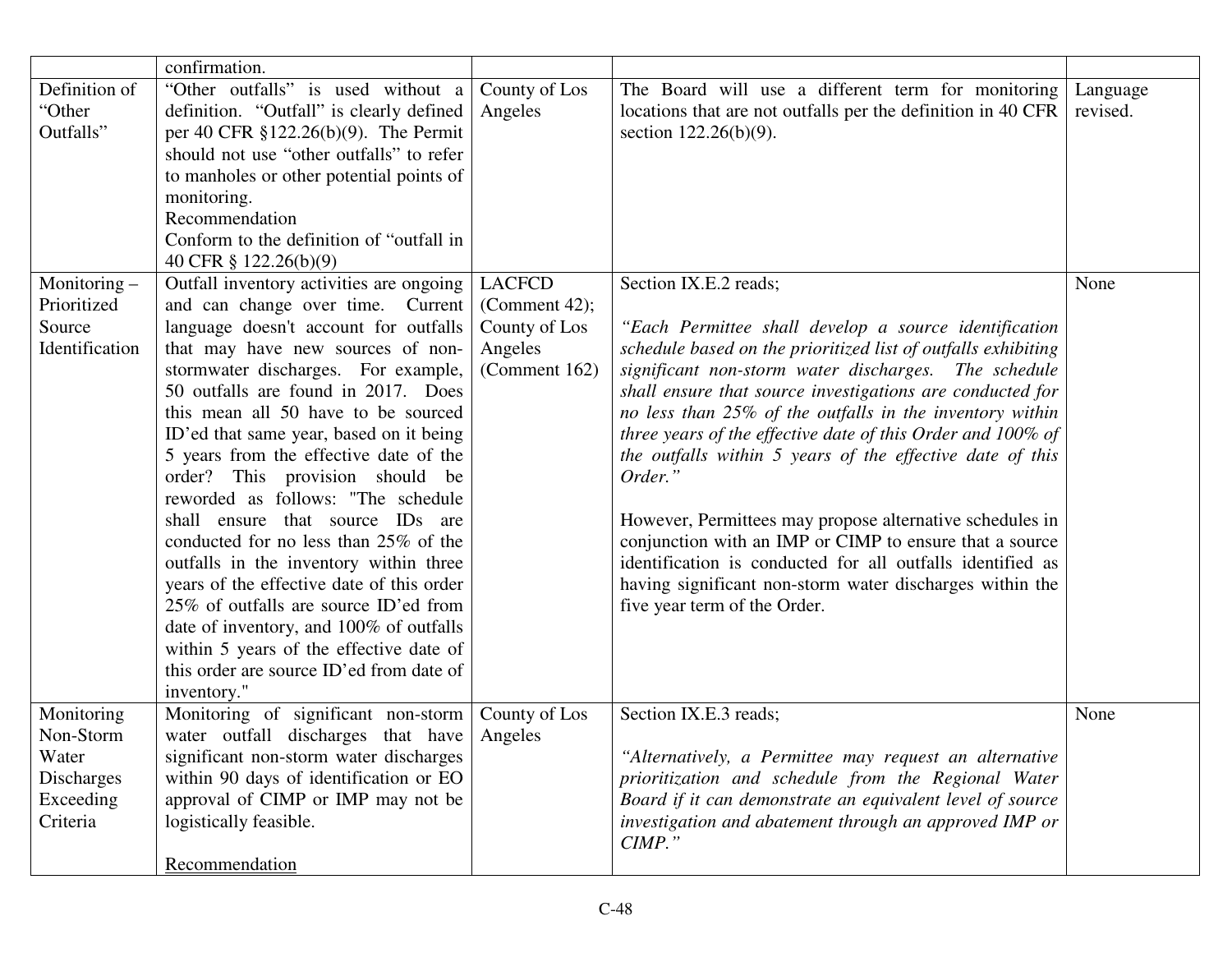|                      | Allow Permittees to determine a           |                 | The language addresses the commenter's concerns.            |          |
|----------------------|-------------------------------------------|-----------------|-------------------------------------------------------------|----------|
|                      | reasonable<br>number of outfalls or       |                 |                                                             |          |
|                      | alternative<br>monitoring<br>sites with   |                 | However, to postpone monitoring for two and a half years    |          |
|                      | significant non-storm water discharges    |                 | is too long. There will be insufficient time during the     |          |
|                      | to monitor each year, cover all           |                 | remainder of the permit term to collect adequate data on    |          |
|                      | watersheds over the Permit term,          |                 | the characteristics of non-storm water discharges.          |          |
|                      | enough to perform parametric and non-     |                 |                                                             |          |
|                      | parametric statistical analysis<br>to     |                 |                                                             |          |
|                      | determine trends. Based on the process    |                 |                                                             |          |
|                      | and timeline discussed above, allow at    |                 |                                                             |          |
|                      | least 30 months to begin monitoring.      |                 |                                                             |          |
| Part IX.H.2          | Collection of dry weather samples as      | City of Los     | In most cases, flow weighted composite samples provide      | Language |
|                      | composite samples rather than grab        | Angeles         | for the most accurate determination of mass load and this   | revised. |
|                      | samples is unnecessary to characterize    | (Comment 101)   | method is consistent with how samples are collected at      |          |
|                      | conditions during dry weather and will    |                 | regional mass emissions stations. However, the Regional     |          |
|                      | significantly increase the cost of        |                 | Board concurs with the comment. The MRP has been            |          |
|                      | sample<br>collection<br>without<br>a      |                 | revised to clarify that in instances where grab samples are |          |
|                      | commiserate benefit. Current Regional     |                 | generally expected to be sufficient to characterize water   |          |
|                      | Board approved TMDL CMPs allow            |                 | quality conditions (primarily dry weather), that grab       |          |
|                      | for grab samples during dry weather as    |                 | samples may be taken. Further, as already stated in         |          |
|                      | do LA Region wastewater NPDES             |                 | IX.H.2, the Permittee can request the Executive Officer to  |          |
|                      | permit receiving water monitoring         |                 | approve an alternative sample collection protocol.          |          |
|                      | The requirement to<br>requirements.       |                 |                                                             |          |
|                      | flow-weighted<br>collect<br>composite     |                 |                                                             |          |
|                      | samples should be removed.                |                 |                                                             |          |
| Non-                 | The identification of illicit discharges  | Cities of       | The outfall screening program is consistent with 40 CFR     | None     |
| Stormwater           | must adhere to the field screening        | Baldwin Park,   | section $122.26(d)(2)(iv)(B)(2)-(3)$ – it first requires    |          |
| <b>Outfall Based</b> | requirements in CFR 40 §122.26. No        | Carson, Covina, | screening for significant non-storm water discharges, then  |          |
| Monitoring           | non-stormwater discharge monitoring       | Duarte,         | a source identification process, and finally, monitoring    |          |
|                      | shall occur unless flow is first          | Glendora,       | only of those outfalls with continuing significant non-     |          |
|                      | discovered at the outfall. This would     | Irwindale,      | storm water discharge.                                      |          |
|                      | implementation<br>trigger<br>the<br>of    | Lawndale, Pico  |                                                             |          |
|                      | additional<br>that<br>requirements<br>the | Rivera, San     |                                                             |          |
|                      | tentative order does not include.         | Gabriel and     |                                                             |          |
|                      |                                           | West Covina     |                                                             |          |
| Non-                 | The focus and scope of non-stormwater     | City of La      | Water quality impairments during dry weather are            | None     |
| Stormwater           | monitoring is not commensurate with       | Verne           | pervasive throughout the coastal watersheds of Los          |          |
| Monitoring           | the environmental issues associated       |                 | Angeles County. TMDLs have identified non-storm water       |          |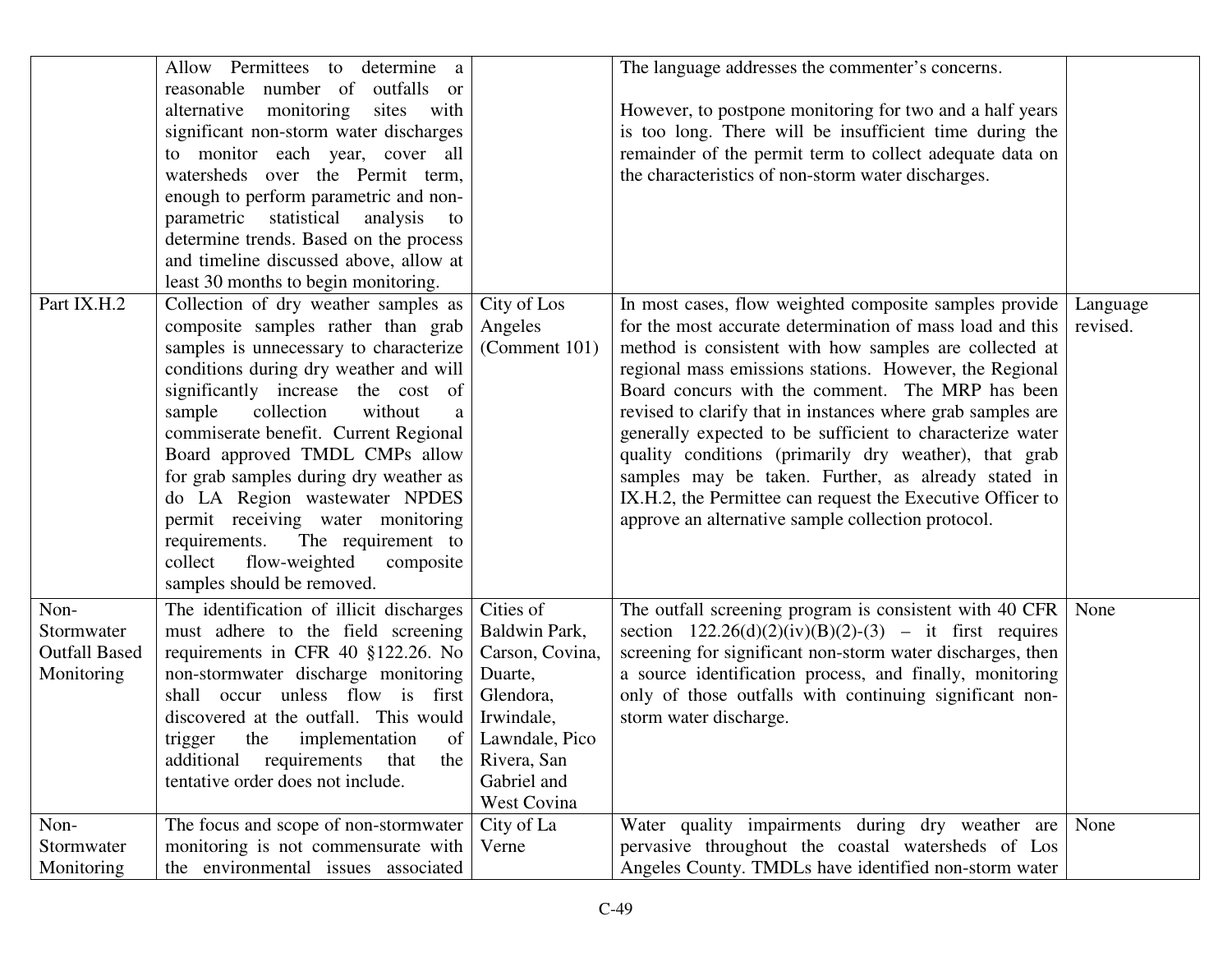|         | with dry weather flows. We believe                           |              | discharges as a source of pollutants leading to these water       |      |
|---------|--------------------------------------------------------------|--------------|-------------------------------------------------------------------|------|
|         | the non-stormwater monitoring should                         |              | quality impairments. Clean Water Act section                      |      |
|         | be to help identify illicit discharges and                   |              | $402(p)(3)(B)(ii)$ requires the permit to effectively prohibit    |      |
|         | not for assessing the multitude of                           |              | non-storm water discharges into the MS4. The permit               |      |
|         | objectives noted in the MRP, II.E.a $- c$ .                  |              | includes such a prohibition and also provides for                 |      |
|         | Furthermore we would submit that the                         |              | conditional exceptions to the prohibition. Any discharges         |      |
|         | MS4s should focus its non-stormwater                         |              | of non-storm water from the MS4 that are not authorized           |      |
|         | monitoring on discharges "into" the                          |              | or conditionally exempt from the prohibition would be a           |      |
|         | MS4 and not on discharges "through"                          |              | violation of the permit and are subject to requirements that      |      |
|         | or from our MS4s that may cause or                           |              | apply to non-storm water. This includes conditionally             |      |
|         | contribute to exceedances of water                           |              | exempt discharges that are found to be a source of                |      |
|         | quality standards. This is consistent                        |              | pollutants to the MS4. Permittees are required to control         |      |
|         | with CWA section $402(p)$ .                                  |              | discharges of pollutants from their MS4s. Non-storm               |      |
|         |                                                              |              | water discharges from the MS4 that are not authorized by          |      |
|         |                                                              |              | separate NPDES permits, nor specifically exempted, are            |      |
|         |                                                              |              | subject to requirements under the NPDES program,                  |      |
|         |                                                              |              | including discharge prohibitions, technology-based                |      |
|         |                                                              |              | effluent limitations and water quality-based effluent             |      |
|         |                                                              |              | limitations. $(40 \text{ C.F.R. } § 122.44.)$ Thus, the Board can |      |
|         |                                                              |              | establish requirements that are designed to reduce                |      |
|         |                                                              |              | pollutants in non-storm water from the MS4 to receiving           |      |
|         |                                                              |              | water and to ensure that non-storm water discharges from          |      |
|         |                                                              |              | the MS4 do not cause or contribute to an exceedance of            |      |
|         |                                                              |              | water quality standards. The requirements that address            |      |
|         |                                                              |              | non-storm water are consistent with Section $402(p)$ 's           |      |
|         |                                                              |              | prohibition on non-storm water discharges.<br>Any                 |      |
|         |                                                              |              | discharge of non-storm water into the MS4 must be                 |      |
|         |                                                              |              | prohibited, so it follows that a non-storm water discharge        |      |
|         |                                                              |              | into the MS4 that goes through the MS4 and into the               |      |
|         |                                                              |              | receiving water resulting in violations of water quality          |      |
|         |                                                              |              | standards would be a clear violation of the prohibition.          |      |
|         |                                                              |              | Monitoring of non-storm water is essential to determine           |      |
|         |                                                              |              | compliance with the prohibition, including the conditional        |      |
|         |                                                              |              | exceptions to the prohibition.                                    |      |
|         | <b>New Development/Re-Development Effectiveness Tracking</b> |              |                                                                   |      |
| Part X. | This section should be moved<br>to                           | LA Permit    | Since this is a reporting requirement, it is appropriately        | None |
|         | Section VI.D.6.d.iv. for clarity.                            | Group        | included in Attachment E.                                         |      |
|         |                                                              | (Comment 34) |                                                                   |      |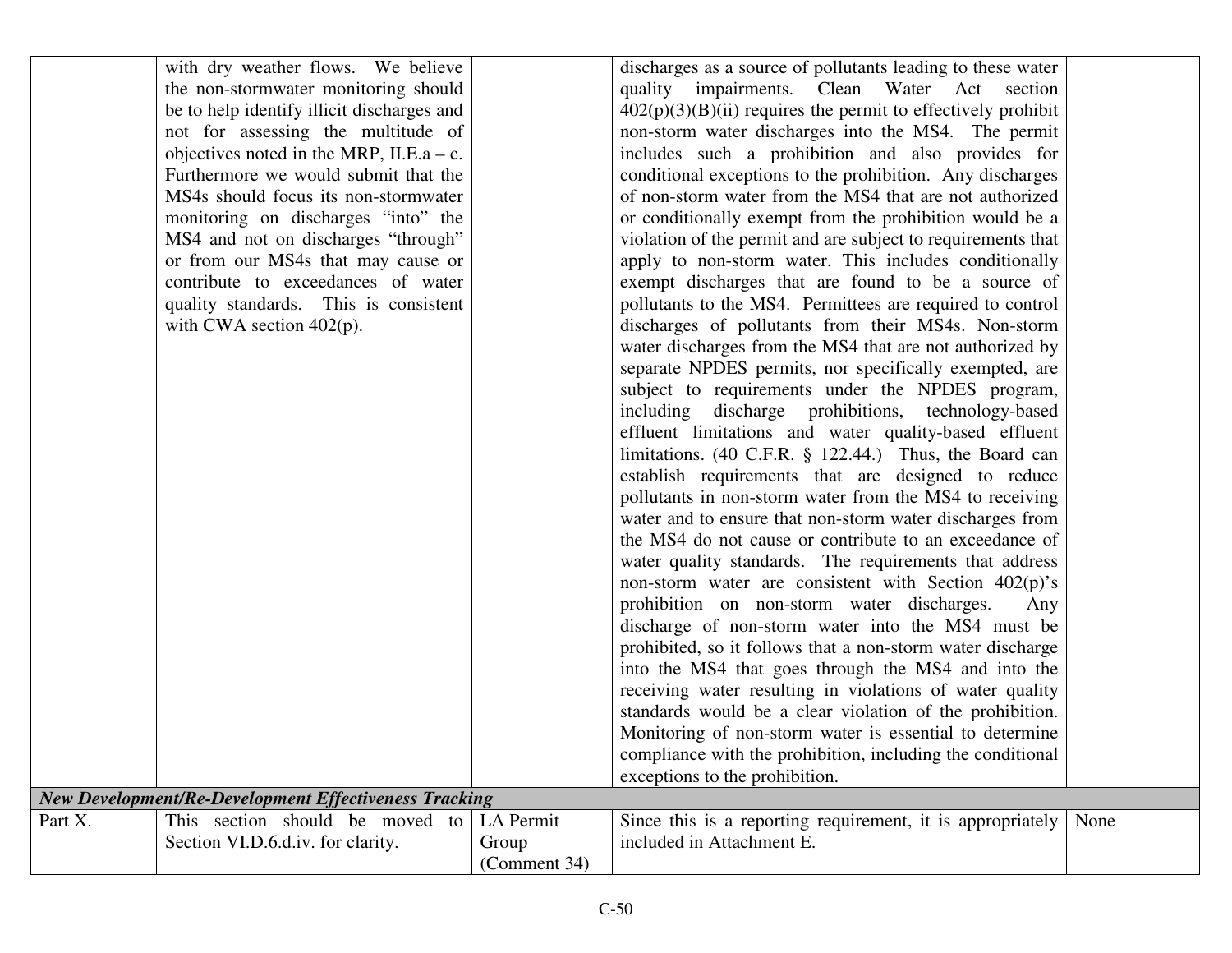| Part X.                 | This list of effectiveness tracking does<br>not match with the information<br>provided on Section Vi.D.6.d.iv. Also<br>delete item 11 from the list since this is | City of Los<br>Angeles<br>(Comment 102) | The development/re-development database required in<br>Attachment E, section X is not intended to satisfy the<br>post-construction BMP database requirements in Section<br>VI.D.6.d.iv, although they may have similar components. | None |
|-------------------------|-------------------------------------------------------------------------------------------------------------------------------------------------------------------|-----------------------------------------|------------------------------------------------------------------------------------------------------------------------------------------------------------------------------------------------------------------------------------|------|
|                         | not a site specific feature and can be<br>easily mapped for our region using rain                                                                                 |                                         | The data required in Part X of Attachment E is necessary<br>to evaluate the effectiveness of the Planning and Land                                                                                                                 |      |
|                         | gage data.                                                                                                                                                        |                                         | Development provisions of the Order in terms of storm<br>water retention, biofiltration and offsite mitigation.                                                                                                                    |      |
|                         |                                                                                                                                                                   |                                         | The requirement to provide the one-year, one-hour storm<br>intensity as depicted on the most recently issued isohyetal<br>map published by the Los Angeles County Hydrologist is                                                   |      |
|                         |                                                                                                                                                                   |                                         | necessary to ensure uniform design standards. The<br>Regional Water Board cannot verify the accuracy of rain<br>gauge data on a site-by-site basis.                                                                                |      |
| <b>New</b>              | Without<br>determination<br>of<br>the                                                                                                                             | Cities of                               | The Board has eliminated the BMP monitoring                                                                                                                                                                                        | None |
| Development/<br>Re-     | statistically significant exceedances of<br>water quality standards, detected at the                                                                              | Baldwin Park,<br>Carson, Covina,        | requirement proposed in earlier working proposals. This<br>requirement is only focused on tracking implementation                                                                                                                  |      |
| development             | outfall, the imposition of runoff                                                                                                                                 | Duarte,                                 | of the planning and land development requirements in                                                                                                                                                                               |      |
| Effectiveness           | infiltration requirements is arbitrary.                                                                                                                           | Glendora,                               | Part VI.D.7.                                                                                                                                                                                                                       |      |
| Monitoring              | Further, there is nothing in federal                                                                                                                              | Irwindale,                              |                                                                                                                                                                                                                                    |      |
|                         | stormwater regulations that require<br>monitoring on private or public                                                                                            | Lawndale, Pico<br>Rivera, San           |                                                                                                                                                                                                                                    |      |
|                         | property. Monitoring, once again, is                                                                                                                              | Gabriel and                             |                                                                                                                                                                                                                                    |      |
|                         | limited to effluent discharges at the                                                                                                                             | West Covina                             |                                                                                                                                                                                                                                    |      |
|                         | outfall and to ambient monitoring in<br>the receiving water.                                                                                                      |                                         |                                                                                                                                                                                                                                    |      |
|                         |                                                                                                                                                                   |                                         |                                                                                                                                                                                                                                    |      |
|                         | Beyond this, monitoring for BMP                                                                                                                                   |                                         |                                                                                                                                                                                                                                    |      |
|                         | effectiveness poses a serious challenge<br>to what determines "effectiveness" --                                                                                  |                                         |                                                                                                                                                                                                                                    |      |
|                         | effective relative to what standard? It                                                                                                                           |                                         |                                                                                                                                                                                                                                    |      |
|                         | is also not clear how such monitoring is                                                                                                                          |                                         |                                                                                                                                                                                                                                    |      |
|                         | to be performed.                                                                                                                                                  |                                         |                                                                                                                                                                                                                                    |      |
|                         | Recommended Correction: Delete this                                                                                                                               |                                         |                                                                                                                                                                                                                                    |      |
|                         | requirement.                                                                                                                                                      |                                         |                                                                                                                                                                                                                                    |      |
| <b>Regional Studies</b> |                                                                                                                                                                   |                                         |                                                                                                                                                                                                                                    |      |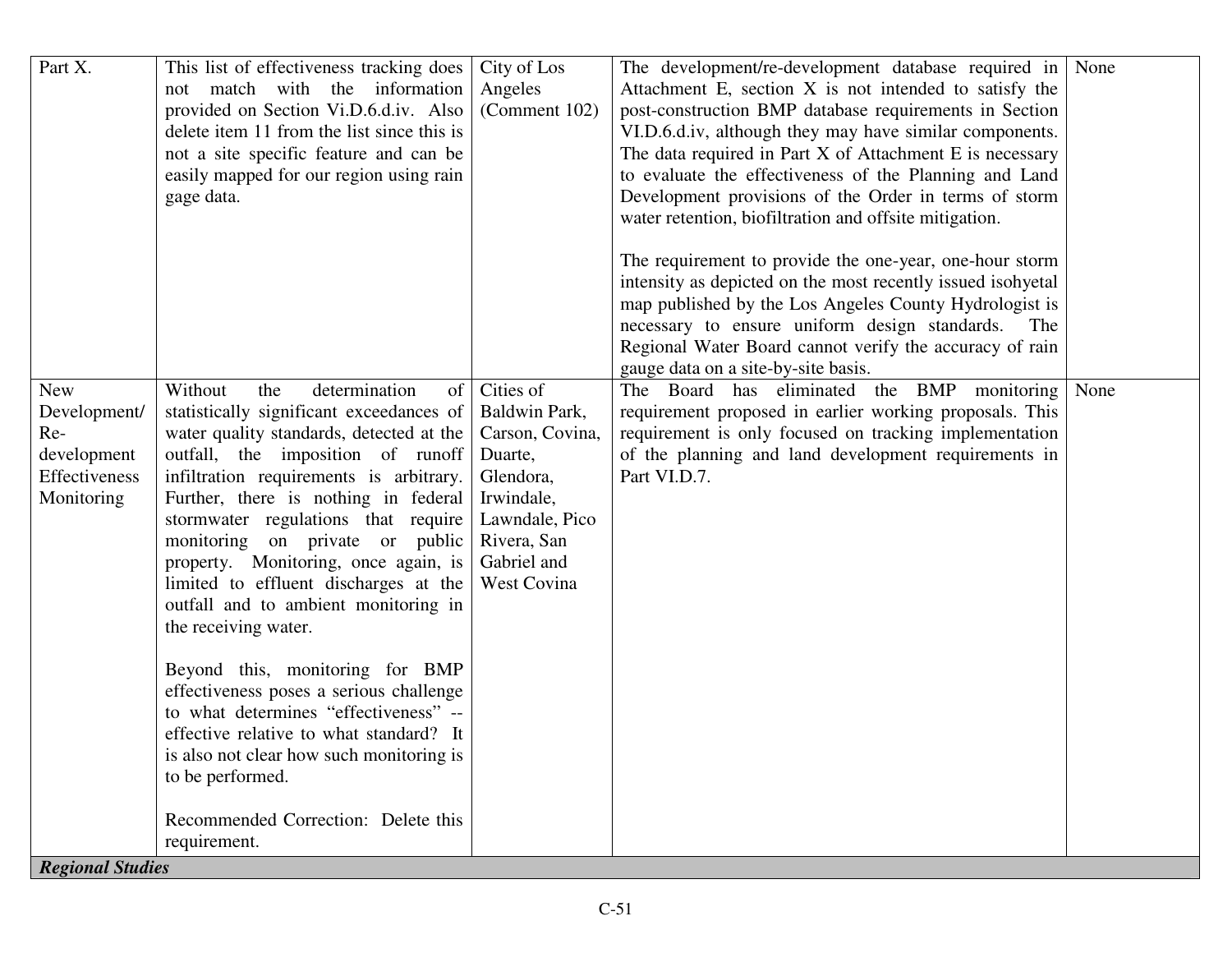| Part XI.   | Omit this section on Regional Studies.    | LA Permit     | The MS4 system is regional in nature and its discharges            | Revisions to   |
|------------|-------------------------------------------|---------------|--------------------------------------------------------------------|----------------|
|            | Regional monitoring should be done by     | Group         | can affect water quality region-wide. Regarding the                | eliminate      |
|            | County, State and Federal agencies that   | (Comment 35)  | Southern California Stormwater Monitoring Coalition                | requirement to |
|            | have jurisdiction over pollutants of      |               | Watershed Monitoring Program requirements, the                     | conduct a      |
|            | concern. It is a waste of municipal       |               | objective of the Federal Clean Water Act is to restore and         | pyrethroid     |
|            | resources to have 85 Permittees all       |               | maintain the chemical, physical, and biological integrity          | study.         |
|            | perform Pyrethroid and SCCWRP             |               | of the Nation's waters $(CWA)$ section $101(a)$ ). The             |                |
|            | regional studies. This imposing of        |               | requirement for Permittees to assess biological impacts of         |                |
|            | State responsibilities beyond Federal     |               | MS4 discharges on receiving waters is consistent with this         |                |
|            | requirements on local municipal           |               | objective. Biological assessment of receiving waters is            |                |
|            | governments is an unfunded mandate.       |               | necessary to evaluate cumulative effects of multiple               |                |
|            | Please provide legal justification for    |               | pollutants discharged from the MS4. The Board has                  |                |
|            | this transfer of jurisdiction.            |               | proposed regional monitoring to allow Permittees to                |                |
|            |                                           |               | coordinate resources and reduce costs. However, the                |                |
|            |                                           |               | pyrethroid regional study requirement has been                     |                |
|            |                                           |               | eliminated.                                                        |                |
|            |                                           |               |                                                                    |                |
|            |                                           |               | This provision is required and/or authorized by federal            |                |
|            |                                           |               | law. (CWA section 308(a); 40 CFR sections                          |                |
|            |                                           |               | $122.26(d)(2)(i)(F)$ and $(d)(2)(iii)(D)$ , $122.41(h)$ , (j)-(l), |                |
|            |                                           |               | 122.42(c), 122.44(i), and 122.48.) The Board has                   |                |
|            |                                           |               | determined that this provision is necessary to determine           |                |
|            |                                           |               | compliance with the conditions of this permit and to               |                |
|            |                                           |               | determine the impacts of the permittees discharges on              |                |
|            |                                           |               | receiving waters. Therefore, this requirement is not an            |                |
|            |                                           |               | unfunded state mandate.                                            |                |
| Part XI.A. | Monitoring for Pyrethroids is a task      | City of Los   | The requirement to conduct a pyrethroid study has been             | Requirement    |
|            | that requires samples to be sent to       | Angeles       | eliminated from the MRP.                                           | removed.       |
|            | special laboratories outside city/EMD     | (Comment 103) |                                                                    |                |
|            | that are equipped with instruments to     |               |                                                                    |                |
|            | analyze the eight compounds to            |               |                                                                    |                |
|            | detection levels as close to 1 ng/g dry   |               |                                                                    |                |
|            | Therefore preparing the<br>weight.        |               |                                                                    |                |
|            | samples to be analyzed individually       |               |                                                                    |                |
|            | and reporting is not feasible in 90 days, |               |                                                                    |                |
|            | and requires more time than analysis of   |               |                                                                    |                |
|            | the samples in-house.<br>Request to       |               |                                                                    |                |
|            | reporting of the data to be extended to   |               |                                                                    |                |
|            | 150 days from sample collection date.     |               |                                                                    |                |
|            |                                           |               |                                                                    |                |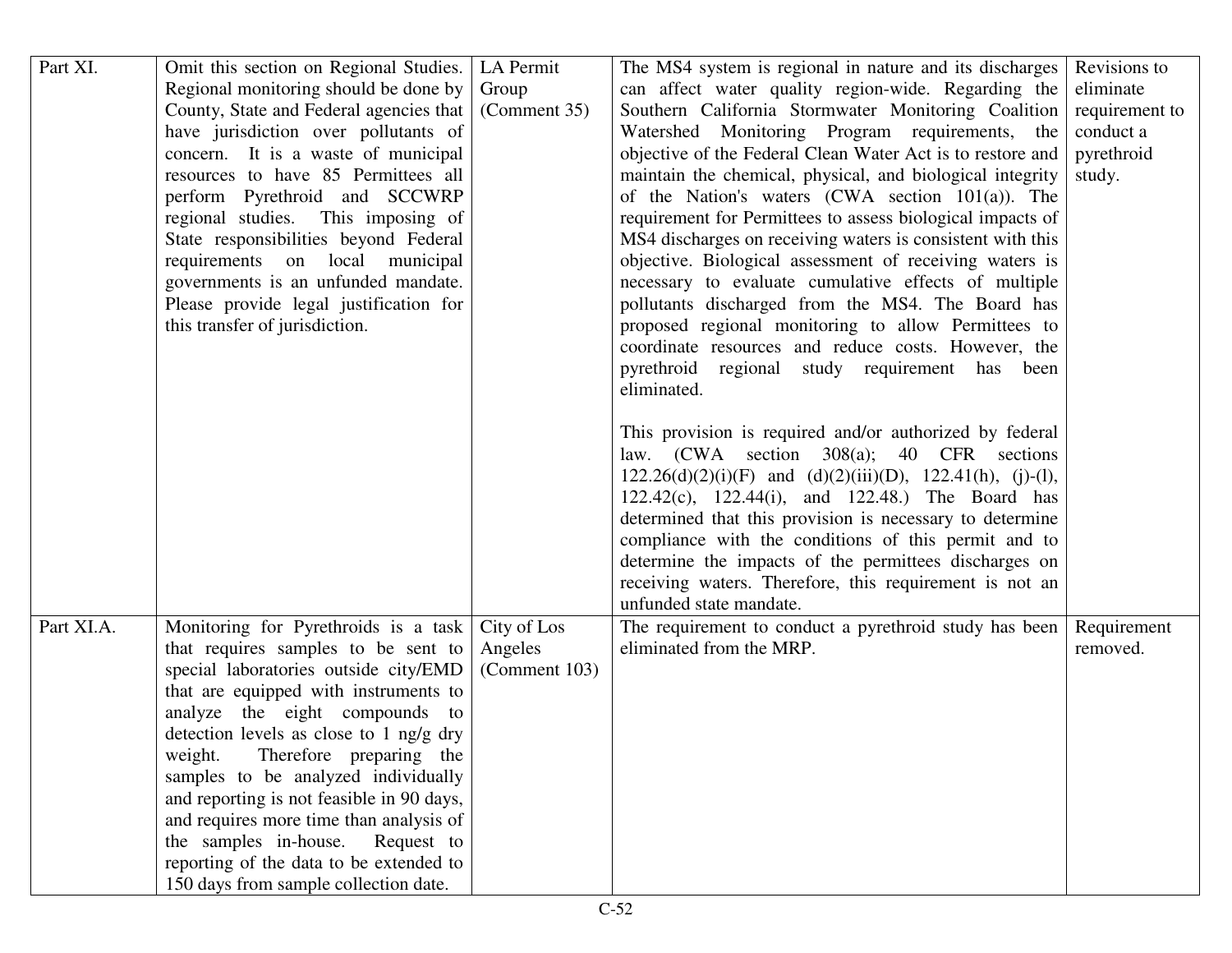| Part XI.B.  | SMC monitoring program requiring           | City of Los   | If existing monitoring is redundant of new requirements,   | None     |
|-------------|--------------------------------------------|---------------|------------------------------------------------------------|----------|
|             | each MS4 to sample 6 sites from            | Angeles       | substitution of these data can be proposed by the          |          |
|             | different land uses in their watershed     | (Comment 104) | Permittee in its IMP or CIMP.                              |          |
|             | and report on a common data base           |               |                                                            |          |
|             | equates to 90 sites. This monitoring is    |               |                                                            |          |
|             | very comprehensive in answering a)         |               |                                                            |          |
|             | what is the conditions of streams in s.    |               |                                                            |          |
|             | California, b) what are the stressors that |               |                                                            |          |
|             | affect stream condition. Any additional    |               |                                                            |          |
|             | monitoring as prescribed in stormwater     |               |                                                            |          |
|             | outfall based and non-stormwater           |               |                                                            |          |
|             | outfall based monitoring (E-17 to E-20)    |               |                                                            |          |
|             | may be already conducted as part of        |               |                                                            |          |
|             | Subsequently,<br>SMC.<br>additional        |               |                                                            |          |
|             | monitoring based on this permit may be     |               |                                                            |          |
|             | found to be duplicative. If outfall        |               |                                                            |          |
|             | monitoring is conducted as part of         |               |                                                            |          |
|             | SMC program, it would be included as       |               |                                                            |          |
|             | part of IMP or CIMP to regional board.     |               |                                                            |          |
| Regional    | San Bernardino should be added as a        | County of Los | The Board agrees and will note San Bernardino County as    | Language |
| Studies $-$ | county storm water agency.                 | Angeles       | well.                                                      | revised. |
| Southern    |                                            |               |                                                            |          |
| California  |                                            |               |                                                            |          |
| Stormwater  |                                            |               |                                                            |          |
| Monitoring  |                                            |               |                                                            |          |
| Coalition   |                                            |               |                                                            |          |
| Regional    | should<br>include<br>Board<br>The          | Environmental | The MRP requires Permittees to participate in the          | None     |
| Studies     | monitoring<br>bioassessment<br>that is     | Groups        | comprehensive bioassessment monitoring program by the      |          |
|             | sufficient for determining receiving       |               | SMC, in which each participating group assesses its local  |          |
|             | water trends and stormwater impacts on     |               | watersheds and then contributes their portion to the       |          |
|             | specific aquatic communities. The          |               | overall regional assessment. The program was set up with   |          |
|             | Board must include a defined semi-         |               | intensive studies and input from recognized experts. It is |          |
|             | annual or annual bioassessment             |               | not only technically sound to require Permittee to         |          |
|             | monitoring program with at least six       |               | participate in the SMC study, it is also cost effective.   |          |
|             | fixed sites per watershed in the Permit    |               | Permittees must report the result of the bioassessment in  |          |
|             | as part of the "Core Monitoring"           |               | their annual report(s), and use these to modify their      |          |
|             | requirements. The Board should also        |               | jurisdictional storm water management program or           |          |
|             |                                            |               | Watershed Management Program accordingly.                  |          |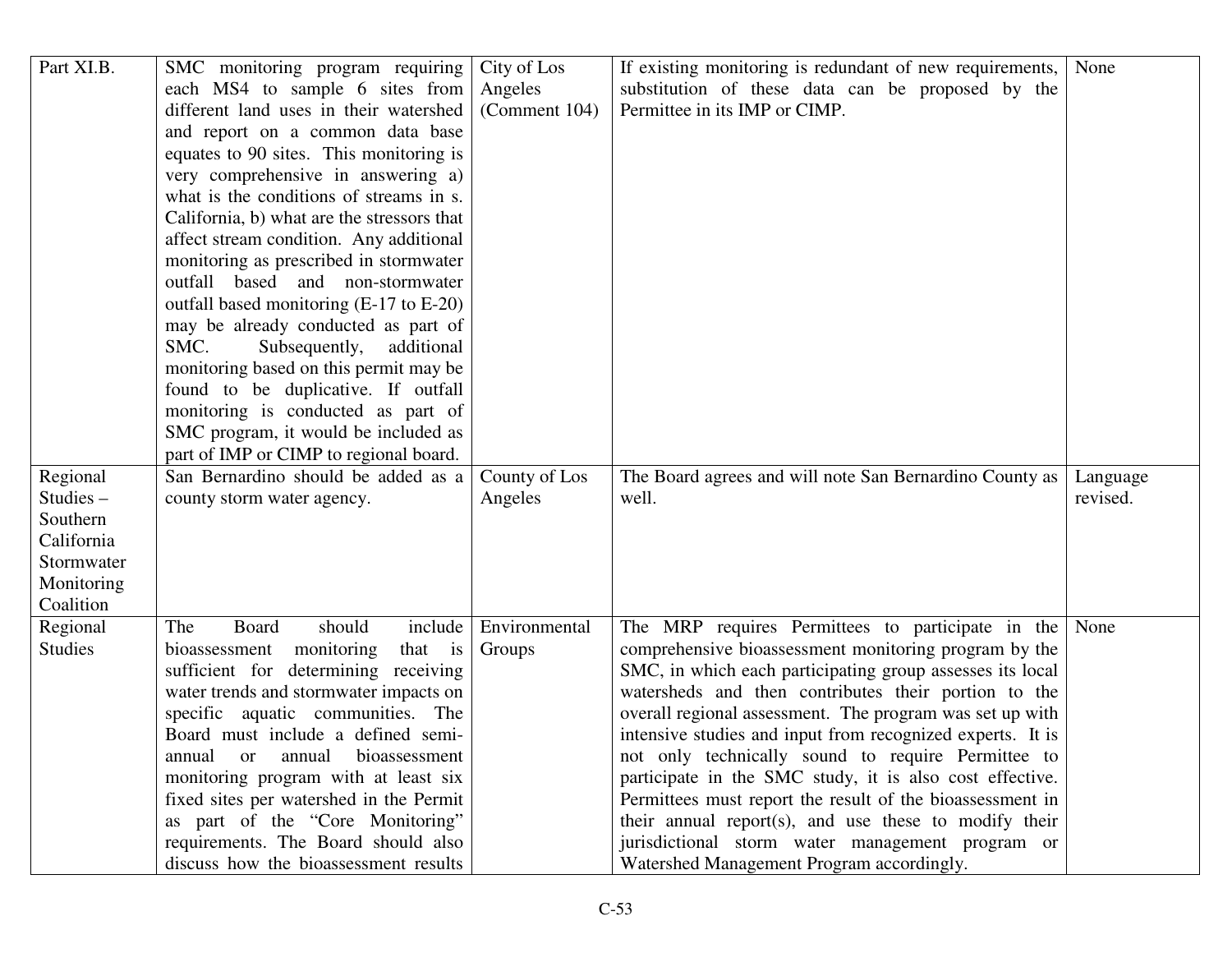|                | will be evaluated. If bioassessment                                        |                 |                                                            |               |
|----------------|----------------------------------------------------------------------------|-----------------|------------------------------------------------------------|---------------|
|                | results raise concern, the Permittee                                       |                 |                                                            |               |
|                | should be required to assess the impact                                    |                 |                                                            |               |
|                | determine<br>the<br>and<br>source<br><sub>of</sub>                         |                 |                                                            |               |
|                | impairment.                                                                |                 |                                                            |               |
| Special        | Regarding regional studies (MRP XI.A                                       | Cities of La    | The requirement to conduct a pyrethroid regional study     | None          |
| <b>Studies</b> | $- B$ ), these studies should be conducted                                 | Verne and       | has been eliminated.                                       |               |
|                | by the Regional or State Board. But if                                     | Inglewood       |                                                            |               |
|                | the permit does require special studies,                                   |                 | The MRP requires participation in the SMC monitoring       |               |
|                | the permit needs to establish the                                          |                 | effort, but does not require the Permittees to develop and |               |
|                | mechanism/option for permittees to                                         |                 | implement a bioassessment program on an individual         |               |
|                | participate in the studies without                                         |                 | basis.                                                     |               |
|                | having to conduct the studies on an                                        |                 |                                                            |               |
|                | individual basis. Furthermore, the                                         |                 |                                                            |               |
|                | Regional Board should be the agency                                        |                 |                                                            |               |
|                | to lead and coordinate these studies.                                      |                 |                                                            |               |
|                | The MRP appears to read that each and                                      |                 |                                                            |               |
|                | every permittee must conduct the                                           |                 |                                                            |               |
|                | regional studies.                                                          |                 |                                                            |               |
| Regional       | Regional studies also lie outside the                                      | Cities of       | Regional Studies are designed to assess the impact MS4     | Pyrethroid    |
| <b>Studies</b> | scope of the MS4 permit. However,                                          | Baldwin Park,   | discharges have on the receiving waters and associated     | special study |
|                | because federal regulations require                                        | Carson, Covina, | habitat for wildlife. However, the Regional Board has      | removed.      |
|                | ambient monitoring in the receiving                                        | Duarte,         | eliminated the requirement for the pyrethroid special      |               |
|                | water, a task performed by the                                             | Glendora,       | study.                                                     |               |
|                | Regional Board's SWAMP, regional                                           | Irwindale,      |                                                            |               |
|                | watershed<br>monitoring<br>for                                             | Lawndale, Pico  |                                                            |               |
|                | aforementioned target pollutants can be                                    | Rivera, San     |                                                            |               |
|                | satisfied through ambient monitoring.                                      | Gabriel and     |                                                            |               |
|                |                                                                            |                 |                                                            |               |
|                | This can be accomplished with little                                       | West Covina     |                                                            |               |
|                | expense on the part of permittees by:                                      |                 |                                                            |               |
|                | (1) using ambient data generated by the                                    |                 |                                                            |               |
|                | Regional Board SWAMP; (2) re-setting                                       |                 |                                                            |               |
|                | the County's mass emissions stations to                                    |                 |                                                            |               |
|                | collect samples 2 to 3 days following a                                    |                 |                                                            |               |
|                | storm event (instead of using a flow-                                      |                 |                                                            |               |
|                | based sampling trigger); and (3) using                                     |                 |                                                            |               |
|                | any data generated from existing<br>coordinated monitoring programs (e.g., |                 |                                                            |               |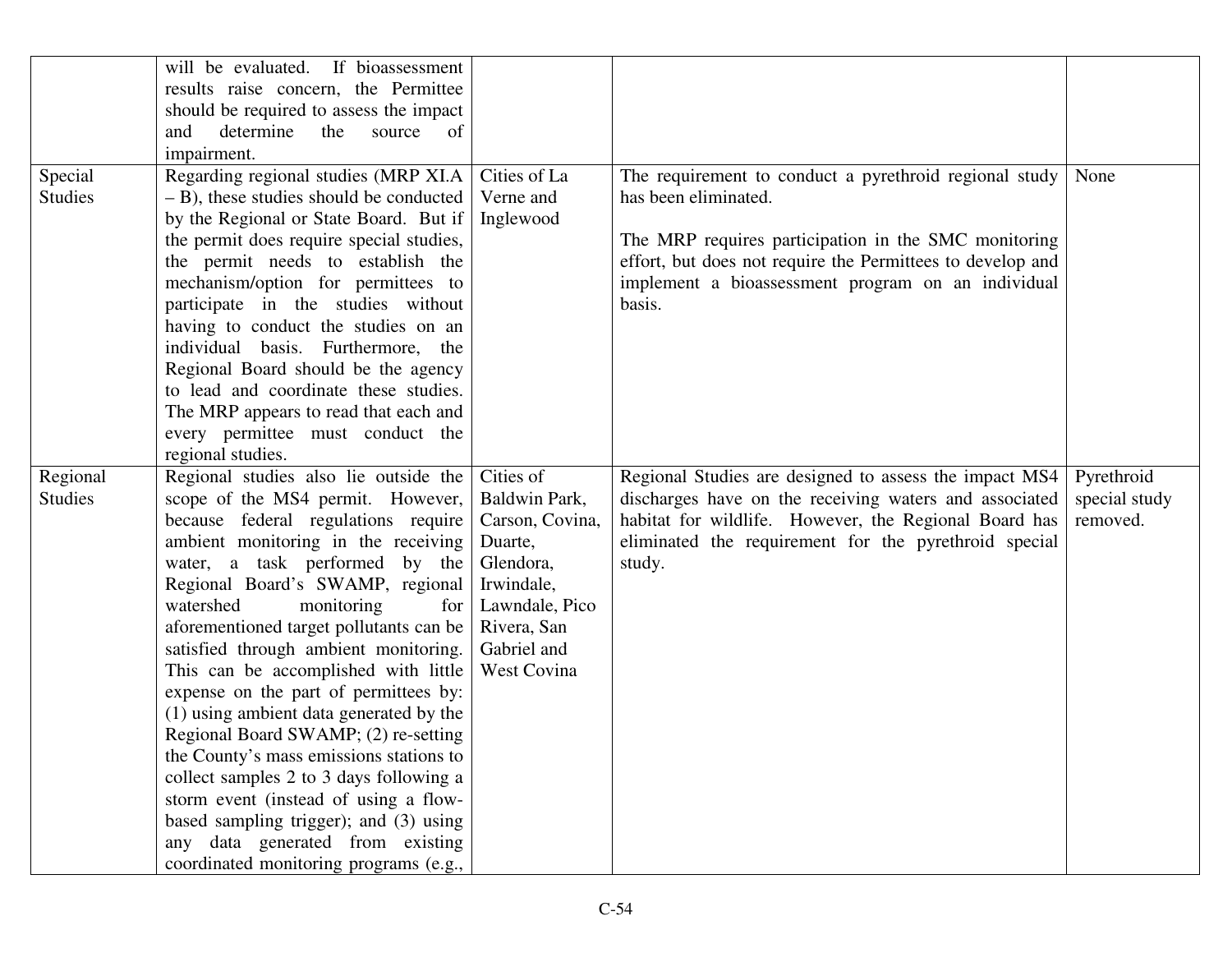|          | Los Angeles River metals TMDL                  |               |                                                             |          |
|----------|------------------------------------------------|---------------|-------------------------------------------------------------|----------|
|          | CMP), provided that the data is truly          |               |                                                             |          |
|          | ambient.                                       |               |                                                             |          |
|          | <b>Aquatic Toxicity Monitoring Methods</b>     |               |                                                             |          |
| Aquatic  | The toxicity monitoring is inconsistent        | Environmental | The monitoring program was developed in consultation        | Language |
| Toxicity | with the 2010 USEPA guidance on                | Groups        | with USEPA. Methodologies in the MRP have been              | revised  |
|          | toxicity monitoring, guidance released         |               | revised to be consistent with USEPA guidance and State      |          |
|          | from the State Water Board in                  |               | Board plans and policies addressing toxicity.               |          |
|          | anticipation of the statewide Toxicity         |               |                                                             |          |
|          | Policy, and the California Ocean Plan.         |               |                                                             |          |
|          | For instance, sample hold time, sample         |               |                                                             |          |
|          | volume, and the procedure for species          |               |                                                             |          |
|          | selection in brackish and freshwater           |               |                                                             |          |
|          | should be consistent with the above-           |               |                                                             |          |
|          | mentioned guidance and polices.                |               |                                                             |          |
| Aquatic  | The MRP should include enhanced                | Environmental | The monitoring program was developed in consultation        | Language |
| Toxicity | aquatic toxicity outfall monitoring            | Groups        | with USEPA with a focus on identifying toxicity in          | revised  |
|          | requirements.<br>$\mathbf{A}$<br>once-per-year |               | receiving waters, and follow-up to identify the             |          |
|          | sampling regime will likely not capture        |               | constituents causing the toxicity through TIE procedures.   |          |
|          | toxic discharge. The Board should              |               | The revised MRP includes a stepwise process that relies     |          |
|          | require outfall monitoring for toxicity        |               | upon aquatic toxicity monitoring and TIEs in receiving      |          |
|          | four times per year, at a minimum, at          |               | water followed by monitoring for toxicants in outfall       |          |
|          | the same time that the receiving water         |               | discharges, or where TIEs are inconclusive in the           |          |
|          | monitoring location is sampled. Also,          |               | receiving water, aquatic toxicity testing followed by       |          |
|          | the toxicity tests should continue for         |               | TIEs/TREs of the outfall discharge.                         |          |
|          | the term of the permit. The Permittee          |               |                                                             |          |
|          | should select dischargers that are             |               |                                                             |          |
|          | chronically flowing and that represent         |               |                                                             |          |
|          | high-impact land uses such as                  |               |                                                             |          |
|          | transportation and industrial.                 |               |                                                             |          |
| Aquatic  | Consistent with the 2010 USEPA                 | Environmental | The toxicity requirements have been revised to require      | Language |
| Toxicity | guidance and current drafts of the             | Groups        | statistical analysis methods following the USEPA toxicity   | revised. |
|          | statewide Toxicity Policy, the MRP             |               | test hypothesis testing procedures for the t-test approach. |          |
|          | should require toxicity data to be             |               |                                                             |          |
|          | reported for the Test of Significance          |               |                                                             |          |
|          | Toxicity statistical method.                   |               |                                                             |          |
| Aquatic  | The Board should clarify the TIE/TRE           | Environmental | toxicity language clarifies the TIE/TRE<br>The revised      | Language |
| Toxicity | processes for acute and<br>chronic             | Groups        | These requirements also include TIE<br>processes.           | revised. |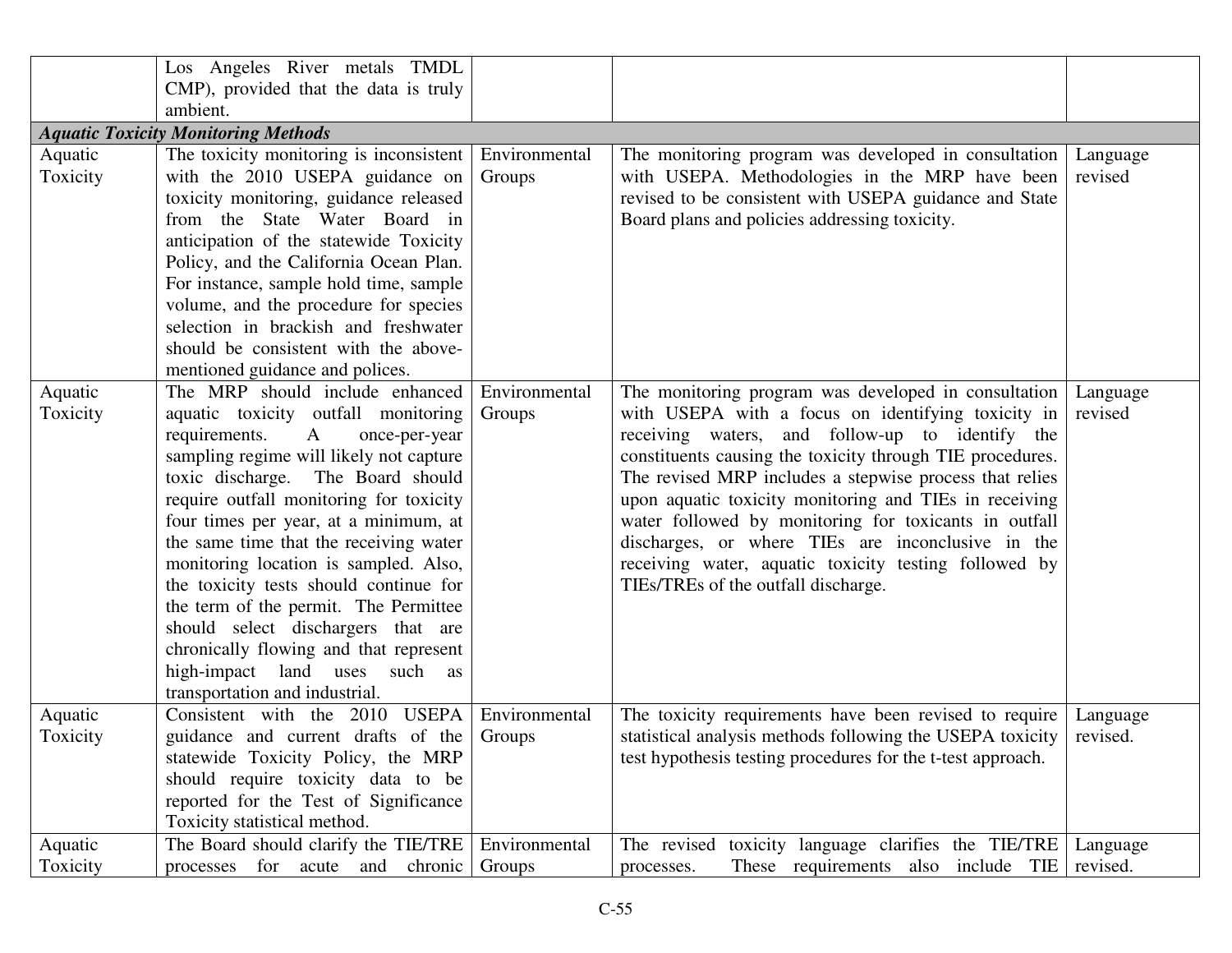|                                                                 | toxicity. Why does the Board not                                                                                                                                                                                                                                                                                                                                                                                                                                                                                                                                                                                                                                                                                                           |                                         | procedures if chronic toxicity is found.                                                                                                                                                                                                                                                                                                                                                                                                                                                                                                                         |                      |
|-----------------------------------------------------------------|--------------------------------------------------------------------------------------------------------------------------------------------------------------------------------------------------------------------------------------------------------------------------------------------------------------------------------------------------------------------------------------------------------------------------------------------------------------------------------------------------------------------------------------------------------------------------------------------------------------------------------------------------------------------------------------------------------------------------------------------|-----------------------------------------|------------------------------------------------------------------------------------------------------------------------------------------------------------------------------------------------------------------------------------------------------------------------------------------------------------------------------------------------------------------------------------------------------------------------------------------------------------------------------------------------------------------------------------------------------------------|----------------------|
|                                                                 | require a TIE for chronic toxicity?<br>Logically, one should identify the                                                                                                                                                                                                                                                                                                                                                                                                                                                                                                                                                                                                                                                                  |                                         |                                                                                                                                                                                                                                                                                                                                                                                                                                                                                                                                                                  |                      |
|                                                                 | cause of toxicity prior to efforts to                                                                                                                                                                                                                                                                                                                                                                                                                                                                                                                                                                                                                                                                                                      |                                         |                                                                                                                                                                                                                                                                                                                                                                                                                                                                                                                                                                  |                      |
|                                                                 | reduce the toxicity.                                                                                                                                                                                                                                                                                                                                                                                                                                                                                                                                                                                                                                                                                                                       |                                         |                                                                                                                                                                                                                                                                                                                                                                                                                                                                                                                                                                  |                      |
| Aquatic<br>Toxicity<br>monitoring<br>methods                    | The toxicity monitoring methods<br>required appear to be based on<br>wastewater treatment plant toxicity<br>testing requirements. The application<br>approach<br>wastewater<br>of<br>a<br>$\overline{1}$<br>inappropriate for monitoring related to<br>urban discharges and effects in<br>receiving waters. Additionally, LA<br>MS4 permits are the only MS4 permits<br>we are aware of that require outfall<br>toxicity monitoring and prescribe<br>follow-up requirements<br>that<br>are<br>essentially the same as wastewater<br>plants. This section should be revised<br>so that the approach is appropriate for                                                                                                                      | City of Los<br>Angeles<br>(Comment 105) | Methodologies in the MRP have been revised to be<br>consistent with USEPA guidance and State Board plans<br>and policies addressing toxicity.                                                                                                                                                                                                                                                                                                                                                                                                                    | Language<br>revised. |
| Aquatic<br>Toxicity of<br>MS4<br>discharges is<br>inappropriate | addressing MS4 issues.<br>MS4 discharges are not the same as<br>wastewater plant effluent which<br>single<br>continuous<br>a<br>represents<br>discharge of typically consistent quality<br>to receiving waters. Rather, urban<br>runoff<br>is<br>episodic<br>in<br>nature.<br>Furthermore, individual outfalls carry a<br>minute percentage of the total flow in<br>the receiving waters and as such<br>toxicity observed in one outfall sample<br>will likely have no affect on the<br>receiving water. The current approach<br>for<br>appropriate<br>wastewater<br>1S<br>discharges but not urban runoff and<br>they should be treated differently. The<br>more appropriate approach for urban<br>runoff is to identify whether toxicity | City of Los<br>Angeles<br>(Comment 106) | The monitoring program has been revised in consultation<br>with USEPA with a focus on identifying toxicity in<br>receiving waters, and follow-up to identify the<br>constituents causing the toxicity through TIE procedures.<br>The revised MRP includes a stepwise process that relies<br>upon aquatic toxicity monitoring and TIEs in receiving<br>water followed by monitoring for toxicants in outfall<br>discharges, or where TIEs are inconclusive in the<br>receiving water, aquatic toxicity testing followed by<br>TIEs/TREs of the outfall discharge. | Language<br>revised. |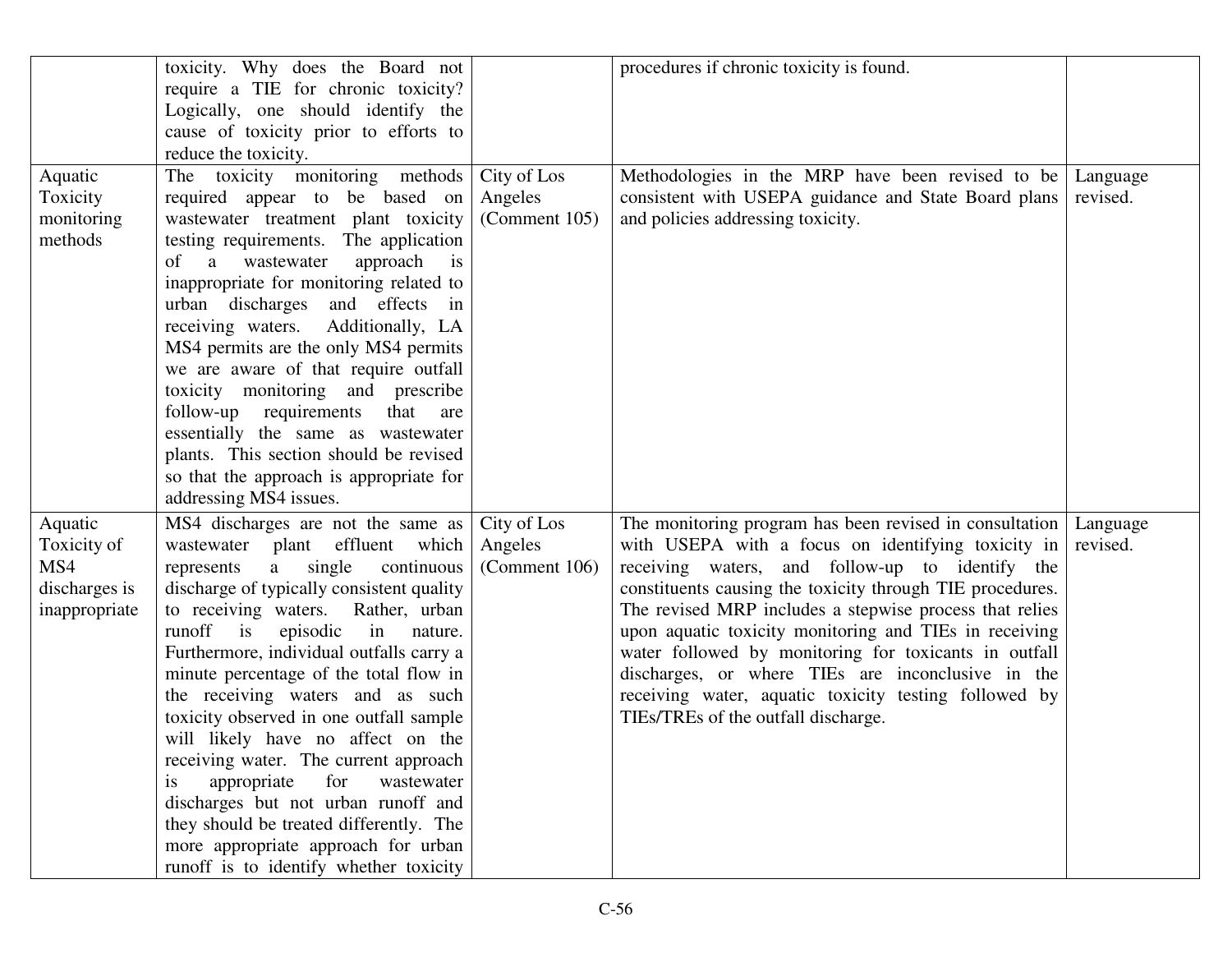|                                              | exists in the receiving water, identify<br>pollutants that are causing toxicity<br>through<br>identification<br>toxicity<br>$(TIES)$ ,<br>evaluations<br>and<br>then<br>incorporate monitoring of pollutants<br>that are causing toxicity into the outfall<br>monitoring. Please revise so that the<br>toxicity monitoring requirements are<br>only applicable to receiving water<br>monitoring.                                                                                                                                                     |                                                        |                                                                                                                                                                                                                                                                                                                                                                                                                                                                                                                                                                                                                                                                                                                                               |                                                                     |
|----------------------------------------------|------------------------------------------------------------------------------------------------------------------------------------------------------------------------------------------------------------------------------------------------------------------------------------------------------------------------------------------------------------------------------------------------------------------------------------------------------------------------------------------------------------------------------------------------------|--------------------------------------------------------|-----------------------------------------------------------------------------------------------------------------------------------------------------------------------------------------------------------------------------------------------------------------------------------------------------------------------------------------------------------------------------------------------------------------------------------------------------------------------------------------------------------------------------------------------------------------------------------------------------------------------------------------------------------------------------------------------------------------------------------------------|---------------------------------------------------------------------|
| Aquatic<br>Toxicity<br>Monitoring<br>Methods | flow-weighted<br>Using<br>composite<br>sampling protocols is reasonable and<br>acceptable for wet weather events. For<br>dry weather events, flow rates rarely<br>vary much over time. Requiring flow-<br>weighted composites for dry weather<br>will cause costly and time consuming<br>effort to calculate pace flow volumes<br>for mostly previously unmonitored<br>outfall sites.<br>Recommendation<br>affected<br>Add language to allow<br>agencies to utilize time-weighted<br>composite non-storm water sampling.                             | County of Los<br>Angeles                               | The Board agrees and has incorporated the suggested<br>language. Grab samples may also be allowed for dry<br>weather, where the grab sample will adequately<br>characterize the sample event.                                                                                                                                                                                                                                                                                                                                                                                                                                                                                                                                                 | None                                                                |
| Aquatic<br>Toxicity                          | Omit all the requirements for Aquatic<br>Toxicity Monitoring.<br>Regional<br>monitoring should be done by County,<br>State and Federal agencies that have<br>jurisdiction over pollutants of concern.<br>It is a waste of municipal resources to<br>have 85 Permittees all perform aquatic<br>toxicity regional studies.<br>This<br>imposing of State responsibilities<br>beyond Federal requirements on local<br>municipal governments is an unfunded<br>mandate.<br>Please provide legal<br>for this transfer of<br>justification<br>jurisdiction. | LA Permit<br>Group<br>(Comments 21,<br>$26, 29, \& 36$ | The Board disagrees that this is a transfer of jurisdiction.<br>Aquatic toxicity testing is required to ensure that MS4<br>discharges do not impair beneficial uses. However, the<br>monitoring program has been revised in consultation with<br>USEPA to focus on identifying toxicity in receiving<br>waters, and follow-up to identify the constituents causing<br>the toxicity through TIE procedures. The revised MRP<br>includes a stepwise process that relies upon aquatic<br>toxicity monitoring and TIEs in receiving water followed<br>by monitoring for toxicants in outfall discharges, or where<br>TIEs are inconclusive in the receiving water, aquatic<br>toxicity testing followed by TIEs/TREs of the outfall<br>discharge. | Attachment E-<br>MRP (Aquatic<br>Toxicity<br>Monitoring)<br>revised |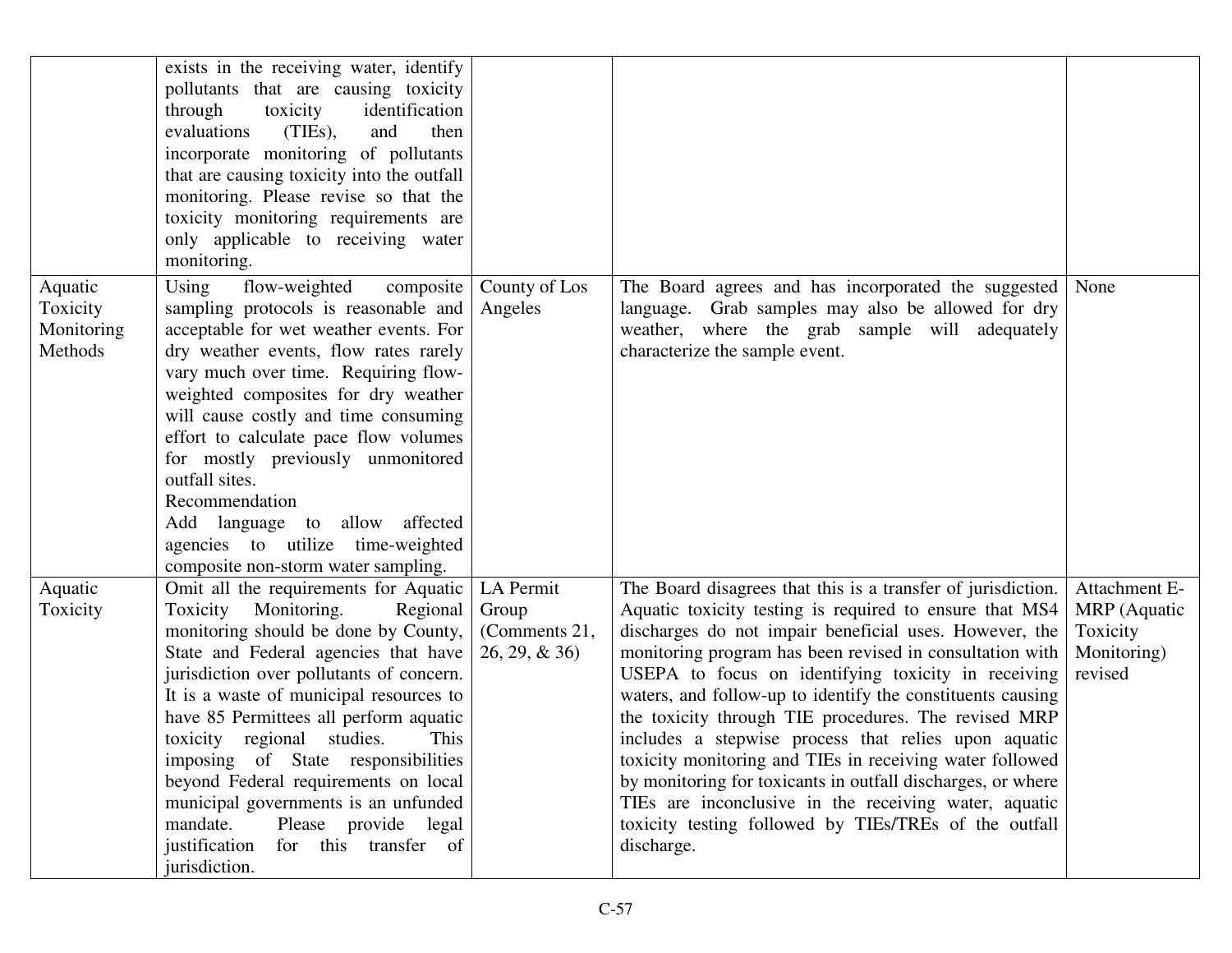|               |                                                                                                                                                                                                                                                                                                                                                                                                                                                                                                                                                                                                                                                                                                                                                                                                                                                                                                                   |                                         | This provision is required and/or authorized by federal<br>law. (CWA section 308(a); 40 CFR sections<br>$122.26(d)(2)(i)(F)$ and $(d)(2)(iii)(D)$ , $122.41(h)$ , (j)-(l),<br>122.42(c), 122.44(i), and 122.48.) The Board has<br>determined that this provision is necessary to determine<br>compliance with the conditions of this permit and to<br>determine the impacts of the permittees discharges on<br>receiving waters. Therefore, this requirement is not an<br>unfunded state mandate.                                                                                                                                                                                                                                                                                                                                                                                                                                                                                                                                                                                                                                                                          |                      |
|---------------|-------------------------------------------------------------------------------------------------------------------------------------------------------------------------------------------------------------------------------------------------------------------------------------------------------------------------------------------------------------------------------------------------------------------------------------------------------------------------------------------------------------------------------------------------------------------------------------------------------------------------------------------------------------------------------------------------------------------------------------------------------------------------------------------------------------------------------------------------------------------------------------------------------------------|-----------------------------------------|----------------------------------------------------------------------------------------------------------------------------------------------------------------------------------------------------------------------------------------------------------------------------------------------------------------------------------------------------------------------------------------------------------------------------------------------------------------------------------------------------------------------------------------------------------------------------------------------------------------------------------------------------------------------------------------------------------------------------------------------------------------------------------------------------------------------------------------------------------------------------------------------------------------------------------------------------------------------------------------------------------------------------------------------------------------------------------------------------------------------------------------------------------------------------|----------------------|
| Part XII.F.1. | The MRP is not the appropriate place<br>within a NPDES permit to assign<br>effluent<br>water and/or<br>receiving<br>limitations within a permit. Currently<br>Part XII.F1.a&b essentially<br>sets<br>toxicity effluent limitations.<br>Part<br>XII.F.1.a&b should be removed.                                                                                                                                                                                                                                                                                                                                                                                                                                                                                                                                                                                                                                     | City of Los<br>Angeles<br>(Comment 107) | The Basin Plan contains water quality standards for<br>toxicity. It is appropriate for the MRP to include<br>monitoring to assess compliance with toxicity objectives<br>to assess compliance with water quality standards and<br>other permit provisions. The MRP does not set toxicity<br>effluent limitations, but rather establishes thresholds for<br>conducting a TIE.                                                                                                                                                                                                                                                                                                                                                                                                                                                                                                                                                                                                                                                                                                                                                                                               | None                 |
| Part XII.F.2. | Part XII.F does not clearly state under<br>what flow conditions acute toxicity<br>testing<br>should<br>conducted.<br>be<br>Additionally, Part XII.F.2.c states that<br>Permittees may elect to report midpoint<br>results from a chronic test as acute<br>results. However, acute testing should<br>only be conducted during wet weather<br>and chronic testing should only be<br>conducted during<br>dry weather.<br>Conducting a seven day (168 hours)<br>toxicity test to evaluate the effects of<br>storms in the LA region that typically<br>only result in elevated flows for less<br>than 48 hours provides no relevant<br>information on receiving<br>water<br>conditions. Similarly, requiring acute<br>testing during dry weather when<br>conditions are stable provides no<br>relevant information on receiving water<br>conditions. Additionally, acute effects<br>will be observed in chronic tests. | City of Los<br>Angeles<br>(Comment 108) | The conditions under which toxicity testing should be<br>conducted are the same as those for other parameters.<br>Methodologies in the MRP have been revised to be<br>consistent with USEPA guidance and State Board plans<br>and policies addressing toxicity.<br>Regarding the appropriateness of acute versus chronic<br>toxicity testing of storm water samples, monitoring<br>methods must be appropriate for identifying both acute<br>and chronic impacts. In storm events, the concentration of<br>concern is 100% storm water, therefore chronic is most<br>protective of both acute and chronic impacts, as would be<br>the case with a 100% effluent dominated scenario. The<br>duration of the storm event does not need to match the<br>duration of the toxicity test. In fact, there are several<br>chronic toxicity tests that are less than 96 hours and utilize<br>a single water sample. The duration of the toxicity test is<br>necessary to elicit the biological endpoint, such as<br>reduction in growth, reproduction, larval development,<br>etc. Additionally, as cited in the Storm Water Effects<br>Handbook, A Toolbox for Watershed Managers, | Language<br>revised. |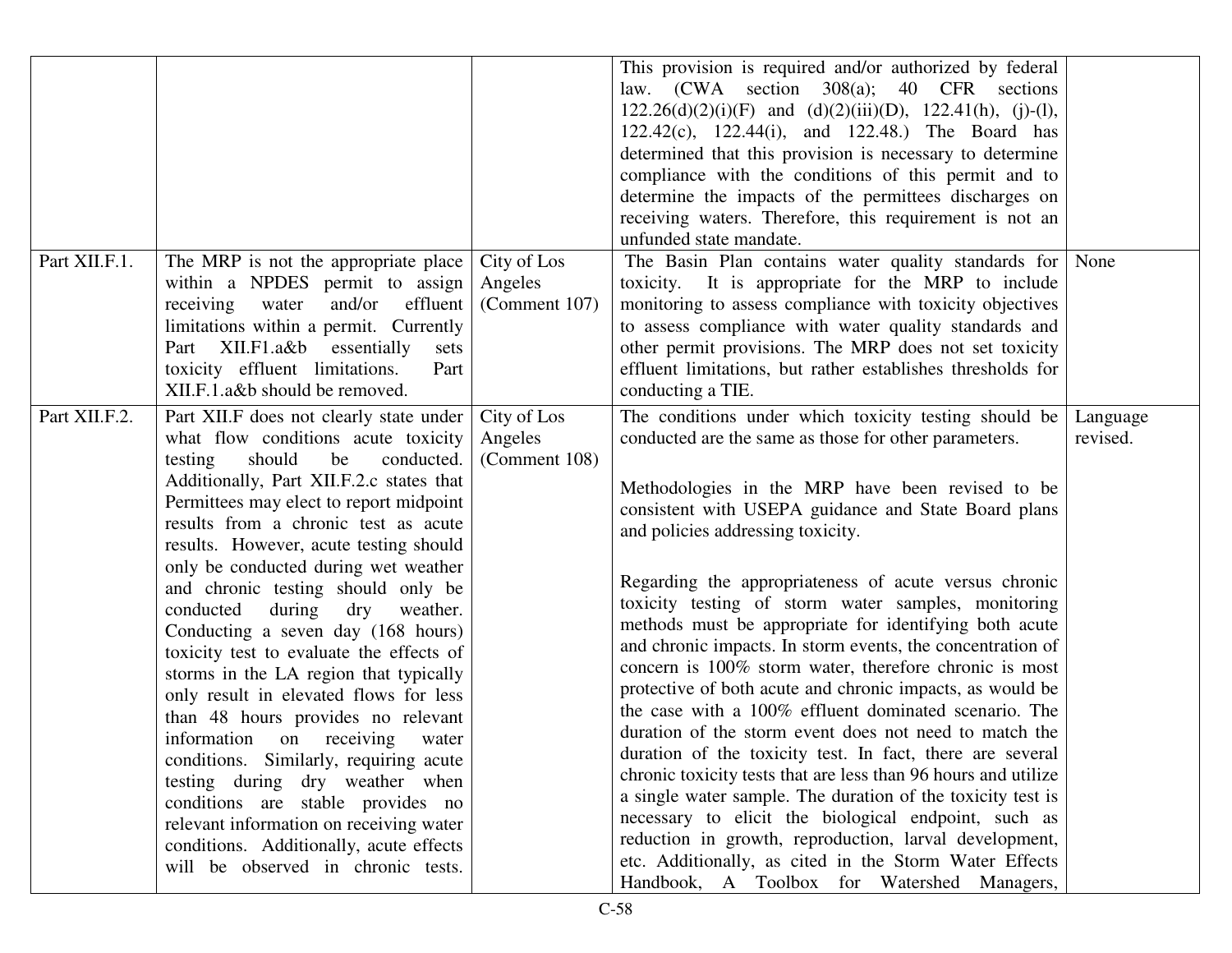|                      | Please clarify that acute toxicity testing<br>is to be conducted during wet weather.<br>At a minimum, do not limit the ability<br>of Permittees to use data generated<br>during chronic tests to calculate acute<br>endpoints to top smelt as currently<br>proposed.                                                                                                                                                                                                                                                                                                                                                                                                                                                                                                                                                                                                                                                                                                                                                                                                                                                                                                                           |                                                    | Scientists and Engineers by Burton and Pitt (2003),<br>laboratory testing of storm water samples has been shown<br>to have acute and chronic toxicity effects to a variety of<br>species. Additionally, pesticide pulses from storm water<br>discharges have been studied in different watersheds and<br>have been shown to remain toxic for days to weeks after<br>the runoff event (Kuivila and Foe, 1995; Werner et al.<br>2000). Therefore, the MRP has been revised to require<br>only chronic toxicity tests. |                      |
|----------------------|------------------------------------------------------------------------------------------------------------------------------------------------------------------------------------------------------------------------------------------------------------------------------------------------------------------------------------------------------------------------------------------------------------------------------------------------------------------------------------------------------------------------------------------------------------------------------------------------------------------------------------------------------------------------------------------------------------------------------------------------------------------------------------------------------------------------------------------------------------------------------------------------------------------------------------------------------------------------------------------------------------------------------------------------------------------------------------------------------------------------------------------------------------------------------------------------|----------------------------------------------------|---------------------------------------------------------------------------------------------------------------------------------------------------------------------------------------------------------------------------------------------------------------------------------------------------------------------------------------------------------------------------------------------------------------------------------------------------------------------------------------------------------------------|----------------------|
| Part<br>XII.F.2.c.i. | The proposed TIE triggers are based on<br>wastewater permitting and are not<br>appropriate for MS4 monitoring. The<br>proposed thresholds should be replaced<br>with a 50% mortality threshold<br>with<br>consistent<br>the<br>approach<br>recommended in guidance published by<br>USEPA for conducting TIEs (USEPA,<br>1996, Marine Toxicity Identification<br>Evaluation.<br>Phase<br>Guidance<br>$\mathbf{I}$<br>Document EPA/600/R-96/054), which<br>recommends a minimum threshold of<br>50% mortality because the probability<br>of completing a successful TIE<br>decreases rapidly for samples with less<br>this<br>of<br>level<br>than<br>toxicity.<br>Additionally, experience in conducting<br>TIEs in receiving waters in the region<br>supports using a higher percent<br>mortality trigger to provide a<br>reasonable opportunity for a successful<br>TIE. During TMDL monitoring in the<br>Calleguas Creek Watershed (CCW) in<br>2003 and 2004, TIEs were initiated on<br>samples exceeding the 50% threshold<br>(the majority of which displayed 100%<br>mortality.<br>In that study, toxicity<br>degraded in approximately 40% of the<br>samples on which TIE procedures were | City of Los<br>Angeles<br>(Comments 109)<br>& 113) | The methodologies, including triggers for conducting<br>TIEs, have been updated in consultation with USEPA.<br>The trigger for conducting a TIE is set at a Percent Effect<br>Value (of either the sublethal endpoint or survival<br>endpoint) equal to or greater than 50% at the Instream<br>Waste Concentration (IWC), as suggested by the<br>commenter.                                                                                                                                                         | Language<br>revised. |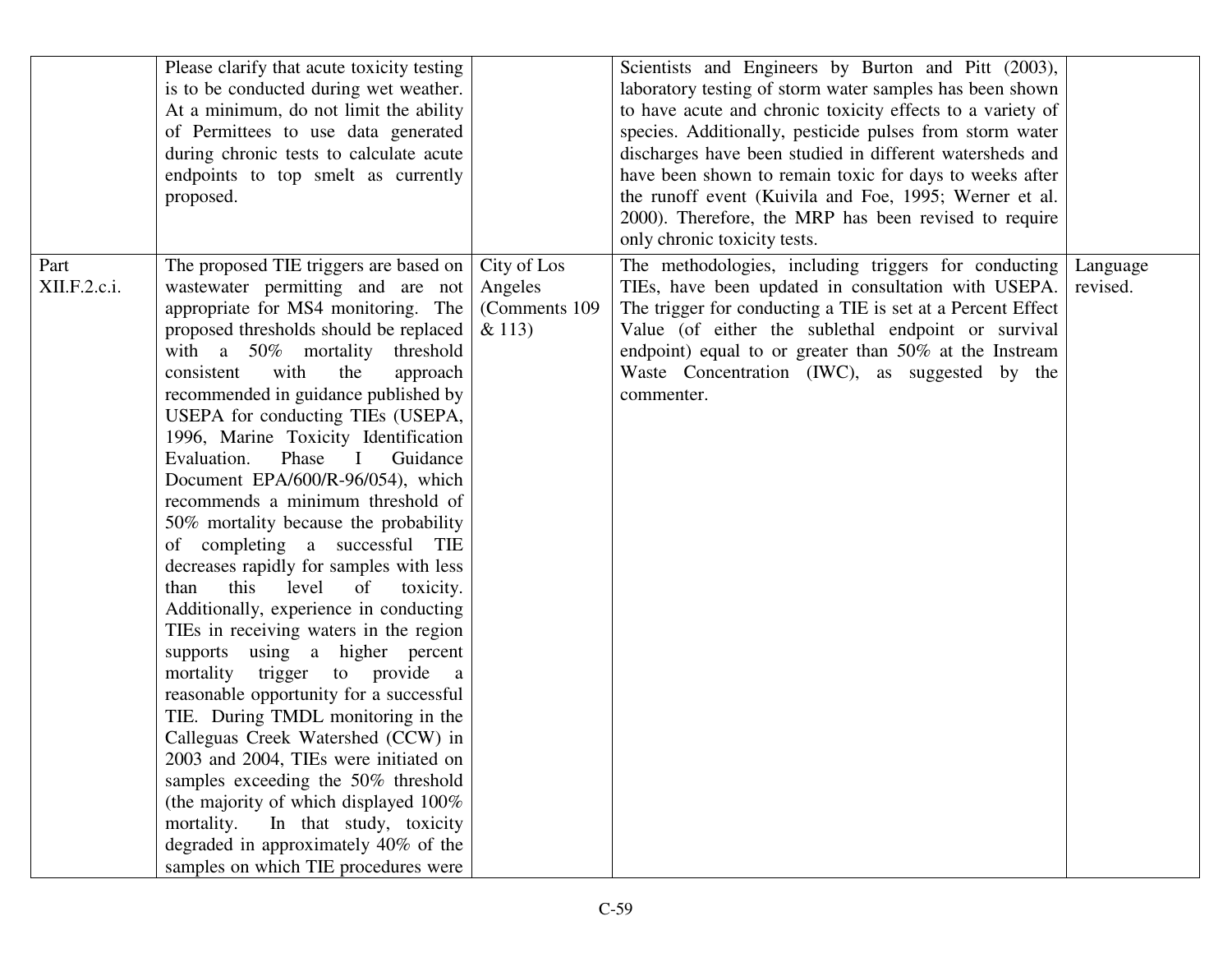|               | making<br>the<br>results<br>conducted<br>inconclusive (and effectively useless in<br>pinpointing specific toxicants). The<br>Regional Board approved monitoring<br>program for the CCW Toxicity TMDL<br>utilizes a 50% threshold for TIE<br>initiation. If a 50% threshold is an<br>acceptable approach for a toxicity                                                                                                                                                                                                                                                                                                                           |                                         |                                                                                                                                                                                                                                                                                                                                                                                                                                                                                                                                                                                                                                                                                                                                                   |                      |
|---------------|--------------------------------------------------------------------------------------------------------------------------------------------------------------------------------------------------------------------------------------------------------------------------------------------------------------------------------------------------------------------------------------------------------------------------------------------------------------------------------------------------------------------------------------------------------------------------------------------------------------------------------------------------|-----------------------------------------|---------------------------------------------------------------------------------------------------------------------------------------------------------------------------------------------------------------------------------------------------------------------------------------------------------------------------------------------------------------------------------------------------------------------------------------------------------------------------------------------------------------------------------------------------------------------------------------------------------------------------------------------------------------------------------------------------------------------------------------------------|----------------------|
|               | TMDL that focuses on receiving water<br>issues as well as various types of<br>discharges (i.e., MS4, agriculture, and<br>wastewater) it should<br>also<br>be<br>acceptable in a MS4 permit. The City<br>is not opposed to conducting TIEs,<br>rather, TIEs should be initiated where<br>there is a reasonable chance of<br>successfully identifying the pollutant(s)<br>causing toxicity. As such, the proposed<br>TIE trigger should be replaced with a                                                                                                                                                                                         |                                         |                                                                                                                                                                                                                                                                                                                                                                                                                                                                                                                                                                                                                                                                                                                                                   |                      |
| Part XII.G.3. | threshold of 50% mortality.<br>Part XII.G.3 does not clearly state<br>under what flow conditions chronic<br>toxicity testing should be conducted.<br>Chronic testing should only be<br>during<br>dry<br>conducted<br>weather.<br>Conducting a seven day (168 hours)<br>chronic toxicity test to evaluate the<br>effects of storms in the LA region that<br>typically only result in elevated flows<br>for less than 48 hours provides no<br>relevant information on receiving water<br>conditions. Similarly, requiring acute<br>testing during dry weather when<br>conditions are stable provides no<br>relevant information on receiving water | City of Los<br>Angeles<br>(Comment 110) | The conditions under which toxicity testing should be<br>conducted are the same as those for other parameters.<br>Methodologies in the MRP have been revised to be<br>consistent with USEPA guidance and State Board plans<br>and policies addressing toxicity.<br>Regarding the appropriateness of acute versus chronic<br>toxicity testing of storm water samples, monitoring<br>methods must be appropriate for identifying both acute<br>and chronic impacts. In storm events, the concentration of<br>concern is 100% storm water, therefore chronic is most<br>protective of both acute and chronic impacts, as would be<br>the case with a 100% effluent dominated scenario. The<br>duration of the storm event does not need to match the | Language<br>revised. |
|               | conditions. Additionally, acute effects<br>will be observed in chronic tests.<br>Please clarify that chronic toxicity                                                                                                                                                                                                                                                                                                                                                                                                                                                                                                                            |                                         | duration of the toxicity test. In fact, there are several<br>chronic toxicity tests that are less than 96 hours and utilize<br>a single water sample. The duration of the toxicity test is                                                                                                                                                                                                                                                                                                                                                                                                                                                                                                                                                        |                      |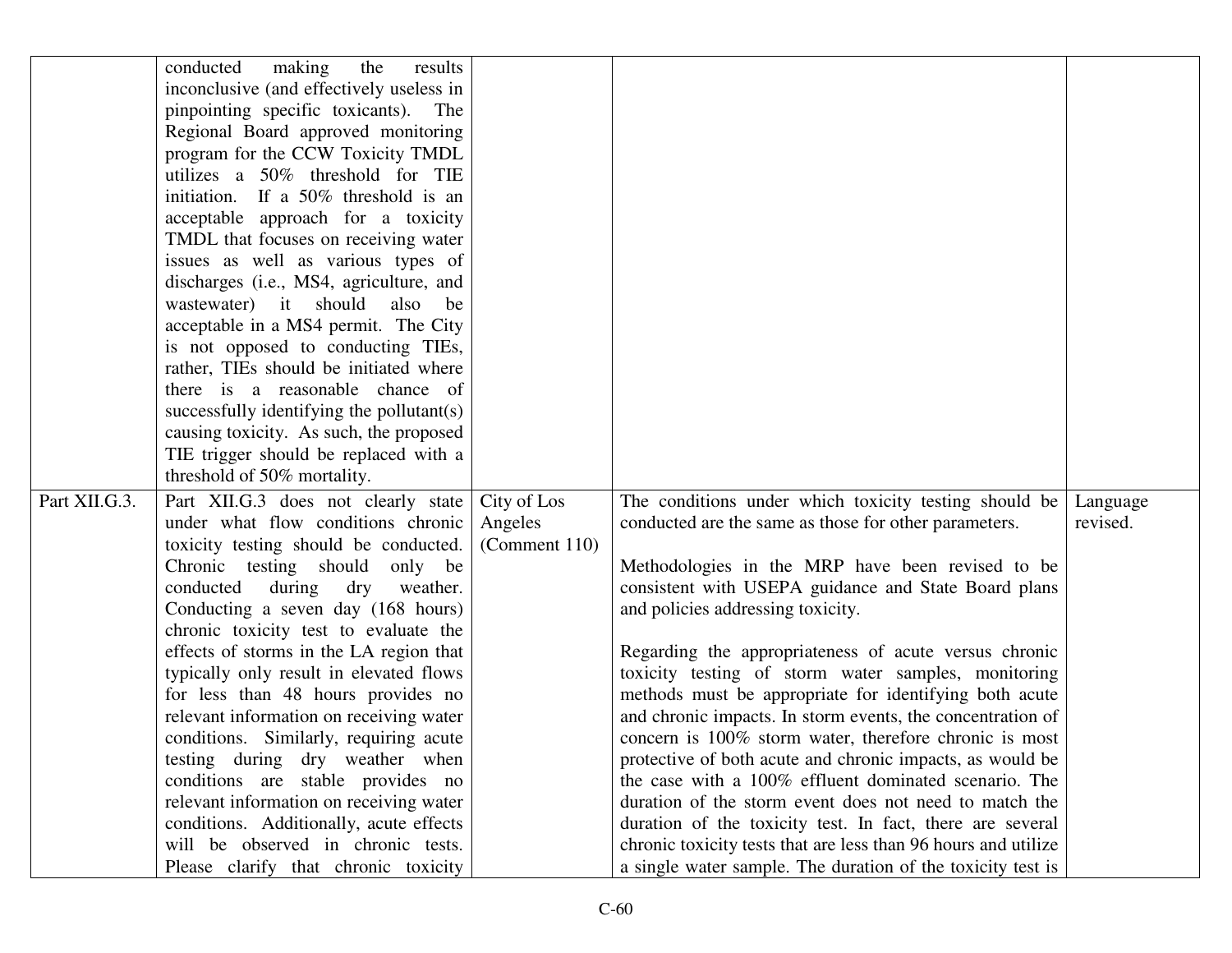|               | testing is to be conducted during dry<br>weather.                                                                                                                                                                                                                                                                                                                                                                                                                                                                                                                                                                                                                                                                                                                                                                                                                                                                                                                                                          |                                         | necessary to elicit the biological endpoint, such as<br>reduction in growth, reproduction, larval development,<br>etc. Additionally, as cited in the Storm Water Effects<br>Handbook, A Toolbox for Watershed Managers,<br>Scientists and Engineers by Burton and Pitt (2003),<br>laboratory testing of storm water samples has been shown<br>to have acute and chronic toxicity effects to a variety of<br>species. Additionally, pesticide pulses from storm water<br>discharges have been studied in different watersheds and<br>have been shown to remain toxic for days to weeks after<br>the runoff event (Kuivila and Foe, 1995; Werner et al.<br>2000). Therefore, the MRP has been revised to require<br>only chronic toxicity tests during both wet weather and<br>dry weather conditions. |                      |
|---------------|------------------------------------------------------------------------------------------------------------------------------------------------------------------------------------------------------------------------------------------------------------------------------------------------------------------------------------------------------------------------------------------------------------------------------------------------------------------------------------------------------------------------------------------------------------------------------------------------------------------------------------------------------------------------------------------------------------------------------------------------------------------------------------------------------------------------------------------------------------------------------------------------------------------------------------------------------------------------------------------------------------|-----------------------------------------|------------------------------------------------------------------------------------------------------------------------------------------------------------------------------------------------------------------------------------------------------------------------------------------------------------------------------------------------------------------------------------------------------------------------------------------------------------------------------------------------------------------------------------------------------------------------------------------------------------------------------------------------------------------------------------------------------------------------------------------------------------------------------------------------------|----------------------|
| Part XII.G.3. | Notwithstanding<br>previous<br>the<br>comments requesting the removal of<br>outfall toxicity testing, the requirement<br>to conduct three species testing at<br>outfalls will result in a significant<br>additional cost (essentially tripling of<br>costs) without a demonstrated benefit.<br>Furthermore, requiring re-screening<br>every 24 months will result in<br>screening every six wet weather and<br>four dry weather events. Re-screening<br>this frequency is based on<br>wastewater monitoring. Re-screening<br>requirements are not included in the<br>monitoring requirements for<br>the<br>Ventura County Waiver for Irrigated<br>Lands which addresses discharges<br>similar (i.e., episodic and transient) to<br>MS4 discharges. Please remove the<br>requirement for the three species<br>testing and require Permittees to<br>propose an appropriate species. At a<br>minimum, remove the re-screening<br>requirements such that screening is<br>conducted only once within the permit | City of Los<br>Angeles<br>(Comment 111) | Three species screening to determine the most sensitive<br>species is important. Three species need only be tested for<br>2 wet weather and 2 dry weather events. After this<br>screening, subsequent aquatic toxicity testing only must<br>be done on the most sensitive species.<br>The MRP has been revised to require re-screening only in<br>the $4th$ year in order to determine the most sensitive<br>species for the next permit cycle.                                                                                                                                                                                                                                                                                                                                                      | Language<br>revised. |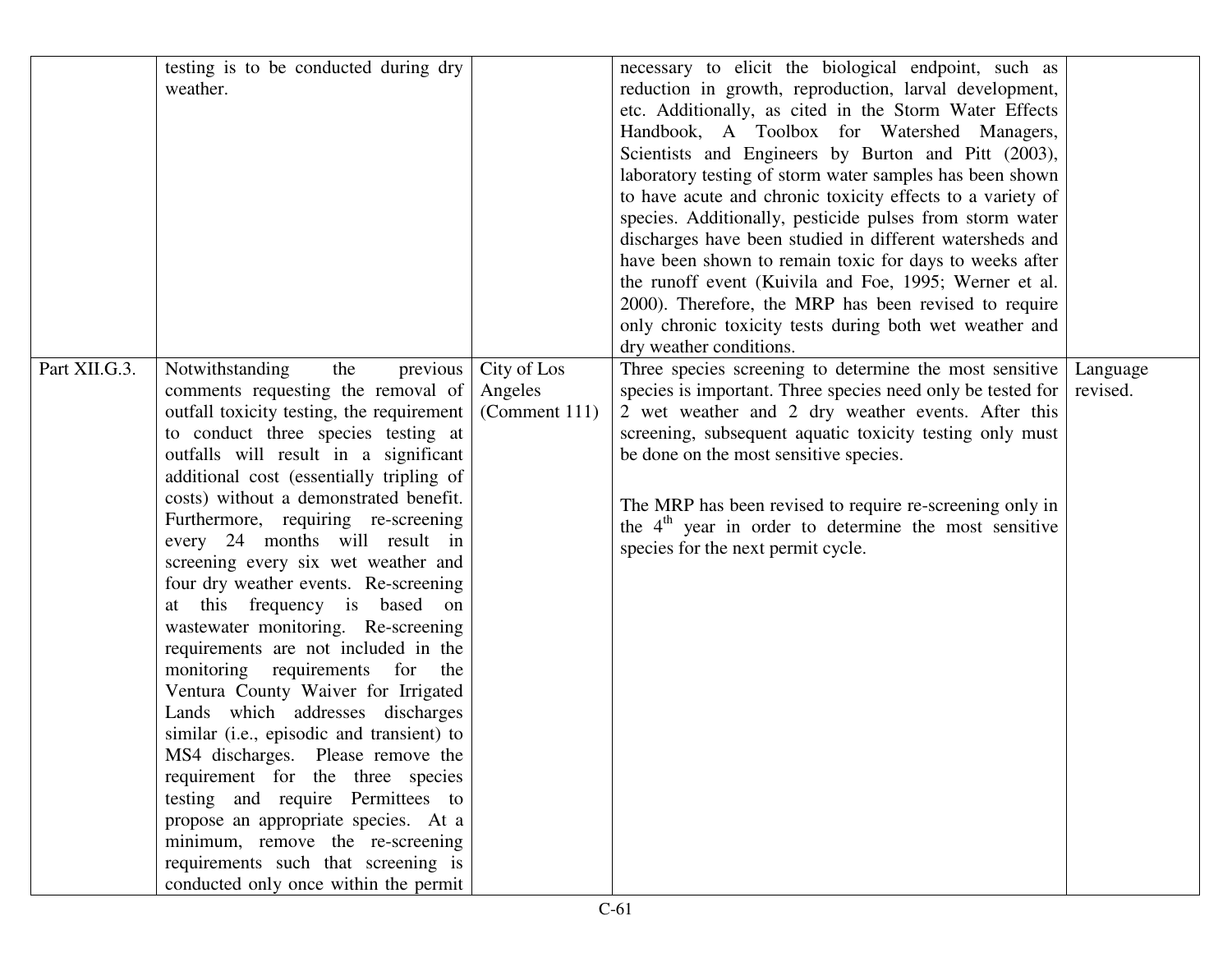|                            | term.                                                                                                                                                                                                                                                                                                                                                                                                                                                                                                                                                                                                                                                                                                                                                                                                          |                                         |                                                                                                                                                                                                                                                   |                      |
|----------------------------|----------------------------------------------------------------------------------------------------------------------------------------------------------------------------------------------------------------------------------------------------------------------------------------------------------------------------------------------------------------------------------------------------------------------------------------------------------------------------------------------------------------------------------------------------------------------------------------------------------------------------------------------------------------------------------------------------------------------------------------------------------------------------------------------------------------|-----------------------------------------|---------------------------------------------------------------------------------------------------------------------------------------------------------------------------------------------------------------------------------------------------|----------------------|
| Part<br>XII.G.3.a.viii     | See above comments regarding the<br>requirement for toxicity monitoring at<br>the outfall. Remove Part XII.G.3.a.viii.                                                                                                                                                                                                                                                                                                                                                                                                                                                                                                                                                                                                                                                                                         | City of Los<br>Angeles<br>(Comment 112) | The permit has been revised in order to explain the limited<br>scenarios under which outfall monitoring for toxicity shall<br>occur.                                                                                                              | Language<br>revised. |
| <b>TRE</b><br>Requirements | It is inappropriate to place was tewater<br>program elements such as the Toxicity<br>Reduction Evaluation (TRE) in an MS4<br>The MRP is focused on<br>permit.<br>identifying individual constituents that<br>are causing or contributing to receiving<br>impairments<br>water<br>such<br>that<br>information is available to develop and<br>implement<br>control<br>measures.<br>Requiring Permittees to implement a<br>TRE subverts the process by which<br>they will identify and address water<br>quality issues.<br>Please remove all<br>references to TREs.                                                                                                                                                                                                                                               | City of Los<br>Angeles<br>(Comment 114) | TIE/TREs are appropriate in any NPDES permit in order<br>to identify the toxicant(s) that are causing effects to<br>organisms living in receiving waters. The MRP has been<br>revised to explain under what circumstances these need to<br>occur. | Language<br>revised. |
| Part XII.G.4.              | It is unclear if this provision is<br>requiring Permittees<br>conduct<br>to<br>accelerated monitoring. If so, it is<br>inappropriate to place wastewater<br>program elements such as accelerated<br>monitoring into an MS4 permit. MS4<br>discharges are not the same as<br>wastewater plant effluent which<br>represents a continuous discharge of<br>typically consistent quality. Rather,<br>urban runoff is episodic in nature. The<br>current approach is appropriate for<br>wastewater discharges but not urban<br>runoff and they should be treated<br>differently. The more appropriate<br>approach for urban runoff is to identify<br>the cause of toxicity if observed to<br>an appropriate threshold<br>exceed<br>through<br>toxicity<br>identification<br>evaluations (TIEs). It is not to require | City of Los<br>Angeles<br>(Comment 115) | The MRP has been revised to explain the required follow-<br>up when toxicity is observed in receiving waters.                                                                                                                                     | Language<br>revised. |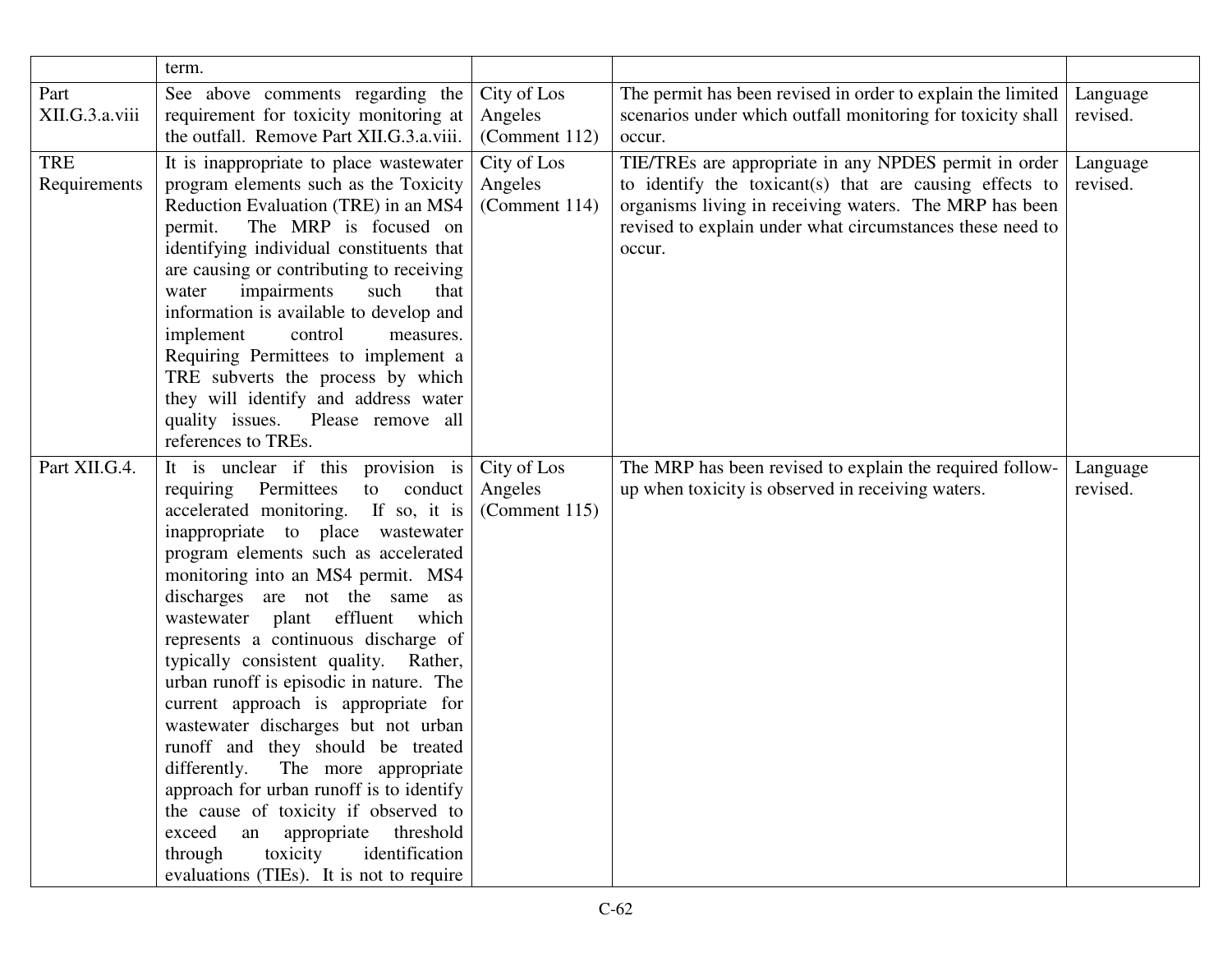|                                   | accelerated monitoring, particularly if<br>toxicity is observed during a wet<br>weather event.<br>Please remove all<br>references to<br>additional/accelerated                                                                                                                                                                                                                                                                                                                                                                                                                                                   |                                           |                                                                                                                                                                                                                                                                                            |                      |
|-----------------------------------|------------------------------------------------------------------------------------------------------------------------------------------------------------------------------------------------------------------------------------------------------------------------------------------------------------------------------------------------------------------------------------------------------------------------------------------------------------------------------------------------------------------------------------------------------------------------------------------------------------------|-------------------------------------------|--------------------------------------------------------------------------------------------------------------------------------------------------------------------------------------------------------------------------------------------------------------------------------------------|----------------------|
| Part XII.I.                       | toxicity testing.<br>The MS4 Permittees conduct a TIE<br>when sediment toxicity is observed as<br>required by Toxics TMDL (e.g.<br>Ballona Creek Estuary). TRE has been<br>traditionally required for toxicity of<br>effluent of POTWs. All of the BMPs<br>included in the implementation plans<br>discuss<br>the<br>adaptive<br>measures<br>implemented to reduce the toxics.<br>Subsequently TRE will be unnecessary<br>and will be a duplicative effort when<br>TIE is conducted. Recommend to<br>remove all provisions and requirements                                                                      | City of Los<br>Angeles<br>(Comment 116)   | The Board disagrees. TIE/TREs are appropriate in any<br>NPDES permit in order to identify the toxicant(s) that are<br>causing acute or chronic effects to organisms living in<br>receiving waters. The permit has been revised to explain<br>under what circumstances these need to occur. | Language<br>revised. |
| Toxicity<br>Monitoring            | for TRE workplan in this section.<br>Toxicity monitoring should be limited<br>to the receiving water only and not at<br>the outfalls. It's important to establish<br>whether if toxicity is an issue in the<br>receiving water before conducting<br>expensive monitoring at the outfalls.<br>Furthermore, recent Department of<br>Pesticide Regulations has severely<br>limited the use of pyrethroid based<br>pesticides, thus calling into question<br>the need for expensive toxicity<br>monitoring, especially at outfalls.<br>Finally, if a study is necessary, the<br>Regional Board should lead the study | City of La<br>Verne; City of<br>Inglewood | The MRP has been revised to explain the monitoring<br>requirements for toxicity in receiving waters and what<br>triggers outfall monitoring. Further, the requirement to<br>conduct a pyrethroid study has been eliminated.                                                                | Language<br>revised. |
| Aquatic<br>Toxicity<br>Monitoring | toxicity monitoring methods<br>The<br>required appear to be based on<br>wastewater treatment plant toxicity<br>testing requirements. The application<br>approach<br>of<br>is<br>a<br>wastewater                                                                                                                                                                                                                                                                                                                                                                                                                  | City of Los<br>Angeles                    | The procedures and methodologies for aquatic toxicity<br>monitoring and testing have been updated after<br>consultation with USEPA and are consistent with USEPA<br>guidance and State Board plans and policies addressing<br>toxicity.                                                    | Language<br>revised. |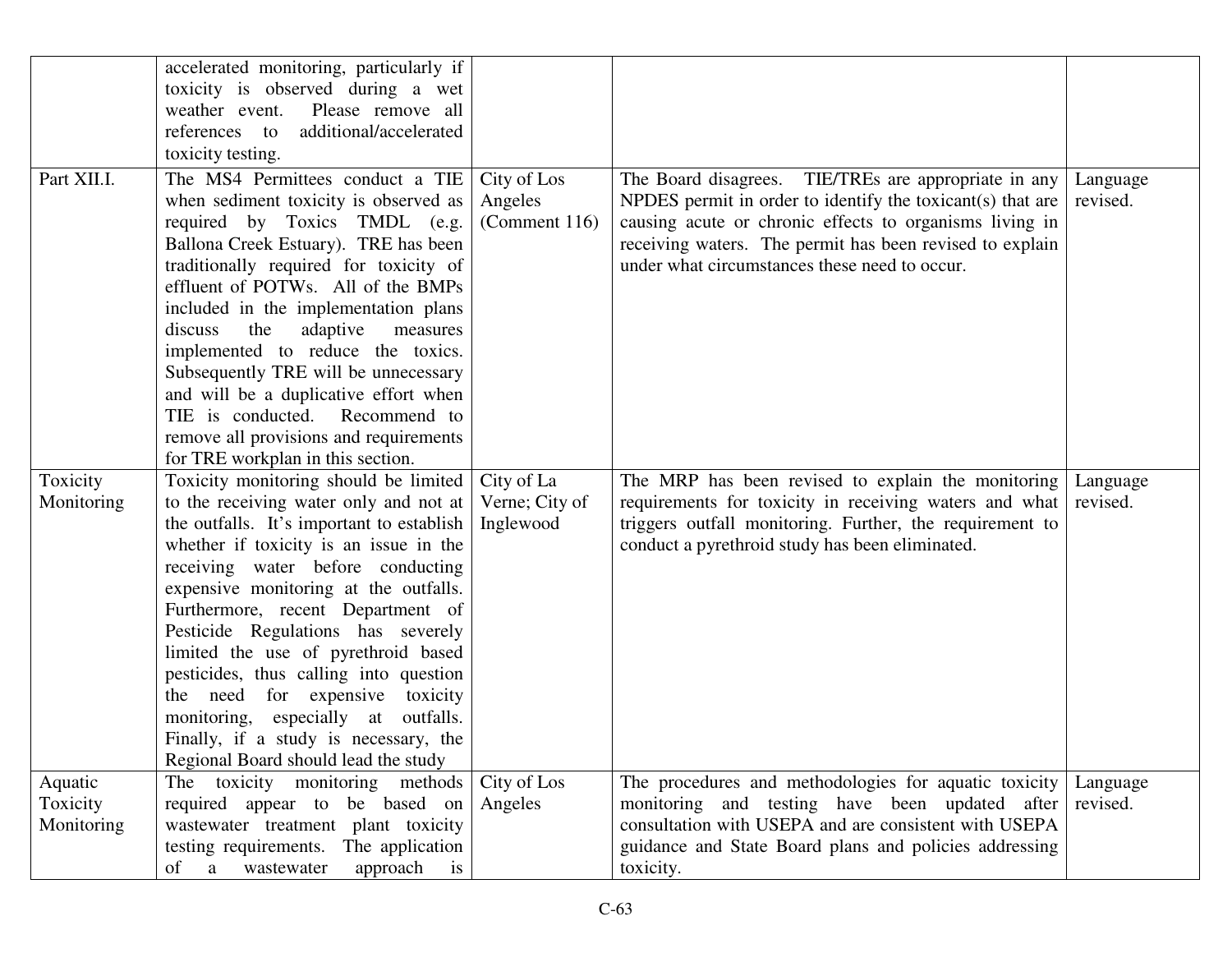|               | inappropriate for monitoring related to             |                |                                                             |               |
|---------------|-----------------------------------------------------|----------------|-------------------------------------------------------------|---------------|
|               | urban discharges and effects in                     |                |                                                             |               |
|               | receiving waters. Additionally, LA                  |                |                                                             |               |
|               | MS4 permits are the only MS4 permits                |                |                                                             |               |
|               | we are aware of that require outfall                |                |                                                             |               |
|               | toxicity monitoring and prescribe                   |                |                                                             |               |
|               | follow-up requirements<br>that<br>are               |                |                                                             |               |
|               | essentially the same as wastewater                  |                |                                                             |               |
|               | plants. This section should be revised              |                |                                                             |               |
|               | so that the approach is appropriate for             |                |                                                             |               |
|               | addressing MS4 issues.                              |                |                                                             |               |
| Toxicity      | KLI further concluded that the toxicity             | City of Signal | The toxicity requirements have been revised to focus on     | Language      |
| Monitoring    | monitoring requirements could have a                | Hill           | the receiving water and move to outfall monitoring under    | revised.      |
|               | large impact on costs because of the                |                | defined conditions. This will provide substantial cost      |               |
|               | large sample volumes required to allow              |                | reductions while providing a logical path to identification |               |
|               | both toxicity and chemistry monitoring.             |                | and remediation of sources of toxicity. TIE requirements    |               |
|               | They also questioned the capacity of                |                | still serve a purpose and are necessary to identify the     |               |
|               | bioassay laboratories in Southern                   |                | source of toxicity.                                         |               |
|               | California to handle the large volume               |                |                                                             |               |
|               | of samples.                                         |                |                                                             |               |
|               | In addition, KLI concluded that the                 |                |                                                             |               |
|               | toxicity<br>identification<br>present               |                |                                                             |               |
|               | evaluation (TIE) requirements would                 |                |                                                             |               |
|               | add substantial costs to the program                |                |                                                             |               |
|               | without providing useful information.               |                |                                                             |               |
|               | They indicated that TIEs have served a              |                |                                                             |               |
|               | purpose and will continue to play an                |                |                                                             |               |
|               | important role in the identification of             |                |                                                             |               |
|               | toxicants, but they argued that they                |                |                                                             |               |
|               | should be used judiciously. KLI further             |                |                                                             |               |
|               | suggested that simple measurements of               |                |                                                             |               |
|               | chemicals currently known to be of                  |                |                                                             |               |
|               | concern are normally sufficient to                  |                |                                                             |               |
|               | identify problems without the added                 |                |                                                             |               |
|               | expense of numerous TIEs                            |                |                                                             |               |
|               | <b>Standard Monitoring and Reporting Provisions</b> |                |                                                             |               |
| Parts XIV.I.1 | It is not reasonable to force Permittees            | LA Permit      | Any changes to the MRP would be conducted through an        | Change made   |
| & XIV.I.2     | changes<br>make<br>to<br>approved<br>to             | Group          | open and transparent process. The permit clearly states     | as indicated. |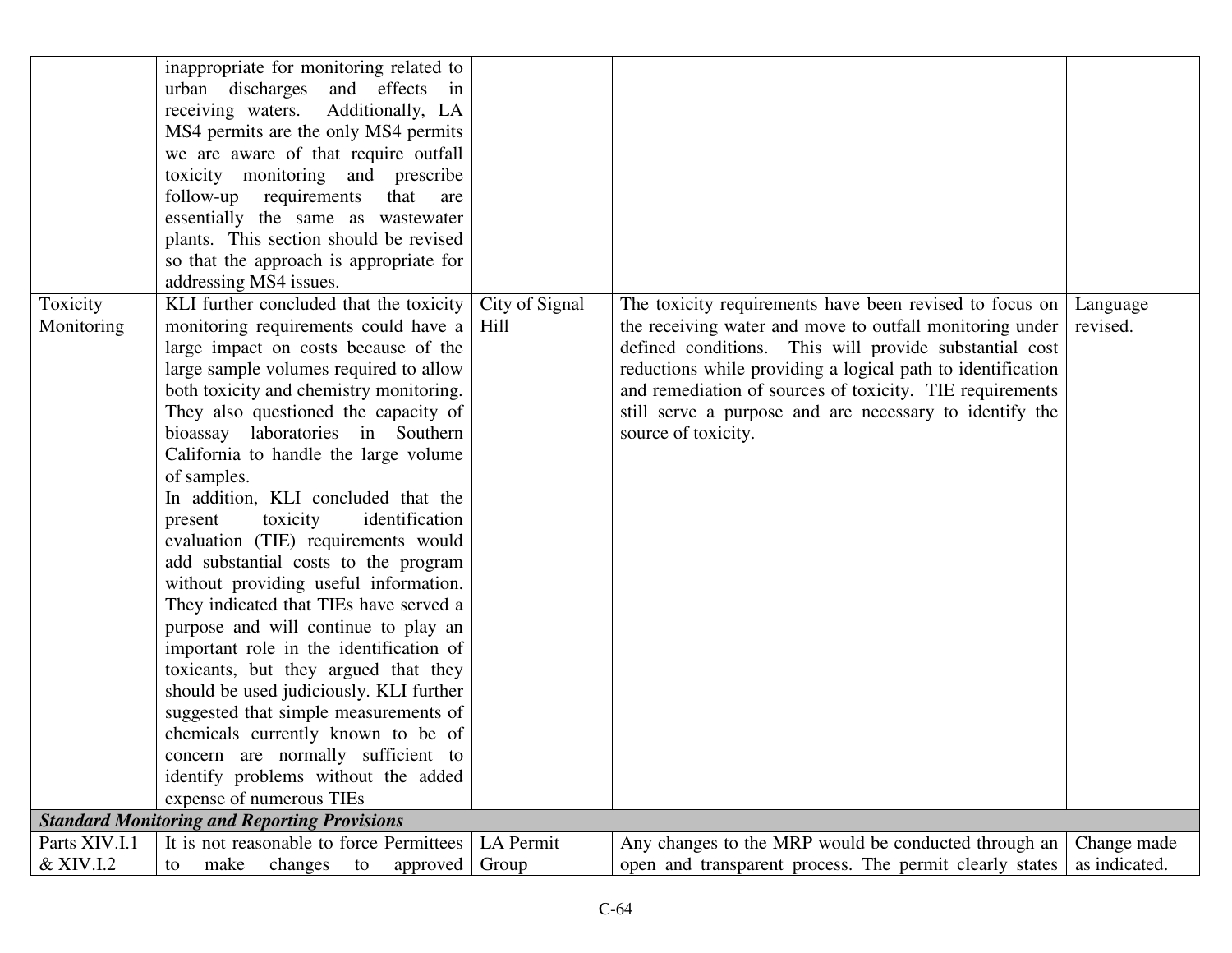|                        | Monitoring and Reporting Programs<br>based on the whim of an "interested"<br>party or "as deemed necessary by EO".<br>This provides unlimited power to<br>interested parties or EO. Recommend<br>these items be revised to include a<br>caveat that there would be no<br>additional costs or as approved by<br>Regional Board, to make those changes<br>open and transparent. | (Comment 37)                              | that any changes to the MRP must be consistent with 40<br>CFR section 122.41 and only made by the Board or the<br>Executive Officer after providing an opportunity for<br>public comment. Because the permit requires this process<br>before any changes to the MRP can be made, such<br>changes will not be based on a "whim" and neither the<br>Executive Officer or interested persons would have<br>unlimited power. Additionally, this provision provides<br>Permittees with the opportunity to request changes to the<br>MRP.                                                                                                                                                                                                                                 |                      |
|------------------------|-------------------------------------------------------------------------------------------------------------------------------------------------------------------------------------------------------------------------------------------------------------------------------------------------------------------------------------------------------------------------------|-------------------------------------------|---------------------------------------------------------------------------------------------------------------------------------------------------------------------------------------------------------------------------------------------------------------------------------------------------------------------------------------------------------------------------------------------------------------------------------------------------------------------------------------------------------------------------------------------------------------------------------------------------------------------------------------------------------------------------------------------------------------------------------------------------------------------|----------------------|
|                        |                                                                                                                                                                                                                                                                                                                                                                               |                                           | The Board generally has broad discretion to require<br>monitoring and reporting requirements to ensure<br>compliance with the permit. The Board may, however,<br>increase or decrease monitoring and reporting<br>requirements for good cause. A modification to<br>monitoring requirements may result in increased costs or<br>decreased costs. In addition, if the Executive Officer<br>makes changes to the MRP that a permittee or interested<br>person believes is technically or legally unsupported, Part<br>VI.A.6. provides an "appeal" process to the Regional<br>Water Board. Permittees and interested persons also have<br>the right to file a petition with the State Water Board<br>challenging any determinations made by the Executive<br>Officer. |                      |
| Part<br>XIV.A.b.1.     | This provision should state that, "This<br>period may be extended by request of<br>the Board Executive Officer or USEPA<br>at any time prior to the end of three<br>years."                                                                                                                                                                                                   | County of Los<br>Angeles<br>(Comment 166) | The language is consistent with 40 CFR section<br>$122.41(j)(2)$ .                                                                                                                                                                                                                                                                                                                                                                                                                                                                                                                                                                                                                                                                                                  | None                 |
| Parts XIV.L<br>& XIV.M | Data should be required for submittal<br>with annual reports. Requiring the<br>submittal of data between 30 and 90 (Comment 117)<br>days will not allow Permittees to<br>complete appropriate QA/QC of the<br>data and provide additional information<br>regarding the context of the data.<br>Please remove the<br>short<br>term                                             | City of Los<br>Angeles                    | The Board disagrees. Annual reports are summaries of<br>MS4 activities and monitoring. Providing all monitoring<br>data only in an annual report may allow too much time to<br>lapse in those instances where an exceedance of a<br>WQBEL, action level or a water quality objective is<br>found. Submittal of monitoring data earlier will allow<br>Permittees and the Regional Board to address water<br>quality issues as they arise, leading to higher compliance                                                                                                                                                                                                                                                                                               | Language<br>revised. |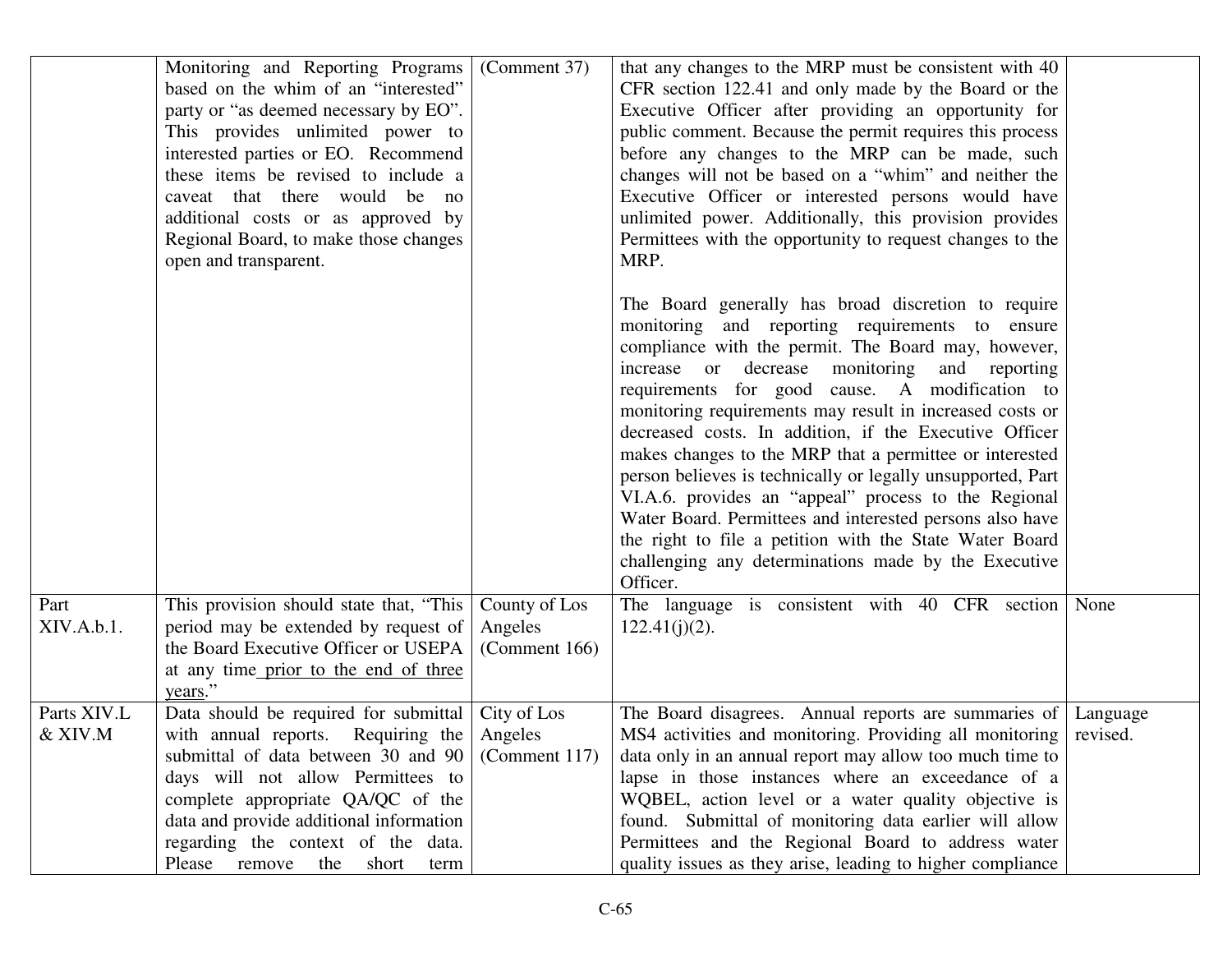|             | turnaround requirements and require all<br>data and supporting information be<br>submitted with the annual reports.                                                                                                                                                                                                                                                |                                           | rates and better water quality. This notwithstanding, the<br>permit has been revised to require semi-annual reporting<br>of data instead of the more frequent 30 to 90 day<br>reporting, including highlighting all exceedances of water<br>quality objectives. |                      |
|-------------|--------------------------------------------------------------------------------------------------------------------------------------------------------------------------------------------------------------------------------------------------------------------------------------------------------------------------------------------------------------------|-------------------------------------------|-----------------------------------------------------------------------------------------------------------------------------------------------------------------------------------------------------------------------------------------------------------------|----------------------|
| Part XIV.L. | The monitoring program required<br>under this Permit would generate a<br>very large amount of data including<br>receiving water, TMDL, and outfall<br>monitoring. To QA/QC, format, and<br>analyze such a large amount of<br>information is not feasible within 90<br>of<br>collection.<br>sample<br>days<br>Recommend increasing the time from<br>90 to 180 days. | County of Los<br>Angeles<br>(Comment 167) | The permit has been revised to require semi-annual<br>reporting of data, including highlighting all exceedances<br>of water quality objectives.                                                                                                                 | Language<br>revised. |
| Part XIV.M. | Within 30 days of the determination<br>and no later than 60 days after the<br>receipt of the monitoring data is not<br>sufficient time to do data analysis and<br>determination.<br>Recommend revising the language to<br>read:<br>"within<br>3090<br>days<br>the<br>of<br>determination and no later than 60120<br>days after receipt of the monitoring<br>data". | County of Los<br>Angeles<br>(Comment 168) | The permit has been revised to require semi-annual<br>reporting of data, including highlighting all exceedances<br>of water quality objectives.                                                                                                                 | Language<br>revised. |
| Part XIV.M. | Omit section M. as it is redundant to<br>section L.                                                                                                                                                                                                                                                                                                                | <b>LA Permit</b><br>Group<br>(Comment 38) | Sections L and M will be combined.                                                                                                                                                                                                                              | Language<br>revised. |
|             | <b>ANNUAL REPORT SUBMITTAL TIMELINES</b>                                                                                                                                                                                                                                                                                                                           |                                           |                                                                                                                                                                                                                                                                 |                      |
| Part XV     | As both the City and the Regional<br>Board are working to increase e-<br>submittals of materials please revise the<br>submittal requirements for the annual<br>report to be only via electronic.                                                                                                                                                                   | City of Los<br>Angeles<br>(Comment 118)   | The Order has been revised to allow only electronic<br>submittals for the annual report.                                                                                                                                                                        | Language<br>revised. |
|             | WATERSHED SUMMARY INFORMATION, ORGANIZATION AND CONTENT                                                                                                                                                                                                                                                                                                            |                                           |                                                                                                                                                                                                                                                                 |                      |
| Part XVII   | The permit requires the submittal of<br>watershed summary information in the                                                                                                                                                                                                                                                                                       | City of Los<br>Angeles                    | The Order already allows Permittees participating in a<br>WMP to submit the information in their draft WMP and                                                                                                                                                  | None                 |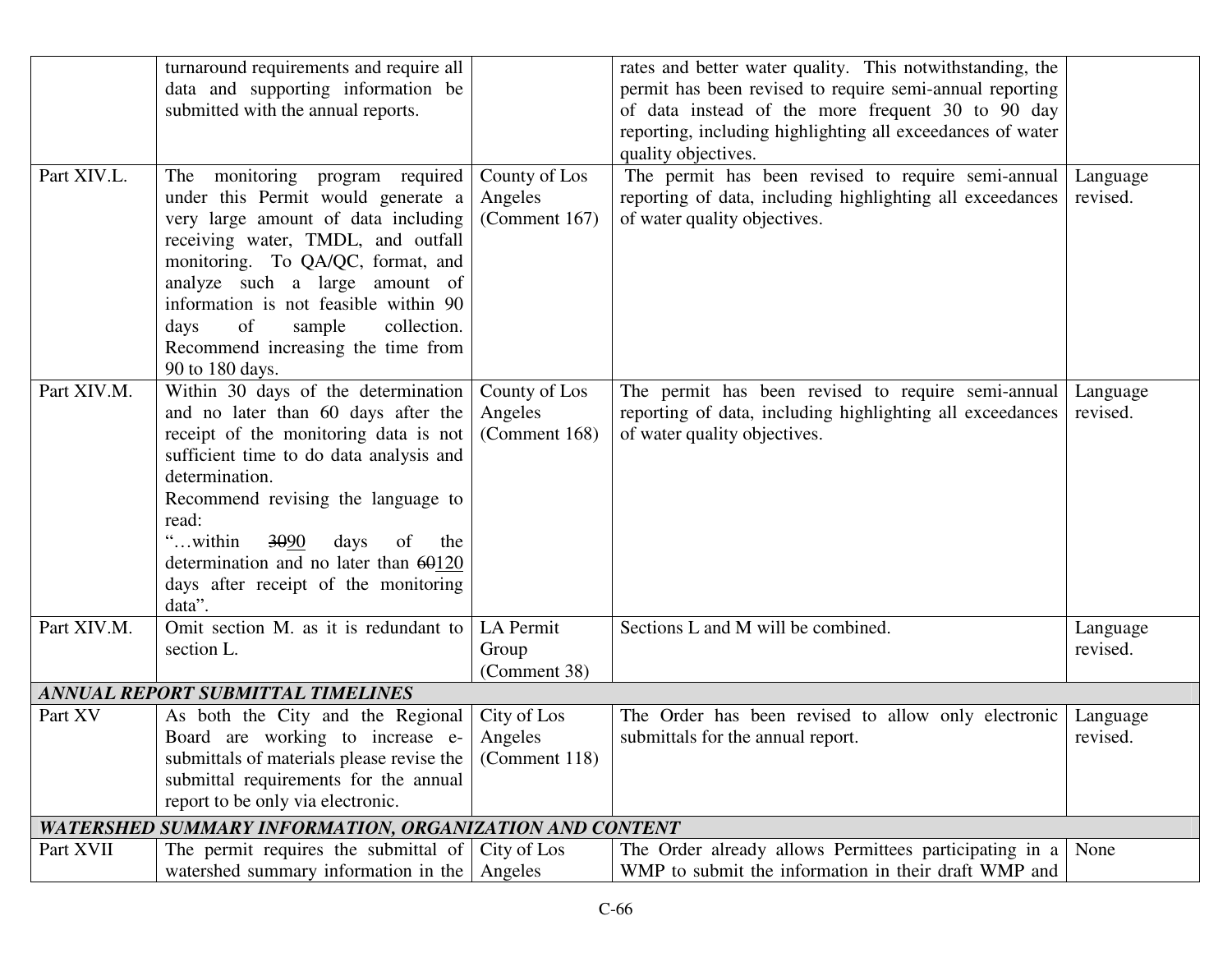|           | first year. However, Permittees will      | (Comment 119)  | any updates thereto in lieu of providing the information in  |                 |
|-----------|-------------------------------------------|----------------|--------------------------------------------------------------|-----------------|
|           | still be developing the requested         |                | Years 1, 3, and 5.                                           |                 |
|           | information as part of the WMP.           |                |                                                              |                 |
|           | Rather than providing the requested       |                |                                                              |                 |
|           | information in year one as part of the    |                |                                                              |                 |
|           | annual report, it would be more           |                |                                                              |                 |
|           | efficient for Permittees that are         |                |                                                              |                 |
|           | participating in a WMP to submit the      |                |                                                              |                 |
|           | same information as part of the WMP       |                |                                                              |                 |
|           | submittal and then every odd year         |                |                                                              |                 |
|           | thereafter. Permittees that are not       |                |                                                              |                 |
|           | participating in a WMP could still be     |                |                                                              |                 |
|           | required to submit the information in     |                |                                                              |                 |
|           | year 1.                                   |                |                                                              |                 |
| Watershed | Section XVII Watershed Summary            | City of Malibu | The Order reads at Section XVIIA.1.a;                        | None            |
| Summary   | Information                               |                |                                                              |                 |
|           | The requested information shall be        |                | "The following information shall be included for each        |                 |
|           | provided for each watershed within the    |                | Watershed Management Area within the Permittee(s)            |                 |
|           | permittees jurisdiction. Please clarify   |                | jurisdiction, where not included in a WMPP."                 |                 |
|           | "watershed." Is this meant to be          |                |                                                              |                 |
|           | Watershed Management Area or              |                |                                                              |                 |
|           | subwatershed HUC-12?                      |                |                                                              |                 |
|           | <b>Annual Assessment and Reporting</b>    |                |                                                              |                 |
| Aquatic   | Omit requirements XVIII.A.5.b. &          | LA Permit      | The MS4 is regional in nature and its discharges can         | Revisions to    |
| Toxicity  | Regional monitoring<br>XVIII.A.5.c        | Group          | affect water quality region-wide. Regarding the Southern     | Attachment E    |
|           | should be done by County, State and       | (Comment 39)   | California Stormwater Monitoring Coalition Watershed         | to eliminate    |
|           | Federal agencies that have jurisdiction   |                | Monitoring Program requirements, the objective of the        | requirement to  |
|           | over pollutants of concern. It is a waste |                | Federal Clean Water Act is to restore and maintain the       | conduct a       |
|           | of municipal resources to have 85         |                | chemical, physical, and biological integrity of the Nation's | pyrethroid      |
|           | Permittees all perform aquatic toxicity   |                | waters (CWA section $101(a)$ ). The requirement for          | regional study. |
|           | regional studies. This imposing of        |                | Permittees to assess biological impacts of MS4 discharges    |                 |
|           | State responsibilities beyond Federal     |                | on receiving waters is consistent with this objective.       |                 |
|           | requirements on local municipal           |                | Biological assessment of receiving waters is necessary to    |                 |
|           | governments is an unfunded mandate.       |                | evaluate cumulative effects of multiple pollutants           |                 |
|           | Please provide legal justification for    |                | discharged from the MS4. The permit proposes regional        |                 |
|           | this transfer of jurisdiction.            |                | monitoring to allow Permittees to coordinate resources       |                 |
|           |                                           |                | and reduce costs. However, the pyrethroid regional study     |                 |
|           |                                           |                | requirement has been eliminated.                             |                 |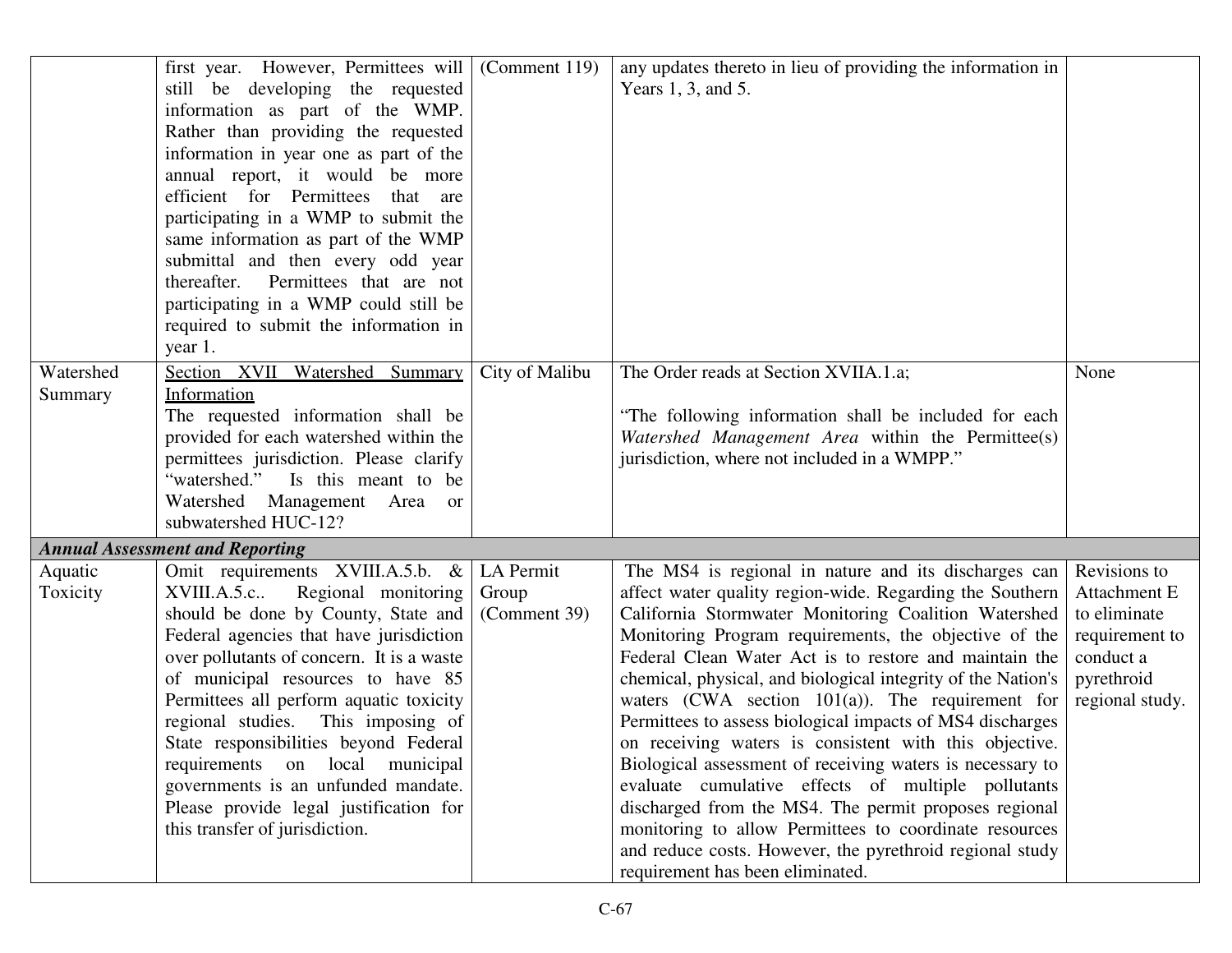|                                                          |                                                                                                                                                                                                                                                                                                                                                                                                                                                                                                                                                                                                                                                                                                                           |                               | This provision is required and/or authorized by federal<br>law. (CWA section 308(a); 40 CFR sections<br>$122.26(d)(2)(i)(F)$ and $(d)(2)(iii)(D)$ , $122.41(h)$ , (j)-(l),<br>122.42(c), 122.44(i), and 122.48.) The Board has<br>determined that this provision is necessary to determine<br>compliance with the conditions of this permit and to<br>determine the impacts of the permittees' discharges on<br>receiving waters. Therefore, this requirement is not an<br>unfunded state mandate. |                      |
|----------------------------------------------------------|---------------------------------------------------------------------------------------------------------------------------------------------------------------------------------------------------------------------------------------------------------------------------------------------------------------------------------------------------------------------------------------------------------------------------------------------------------------------------------------------------------------------------------------------------------------------------------------------------------------------------------------------------------------------------------------------------------------------------|-------------------------------|----------------------------------------------------------------------------------------------------------------------------------------------------------------------------------------------------------------------------------------------------------------------------------------------------------------------------------------------------------------------------------------------------------------------------------------------------------------------------------------------------|----------------------|
| Estimated<br><b>Baseline</b><br>Percent of<br><b>EIA</b> | XVII.A.3.b. & XVIII.A.1.a. -<br>The purpose for these requirements is<br>not clear and the burden is substantial.<br>The requirement to determine the EIA<br>baseline and the cumulative change in<br>EIA would be extremely difficult due<br>to the large and highly dense urban area<br>within Los Angeles County.<br>Recommendation<br>Delete these requirements.                                                                                                                                                                                                                                                                                                                                                      | County of Los<br>Angeles      | The connection between EIA and receiving water quality<br>has been noted in many studies. Runoff volumes are<br>directly impacted by changes in EIA and are an important<br>metric that warrants reporting. The estimated Total<br>Impervious Area may be reported in lieu of EIA.                                                                                                                                                                                                                 | Language<br>revised. |
| Rain Gauge<br>Data<br>Availability                       | XVIII.A.2.a. - LACDPW maintains<br>148 manually observed non-mechanical<br>(Standard) rain gages and 126 ALERT<br>(Automatic Local Evaluation in Real<br>Time)/Automatic rain gages. Only the<br>ALERT gauges can provide the<br>precipitation data being requested by<br>the Board. However, the ALERT<br>gages are not considered official or<br>final rainfall data, can be prone to<br>transmission errors, and there is no<br>guarantee of accuracy of the data<br>provided. It should also be noted that it<br>is not the LACDPW's mission or<br>mandate to collect and provide rainfall<br>data to other public agencies or to the<br>public. Including such a requirement in<br>the Permit in effect requires the | <b>LACFCD</b><br>(Comment 43) | The language has been revised to indicate that Permittees<br>may obtain the precipitation data from the Los Angeles<br>County DPW.                                                                                                                                                                                                                                                                                                                                                                 | Language<br>revised. |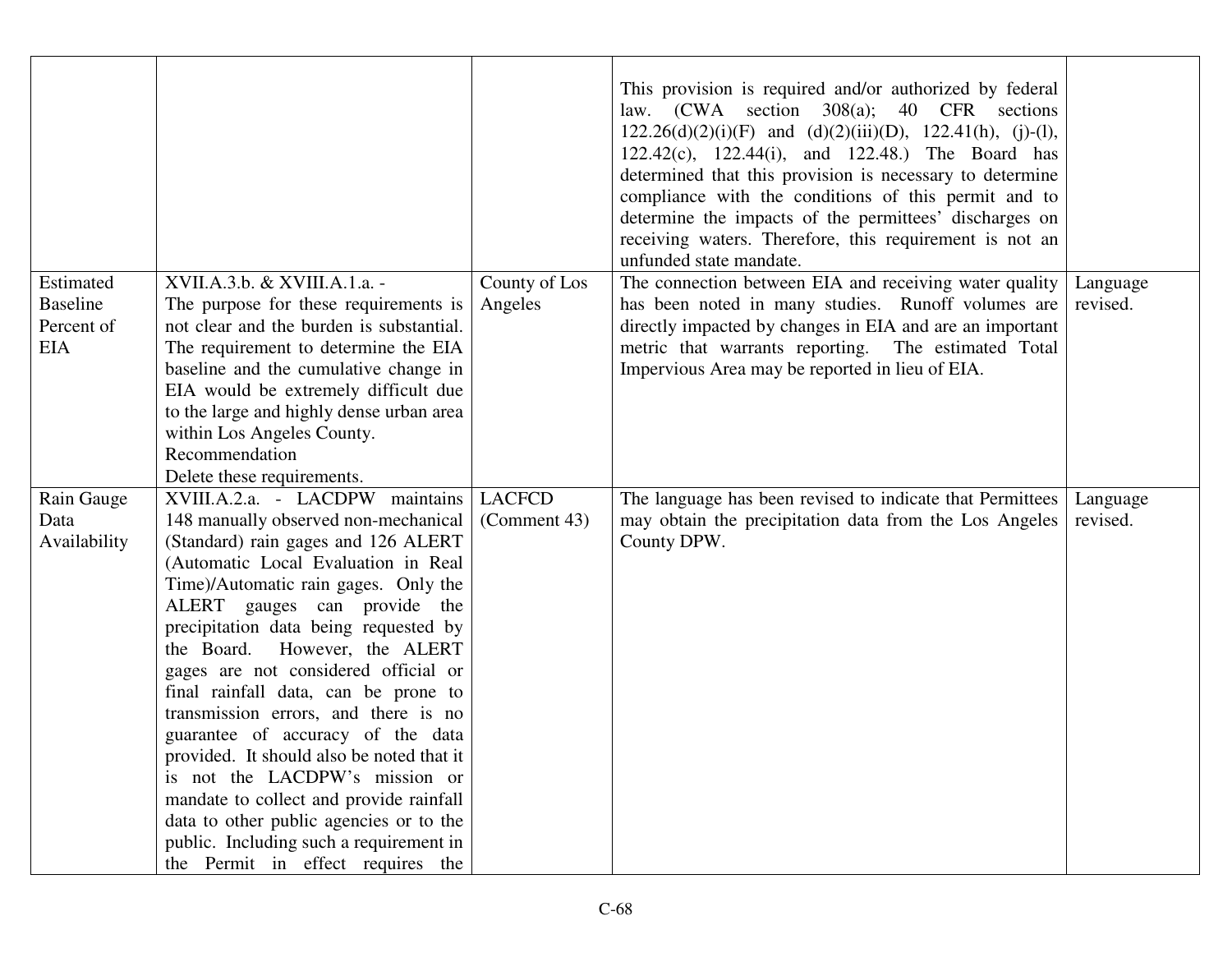|                    | LACDPW to do so. In the event of          |               |                                                            |      |
|--------------------|-------------------------------------------|---------------|------------------------------------------------------------|------|
|                    | diminished fiscal resources, the number   |               |                                                            |      |
|                    | of locations monitoring by ALERT          |               |                                                            |      |
|                    | gauges may be reduced. The language       |               |                                                            |      |
|                    | should<br>revised<br>be<br>follows:<br>as |               |                                                            |      |
|                    | "Precipitation data shall be obtained     |               |                                                            |      |
|                    | may be requested from Los Angeles         |               |                                                            |      |
|                    | County Department of Public Works."       |               |                                                            |      |
| Effectiveness      | $XVIII.A.2.a.$ and $XVIII.A.2.b$ - The    | County of Los | While the Board agrees that inches/24 hours alone is not a | None |
| Assessment of      | MRP requires a rainfall summary that      | Angeles       | volumetric measurement, inches/24 hours over a drainage    |      |
| <b>Storm Water</b> | includes the highest "volume" event       |               | area does translate to a volumetric measurement. The       |      |
| Control            | expressed in inches/24hrs. Inches of      |               | language is adequate as-is.                                |      |
| Measures           | rainfall in a 24-hr period is not a       |               |                                                            |      |
|                    | "volume". Also, a watershed with high     |               |                                                            |      |
|                    | imperviousness can generate higher        |               |                                                            |      |
|                    | "runoff volumes" with lower "rainfall     |               |                                                            |      |
|                    | precipitation" than a watershed with      |               |                                                            |      |
|                    | low imperviousness<br>and<br>higher       |               |                                                            |      |
|                    | "rainfall precipitation".                 |               |                                                            |      |
|                    | Recommendation                            |               |                                                            |      |
|                    | Since it refers to a Rainfall Summary,    |               |                                                            |      |
|                    | revise to "event with the highest         |               |                                                            |      |
|                    | precipitation (inches/24hrs)."            |               |                                                            |      |
| Attachment E,      | Part XVIII.A.2.d requires the following   | City of Los   | A natural drainage system is a drainage system that has    | None |
| XVIII.A.2.d,       | "For natural drainage systems, develop    | Angeles       | not been improved (e.g., channelized or armored). The      |      |
| Effectiveness      | a reference watershed flow duration       | (Comment 120) | clearing or dredging of a natural drainage system does not |      |
| Assessment of      | curve and compare it to a flow duration   |               | cause the system to be classified as an improved drainage  |      |
| Stormwater         | curve for the subwatershed under          |               | system. The Southern California Coastal Water Research     |      |
| Controls           | current conditions." This requirement     |               | Project has identified several natural watersheds in the   |      |
|                    | is not appropriate for the City of Los    |               | Los Angeles Region that may serve as a reference           |      |
|                    | Angeles, since only a very small part of  |               | watershed. The reference subwatershed does not need to     |      |
|                    | the City drains into a natural drainage   |               | within<br>the Permittee's jurisdiction.<br>(See<br>be      |      |
|                    | system and no reference subwatershed      |               | Hydromodification Assessment and Management in             |      |
|                    | may be found since Los Angeles is         |               | California, Technical Report 667 - April 2012, Eric D.     |      |
|                    | substantially developed. The City of      |               | Stein, Felicia Federico, Derek B. Booth, Brian P. Bledsoe, |      |
|                    | Los Angeles would<br>accept in            |               | Chris Bowles, Zan Rubin, G. Mathias Kondolf, and           |      |
|                    | participating for a limited comparison    |               | Ashmita Sengupta.) Additionally, Permittees<br>are         |      |
|                    | study with other municipalities.          |               | encouraged to address this requirement cooperatively on a  |      |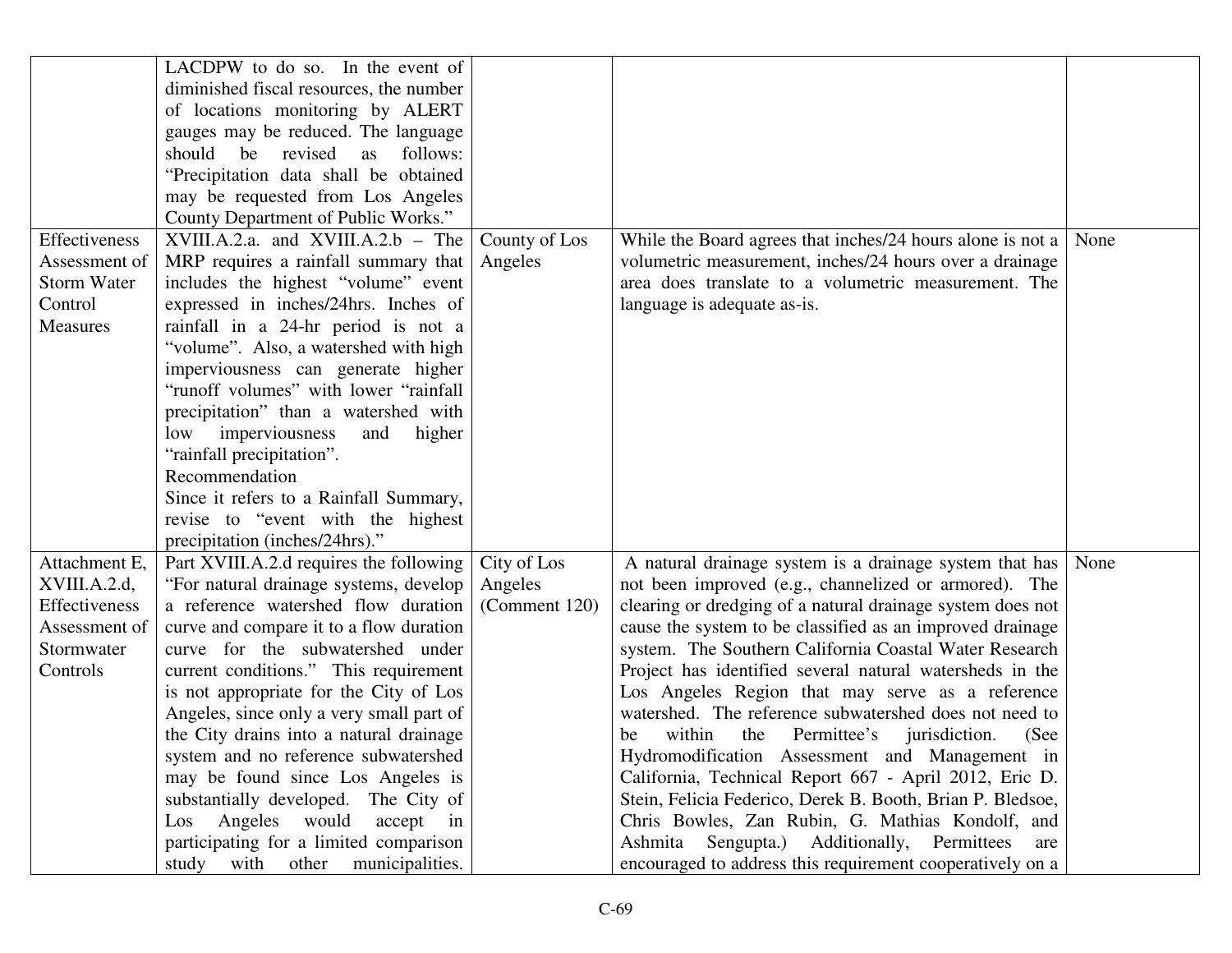|                                                                                          | However we believe this condition will<br>be applicable for permittees that<br>Permittees that have significant areas                                                                                                                                                                                                                                                                                                                                                                            |                                    | watershed basis. However, if this is wholly inapplicable<br>to a Permittee, because a Permittee does not have any area<br>within a natural drainage system, the Permittee may                                                                                                                                                                                                                                             |                      |
|------------------------------------------------------------------------------------------|--------------------------------------------------------------------------------------------------------------------------------------------------------------------------------------------------------------------------------------------------------------------------------------------------------------------------------------------------------------------------------------------------------------------------------------------------------------------------------------------------|------------------------------------|---------------------------------------------------------------------------------------------------------------------------------------------------------------------------------------------------------------------------------------------------------------------------------------------------------------------------------------------------------------------------------------------------------------------------|----------------------|
|                                                                                          | that drain to natural drainage systems.                                                                                                                                                                                                                                                                                                                                                                                                                                                          |                                    | indicate so in its annual report.                                                                                                                                                                                                                                                                                                                                                                                         |                      |
| Reference<br>Watershed<br>Flow<br>Duration<br>Curve for<br>Natural<br>Drainage<br>System | XVIII.A.2.d - Stream gage information<br>is necessary to develop a flow duration<br>curve. Stream gauge information is<br>limited to specific locations and is not<br>available for all streams.<br>Recommendation<br>Revise as follows:<br>"For natural"<br>drainage systems, develop a reference<br>watershed flow duration curve and<br>compare it to a flow duration curve for<br>subwatershed<br>under<br>the<br>current<br>conditions, provided stream gauge<br>information is available." | County of Los<br>Angeles           | For hydromodification control, flow information for<br>natural drainage systems is crucial. Where necessary, a<br>stream gauge may be installed.                                                                                                                                                                                                                                                                          | None                 |
| Identifying<br>Exceedances                                                               | XVIII.A.5.a - The reporting threshold<br>should be set higher than a single<br>exceedance (e.g., 3 exceedances in a<br>row) to focus on persistent issues, not<br>one time occurrences.                                                                                                                                                                                                                                                                                                          | County of Los<br>Angeles           | All exceedences should be identified in the semi-annual<br>transmittal of monitoring results and in the annual reports.                                                                                                                                                                                                                                                                                                   | None                 |
| Annual<br>Assessment<br>and Reporting                                                    | Section XVIII Annual Assessment<br>Reporting<br>requirement<br>Does this<br>apply<br>to<br>Watershed<br>Management<br>Area<br><b>or</b><br>subwatershed HUC-12?                                                                                                                                                                                                                                                                                                                                  | City of Malibu                     | The Order requires that the information in Part XVIII be<br>provided for each watershed management area within a<br>Permittee's jurisdiction. Where it is valuable to present<br>this information by HUC-12 drainage area, Permittees are<br>encouraged to do so.                                                                                                                                                         | None                 |
| <b>TMDL Reporting</b>                                                                    |                                                                                                                                                                                                                                                                                                                                                                                                                                                                                                  |                                    |                                                                                                                                                                                                                                                                                                                                                                                                                           |                      |
| Part XIX.B.                                                                              | Only include schedules for IMP and<br>CIMP for USEPA established TMDLs<br>and revise those schedules to be 9<br>months for IMP and 24 months for<br>CIMP.<br>Having due dates for<br>Monitoring and Reporting plans for<br>IMP and CIMP past the due date<br>established by the TMDL creates<br>confusion.                                                                                                                                                                                       | LA Permit<br>Group<br>(Comment 40) | The permit allows the Permittees the flexibility to submit<br>an IMP or CIMP, in lieu of a TMDL specific monitoring<br>and reporting plan, which is the rationale for including the<br>original TMDL deadlines and the deadlines for the IMP<br>and CIMP which must be adhered to. The submittal<br>schedules have been revised to align with the submittal<br>dates for a Watershed Management Program, or 12<br>months. | Language<br>revised. |
| <b>TMDL</b>                                                                              | Section Monitoring & Reporting Santa   City of Malibu                                                                                                                                                                                                                                                                                                                                                                                                                                            |                                    | The USEPA established TMDL contains wasteload None                                                                                                                                                                                                                                                                                                                                                                        |                      |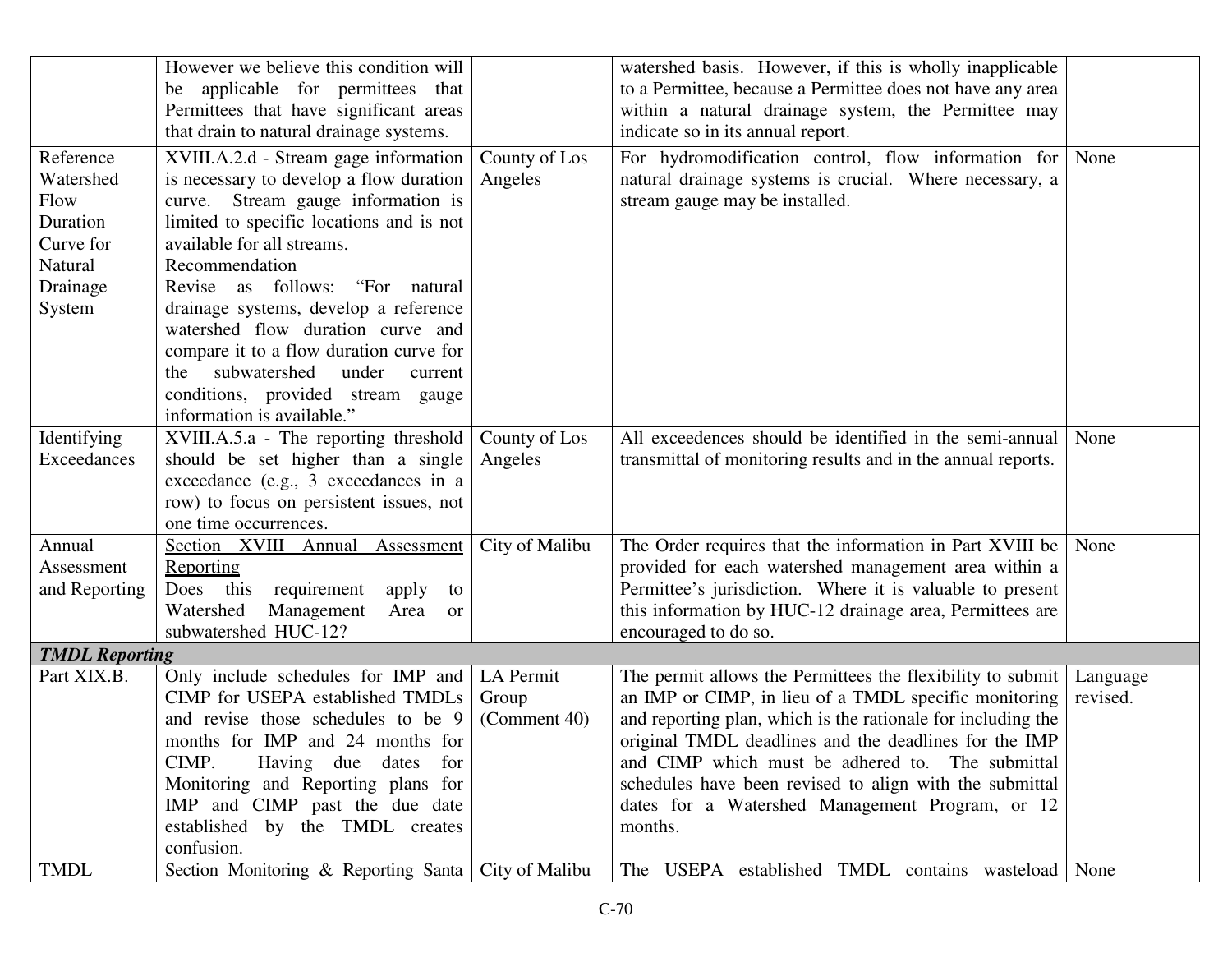|              | of those listings which formed the<br>basis for the TMDL should have been | must conduct monitoring sufficient to determine<br>compliance with permit provisions; therefore, monitoring |
|--------------|---------------------------------------------------------------------------|-------------------------------------------------------------------------------------------------------------|
|              | considered only after applying the                                        | of DDT and PCBs is necessary. If monitoring during the                                                      |
|              | current listing policy. Furthermore, a                                    | first two years indicates non-detectable levels of DDT and                                                  |
|              | load based TMDL is ineffective for                                        | PCBs in MS4 discharges, Permittees may request a                                                            |
|              | these beaches when the manufacture                                        | modification to the MRP to reduce the monitoring                                                            |
|              | of PCBs is prohibited and federal EPA                                     | frequency for these constituents.                                                                           |
|              | is considering further regulatory                                         |                                                                                                             |
|              | actions to control the release of PCBs.                                   |                                                                                                             |
|              | the sources or discharges of these                                        |                                                                                                             |
|              | contaminants<br>seem<br>to<br>have                                        |                                                                                                             |
|              | dissipated and enforcing this TMDL                                        |                                                                                                             |
|              | upon agencies that had no evidence of                                     |                                                                                                             |
|              | causing or contributing to the water                                      |                                                                                                             |
|              | quality impairment is unjustified.                                        |                                                                                                             |
|              | Further, agencies not associated with                                     |                                                                                                             |
|              | the original discharge should not be                                      |                                                                                                             |
|              | held accountable for mitigation. The                                      |                                                                                                             |
|              | City of Malibu has no wastewater                                          |                                                                                                             |
|              | treatment plant outfall to discharge                                      |                                                                                                             |
|              | these pollutants and is certainly remote                                  |                                                                                                             |
|              | from point of discharge. It is troubling                                  |                                                                                                             |
|              | that this listing and TMDL exist based                                    |                                                                                                             |
|              | on a past Integrated Report placeholder                                   |                                                                                                             |
|              | with one LOE, but none of the data or                                     |                                                                                                             |
|              | information is available in the State's                                   |                                                                                                             |
|              | database. Review of the samples                                           |                                                                                                             |
|              | showed that none of the samples                                           |                                                                                                             |
|              | analyzed had detected any Chlorinated                                     |                                                                                                             |
|              | and Organophosphorous Pesticides,                                         |                                                                                                             |
|              | using EPA standard method 625, which                                      |                                                                                                             |
|              | includes analysis of DDT and PCB.                                         |                                                                                                             |
|              | The City, therefore, requests that                                        |                                                                                                             |
|              | additional monitoring and reporting                                       |                                                                                                             |
|              | requirements for DDT and PCB be                                           |                                                                                                             |
|              | removed.                                                                  |                                                                                                             |
| <b>SMBBB</b> | The shoreline monitoring provisions of South Bay                          | Permittees may propose changes to shoreline monitoring   None                                               |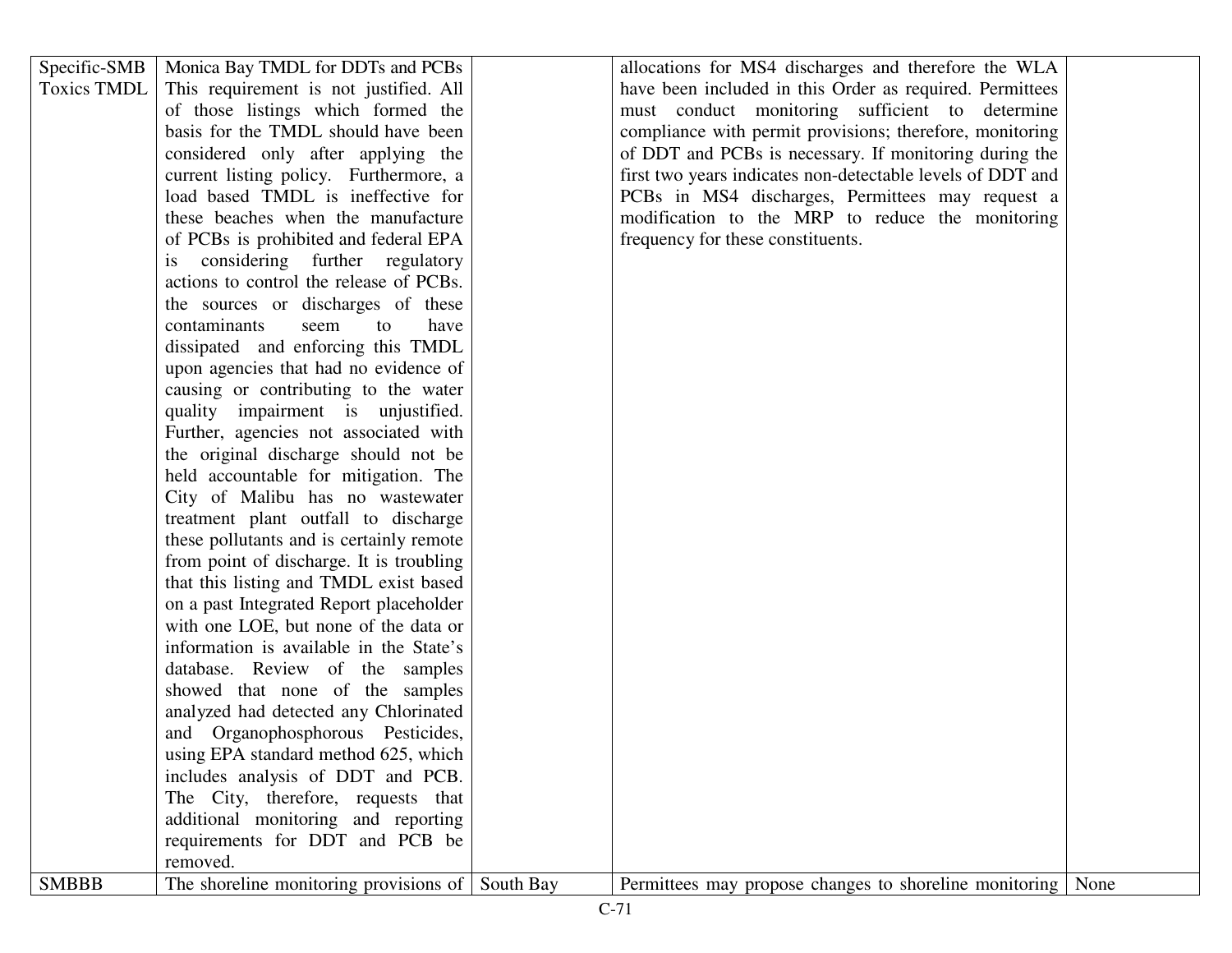| <b>TMDL</b>  | CI-6948 should be removed from the                                         | Cities         | in an IMP or CIMP. Until approval of the IMP and/or                                                                  |          |
|--------------|----------------------------------------------------------------------------|----------------|----------------------------------------------------------------------------------------------------------------------|----------|
|              | new permit monitoring program. At a                                        |                | CIMP, the monitoring requirements pursuant to Order 01-                                                              |          |
|              | minimum paragraph D.1.b should be<br>removed and paragraph D.1.e.1 should  |                | 182 remain in effect.                                                                                                |          |
|              | be modified to remove stations S13                                         |                |                                                                                                                      |          |
|              | $(SMB-5-1)$ , S14 $(SMB-5-3)$<br>S <sub>15</sub>                           |                |                                                                                                                      |          |
|              | (SMB-5-5), S17 (SMB-6-5) and S18                                           |                |                                                                                                                      |          |
|              | $(SMB-6-6)$ .                                                              |                |                                                                                                                      |          |
|              |                                                                            |                |                                                                                                                      |          |
|              | The following is proposed wording                                          |                |                                                                                                                      |          |
|              | modification to Attachment E, Section                                      |                |                                                                                                                      |          |
|              | <b>IV.C.7:</b>                                                             |                |                                                                                                                      |          |
|              | "7. Monitoring requirements pursuant                                       |                |                                                                                                                      |          |
|              | to Order No. 01-182, except Section                                        |                |                                                                                                                      |          |
|              | D.1.b is removed and Section D.1.e.1 is                                    |                |                                                                                                                      |          |
|              | modified to removed sites S13, S14,                                        |                |                                                                                                                      |          |
|              | S15, S17 and S18 of the Monitoring                                         |                |                                                                                                                      |          |
|              | and Reporting Program - CI-6948, shall                                     |                |                                                                                                                      |          |
|              | remain in effect until the Executive                                       |                |                                                                                                                      |          |
|              | Officer of the Regional Water Board                                        |                |                                                                                                                      |          |
|              | approves a Permittee(s) IMP and/or<br>$CIMP$ plan(s)                       |                |                                                                                                                      |          |
| <b>Costs</b> |                                                                            |                |                                                                                                                      |          |
| Costs        | KLI concluded that the proposed                                            | City of Signal | The MRP has been revised to allow Permittees additional                                                              | Language |
|              | monitoring in Attachment E to the draft                                    | Hill           | flexibility to develop a customized monitoring program in                                                            | revised. |
|              | order would<br>drastically<br>increase                                     |                | conjunction with a Watershed Management Program that                                                                 |          |
|              | monitoring costs, largely because of the                                   |                | includes the core elements as identified in the MRP and                                                              |          |
|              | proposed wet-weather stormwater<br>outfall monitoring and toxicity testing |                | complies with the 5 core objectives. This allows the<br>Permittees the flexibility to create the most cost effective |          |
|              | requirements.<br>Because<br>of<br>the                                      |                | monitoring program. Additionally, the MRP has been                                                                   |          |
|              | requirement to monitor at least one                                        |                | revised to remove requirements for routine outfall toxicity                                                          |          |
|              | outfall<br>subwatershed<br>major<br>per                                    |                | monitoring, and instead includes a stepwise process of                                                               |          |
|              | drainage area within a Permittee's                                         |                | first monitoring for toxicity in the receiving water, then                                                           |          |
|              | jurisdiction, the total number of outfalls                                 |                | conducting a TIE where significant toxicity is observed,                                                             |          |
|              | monitored could be 200 or more. If the                                     |                | and finally monitoring for the toxicants identified in the                                                           |          |
|              | equipment purchase, installation, and                                      |                | TIE in the outfall discharge. Finally, the requirement to                                                            |          |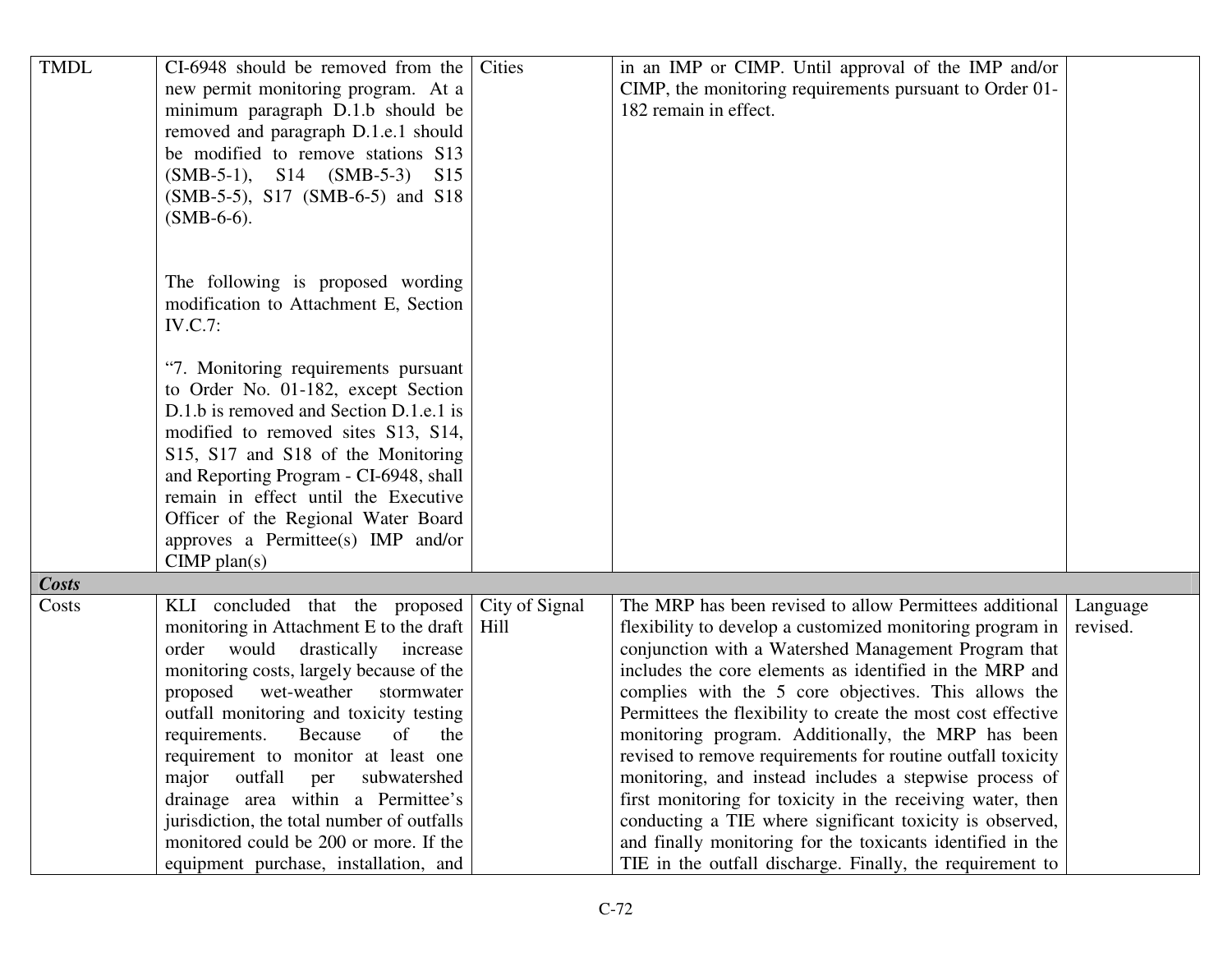|      | operation of auto-sampler at 200 sites<br>were to cost an average of \$75,000<br>each, there could be a first year cost of<br>\$15 million for outfall monitoring. If<br>each site were to cost \$100,000, the<br>total cost to establish the stormwater<br>outfall-based monitoring element of the<br>monitoring program could be \$20<br>million                                                                                                                                                                                                                                                                                                                                                                                                                                                                                                                                                                                                                                            |                        | conduct a pyrethroid regional study has been eliminated.                                                                                                                                                                                                                                                                                                                                                                                                                                                                                                                                                                                                                                                                                                       |                                                                                                                        |
|------|-----------------------------------------------------------------------------------------------------------------------------------------------------------------------------------------------------------------------------------------------------------------------------------------------------------------------------------------------------------------------------------------------------------------------------------------------------------------------------------------------------------------------------------------------------------------------------------------------------------------------------------------------------------------------------------------------------------------------------------------------------------------------------------------------------------------------------------------------------------------------------------------------------------------------------------------------------------------------------------------------|------------------------|----------------------------------------------------------------------------------------------------------------------------------------------------------------------------------------------------------------------------------------------------------------------------------------------------------------------------------------------------------------------------------------------------------------------------------------------------------------------------------------------------------------------------------------------------------------------------------------------------------------------------------------------------------------------------------------------------------------------------------------------------------------|------------------------------------------------------------------------------------------------------------------------|
| Cost | KLI concluded that continuing and<br>expanding on the current approach<br>will tremendously inflate the costs<br>of monitoring without substantially<br>increasing the likelihood of making<br>measurable progress of meeting the<br>Clean Water Act goals of "fishable"<br>swimmable<br>waters."<br>and<br>Specifically, KLI recommended<br>that continued intensive annual<br>mass-emission<br>sampling<br>be<br>conducted during alternating permit<br>cycles to track long-term trends.<br>Continual intensive monitoring for<br>TMDLs should be limited to the<br>constituents of concern. Savings<br>mass-emission<br>from decreased<br>monitoring could be directed<br>toward special studies to identify<br>whether stormwater discharges are<br>having measureable impacts on<br>beneficial uses.<br>of Signal<br>Hill<br>City<br>The<br>recommends that Regional Board<br>staff meet with KLI and other<br>monitoring consultants to refine the<br>Monitoring and Reporting Program | City of Signal<br>Hill | Improved monitoring requirements have been added to<br>this permit in order to better assess compliance with<br>permit conditions and the effects of MS4 discharges on<br>receiving waters.<br>Additional flexibility has been incorporated in the Order<br>to allow Permittees to implement cost saving measures in<br>the CIMP and IMP as long as the basic 5 objectives and<br>elements of the MRP are met. This provides opportunities<br>for efficiencies through coordinated monitoring and<br>customization of monitoring requirements in conjunction<br>with a Watershed Management Program. The toxicity<br>monitoring program has also been streamlined, which<br>offers significant cost savings. The pyrethroid study has<br>also been eliminated. | Revisions to<br>Attachment E-<br>MRP, Parts<br>VIII.B.1.c.vi,<br>IX.G.d, and<br>XI.A. and Part<br>VI.B of the<br>Order |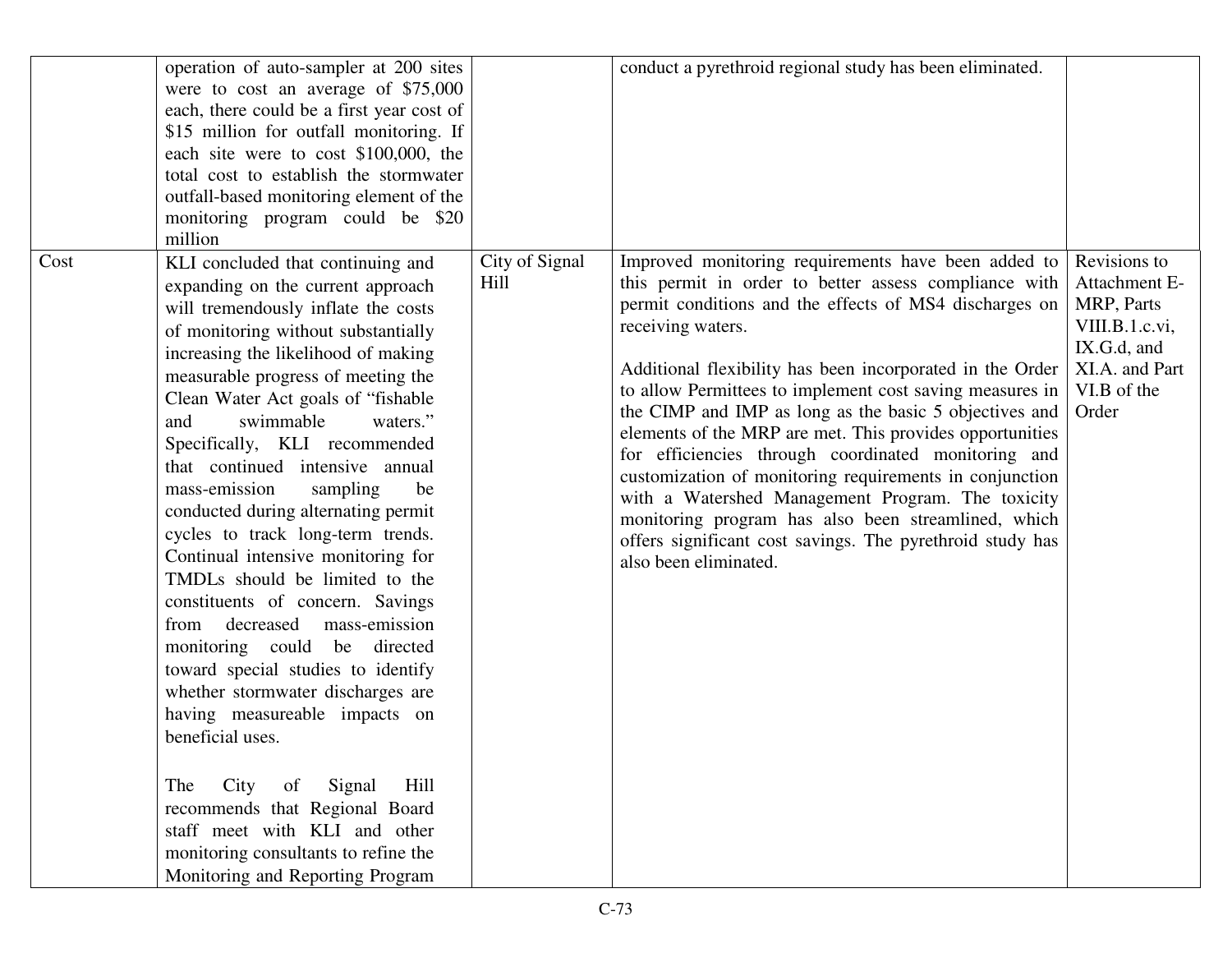|                       | to make it more practicable and less                                                                                                                                                                                                                                                                                                                                                                                                                                                                                                                                                                                                                                                                                                                                                                                                                     |                                                                                                  |                                                                                                                                                                                                                                                                                                                                                                                                                                                                                                                                                                                        |                      |
|-----------------------|----------------------------------------------------------------------------------------------------------------------------------------------------------------------------------------------------------------------------------------------------------------------------------------------------------------------------------------------------------------------------------------------------------------------------------------------------------------------------------------------------------------------------------------------------------------------------------------------------------------------------------------------------------------------------------------------------------------------------------------------------------------------------------------------------------------------------------------------------------|--------------------------------------------------------------------------------------------------|----------------------------------------------------------------------------------------------------------------------------------------------------------------------------------------------------------------------------------------------------------------------------------------------------------------------------------------------------------------------------------------------------------------------------------------------------------------------------------------------------------------------------------------------------------------------------------------|----------------------|
|                       | costly.                                                                                                                                                                                                                                                                                                                                                                                                                                                                                                                                                                                                                                                                                                                                                                                                                                                  |                                                                                                  |                                                                                                                                                                                                                                                                                                                                                                                                                                                                                                                                                                                        |                      |
| Outfall<br>Monitoring | The whole of the new outfall<br>monitoring program represents an<br>extremely expensive endeavor. This<br>needs to be completely revised in<br>order to make it economically viable.<br>As part of one or more TMDL groups,<br>the Cities are facing a shared cost of<br>hundreds of thousands of dollars in<br>monitoring costs. The costs for this<br>additional outfall monitoring, which<br>include<br>will<br>testing for<br>post-<br>construction<br>treatment<br>system<br>evaluation and additional programs for<br>pyrethroid studies, even if limited to<br>HUC-12 units of approximately 20<br>square miles of tributary area will be<br>economically<br>unachievable.<br>Attachment E should be listed as "items"<br>that could be included in a monitoring<br>plan" and this program will then be<br>developed over the next several years. | Cities of<br>Temple City;<br><b>Monterey Park</b><br>(Comment 10);<br>and Downey<br>(Comment 13) | The CIMP compliance option allows Permittees the<br>ability to collaborate on monitoring in a cost effective<br>manner. Additional flexibility has also been incorporated<br>in the Order to allow Permittees to implement cost saving<br>measures in the CIMP and IMP as long as the basic 5<br>objectives and elements of the MRP are met. Furthermore,<br>requirements to test (i.e., collect and analyze effluent<br>samples) from post-construction treatment systems are not<br>included in the order, and the requirement to conduct a<br>pyrethroid study has been eliminated. | Language<br>revised. |
| Costs                 | Attachment E represents<br>an<br>enormous cost and goes far beyond<br>what would be required for an<br>TMDL<br>monitoring<br>integrated<br>program. More time is needed to<br>provide detailed comments specific<br>to the Palos Verdes Peninsula<br>Recommend this Attachment be<br>advisory in nature until permittees<br>and the Regional Board can further<br>discuss.                                                                                                                                                                                                                                                                                                                                                                                                                                                                               | Peninsula Cities                                                                                 | Improved monitoring requirements have been added to<br>this permit in order to better assess compliance with<br>permit conditions and the effects on receiving waters.<br>Monitoring requirements have been reduced in the revised<br>tentative order (e.g., significant reductions in the toxicity<br>monitoring program, elimination of the pyrethroid special<br>study) and opportunities for efficiencies through<br>coordinated monitoring and customization of monitoring<br>requirements in conjunction with<br>Watershed<br>a<br>Management Program have been provided.        | MRP revised          |
| Costs                 | One component of the Tentative Order<br>where staff included new and expanded<br>without<br>requirements<br>serious                                                                                                                                                                                                                                                                                                                                                                                                                                                                                                                                                                                                                                                                                                                                      | City of Signal<br>Hill                                                                           | Improved monitoring requirements have been added to<br>this permit in order to better assess compliance and effects<br>on receiving waters.                                                                                                                                                                                                                                                                                                                                                                                                                                            | MRP revised          |